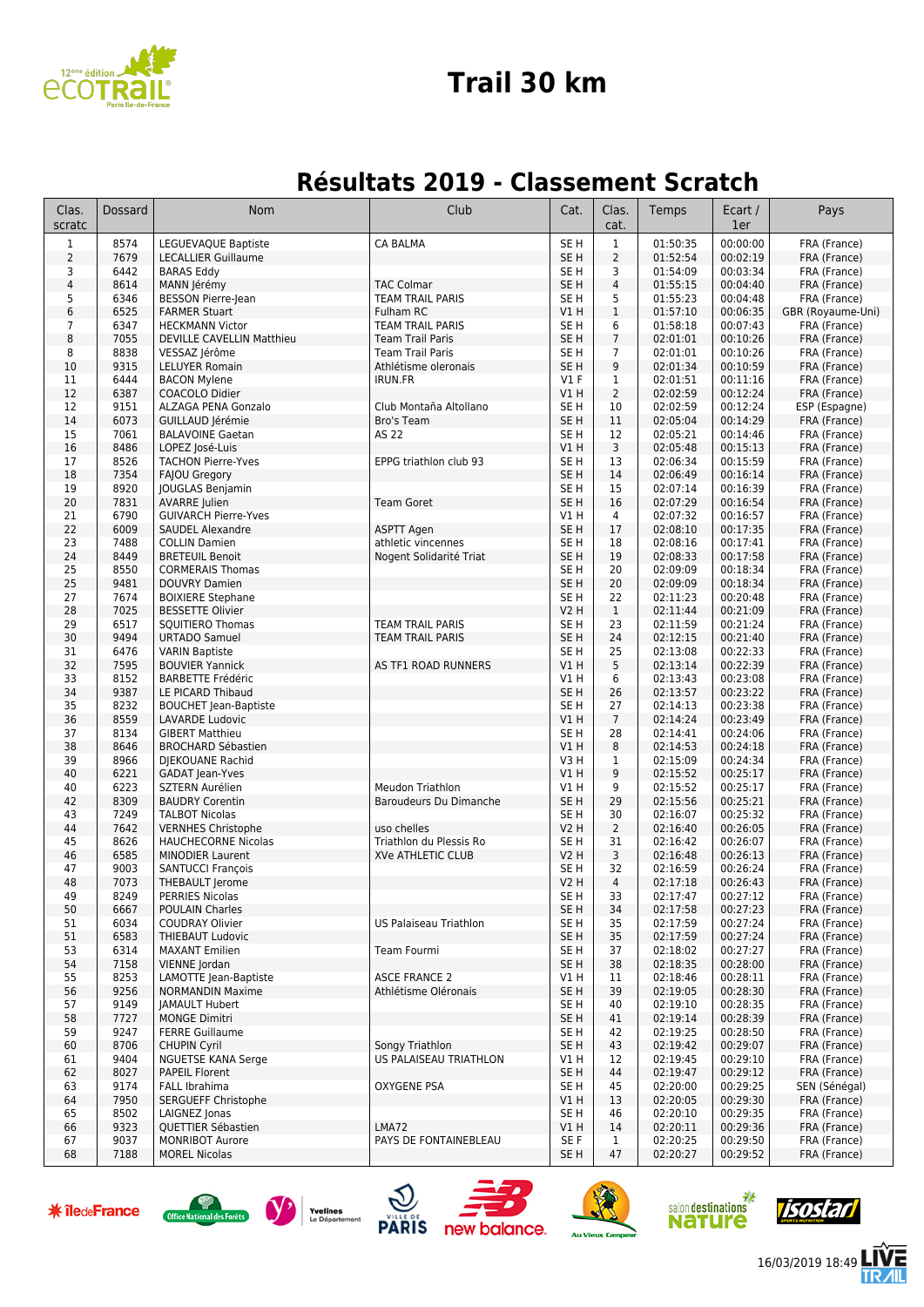## **PCOTRAIL Trail 30 km - Scratch Page 2**

| Pag |
|-----|
|     |
|     |
|     |

| Clas.<br>scratc      | Dossard      | Nom                                                             | Club                         | Cat.                    | Clas.<br>cat.          | Temps                        | Ecart /<br>1er       | Pays                                  |
|----------------------|--------------|-----------------------------------------------------------------|------------------------------|-------------------------|------------------------|------------------------------|----------------------|---------------------------------------|
| 69                   | 6252         | <b>MOUSSION Thibaud</b>                                         |                              | SE H                    | 48                     | 02:20:32                     | 00:29:57             | FRA (France)                          |
| 70                   | 6239         | <b>FOURNET Vincent</b>                                          | Nanterre Athletic Club       | <b>V2 H</b>             | 5                      | 02:20:36                     | 00:30:01             | FRA (France)                          |
| 71                   | 8576         | <b>CHAVAROCHE Marc</b>                                          |                              | SE <sub>H</sub>         | 49                     | 02:20:40                     | 00:30:05             | FRA (France)                          |
| 72                   | 6219         | <b>PAQUAY Simon</b>                                             |                              | SE <sub>H</sub>         | 50                     | 02:20:48                     | 00:30:13             | <b>BEL</b> (Belgique)                 |
| 73<br>74             | 7387<br>7112 | <b>DELIANCE</b> Jerome<br><b>BORCEUX Francois</b>               | <b>RCB</b>                   | V1 H<br>V1H             | 15<br>16               | 02:20:56<br>02:21:01         | 00:30:21<br>00:30:26 | FRA (France)<br><b>BEL</b> (Belgique) |
| 75                   | 7416         | SIBERT Bruno                                                    |                              | V2 H                    | 6                      | 02:21:09                     | 00:30:34             | FRA (France)                          |
| 76                   | 6366         | <b>BOUGEOT Raphael</b>                                          |                              | SE <sub>H</sub>         | 51                     | 02:21:25                     | 00:30:50             | FRA (France)                          |
| 77                   | 7261         | <b>DAVID Renat</b>                                              |                              | V1H                     | 17                     | 02:21:31                     | 00:30:56             | FRA (France)                          |
| 78                   | 8733         | COCIELLA Jerome                                                 |                              | V1H                     | 18                     | 02:21:38                     | 00:31:03             | FRA (France)                          |
| 79                   | 7918         | <b>DELAVEAU Fabien</b>                                          | AS ROTO SPORT RUNNING        | V1H                     | 19                     | 02:21:50                     | 00:31:15             | FRA (France)                          |
| 80                   | 6813         | <b>HARY Florian</b>                                             |                              | SE <sub>H</sub>         | 52                     | 02:21:54                     | 00:31:19             | FRA (France)                          |
| 81                   | 7358         | <b>MOINS Sylvain</b>                                            | Bessan Running               | SE <sub>H</sub>         | 53                     | 02:21:55                     | 00:31:20             | FRA (France)                          |
| 82                   | 8083         | <b>MERCIER Violette</b>                                         |                              | ES <sub>F</sub>         | $\mathbf{1}$           | 02:22:03                     | 00:31:28             | FRA (France)                          |
| 83                   | 8848<br>9118 | <b>ROBINE Benjamin</b>                                          | Issy Tri                     | SE <sub>H</sub>         | 54<br>20               | 02:22:07<br>02:22:09         | 00:31:32<br>00:31:34 | FRA (France)                          |
| 84<br>85             | 8351         | COROYER Jérôme<br><b>GAZEAUD Basile</b>                         |                              | V1 H<br>SE <sub>H</sub> | 55                     | 02:22:11                     | 00:31:36             | FRA (France)<br>FRA (France)          |
| 86                   | 8266         | <b>KEDJAR Saad</b>                                              | Running sanofi maf           | SE <sub>H</sub>         | 56                     | 02:22:13                     | 00:31:38             | FRA (France)                          |
| 86                   | 9334         | <b>DESREZ Thomas</b>                                            |                              | SE <sub>H</sub>         | 56                     | 02:22:13                     | 00:31:38             | FRA (France)                          |
| 88                   | 6844         | <b>FARIGOULE Valentin</b>                                       |                              | SE <sub>H</sub>         | 58                     | 02:22:15                     | 00:31:40             | FRA (France)                          |
| 89                   | 7542         | KARIM-DRISSI Mehdi                                              |                              | SE <sub>H</sub>         | 59                     | 02:22:24                     | 00:31:49             | FRA (France)                          |
| 90                   | 9416         | <b>BOUCHELAGHEM Mohamed</b>                                     |                              | V1H                     | 21                     | 02:22:29                     | 00:31:54             | FRA (France)                          |
| 91                   | 8139         | DE NADAILLAC Stanislas                                          |                              | V1 H                    | 22                     | 02:22:30                     | 00:31:55             | FRA (France)                          |
| 92                   | 8876         | <b>DECORI Charles-Philippe</b>                                  | courbevois triathlon         | <b>V2 H</b>             | $\overline{7}$         | 02:22:31                     | 00:31:56             | FRA (France)                          |
| 93                   | 6264         | ROUX Adrien                                                     |                              | SE H                    | 60                     | 02:22:32                     | 00:31:57             | FRA (France)                          |
| 94<br>95             | 8433<br>7091 | <b>VOILLEQUIN Cyril</b><br><b>RAMBUR Ludovic</b>                | THALES COMMUNICATIONS T      | V2 H<br>SE <sub>H</sub> | 8<br>61                | 02:22:33<br>02:22:34         | 00:31:58<br>00:31:59 | FRA (France)<br>FRA (France)          |
| 96                   | 7148         | <b>COULAUD Samir</b>                                            |                              | SE <sub>H</sub>         | 62                     | 02:22:42                     | 00:32:07             | FRA (France)                          |
| 97                   | 6758         | <b>OLIVER Matthieu</b>                                          |                              | ES <sub>H</sub>         | $\mathbf{1}$           | 02:22:57                     | 00:32:22             | FRA (France)                          |
| 97                   | 9052         | <b>JULIEN Gauthier</b>                                          |                              | SE <sub>H</sub>         | 63                     | 02:22:57                     | 00:32:22             | FRA (France)                          |
| 99                   | 6196         | <b>DUHAMEL Luc</b>                                              |                              | SE <sub>H</sub>         | 64                     | 02:23:03                     | 00:32:28             | FRA (France)                          |
| 100                  | 7770         | FERNANDES Grégory                                               | CA Mantes La Ville           | SE <sub>H</sub>         | 65                     | 02:23:16                     | 00:32:41             | FRA (France)                          |
| 101                  | 8741         | PITKETHLY Rob                                                   | Victoria Park Harriers       | V1 H                    | 23                     | 02:23:27                     | 00:32:52             | GBR (Royaume-Uni)                     |
| 102                  | 8218         | ABADIE Jean                                                     |                              | SE <sub>H</sub>         | 66                     | 02:23:29                     | 00:32:54             | FRA (France)                          |
| 103                  | 6338         | <b>AMMENOUCHE Nacim</b>                                         |                              | V1H                     | 24                     | 02:23:31                     | 00:32:56             | FRA (France)                          |
| 103                  | 6658         | <b>POULAIN Stanislas</b>                                        |                              | SE <sub>H</sub>         | 67                     | 02:23:31                     | 00:32:56             | FRA (France)                          |
| 103                  | 7466         | <b>MORVAN Cyrille</b>                                           | Nature et Créations          | SE H                    | 67<br>25               | 02:23:31                     | 00:32:56             | FRA (France)                          |
| 106<br>107           | 6230<br>7360 | <b>HEBERT Boris</b><br><b>MOLLET Fabien</b>                     |                              | VIH<br>V1 H             | 26                     | 02:23:33<br>02:23:34         | 00:32:58<br>00:32:59 | FRA (France)<br>FRA (France)          |
| 108                  | 7405         | VAN DEN PERRE Gregory                                           |                              | V1H                     | 27                     | 02:23:42                     | 00:33:07             | FRA (France)                          |
| 109                  | 8678         | LOUBARD Florian                                                 | AO Charenton                 | SE <sub>H</sub>         | 69                     | 02:23:45                     | 00:33:10             | FRA (France)                          |
| 110                  | 9286         | <b>CHAPPOTTEAU Francois</b>                                     |                              | <b>V2 H</b>             | 9                      | 02:23:51                     | 00:33:16             | FRA (France)                          |
| 111                  | 6422         | <b>VANNEUVILLE Mickael</b>                                      |                              | SE <sub>H</sub>         | 70                     | 02:23:57                     | 00:33:22             | FRA (France)                          |
| 111                  | 7695         | GODFROY Jonathan                                                |                              | SE <sub>H</sub>         | 70                     | 02:23:57                     | 00:33:22             | FRA (France)                          |
| 113                  | 7099         | <b>CHALOPIN Corinne</b>                                         | FRONT RUNNERS DE PARIS       | <b>V2F</b>              | 1                      | 02:24:00                     | 00:33:25             | FRA (France)                          |
| 114                  | 8737         | <b>SIKORA Philippe</b>                                          |                              | <b>V1 H</b>             | 28                     | 02:24:04                     | 00:33:29             | FRA (France)                          |
| 115                  | 6749         | <b>DREYER Yann</b>                                              |                              | V1 H                    | 29                     | 02:24:08                     | 00:33:33             | FRA (France)                          |
| 116<br>117           | 8730<br>9233 | SACRE BOUROKBA Laredj<br><b>MAGAUT Yoann</b>                    | Fronts runners de Paris      | SE <sub>H</sub><br>SE H | 72<br>73               | 02:24:15<br>02:24:17         | 00:33:40<br>00:33:42 | FRA (France)<br>FRA (France)          |
| 118                  | 7499         | FRANCISCO Jérémy                                                | Nogent Solidarité Triat      | SE <sub>H</sub>         | 74                     | 02:24:18                     | 00:33:43             | FRA (France)                          |
| 119                  | 7390         | <b>SCHERER Nicolas</b>                                          |                              | V1 H                    | 30                     | 02:24:19                     | 00:33:44             | FRA (France)                          |
| 120                  | 9023         | <b>DELUMEAU Simon</b>                                           |                              | SE <sub>H</sub>         | 75                     | 02:24:26                     | 00:33:51             | FRA (France)                          |
| 121                  | 6041         | <b>WATT William</b>                                             | S/L ANTONY ATHLETISME 9      | V1 H                    | 31                     | 02:24:28                     | 00:33:53             | GBR (Royaume-Uni)                     |
| 122                  | 9528         | <b>BACQUE Pierre</b>                                            |                              | SE <sub>H</sub>         | 76                     | 02:24:30                     | 00:33:55             | FRA (France)                          |
| 123                  | 7333         | <b>GUHEL Romain</b>                                             | Racing Club Nantais          | SE H                    | 77                     | 02:24:40                     | 00:34:05             | FRA (France)                          |
| 124                  | 8997         | <b>PUYOU Matthias</b>                                           | stade bagnere athlétism      | SE <sub>H</sub>         | 78                     | 02:24:42                     | 00:34:07             | FRA (France)                          |
| 125                  | 6927         | <b>SABIN Laurent</b>                                            |                              | V1 H                    | 32                     | 02:24:50                     | 00:34:15             | FRA (France)                          |
| 126<br>127           | 6396<br>7330 | <b>GAILLARD Jjeremie</b><br>KORCHIA Sebastien                   | Ycone SENS                   | V1H<br>SE <sub>H</sub>  | 33<br>79               | 02:24:51<br>02:24:52         | 00:34:16<br>00:34:17 | FRA (France)<br>FRA (France)          |
| 127                  | 9140         | <b>CHOQUENET Baptiste</b>                                       |                              | SE <sub>H</sub>         | 79                     | 02:24:52                     | 00:34:17             | FRA (France)                          |
| 129                  | 6419         | <b>HASSOUX Didier</b>                                           | Free Runners Le Club         | V2 H                    | 10                     | 02:24:56                     | 00:34:21             | FRA (France)                          |
| 129                  | 8480         | <b>SCHICK Francois</b>                                          |                              | SE <sub>H</sub>         | 81                     | 02:24:56                     | 00:34:21             | FRA (France)                          |
| 131                  | 7046         | <b>MOREL Pierre</b>                                             |                              | SE H                    | 82                     | 02:25:05                     | 00:34:30             | FRA (France)                          |
| 131                  | 7403         | <b>PALACCI Damien</b>                                           |                              | V1 H                    | 34                     | 02:25:05                     | 00:34:30             | FRA (France)                          |
| 133                  | 9084         | <b>LEGIER Florent</b>                                           | CS Hispano suizz             | SE H                    | 83                     | 02:25:06                     | 00:34:31             | FRA (France)                          |
| 134                  | 6814         | PIKE Warren                                                     |                              | SE <sub>H</sub>         | 84                     | 02:25:16                     | 00:34:41             | GBR (Royaume-Uni)                     |
| 135                  | 8827         | <b>LARIVIERE Thomas</b>                                         |                              | SE H                    | 85                     | 02:25:24                     | 00:34:49             | FRA (France)                          |
| 136                  | 6354         | <b>BODIN Serge</b>                                              |                              | <b>V2 H</b>             | 11                     | 02:25:27<br>02:25:36         | 00:34:52<br>00:35:01 | FRA (France)                          |
| 137<br>138           | 8207<br>1628 | <b>GHIRARDINI Andrea</b><br><b>BERTHAULT Stephane</b>           |                              | V1 H<br><b>V2 H</b>     | 35<br>12               | 02:25:38                     | 00:35:03             | ITA (Italie)<br>FRA (France)          |
| 139                  | 7586         | <b>IUNG Thomas</b>                                              |                              | V1 H                    | 36                     | 02:25:39                     | 00:35:04             | FRA (France)                          |
| 140                  | 6360         | <b>HENRION Patrick</b>                                          |                              | V3H                     | $\overline{2}$         | 02:25:40                     | 00:35:05             | FRA (France)                          |
| 141                  | 6956         | <b>NAUD Xavier</b>                                              |                              | SE H                    | 86                     | 02:25:41                     | 00:35:06             | FRA (France)                          |
| 142                  | 7869         | <b>GRECO Thomas</b>                                             |                              | SE H                    | 87                     | 02:25:45                     | 00:35:10             | FRA (France)                          |
| 143                  | 8032         | <b>BATARD Antoine</b>                                           |                              | SE H                    | 88                     | 02:25:47                     | 00:35:12             | FRA (France)                          |
| <b>* îledeFrance</b> |              | Yvelines<br><b>Office National des Forêts</b><br>Le Département | <b>PARIS</b><br>new balance. |                         | <b>Au Vieux Campeu</b> | salon destinations<br>nature |                      |                                       |















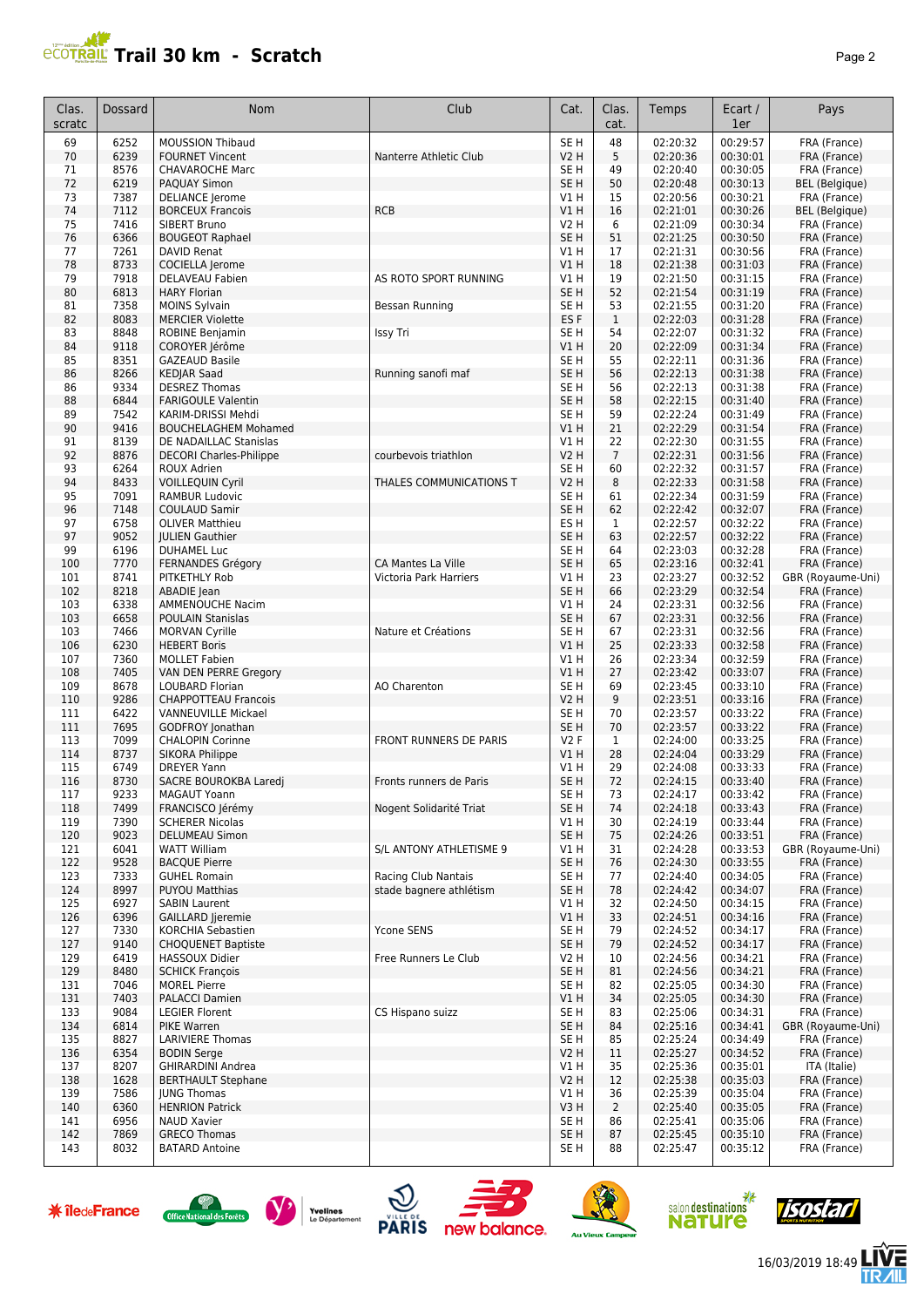

| Clas.<br>scratc | Dossard      | Nom                                               | Club                               | Cat.                    | Clas.<br>cat.  | Temps                | Ecart /<br>1er       | Pays                              |
|-----------------|--------------|---------------------------------------------------|------------------------------------|-------------------------|----------------|----------------------|----------------------|-----------------------------------|
| 144             | 8127         | <b>FUSEAU Clement</b>                             |                                    | SE <sub>H</sub>         | 89             | 02:25:48             | 00:35:13             | FRA (France)                      |
| 145             | 9075         | <b>NAUCHE Bastien</b>                             |                                    | SE H                    | 90             | 02:25:58             | 00:35:23             | FRA (France)                      |
| 146             | 7680         | <b>COLLIGNON Julie</b>                            |                                    | SE F                    | 2              | 02:26:02             | 00:35:27             | FRA (France)                      |
| 147             | 8648         | ESTRADA Jérôme                                    |                                    | V1 H                    | 37             | 02:26:08             | 00:35:33             | FRA (France)                      |
| 148             | 8999         | <b>POTY Mathieu</b>                               |                                    | SE H                    | 91             | 02:26:10             | 00:35:35             | FRA (France)                      |
| 149             | 8637         | <b>THIAM Falilou</b>                              |                                    | SE <sub>H</sub>         | 92             | 02:26:26             | 00:35:51             | FRA (France)                      |
| 150             | 6833         | GODFROY Jeremy                                    |                                    | SE H                    | 93             | 02:26:31             | 00:35:56             | FRA (France)                      |
| 151<br>151      | 7588<br>9208 | <b>PERRIN Francois</b><br>RAMACKERS Jean-Philippe | francois perrin                    | SE <sub>H</sub><br>SE H | 94<br>94       | 02:26:42<br>02:26:42 | 00:36:07<br>00:36:07 | FRA (France)<br>FRA (France)      |
| 153             | 7645         | <b>DELANNOY Olivier</b>                           |                                    | SE <sub>H</sub>         | 96             | 02:26:44             | 00:36:09             | FRA (France)                      |
| 154             | 8989         | AZZOUG Said                                       |                                    | V1 H                    | 38             | 02:26:50             | 00:36:15             | FRA (France)                      |
| 155             | 6109         | ORJUELA Christian                                 |                                    | SE H                    | 97             | 02:26:57             | 00:36:22             | FRA (France)                      |
| 156             | 9045         | <b>HEYER Vincent</b>                              |                                    | V1 H                    | 39             | 02:27:03             | 00:36:28             | FRA (France)                      |
| 157             | 6074         | <b>GUILLAUD Alexandre</b>                         |                                    | SE H                    | 98             | 02:27:05             | 00:36:30             | FRA (France)                      |
| 158             | 6917         | <b>MACLOUF Antoine</b>                            |                                    | SE H                    | 99             | 02:27:08             | 00:36:33             | FRA (France)                      |
| 159             | 9046         | <b>MESSENGER Simon</b>                            | Stade Français                     | SE H                    | 100            | 02:27:15             | 00:36:40             | FRA (France)                      |
| 160<br>161      | 6294<br>7241 | LACAINE Julien<br><b>AGUETTAZ Hugo</b>            | <b>XRUN CLUB</b>                   | SE H<br>SE <sub>H</sub> | 101<br>102     | 02:27:16<br>02:27:18 | 00:36:41<br>00:36:43 | FRA (France)<br>FRA (France)      |
| 162             | 9152         | <b>FROMAGET Laurent</b>                           |                                    | V1 H                    | 40             | 02:27:26             | 00:36:51             | FRA (France)                      |
| 163             | 8479         | <b>AUFFRET Fabien</b>                             |                                    | SE <sub>H</sub>         | 103            | 02:27:29             | 00:36:54             | FRA (France)                      |
| 164             | 7731         | <b>SERGUEFF William</b>                           | ATHLETIC CLUB DRAVEIL              | V1 H                    | 41             | 02:27:30             | 00:36:55             | FRA (France)                      |
| 165             | 8615         | <b>MANN Marie-Sandrine</b>                        | Colmar MC                          | SE F                    | 3              | 02:27:32             | 00:36:57             | FRA (France)                      |
| 166             | 6208         | PARDOUX Yann                                      |                                    | SE H                    | 104            | 02:27:34             | 00:36:59             | FRA (France)                      |
| 166             | 8972         | <b>AUGER Vanessa</b>                              | AS HSBC FRANCE                     | $VI$ F                  | $\overline{2}$ | 02:27:34             | 00:36:59             | FRA (France)                      |
| 168             | 7609         | <b>DOLLE Thomas</b>                               |                                    | SE <sub>H</sub>         | 105            | 02:27:35             | 00:37:00             | FRA (France)                      |
| 169             | 6577         | DABEE Christophe                                  |                                    | V2 H                    | 13             | 02:27:47             | 00:37:12             | FRA (France)                      |
| 170<br>171      | 8639<br>6096 | <b>LECALLIER Thierry</b><br>VIAL Grégoire         | Le chesnay 78 AS                   | V3 H<br>SE H            | 3<br>106       | 02:27:52<br>02:28:06 | 00:37:17<br>00:37:31 | FRA (France)<br>FRA (France)      |
| 171             | 9360         | <b>SEGURO Piere</b>                               |                                    | V1 H                    | 42             | 02:28:06             | 00:37:31             | FRA (France)                      |
| 173             | 8904         | VANQUAETHEM Helene                                |                                    | SE F                    | $\overline{4}$ | 02:28:07             | 00:37:32             | FRA (France)                      |
| 173             | 9026         | NICOLAS Florian                                   |                                    | SE H                    | 107            | 02:28:07             | 00:37:32             | FRA (France)                      |
| 175             | 9390         | <b>ROLLAND Vincent</b>                            |                                    | SE <sub>H</sub>         | 108            | 02:28:18             | 00:37:43             | FRA (France)                      |
| 176             | 6106         | <b>JOUANNE Cédric</b>                             |                                    | V1 H                    | 43             | 02:28:19             | 00:37:44             | FRA (France)                      |
| 177             | 6162         | <b>BIZON Alexandre</b>                            | Stade Français Triathlo            | SE H                    | 109            | 02:28:26             | 00:37:51             | FRA (France)                      |
| 177             | 9014         | PAYEN DE LA GARANDERIE Charles-                   |                                    | SE H                    | 109            | 02:28:26             | 00:37:51             | FRA (France)                      |
| 179             | 7604         | Edouard<br>LEVAL-DUCHE Manuel                     |                                    | SE <sub>H</sub>         | 111            | 02:28:29             | 00:37:54             | FRA (France)                      |
| 180             | 9142         | <b>BRIQUET Alexandre</b>                          | Alexandre BRIQUET                  | SE H                    | 112            | 02:28:32             | 00:37:57             | FRA (France)                      |
| 181             | 6407         | SAPENE Jerome                                     | club athle 78                      | SE H                    | 113            | 02:28:34             | 00:37:59             | FRA (France)                      |
| 182             | 9281         | <b>FILLASTRE Laurent</b>                          |                                    | V2 H                    | 14             | 02:28:35             | 00:38:00             | FRA (France)                      |
| 183             | 6271         | MAMOU Thierry                                     |                                    | V1H                     | 44             | 02:28:36             | 00:38:01             | FRA (France)                      |
| 184             | 8168         | <b>SAMOT Cyril</b>                                |                                    | V1H                     | 45             | 02:28:41             | 00:38:06             | FRA (France)                      |
| 185             | 6829         | <b>GALLET Bertrand</b>                            |                                    | SE <sub>H</sub>         | 114            | 02:28:42             | 00:38:07             | FRA (France)                      |
| 186             | 8831         | <b>TRECAN Guillaume</b>                           |                                    | V1 H                    | 46             | 02:28:43             | 00:38:08             | FRA (France)                      |
| 187<br>188      | 8121<br>6089 | <b>DEVINE Thomas</b><br>DE BERLHE Pierre          | Adidas Runners Bir-Hake            | SE H<br>SE H            | 115<br>116     | 02:28:44<br>02:28:46 | 00:38:09<br>00:38:11 | GBR (Royaume-Uni)<br>FRA (France) |
| 189             | 9004         | <b>TOITOT Vianney</b>                             | Adidas Runners Batignol            | SE H                    | 117            | 02:29:00             | 00:38:25             | FRA (France)                      |
| 190             | 8246         | <b>TONNEVILLE Florent</b>                         |                                    | SE H                    | 118            | 02:29:02             | 00:38:27             | FRA (France)                      |
| 191             | 9078         | LIOTIER Benjamin                                  |                                    | SE H                    | 119            | 02:29:07             | 00:38:32             | FRA (France)                      |
| 192             | 9161         | <b>MARACHE Ludovic</b>                            |                                    | SE H                    | 120            | 02:29:08             | 00:38:33             | FRA (France)                      |
| 193             | 8307         | <b>GOSSELIN Alice</b>                             |                                    | SE F                    | 5              | 02:29:23             | 00:38:48             | FRA (France)                      |
| 194             | 6996         | <b>CHARACHON Martin</b>                           | Athlé Nîmes                        | SE H                    | 121            | 02:29:27             | 00:38:52             | FRA (France)                      |
| 195             | 9433         | <b>SIROT Bertrand</b>                             | <b>FSGT</b>                        | SE H                    | 122            | 02:29:29             | 00:38:54             | FRA (France)                      |
| 196<br>197      | 7119<br>8812 | <b>GAZARD Daniel</b><br><b>BLONDEL Benoit</b>     | <b>Benoit BLONDEL</b>              | SE H<br>SE H            | 123<br>124     | 02:29:30<br>02:29:41 | 00:38:55<br>00:39:06 | FRA (France)<br>FRA (France)      |
| 198             | 8520         | <b>FALHUN Eric</b>                                |                                    | V1 H                    | 47             | 02:29:44             | 00:39:09             | FRA (France)                      |
| 199             | 6610         | <b>CADIER Adrien Pierre</b>                       |                                    | SE H                    | 125            | 02:29:46             | 00:39:11             | FRA (France)                      |
| 200             | 6280         | RODRIGUEZ Antoine                                 |                                    | SE H                    | 126            | 02:29:57             | 00:39:22             | FRA (France)                      |
| 201             | 6925         | <b>CASSAIGNE Theodul</b>                          |                                    | SE H                    | 127            | 02:29:58             | 00:39:23             | FRA (France)                      |
| 202             | 8905         | <b>WALBRECQ Nicolas</b>                           |                                    | SE H                    | 128            | 02:30:08             | 00:39:33             | FRA (France)                      |
| 203             | 6674         | <b>COURTAI Pierrick</b>                           |                                    | SE H                    | 129            | 02:30:10             | 00:39:35             | FRA (France)                      |
| 204             | 8598         | <b>DUQUESNE Damien</b>                            |                                    | SE H                    | 130            | 02:30:12             | 00:39:37             | FRA (France)                      |
| 205             | 7529<br>7778 | <b>BARELLI Marcel</b><br>VICOMTE Frédéric         | <b>XRUN</b><br>Dreux athletic club | V1 H                    | 48             | 02:30:16<br>02:30:16 | 00:39:41<br>00:39:41 | FRA (France)                      |
| 205<br>207      | 8583         | <b>HEURTIN Olivier</b>                            |                                    | SE H<br>V1H             | 131<br>49      | 02:30:30             | 00:39:55             | FRA (France)<br>FRA (France)      |
| 208             | 9282         | <b>BOIS Olivier-Jeremie</b>                       |                                    | V1 H                    | 50             | 02:30:31             | 00:39:56             | FRA (France)                      |
| 209             | 8540         | JOUBERT Gilles                                    |                                    | SE <sub>H</sub>         | 132            | 02:30:38             | 00:40:03             | FRA (France)                      |
| 210             | 9104         | <b>DUTOT Vincent</b>                              | AO Charenton                       | SE H                    | 133            | 02:30:42             | 00:40:07             | FRA (France)                      |
| 211             | 6681         | <b>DUBACQ Benoit</b>                              |                                    | SE H                    | 134            | 02:30:45             | 00:40:10             | FRA (France)                      |
| 212             | 8719         | <b>BLANCHET Pierre-Arthur</b>                     |                                    | SE H                    | 135            | 02:30:46             | 00:40:11             | FRA (France)                      |
| 213             | 9412         | DOULLE Jordan                                     |                                    | SE H                    | 136            | 02:31:02             | 00:40:27             | FRA (France)                      |
| 214             | 9199         | VERGE Rémi                                        |                                    | SE H                    | 137            | 02:31:06             | 00:40:31             | FRA (France)                      |
| 215<br>216      | 7211<br>9114 | <b>SENEZ Maxime</b><br>PIGUELLER Emmanuel         |                                    | SE H<br>SE H            | 138<br>139     | 02:31:15<br>02:31:16 | 00:40:40<br>00:40:41 | FRA (France)<br>FRA (France)      |
| 217             | 6088         | ZARB Clément                                      |                                    | SE H                    | 140            | 02:31:19             | 00:40:44             | FRA (France)                      |
|                 |              |                                                   |                                    |                         |                |                      |                      |                                   |













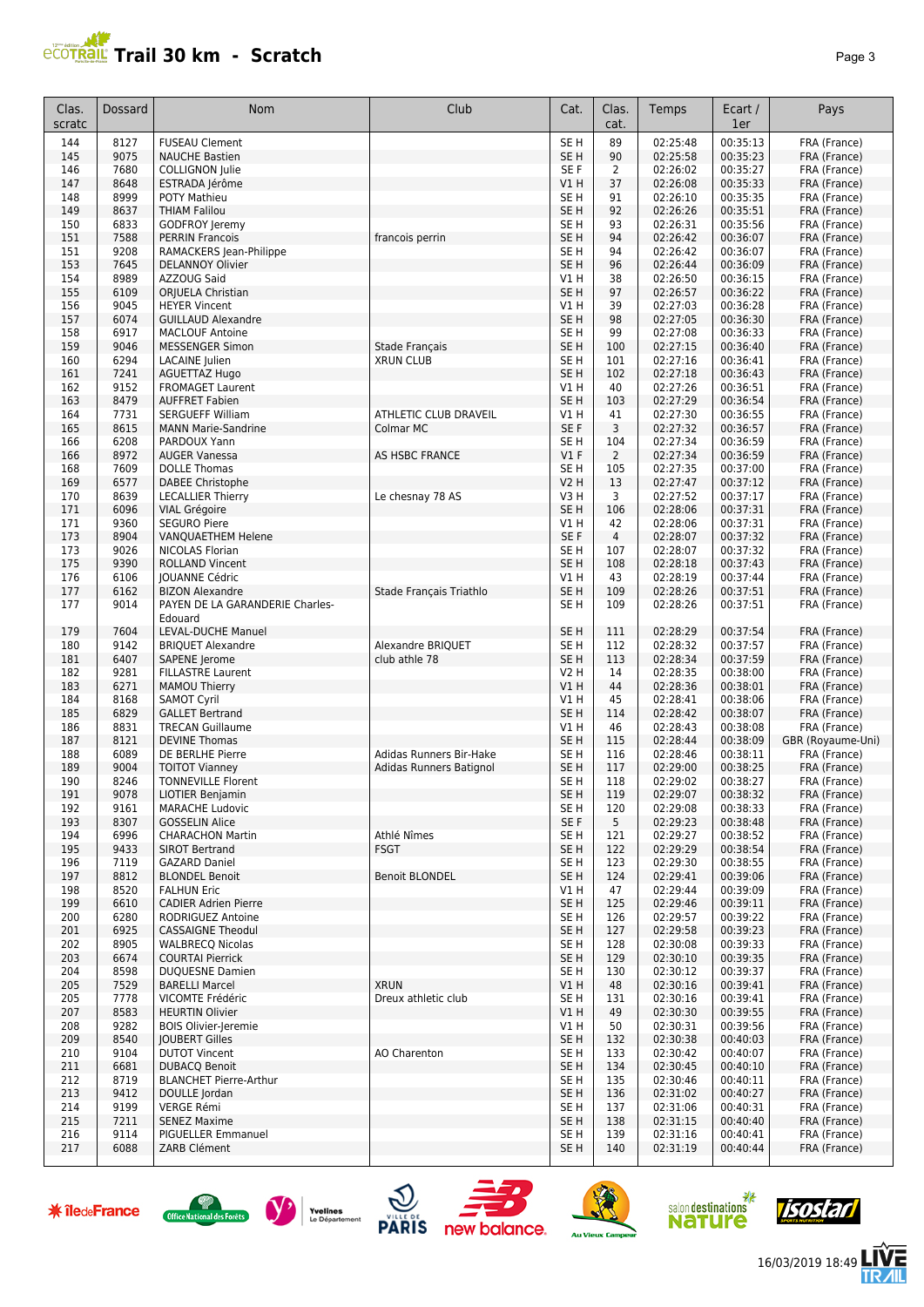

| Clas.      | Dossard      | Nom                                           | Club                        | Cat.                               | Clas.          | Temps                | Ecart /              | Pays                             |
|------------|--------------|-----------------------------------------------|-----------------------------|------------------------------------|----------------|----------------------|----------------------|----------------------------------|
| scratc     |              |                                               |                             |                                    | cat.           |                      | 1er                  |                                  |
| 218        | 7945         | <b>BAILLY Maxime</b>                          |                             | SE <sub>H</sub>                    | 141            | 02:31:25             | 00:40:50             | FRA (France)                     |
| 219        | 9348         | <b>KERHERVE Loïc</b>                          |                             | V1 H                               | 51             | 02:31:33             | 00:40:58             | FRA (France)                     |
| 219        | 9366         | <b>BOST Nicolas</b>                           | <b>CS Ternes</b>            | SE <sub>H</sub>                    | 142            | 02:31:33             | 00:40:58             | FRA (France)                     |
| 221        | 8340         | RASERA Christophe                             |                             | VIH                                | 52             | 02:31:35             | 00:41:00             | FRA (France)                     |
| 222<br>223 | 8750<br>8436 | <b>CARALP Laurent</b><br>PILLON Jérôme        |                             | SE <sub>H</sub><br>SE <sub>H</sub> | 143<br>144     | 02:31:36<br>02:31:43 | 00:41:01<br>00:41:08 | FRA (France)<br>FRA (France)     |
| 224        | 6652         | <b>TERY Alex</b>                              |                             | V1 H                               | 53             | 02:31:44             | 00:41:09             | FRA (France)                     |
| 225        | 9289         | COTTET-EMARD Florian                          |                             | SE <sub>H</sub>                    | 145            | 02:31:50             | 00:41:15             | FRA (France)                     |
| 226        | 8175         | SAPPA-ARNAUD Fabien                           | EPiQE                       | SE H                               | 146            | 02:31:52             | 00:41:17             | FRA (France)                     |
| 226        | 9101         | <b>SMAIL Laurent</b>                          |                             | V1 H                               | 54             | 02:31:52             | 00:41:17             | FRA (France)                     |
| 228        | 6415         | <b>SMAIL Stephane</b>                         |                             | V2 H                               | 15             | 02:31:53             | 00:41:18             | FRA (France)                     |
| 229        | 9111         | <b>SMAIL Frederic</b>                         |                             | V1 H                               | 55             | 02:31:54             | 00:41:19             | FRA (France)                     |
| 230        | 8482         | <b>CARRE Cassandre</b>                        |                             | SE F                               | 6              | 02:31:56             | 00:41:21             | FRA (France)                     |
| 230        | 9123         | <b>DESFORGES Thomas</b>                       |                             | SE <sub>H</sub>                    | 147            | 02:31:56             | 00:41:21             | FRA (France)                     |
| 232        | 7082         | <b>BURY Clément</b>                           |                             | SE <sub>H</sub>                    | 148            | 02:31:57             | 00:41:22             | FRA (France)                     |
| 233<br>233 | 7150<br>8380 | <b>BIDET Pierre</b><br><b>BETRO</b> Jared     |                             | SE <sub>H</sub><br>SE <sub>H</sub> | 149<br>149     | 02:31:58<br>02:31:58 | 00:41:23<br>00:41:23 | FRA (France)<br>USA (Etats-Unis) |
| 235        | 8765         | <b>LAVERGNE Fabien</b>                        |                             | V1 H                               | 56             | 02:32:01             | 00:41:26             | FRA (France)                     |
| 236        | 6381         | <b>BOUKICHOU Farid</b>                        |                             | V1 H                               | 57             | 02:32:04             | 00:41:29             | FRA (France)                     |
| 236        | 8636         | <b>BAUDEL Sophie</b>                          |                             | V2F                                | 2              | 02:32:04             | 00:41:29             | FRA (France)                     |
| 238        | 6044         | <b>LEFEVRE Paul</b>                           | urban runners rouen 76      | V1 H                               | 58             | 02:32:15             | 00:41:40             | FRA (France)                     |
| 239        | 8954         | LENFANT Jonathan                              |                             | SE <sub>H</sub>                    | 151            | 02:32:18             | 00:41:43             | FRA (France)                     |
| 240        | 7783         | JOLIVET Cédric                                |                             | SE <sub>H</sub>                    | 152            | 02:32:20             | 00:41:45             | FRA (France)                     |
| 241        | 7956         | <b>GARNIER Dominique</b>                      | <b>EAMYA</b>                | V1H                                | 59             | 02:32:22             | 00:41:47             | FRA (France)                     |
| 242        | 9457         | <b>GHARIBDOUST Habib</b><br>SAINT-ELOI Damien |                             | SE <sub>H</sub>                    | 153            | 02:32:23             | 00:41:48             | FRA (France)                     |
| 243<br>244 | 9131<br>8021 | <b>TEILLET Guillaume</b>                      |                             | SE <sub>H</sub><br>V1 H            | 154<br>60      | 02:32:25<br>02:32:27 | 00:41:50<br>00:41:52 | FRA (France)<br>FRA (France)     |
| 245        | 9035         | <b>LOUBLI Murielle</b>                        |                             | $VI$ F                             | 3              | 02:32:29             | 00:41:54             | FRA (France)                     |
| 246        | 8754         | LACHETEAU Jerome                              |                             | V2 H                               | 16             | 02:32:48             | 00:42:13             | FRA (France)                     |
| 247        | 7173         | <b>AGUETTAZ Christophe</b>                    |                             | <b>V2 H</b>                        | 17             | 02:32:57             | 00:42:22             | FRA (France)                     |
| 248        | 6991         | KAISER Jean Yves                              | UA SOCIETE GENERALE         | V1 H                               | 61             | 02:32:58             | 00:42:23             | FRA (France)                     |
| 249        | 6130         | NAVALPOTRO Roman                              |                             | SE <sub>H</sub>                    | 155            | 02:33:05             | 00:42:30             | FRA (France)                     |
| 249        | 8234         | <b>ARSAC Olivier</b>                          |                             | SE H                               | 155            | 02:33:05             | 00:42:30             | FRA (France)                     |
| 251        | 7276         | <b>GUILLOT Etienne</b>                        |                             | SE H                               | 157            | 02:33:10             | 00:42:35             | FRA (France)                     |
| 252        | 6308         | <b>NOURRY Aurélien</b>                        |                             | SE H                               | 158            | 02:33:33             | 00:42:58             | FRA (France)                     |
| 252<br>252 | 8096<br>8942 | <b>BESSEAU Victor</b><br><b>HANNECART Tom</b> | ESC XV<br>AL ECHIROLLES     | SE <sub>H</sub><br>SE <sub>H</sub> | 158<br>158     | 02:33:33<br>02:33:33 | 00:42:58<br>00:42:58 | FRA (France)<br>FRA (France)     |
| 255        | 7771         | DAS NEVES Frederic                            | CA MANTES-LA-VILLE          | SE <sub>H</sub>                    | 161            | 02:33:34             | 00:42:59             | FRA (France)                     |
| 255        | 9135         | <b>BOUCHE Vincent</b>                         | Dassault Sports Suresne     | V1 H                               | 62             | 02:33:34             | 00:42:59             | FRA (France)                     |
| 257        | 8023         | SAINT-MARTIN Alexandre                        | <b>VERSAILLES TRIATHLON</b> | SE <sub>H</sub>                    | 162            | 02:33:35             | 00:43:00             | FRA (France)                     |
| 258        | 8686         | <b>MARICHEZ Arnaud</b>                        |                             | SE <sub>H</sub>                    | 163            | 02:33:36             | 00:43:01             | FRA (France)                     |
| 259        | 6248         | LE MOIGNE Florian                             |                             | SE <sub>H</sub>                    | 164            | 02:33:41             | 00:43:06             | FRA (France)                     |
| 260        | 8013         | <b>CAILLAUD Vincent</b>                       |                             | V1 H                               | 63             | 02:33:46             | 00:43:11             | FRA (France)                     |
| 261        | 8958         | <b>DESCHAMPS Jasmin</b>                       |                             | SE <sub>H</sub>                    | 165            | 02:33:47             | 00:43:12             | FRA (France)                     |
| 262<br>263 | 6616         | <b>DECAGNY Benoit</b><br><b>FELIX Robin</b>   | Tobesport                   | V1 H                               | 64             | 02:33:50             | 00:43:15             | FRA (France)                     |
| 264        | 7381<br>8584 | <b>LESOUEF Bertrand</b>                       |                             | SE H<br>V1 H                       | 166<br>65      | 02:33:52<br>02:33:56 | 00:43:17<br>00:43:21 | FRA (France)<br>FRA (France)     |
| 264        | 9069         | <b>PINTO Mickael</b>                          |                             | SE <sub>H</sub>                    | 167            | 02:33:56             | 00:43:21             | FRA (France)                     |
| 266        | 6134         | <b>MARIE Alexandre</b>                        | Team Trail Explorer         | V1 H                               | 66             | 02:33:58             | 00:43:23             | FRA (France)                     |
| 267        | 9321         | <b>BROUCKE Olivier</b>                        |                             | VIH                                | 67             | 02:34:00             | 00:43:25             | FRA (France)                     |
| 268        | 8818         | <b>RICHARD Luc</b>                            | Anille braye triathlon      | V1 H                               | 68             | 02:34:09             | 00:43:34             | FRA (France)                     |
| 269        | 9488         | <b>BLUET Hugo</b>                             |                             | SE H                               | 168            | 02:34:11             | 00:43:36             | FRA (France)                     |
| 270        | 6523         | MARBLEZ Yann                                  |                             | V1 H                               | 69             | 02:34:14             | 00:43:39             | FRA (France)                     |
| 271        | 9010         | POLIDORO Xavier                               |                             | SE H                               | 169            | 02:34:15             | 00:43:40             | FRA (France)                     |
| 272<br>273 | 9271<br>8870 | VINSON Jean-Philippe<br>PERIER Christophe     |                             | SE H<br>V1 H                       | 170<br>70      | 02:34:18<br>02:34:19 | 00:43:43<br>00:43:44 | FRA (France)<br>FRA (France)     |
| 274        | 6171         | AMANDJULES Guillaume                          |                             | SE H                               | 171            | 02:34:21             | 00:43:46             | FRA (France)                     |
| 275        | 7265         | <b>BOURDAIS Matthias</b>                      |                             | SE H                               | 172            | 02:34:22             | 00:43:47             | FRA (France)                     |
| 276        | 6666         | LETEURTRE Bruno                               |                             | V1 H                               | 71             | 02:34:28             | 00:43:53             | FRA (France)                     |
| 277        | 6418         | PLANCHON Emma                                 |                             | ES <sub>F</sub>                    | $\overline{2}$ | 02:34:33             | 00:43:58             | FRA (France)                     |
| 278        | 6946         | <b>JEANNETTE Antoine</b>                      |                             | SE H                               | 173            | 02:34:36             | 00:44:01             | FRA (France)                     |
| 279        | 7913         | <b>GADENNE Léo-Paul</b>                       |                             | SE <sub>H</sub>                    | 174            | 02:34:37             | 00:44:02             | FRA (France)                     |
| 280        | 6686         | <b>FAVIER Cédric</b>                          |                             | SE H                               | 175            | 02:34:39             | 00:44:04             | FRA (France)                     |
| 281        | 9068         | <b>MALDJIAN Amaury</b>                        |                             | SE <sub>H</sub>                    | 176            | 02:34:40             | 00:44:05             | FRA (France)                     |
| 282<br>283 | 7993<br>7824 | <b>SERRES</b> Julien<br><b>CRESPO Xavier</b>  | Meudon TRiathlon            | V1 H<br>SE <sub>H</sub>            | 72<br>177      | 02:34:42<br>02:34:43 | 00:44:07<br>00:44:08 | FRA (France)<br>FRA (France)     |
| 284        | 8957         | MAUCUIT Christophe                            |                             | V2 H                               | 18             | 02:34:47             | 00:44:12             | FRA (France)                     |
| 285        | 9358         | SOURISSEAU Aude                               |                             | SE F                               | $\overline{7}$ | 02:34:51             | 00:44:16             | FRA (France)                     |
| 286        | 8553         | <b>HAMARD Christophe</b>                      |                             | SE H                               | 178            | 02:34:53             | 00:44:18             | FRA (France)                     |
| 286        | 9343         | <b>BOUCHARLAT Etienne</b>                     |                             | V1 H                               | 73             | 02:34:53             | 00:44:18             | FRA (France)                     |
| 288        | 8906         | <b>AVENEL Gregoire</b>                        | Les Fennecs                 | V1 H                               | 74             | 02:35:00             | 00:44:25             | FRA (France)                     |
| 288        | 8933         | DESMARESCAUX Romain                           |                             | SE H                               | 179            | 02:35:00             | 00:44:25             | FRA (France)                     |
| 288        | 9383         | <b>WERLING Benjamin</b>                       |                             | SE H                               | 179            | 02:35:00             | 00:44:25             | FRA (France)                     |
| 291<br>292 | 9165<br>6638 | <b>HARRAT Yazid</b><br><b>FILLY Sebastien</b> |                             | SE <sub>H</sub><br>V1 H            | 181<br>75      | 02:35:01<br>02:35:07 | 00:44:26<br>00:44:32 | FRA (France)<br>FRA (France)     |
|            |              |                                               |                             |                                    |                |                      |                      |                                  |















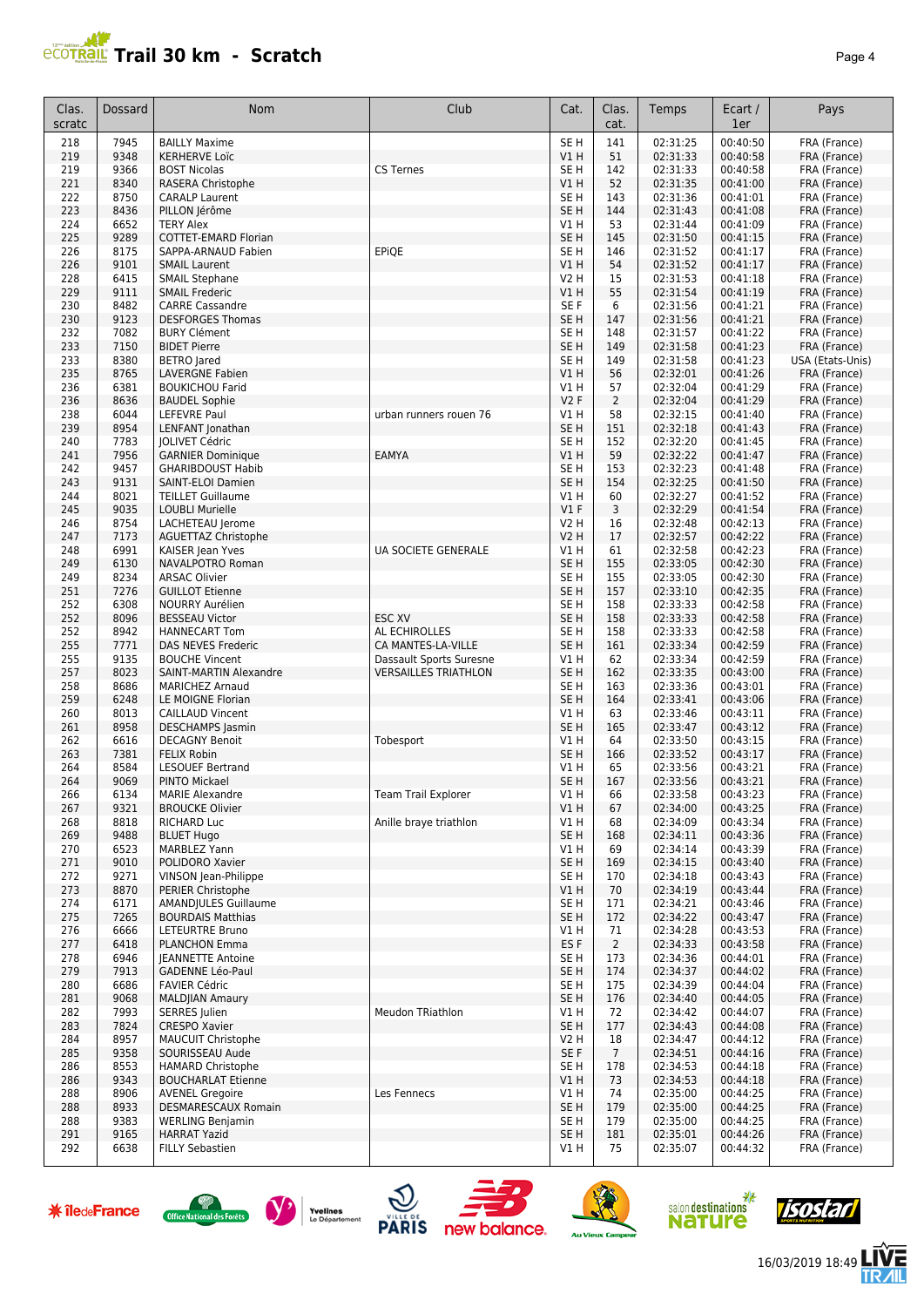

| Clas.<br>scratc | Dossard      | Nom                                                 | Club                                               | Cat.                           | Clas.<br>cat.        | Temps                | Ecart /<br>1er       | Pays                         |
|-----------------|--------------|-----------------------------------------------------|----------------------------------------------------|--------------------------------|----------------------|----------------------|----------------------|------------------------------|
| 293             | 9015         | OUTI Jethro                                         |                                                    | SE <sub>H</sub>                | 182                  | 02:35:14             | 00:44:39             | FRA (France)                 |
| 294             | 9260         | ZIDOU Jawed                                         | Team trail Paris                                   | SE <sub>H</sub>                | 183                  | 02:35:18             | 00:44:43             | FRA (France)                 |
| 295             | 7308         | <b>ALLARD Eric</b>                                  |                                                    | SE H                           | 184                  | 02:35:20             | 00:44:45             | FRA (France)                 |
| 296             | 8058         | <b>NICOL Robert</b>                                 |                                                    | SE <sub>H</sub>                | 185                  | 02:35:23             | 00:44:48             | FRA (France)                 |
| 297             | 8335         | REBATTU Jean-Baptiste                               |                                                    | SE <sub>H</sub>                | 186                  | 02:35:24             | 00:44:49             | FRA (France)                 |
| 298             | 9336         | <b>GACOIN Florent</b>                               |                                                    | SE <sub>H</sub>                | 187                  | 02:35:29             | 00:44:54             | FRA (France)                 |
| 299             | 7763         | <b>GOBERT David</b>                                 | <b>ACBB Triathlon</b>                              | V1 H                           | 76                   | 02:35:32             | 00:44:57             | FRA (France)                 |
| 300             | 7453         | <b>LEOPARDO Bertrand</b>                            |                                                    | <b>V2 H</b>                    | 19                   | 02:35:35             | 00:45:00             | FRA (France)                 |
| 301<br>302      | 7137<br>9062 | <b>BELMIHOUB Mehdi</b><br><b>GUEPRATTE Bertrand</b> |                                                    | SE <sub>H</sub><br><b>V2 H</b> | 188<br>20            | 02:35:43<br>02:35:48 | 00:45:08<br>00:45:13 | FRA (France)<br>FRA (France) |
| 303             | 7045         | <b>FROTIER Emeric</b>                               | AS Energy Triathlon                                | SE <sub>H</sub>                | 189                  | 02:35:49             | 00:45:14             | FRA (France)                 |
| 304             | 6694         | <b>GRANIER Christophe</b>                           |                                                    | V1H                            | 77                   | 02:35:53             | 00:45:18             | FRA (France)                 |
| 304             | 9422         | <b>DELPIT Michel</b>                                |                                                    | <b>V2 H</b>                    | 21                   | 02:35:53             | 00:45:18             | FRA (France)                 |
| 306             | 6090         | <b>PLANTELIN Nicolas</b>                            |                                                    | SE <sub>H</sub>                | 190                  | 02:35:59             | 00:45:24             | FRA (France)                 |
| 307             | 6961         | <b>BERTHOLEY Martin</b>                             |                                                    | SE <sub>H</sub>                | 191                  | 02:36:00             | 00:45:25             | FRA (France)                 |
| 308             | 8517         | <b>LANDEL Samuel</b>                                |                                                    | SE <sub>H</sub>                | 192                  | 02:36:11             | 00:45:36             | FRA (France)                 |
| 308             | 9414         | <b>REY David</b>                                    |                                                    | <b>V2 H</b>                    | 22                   | 02:36:11             | 00:45:36             | FRA (France)                 |
| 310             | 6375         | <b>RABE Camille</b>                                 |                                                    | SE <sub>F</sub>                | 8                    | 02:36:16             | 00:45:41             | FRA (France)                 |
| 310             | 6393         | <b>DESPRES Eric</b>                                 |                                                    | V2 H                           | 23                   | 02:36:16             | 00:45:41             | FRA (France)                 |
| 312             | 9330         | <b>DORMOY Hugues</b>                                |                                                    | SE <sub>H</sub>                | 193                  | 02:36:21             | 00:45:46             | FRA (France)                 |
| 313             | 7814         | <b>DUBUISSON Romain</b>                             | <b>XRUN CLUB</b>                                   | $VI$ F                         | 4                    | 02:36:24             | 00:45:49             | FRA (France)                 |
| 314             | 6436         | <b>BOUPY Bruno</b>                                  | Chartres MMA Sport                                 | V1 H                           | 78                   | 02:36:30             | 00:45:55             | FRA (France)                 |
| 315             | 8464         | <b>LOUVE Pierre</b>                                 |                                                    | SE <sub>H</sub>                | 194                  | 02:36:31             | 00:45:56             | FRA (France)                 |
| 316             | 6343         | GASSAMA Oussman                                     | <b>Oussman Gassama</b>                             | SE <sub>H</sub>                | 195                  | 02:36:36             | 00:46:01             | FRA (France)                 |
| 317             | 7759         | <b>WARIN Tony</b>                                   |                                                    | SE <sub>H</sub>                | 196                  | 02:36:41             | 00:46:06             | FRA (France)                 |
| 318             | 6678         | <b>LAUNAY Ambroise</b>                              |                                                    | SE <sub>H</sub>                | 197                  | 02:36:46             | 00:46:11             | FRA (France)                 |
| 319             | 6321         | <b>THOMAS Emilie</b>                                | Asc bnp paribas                                    | SE <sub>F</sub>                | 9                    | 02:36:48             | 00:46:13             | FRA (France)                 |
| 320             | 7451         | <b>SARMENTO Ludovic</b>                             |                                                    | VIH                            | 79                   | 02:36:57             | 00:46:22<br>00:46:25 | FRA (France)                 |
| 321             | 8878         | LEGROS Jean-Christophe<br><b>DOUSSET Jules</b>      | Ua societe generale                                | <b>V2 H</b><br>SE <sub>H</sub> | 24                   | 02:37:00             |                      | FRA (France)                 |
| 322<br>322      | 6425<br>8877 | <b>ALLARD Mathias</b>                               | <b>Chartres MMA SPORT</b><br><b>Issy Triathlon</b> | V1 H                           | 198<br>80            | 02:37:02<br>02:37:02 | 00:46:27<br>00:46:27 | FRA (France)<br>FRA (France) |
| 324             | 7293         | <b>VEZIN Laura</b>                                  |                                                    | SE F                           | 10                   | 02:37:12             | 00:46:37             | FRA (France)                 |
| 324             | 7294         | <b>VEZIN Romain</b>                                 |                                                    | SE <sub>H</sub>                | 199                  | 02:37:12             | 00:46:37             | FRA (France)                 |
| 326             | 7233         | <b>CHATEAU Sophie</b>                               |                                                    | V1F                            | 5                    | 02:37:13             | 00:46:38             | FRA (France)                 |
| 326             | 7307         | JACQUEMOT Alexandre                                 |                                                    | SE <sub>H</sub>                | 200                  | 02:37:13             | 00:46:38             | FRA (France)                 |
| 328             | 9206         | <b>BETTINGER Gaëtan</b>                             |                                                    | SE <sub>H</sub>                | 201                  | 02:37:15             | 00:46:40             | FRA (France)                 |
| 329             | 7278         | <b>BONNET-PERABO Vincent</b>                        |                                                    | V1H                            | 81                   | 02:37:22             | 00:46:47             | FRA (France)                 |
| 330             | 7133         | <b>BATON Bruno</b>                                  |                                                    | V3H                            | $\overline{4}$       | 02:37:26             | 00:46:51             | FRA (France)                 |
| 331             | 6081         | <b>DENECHAUD Maxime</b>                             |                                                    | SE <sub>H</sub>                | 202                  | 02:37:30             | 00:46:55             | FRA (France)                 |
| 332             | 8473         | <b>CUNI Vincent</b>                                 |                                                    | SE <sub>H</sub>                | 203                  | 02:37:37             | 00:47:02             | FRA (France)                 |
| 333             | 9033         | PROTAIS Sylvain                                     |                                                    | SE <sub>H</sub>                | 204                  | 02:37:38             | 00:47:03             | FRA (France)                 |
| 334             | 7786         | <b>MOTILLON Guillaume</b>                           | Macc Lusignan                                      | SE <sub>H</sub>                | 205                  | 02:37:42             | 00:47:07             | FRA (France)                 |
| 335             | 7811         | <b>GRAVIT Arthur</b>                                |                                                    | SE H                           | 206                  | 02:37:49             | 00:47:14             | FRA (France)                 |
| 336             | 6014         | <b>BARATTI Carlo</b>                                | Carlo Baratti                                      | SE <sub>H</sub>                | 207                  | 02:37:53             | 00:47:18             | ITA (Italie)                 |
| 337             | 9523         | FOURQUET Joséphine                                  |                                                    | SE <sub>F</sub><br>V1H         | 11                   | 02:37:58             | 00:47:23             | FRA (France)                 |
| 338<br>339      | 9154<br>9279 | <b>BARBEROT Benoit</b><br><b>CATTOEN Martin</b>     |                                                    | SE <sub>H</sub>                | 82<br>208            | 02:38:08<br>02:38:10 | 00:47:33<br>00:47:35 | FRA (France)<br>FRA (France) |
| 340             | 6721         | <b>HERCE Steve</b>                                  |                                                    | V1H                            | 83                   | 02:38:18             | 00:47:43             |                              |
| 341             | 6098         | SOYER Didier                                        |                                                    | V3H                            | 5                    | 02:38:23             | 00:47:48             | FRA (France)<br>FRA (France) |
| 341             | 7214         | <b>CHAPON Christophe</b>                            | <b>SAM PARIS 12</b>                                | VIH                            | 84                   | 02:38:23             | 00:47:48             | FRA (France)                 |
| 343             | 9225         | <b>BOUGOUIN Alexandre</b>                           |                                                    | V1H                            | 85                   | 02:38:25             | 00:47:50             | FRA (France)                 |
| 344             | 7598         | <b>DUPONT Vincent</b>                               |                                                    | SE <sub>H</sub>                | 209                  | 02:38:30             | 00:47:55             | FRA (France)                 |
| 345             | 6349         | SETTEMBRINI Guillaume                               |                                                    | SE H                           | 210                  | 02:38:37             | 00:48:02             | FRA (France)                 |
| 346             | 6217         | <b>VULLIEZ Stephane</b>                             |                                                    | V2 H                           | 25                   | 02:38:42             | 00:48:07             | FRA (France)                 |
| 347             | 6918         | ROUPHAEL Romain                                     |                                                    | SE H                           | 211                  | 02:38:45             | 00:48:10             | FRA (France)                 |
| 347             | 7896         | <b>FERNANDES Yohan</b>                              |                                                    | VIH                            | 86                   | 02:38:45             | 00:48:10             | FRA (France)                 |
| 349             | 8944         | <b>VARIN Yann</b>                                   |                                                    | SE <sub>H</sub>                | 212                  | 02:38:48             | 00:48:13             | FRA (France)                 |
| 350             | 9085         | <b>TRICAUD Edouard</b>                              |                                                    | SE <sub>H</sub>                | 213                  | 02:38:49             | 00:48:14             | FRA (France)                 |
| 351             | 8588         | PIED Raphael                                        |                                                    | V1 H                           | 87                   | 02:38:50             | 00:48:15             | FRA (France)                 |
| 352             | 6085         | <b>BOYER Baptiste</b>                               |                                                    | SE <sub>H</sub>                | 214                  | 02:38:54             | 00:48:19             | FRA (France)                 |
| 353             | 6049         | ZUSSINO Yvane                                       | <b>US TALENCE</b>                                  | $VI$ F                         | 6                    | 02:39:02             | 00:48:27             | FRA (France)                 |
| 354             | 7450         | ROBERT Julien                                       | Julien Robert                                      | SE <sub>H</sub>                | 215                  | 02:39:05             | 00:48:30             | FRA (France)                 |
| 355             | 7448         | <b>ROBERT Romain</b>                                | Sbr coaching<br><b>Briac PHILIPPE</b>              | V1 H                           | 88                   | 02:39:06             | 00:48:31<br>00:48:33 | FRA (France)<br>FRA (France) |
| 356             | 8560         | PHILIPPE Briac                                      |                                                    | SE <sub>H</sub>                | 216                  | 02:39:08             |                      |                              |
| 357<br>357      | 8767<br>9447 | LE GOFF Damien<br>CANO Mickaël                      |                                                    | ES H<br>V1H                    | $\overline{2}$<br>89 | 02:39:13<br>02:39:13 | 00:48:38<br>00:48:38 | FRA (France)<br>FRA (France) |
| 359             | 6335         | <b>TERRIEN Arnaud</b>                               |                                                    | V1 H                           | 90                   | 02:39:20             | 00:48:45             | FRA (France)                 |
| 359             | 6682         | MITCHELMORE Julia                                   |                                                    | SE F                           | 12                   | 02:39:20             | 00:48:45             | AUS (Australie)              |
| 359             | 7200         | <b>BOSSE COHIC Francois</b>                         |                                                    | SE <sub>H</sub>                | 217                  | 02:39:20             | 00:48:45             | FRA (France)                 |
| 362             | 7955         | <b>BEN NASSER Atef</b>                              |                                                    | SE <sub>H</sub>                | 218                  | 02:39:21             | 00:48:46             | TUN (Tunisie)                |
| 363             | 9067         | NGANGMENI Hervé                                     |                                                    | SE <sub>H</sub>                | 219                  | 02:39:26             | 00:48:51             | FRA (France)                 |
| 364             | 8404         | <b>CAPGEN Florian</b>                               |                                                    | SE <sub>H</sub>                | 220                  | 02:39:30             | 00:48:55             | FRA (France)                 |
| 365             | 7701         | <b>TALARMAIN Pierre</b>                             |                                                    | SE <sub>H</sub>                | 221                  | 02:39:32             | 00:48:57             | FRA (France)                 |
| 366             | 6887         | <b>NOUGAROL Flore</b>                               |                                                    | SE F                           | 13                   | 02:39:33             | 00:48:58             | FRA (France)                 |
| 367             | 6952         | <b>HEITZLER Marin</b>                               |                                                    | SE H                           | 222                  | 02:39:34             | 00:48:59             | FRA (France)                 |















16/03/2019 18:49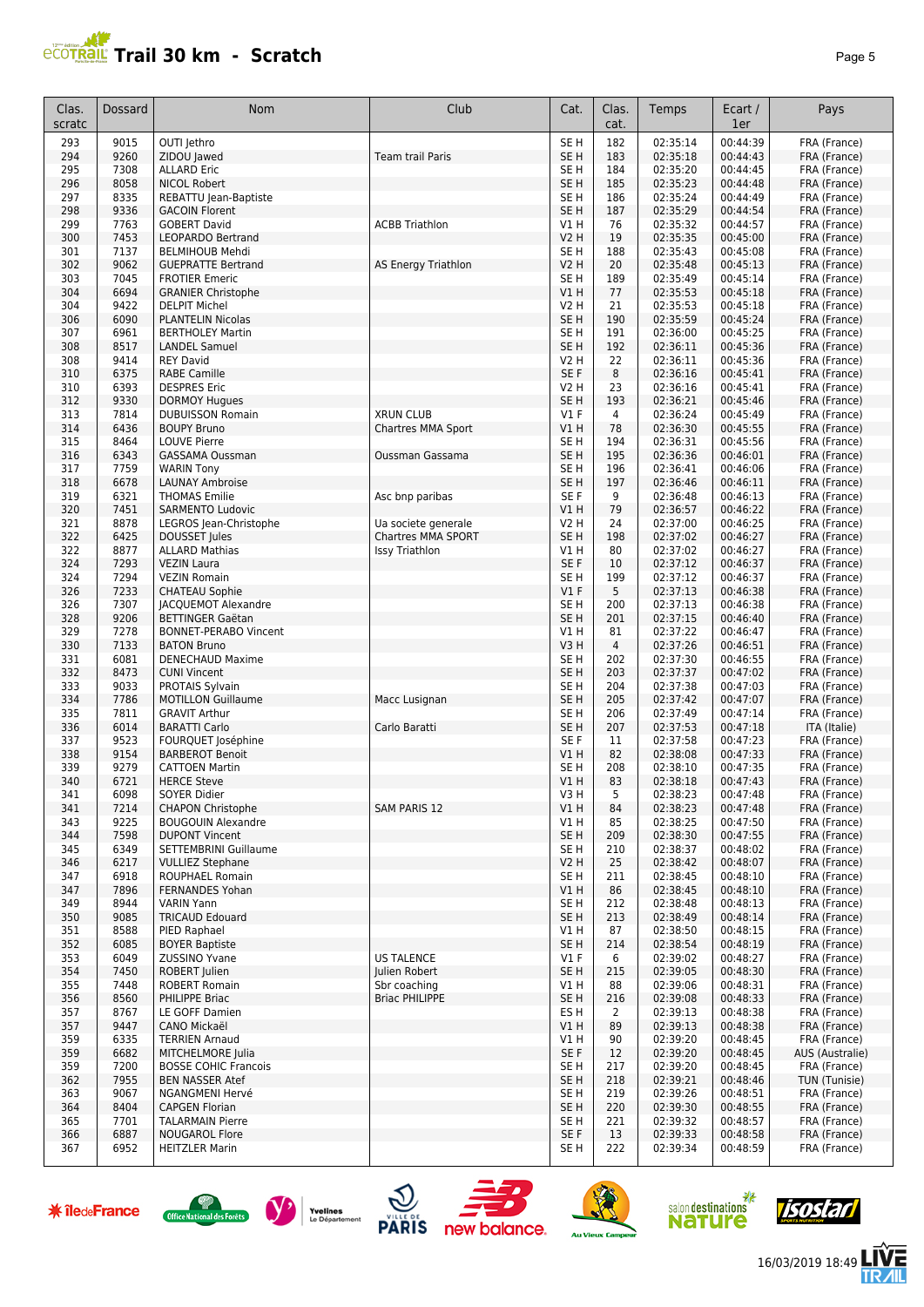

16/03/2019 18:49

怎

visostarl

**x**<br>salon destinations<br>**NATUITE** 

**Au Vieux Ca** 

| Clas.<br>scratc | Dossard      | Nom                                                  | Club                         | Cat.                      | Clas.<br>cat.        | Temps                | Ecart /<br>1er       | Pays                         |
|-----------------|--------------|------------------------------------------------------|------------------------------|---------------------------|----------------------|----------------------|----------------------|------------------------------|
| 368             | 8509         | <b>CAPGEN Sylvain</b>                                |                              | <b>V2 H</b>               | 26                   | 02:39:39             | 00:49:04             | FRA (France)                 |
| 369             | 7115         | MAUSSION Julien                                      |                              | V1 H                      | 91                   | 02:39:40             | 00:49:05             | FRA (France)                 |
| 369             | 9158         | FITAMANT Yoann                                       |                              | SE H                      | 223                  | 02:39:40             | 00:49:05             | FRA (France)                 |
| 369             | 9266         | <b>GAIT Quentin</b>                                  |                              | SE <sub>H</sub>           | 223                  | 02:39:40             | 00:49:05             | FRA (France)                 |
| 372             | 8621         | <b>MARC Simon</b>                                    |                              | SE H                      | 225                  | 02:39:42             | 00:49:07             | FRA (France)                 |
| 373             | 6362         | <b>CAVITTE Sébastien</b>                             |                              | V1H                       | 92                   | 02:39:43             | 00:49:08             | FRA (France)                 |
| 374             | 8672         | <b>MOUTET Franck</b>                                 | <b>USTR Athletisme</b>       | V2 H                      | 27                   | 02:39:45             | 00:49:10             | FRA (France)                 |
| 374             | 8849         | <b>GUILLARD Maxime</b>                               |                              | SE <sub>H</sub>           | 226                  | 02:39:45             | 00:49:10             | FRA (France)                 |
| 374<br>377      | 9449<br>7296 | <b>BRUNEAU Bastien</b><br><b>CLION Dénis</b>         |                              | SE H<br><b>V2 H</b>       | 226<br>28            | 02:39:45<br>02:39:50 | 00:49:10<br>00:49:15 | FRA (France)<br>FRA (France) |
| 378             | 7781         | <b>NEYRAND Geoffroy</b>                              |                              | SE <sub>H</sub>           | 228                  | 02:39:55             | 00:49:20             | FRA (France)                 |
| 379             | 7198         | <b>FAUCHER Nicolas</b>                               |                              | V1 H                      | 93                   | 02:39:57             | 00:49:22             | FRA (France)                 |
| 380             | 8387         | <b>DELHOME Sebastien</b>                             |                              | ES H                      | 3                    | 02:39:58             | 00:49:23             | FRA (France)                 |
| 381             | 6202         | <b>MEURANT Mathieu</b>                               |                              | SE <sub>H</sub>           | 229                  | 02:40:02             | 00:49:27             | FRA (France)                 |
| 382             | 8347         | <b>BAUDRY Franck</b>                                 |                              | V2 H                      | 29                   | 02:40:03             | 00:49:28             | FRA (France)                 |
| 383             | 6013         | <b>RICBON Emmanuel</b>                               |                              | SE H                      | 230                  | 02:40:07             | 00:49:32             | FRA (France)                 |
| 383<br>383      | 8702<br>9244 | <b>DECOUR Fabian</b><br>LE MASNE Tristan             |                              | SE H<br>SE <sub>H</sub>   | 230<br>230           | 02:40:07<br>02:40:07 | 00:49:32<br>00:49:32 | FRA (France)<br>FRA (France) |
| 386             | 9090         | REYNAUD LACROZE Vincent                              |                              | V1 H                      | 94                   | 02:40:08             | 00:49:33             | FRA (France)                 |
| 387             | 9239         | <b>CAILLET Germain</b>                               | <b>DB Coaching Triathlon</b> | SE <sub>H</sub>           | 233                  | 02:40:09             | 00:49:34             | FRA (France)                 |
| 388             | 9130         | <b>GUERINEAU Julien</b>                              | <b>AC Colombes</b>           | V1 H                      | 95                   | 02:40:14             | 00:49:39             | FRA (France)                 |
| 389             | 9025         | LE TALOUR Julien                                     | <b>XRUN CLUB</b>             | SE <sub>H</sub>           | 234                  | 02:40:18             | 00:49:43             | FRA (France)                 |
| 390             | 7761         | <b>GOLDSTEIN Tom</b>                                 | TAC                          | SE <sub>H</sub>           | 235                  | 02:40:20             | 00:49:45             | FRA (France)                 |
| 391             | 9259         | LE CACHEUR Bertrand                                  |                              | SE <sub>H</sub>           | 236                  | 02:40:24             | 00:49:49             | FRA (France)                 |
| 392             | 9145         | <b>THOMAS Tim</b>                                    |                              | SE H                      | 237                  | 02:40:25<br>02:40:28 | 00:49:50<br>00:49:53 | FRA (France)                 |
| 393<br>394      | 6377<br>6047 | <b>DUJARDIN Oriane</b><br><b>ALBRECHT Christelle</b> |                              | SE <sub>F</sub><br>$VI$ F | 14<br>$\overline{7}$ | 02:40:30             | 00:49:55             | FRA (France)<br>FRA (France) |
| 395             | 6822         | <b>CHENEVOIS Florent</b>                             | <b>DASSAULT</b> sports       | SE <sub>H</sub>           | 238                  | 02:40:31             | 00:49:56             | FRA (France)                 |
| 395             | 6977         | PELERIN Benoît                                       |                              | SE H                      | 238                  | 02:40:31             | 00:49:56             | FRA (France)                 |
| 397             | 9177         | <b>HUREL Maxime</b>                                  | US PALAISEAU TRIATHLON       | SE <sub>H</sub>           | 240                  | 02:40:32             | 00:49:57             | FRA (France)                 |
| 398             | 9506         | <b>COINTE Sylvain</b>                                |                              | V2 H                      | 30                   | 02:40:34             | 00:49:59             | FRA (France)                 |
| 399             | 6173         | <b>MENUET Benjamin</b>                               | <b>ASFI VILLEJUIF</b>        | SE <sub>H</sub>           | 241                  | 02:40:38             | 00:50:03             | FRA (France)                 |
| 399             | 6174         | MICHELOT Anne-Charlotte                              |                              | SE F                      | 15                   | 02:40:38             | 00:50:03             | FRA (France)                 |
| 399<br>402      | 9456<br>6735 | <b>SELLEM Thierry</b><br><b>MILCENT François</b>     | <b>CRAZY RUNNERS SHOP</b>    | V2 H<br>V1 H              | 31<br>96             | 02:40:38<br>02:40:42 | 00:50:03<br>00:50:07 | FRA (France)<br>FRA (France) |
| 403             | 7010         | Julien MORIN                                         | Morin Julien                 | SE <sub>H</sub>           | 242                  | 02:40:52             | 00:50:17             | FRA (France)                 |
| 404             | 6358         | <b>LIABOT Vincent</b>                                | RED STAR CLUB CHAMPIGNY      | SE H                      | 243                  | 02:40:53             | 00:50:18             | FRA (France)                 |
| 405             | 7575         | <b>NOBLE Sylvain</b>                                 |                              | SE H                      | 244                  | 02:41:04             | 00:50:29             | FRA (France)                 |
| 405             | 8884         | PELLETIER Julien                                     |                              | V1 H                      | 97                   | 02:41:04             | 00:50:29             | FRA (France)                 |
| 407             | 8885         | <b>BORDERIEUX Romain</b>                             |                              | SE H                      | 245                  | 02:41:05             | 00:50:30             | FRA (France)                 |
| 408             | 6199         | <b>BURGMANN Paul</b>                                 |                              | SE H                      | 246                  | 02:41:08             | 00:50:33             | FRA (France)                 |
| 409<br>410      | 7414<br>9345 | LE GOASTER Olivier<br><b>CHANGEUR Clément</b>        |                              | V1 H<br>SE H              | 98<br>247            | 02:41:11<br>02:41:14 | 00:50:36<br>00:50:39 | FRA (France)<br>FRA (France) |
| 411             | 7183         | <b>CUCALA Julien</b>                                 |                              | SE <sub>H</sub>           | 248                  | 02:41:16             | 00:50:41             | FRA (France)                 |
| 412             | 8477         | PERTUISOT Geoffroy                                   | Geoffroy PERTUISOT           | SE H                      | 249                  | 02:41:21             | 00:50:46             | FRA (France)                 |
| 413             | 6279         | <b>VANNIER Matthias</b>                              |                              | SE <sub>H</sub>           | 250                  | 02:41:22             | 00:50:47             | FRA (France)                 |
| 414             | 6125         | <b>KALMS Alexis</b>                                  |                              | SE H                      | 251                  | 02:41:25             | 00:50:50             | FRA (France)                 |
| 415             | 8889         | PHINA-ZIEBIN Xavier                                  |                              | SE <sub>H</sub>           | 252                  | 02:41:26             | 00:50:51             | FRA (France)                 |
| 416             | 7256         | <b>BORDE Aurore</b>                                  |                              | SE F                      | 16                   | 02:41:31             | 00:50:56             | FRA (France)                 |
| 417<br>418      | 6809<br>7752 | GAY Justine<br><b>REMI Pradal</b>                    |                              | SE F<br>SE H              | 17<br>253            | 02:41:34<br>02:41:36 | 00:50:59<br>00:51:01 | FRA (France)<br>FRA (France) |
| 419             | 6995         | <b>CAMMAN Marie</b>                                  |                              | SE F                      | 18                   | 02:41:39             | 00:51:04             | FRA (France)                 |
| 420             | 6718         | <b>LARDIERE Brice</b>                                |                              | SE H                      | 254                  | 02:41:40             | 00:51:05             | FRA (France)                 |
| 421             | 7753         | <b>BARBE Martin</b>                                  |                              | SE H                      | 255                  | 02:41:42             | 00:51:07             | FRA (France)                 |
| 421             | 8959         | CARTENET Jérôme                                      | ASC FBF                      | V1 H                      | 99                   | 02:41:42             | 00:51:07             | FRA (France)                 |
| 423             | 6903         | <b>BORRA Romain</b>                                  |                              | SE H                      | 256                  | 02:41:44             | 00:51:09             | FRA (France)                 |
| 423             | 8716         | <b>BOUGY Tymothée</b>                                |                              | SE H                      | 256                  | 02:41:44             | 00:51:09             | FRA (France)                 |
| 423<br>426      | 8844<br>7189 | <b>BORRA Alison</b><br><b>TOMASSO Nicolas</b>        |                              | SE F<br>V1 H              | 19<br>100            | 02:41:44<br>02:41:46 | 00:51:09<br>00:51:11 | FRA (France)<br>FRA (France) |
| 427             | 8185         | ABT-GARNIER Bryan                                    |                              | SE <sub>H</sub>           | 258                  | 02:41:57             | 00:51:22             | FRA (France)                 |
| 427             | 9335         | <b>TAILLARD Lucas</b>                                |                              | SE H                      | 258                  | 02:41:57             | 00:51:22             | FRA (France)                 |
| 429             | 6257         | REMOND Jean-Noël                                     |                              | SE H                      | 260                  | 02:42:01             | 00:51:26             | FRA (France)                 |
| 430             | 8886         | <b>COSTECEOUE Roland</b>                             | LES FURETS D EIFFAGE         | SE H                      | 261                  | 02:42:06             | 00:51:31             | FRA (France)                 |
| 431             | 7207         | <b>GUIDOT François</b>                               | CLUB ATHLETISME DE PUTE      | V2 H                      | 32                   | 02:42:08             | 00:51:33             | FRA (France)                 |
| 432             | 7436         | <b>GRIERSON Jeremy</b>                               | CAP 92 Puteaux               | V3 H                      | 6                    | 02:42:09             | 00:51:34             | GBR (Royaume-Uni)            |
| 433<br>434      | 6629<br>9409 | <b>DESNOYER</b> Jose<br>ZANKPE Komlan                |                              | V2 H<br>SE H              | 33<br>262            | 02:42:10<br>02:42:12 | 00:51:35<br>00:51:37 | FRA (France)<br>FRA (France) |
| 435             | 6214         | <b>CHATELAS Julien</b>                               |                              | V1 H                      | 101                  | 02:42:16             | 00:51:41             | FRA (France)                 |
| 436             | 9512         | <b>MONNIER Martin</b>                                |                              | SE H                      | 263                  | 02:42:29             | 00:51:54             | FRA (France)                 |
| 437             | 7518         | <b>DEILLER Arnaud</b>                                |                              | V1 H                      | 102                  | 02:42:30             | 00:51:55             | FRA (France)                 |
| 438             | 6333         | <b>GLORIANT Stéphane</b>                             |                              | SE H                      | 264                  | 02:42:38             | 00:52:03             | FRA (France)                 |
| 439             | 9415         | <b>CHAUVET Veronique</b>                             |                              | V2F                       | 3                    | 02:42:40             | 00:52:05             | FRA (France)                 |
| 440             | 6382         | <b>BREVART Maxime</b>                                |                              | VIH                       | 103                  | 02:42:41             | 00:52:06             | FRA (France)                 |
| 441<br>442      | 6943<br>7067 | <b>HUNAULT Herve</b><br>FLORI Jean-Pierre            | s/l ac haute vilaine         | V1 H                      | 104<br>265           | 02:42:47<br>02:42:55 | 00:52:12<br>00:52:20 | FRA (France)<br>FRA (France) |
|                 |              |                                                      |                              | SE H                      |                      |                      |                      |                              |

 $\bigcirc$   $\bigcirc$   $\bigcirc$  PARIS new balance.





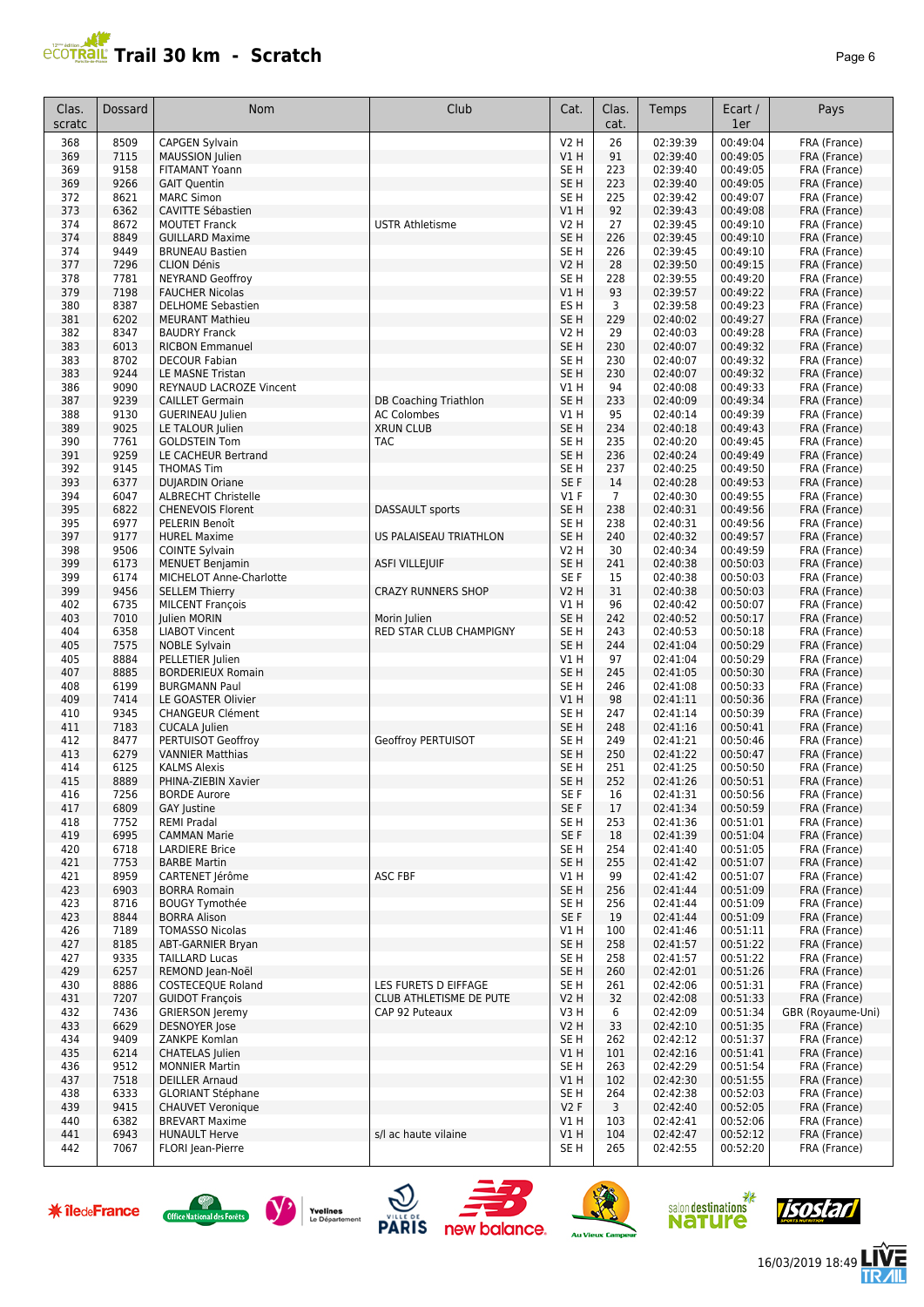

| Clas.<br>scratc | Dossard      | <b>Nom</b>                                         | Club                        | Cat.                    | Clas.<br>cat.         | Temps                | Ecart /<br>1er       | Pays                         |
|-----------------|--------------|----------------------------------------------------|-----------------------------|-------------------------|-----------------------|----------------------|----------------------|------------------------------|
| 442             | 7801         | <b>DUNEGRE Maxime</b>                              | Running92                   | V1H                     | 105                   | 02:42:55             | 00:52:20             | FRA (France)                 |
| 442             | 8892         | <b>SEVERAC Marc</b>                                | Asma RP                     | SE <sub>H</sub>         | 265                   | 02:42:55             | 00:52:20             | FRA (France)                 |
| 445             | 6936         | <b>MALHERBE Thierry</b>                            | <b>USTR</b>                 | SE F                    | 20                    | 02:42:56             | 00:52:21             | FRA (France)                 |
| 446             | 9417         | DO TRAN Maxime                                     |                             | V1 H                    | 106                   | 02:42:59             | 00:52:24             | FRA (France)                 |
| 447<br>448      | 6412<br>6648 | <b>SMETHURST Laurence</b>                          |                             | V2F<br>V1H              | $\overline{4}$<br>107 | 02:43:00<br>02:43:01 | 00:52:25<br>00:52:26 | FRA (France)<br>FRA (France) |
| 449             | 7218         | DEILLES Sébastien<br><b>AGUETTAZ Sylvain</b>       |                             | SE <sub>H</sub>         | 267                   | 02:43:04             | 00:52:29             | FRA (France)                 |
| 450             | 8162         | <b>CELERIER Laurent</b>                            |                             | V1H                     | 108                   | 02:43:06             | 00:52:31             | FRA (France)                 |
| 450             | 9451         | <b>LECONTE Vianney</b>                             | RMA PARIS TRIATHLON         | SE H                    | 268                   | 02:43:06             | 00:52:31             | FRA (France)                 |
| 452             | 9511         | ZINE EDDINE Moulay-Rachid                          |                             | V1H                     | 109                   | 02:43:08             | 00:52:33             | FRA (France)                 |
| 453             | 6298         | <b>PERON Yannick</b>                               |                             | <b>V2 H</b>             | 34                    | 02:43:12             | 00:52:37             | FRA (France)                 |
| 454             | 6901         | <b>LABEY Hugues</b>                                |                             | SE <sub>H</sub>         | 269                   | 02:43:16             | 00:52:41             | FRA (France)                 |
| 455             | 7817         | CANU Peggy                                         | <b>RUN IN METZ</b>          | $VI$ F                  | 8                     | 02:43:17             | 00:52:42             | FRA (France)                 |
| 456<br>456      | 6010<br>9180 | <b>DOCQUIER Franck</b><br><b>JOURDIN Genevieve</b> | AO Charenton                | <b>V1 H</b><br>V3F      | 110<br>$\mathbf{1}$   | 02:43:23<br>02:43:23 | 00:52:48<br>00:52:48 | FRA (France)<br>FRA (France) |
| 458             | 6699         | <b>GUIZON Patrice</b>                              | <b>ASVA SANOFI</b>          | V2 H                    | 35                    | 02:43:24             | 00:52:49             | FRA (France)                 |
| 458             | 8258         | <b>MINVIOLE Romain</b>                             |                             | SE <sub>H</sub>         | 270                   | 02:43:24             | 00:52:49             | FRA (France)                 |
| 458             | 9430         | <b>MARGNAT Charles</b>                             |                             | SE <sub>H</sub>         | 270                   | 02:43:24             | 00:52:49             | FRA (France)                 |
| 461             | 9245         | DE PAZ Armand-Gabriel                              |                             | V1H                     | 111                   | 02:43:27             | 00:52:52             | FRA (France)                 |
| 462             | 9342         | <b>BARRE Charly</b>                                |                             | SE <sub>H</sub>         | 272                   | 02:43:28             | 00:52:53             | FRA (France)                 |
| 463             | 7562         | <b>INNOCENZI Fabio</b>                             |                             | SE <sub>H</sub>         | 273                   | 02:43:29             | 00:52:54             | FRA (France)                 |
| 464<br>465      | 7646<br>9351 | LE GALL Jérôme<br>PRULEAU Cyril                    |                             | V2 H<br>V1H             | 36<br>112             | 02:43:33<br>02:43:34 | 00:52:58<br>00:52:59 | FRA (France)<br>FRA (France) |
| 466             | 7782         | <b>SCHOEN Valéry</b>                               |                             | V1H                     | 113                   | 02:43:38             | 00:53:03             | FRA (France)                 |
| 467             | 8378         | <b>GABIRON Quentin</b>                             |                             | SE <sub>H</sub>         | 274                   | 02:43:43             | 00:53:08             | FRA (France)                 |
| 468             | 8977         | <b>GRAUER Florent</b>                              |                             | SE <sub>H</sub>         | 275                   | 02:43:46             | 00:53:11             | FRA (France)                 |
| 469             | 7350         | LEFEVRE Fabien                                     |                             | SE H                    | 276                   | 02:43:48             | 00:53:13             | FRA (France)                 |
| 469             | 7912         | <b>BURIE Clément</b>                               |                             | SE <sub>H</sub>         | 276                   | 02:43:48             | 00:53:13             | FRA (France)                 |
| 471             | 9307         | <b>TRAMAILLE Juliette</b>                          |                             | SE F                    | 21                    | 02:43:49             | 00:53:14             | FRA (France)                 |
| 472             | 6376         | <b>TERRY Stephane</b>                              | <b>Adidas Runners Paris</b> | SE <sub>H</sub>         | 278                   | 02:43:50             | 00:53:15             | FRA (France)                 |
| 473<br>474      | 6759<br>6791 | <b>BERTHIAU Clement</b><br>MARHADOUR Jean-Philippe |                             | V1H<br>V1H              | 114<br>115            | 02:43:52<br>02:43:53 | 00:53:17<br>00:53:18 | FRA (France)<br>FRA (France) |
| 474             | 7553         | PELISSIER Julien                                   |                             | SE <sub>H</sub>         | 279                   | 02:43:53             | 00:53:18             | FRA (France)                 |
| 474             | 8784         | <b>ARCHER Paul</b>                                 |                             | V1H                     | 115                   | 02:43:53             | 00:53:18             | FRA (France)                 |
| 477             | 9424         | <b>BRISSET Loïc</b>                                |                             | SE <sub>H</sub>         | 280                   | 02:44:02             | 00:53:27             | FRA (France)                 |
| 478             | 7555         | QUINIO Delphine                                    |                             | SE F                    | 22                    | 02:44:03             | 00:53:28             | FRA (France)                 |
| 478             | 9461         | LE PIERRES Hugo                                    |                             | SE <sub>H</sub>         | 281                   | 02:44:03             | 00:53:28             | FRA (France)                 |
| 480             | 7495         | <b>PAUL Adrien</b>                                 |                             | <b>V1 H</b>             | 117                   | 02:44:04             | 00:53:29             | FRA (France)                 |
| 480             | 7857         | <b>MORIN Thibaut</b>                               |                             | SE <sub>H</sub>         | 282                   | 02:44:04             | 00:53:29             | FRA (France)                 |
| 482<br>483      | 8430<br>9434 | <b>PROTARD Antoine</b><br><b>MARTY Vincent</b>     |                             | SE <sub>H</sub><br>V1H  | 283<br>118            | 02:44:06<br>02:44:07 | 00:53:31<br>00:53:32 | FRA (France)<br>FRA (France) |
| 484             | 6092         | <b>MARTIN Anthony</b>                              |                             | SE <sub>H</sub>         | 284                   | 02:44:09             | 00:53:34             | FRA (France)                 |
| 485             | 6215         | LACOMBLEZ Vincent                                  |                             | SE <sub>H</sub>         | 285                   | 02:44:10             | 00:53:35             | FRA (France)                 |
| 485             | 7893         | <b>GUEVEL Alexis</b>                               |                             | SE <sub>H</sub>         | 285                   | 02:44:10             | 00:53:35             | FRA (France)                 |
| 485             | 9011         | LECLERCQ Guillaume                                 |                             | SE <sub>H</sub>         | 285                   | 02:44:10             | 00:53:35             | FRA (France)                 |
| 488             | 9214         | <b>FERREIRO Damien</b>                             | damien ferreiro             | V1H                     | 119                   | 02:44:14             | 00:53:39             | FRA (France)                 |
| 489             | 7335         | MAZARS NEE LURON Morgane                           | Athlétisme clermont clu     | SE <sub>F</sub>         | 23                    | 02:44:17             | 00:53:42             | FRA (France)                 |
| 490<br>491      | 8823<br>7299 | <b>BOUISSOU Arnaud</b><br><b>BALLER Arnaud</b>     | <b>SPAM</b>                 | V1H<br>SE <sub>H</sub>  | 120<br>288            | 02:44:22<br>02:44:23 | 00:53:47<br>00:53:48 | FRA (France)<br>FRA (France) |
| 492             | 6428         | <b>GIUNTINI Pierre</b>                             |                             | SE <sub>H</sub>         | 289                   | 02:44:24             | 00:53:49             | FRA (France)                 |
| 492             | 8079         | PIRES Frédéric                                     |                             | V1 H                    | 121                   | 02:44:24             | 00:53:49             | FRA (France)                 |
| 494             | 6784         | LE LIEPVRE Clément                                 |                             | SE H                    | 290                   | 02:44:26             | 00:53:51             | FRA (France)                 |
| 495             | 6677         | MENAGER Julien                                     |                             | SE H                    | 291                   | 02:44:27             | 00:53:52             | FRA (France)                 |
| 496             | 8440         | <b>OUVRARD Catherine</b>                           |                             | V1F                     | 9                     | 02:44:29             | 00:53:54             | FRA (France)                 |
| 497             | 6651         | <b>BUSSIERE Antoine</b>                            |                             | V1 H<br>SE <sub>H</sub> | 122                   | 02:44:30             | 00:53:55<br>00:53:56 | FRA (France)<br>FRA (France) |
| 498<br>499      | 8111<br>6275 | <b>BRETON Sébastien</b><br>PITOISET Alexandre      |                             | SE <sub>H</sub>         | 292<br>293            | 02:44:31<br>02:44:32 | 00:53:57             | FRA (France)                 |
| 499             | 7891         | LABELLE Edouard                                    |                             | SE <sub>H</sub>         | 293                   | 02:44:32             | 00:53:57             | FRA (France)                 |
| 499             | 8209         | <b>ARCAMONE Bertrand</b>                           |                             | SE <sub>H</sub>         | 293                   | 02:44:32             | 00:53:57             | FRA (France)                 |
| 499             | 8786         | <b>MCGILL Donovan</b>                              |                             | SE <sub>H</sub>         | 293                   | 02:44:32             | 00:53:57             | USA (Etats-Unis)             |
| 503             | 9352         | LUQUET Adrien                                      |                             | SE <sub>H</sub>         | 297                   | 02:44:33             | 00:53:58             | FRA (France)                 |
| 504             | 8435         | RIEDINGER Timothée                                 |                             | SE <sub>H</sub>         | 298                   | 02:44:36             | 00:54:01             | FRA (France)                 |
| 504             | 8633         | <b>MONET Mathieu</b>                               |                             | SE <sub>H</sub>         | 298                   | 02:44:36             | 00:54:01             | FRA (France)                 |
| 506<br>507      | 8824<br>7607 | PARDIEU Jerome<br>FORT Sébastien                   | <b>Issy Triathlon</b>       | ES H<br>SE H            | 4<br>300              | 02:44:45<br>02:44:48 | 00:54:10<br>00:54:13 | FRA (France)<br>FRA (France) |
| 508             | 9459         | <b>MALHERRE Vincent</b>                            |                             | SE <sub>H</sub>         | 301                   | 02:44:51             | 00:54:16             | FRA (France)                 |
| 509             | 6021         | <b>PEGAS Laurent</b>                               |                             | V1 H                    | 123                   | 02:44:53             | 00:54:18             | FRA (France)                 |
| 509             | 8694         | ALLAIN Frédéric                                    |                             | SE <sub>H</sub>         | 302                   | 02:44:53             | 00:54:18             | FRA (France)                 |
| 511             | 6129         | <b>MARQUES Antonio</b>                             | SAVIGNY ATHLETISME 91       | <b>V2 H</b>             | 37                    | 02:44:54             | 00:54:19             | FRA (France)                 |
| 512             | 9217         | <b>COLAS Brieuc</b>                                |                             | SE <sub>H</sub>         | 303                   | 02:44:57             | 00:54:22             | FRA (France)                 |
| 513             | 8655<br>8115 | <b>HACQUEBART Gabriel</b>                          |                             | V1H<br>SE <sub>H</sub>  | 124                   | 02:44:58             | 00:54:23             | FRA (France)                 |
| 514<br>515      | 6008         | <b>BEAUDOUIN Malo</b><br><b>LABBE Tanguy</b>       |                             | SE <sub>H</sub>         | 304<br>305            | 02:45:01<br>02:45:02 | 00:54:26<br>00:54:27 | FRA (France)<br>FRA (France) |
|                 |              |                                                    |                             |                         |                       |                      |                      |                              |









 8605 LE QUENVEN Yann SE H 306 02:45:08 00:54:33 FRA (France) 9093 GIGON Marc V1 H 125 02:45:10 00:54:35 FRA (France)







16/03/2019 18:49ΠR Ē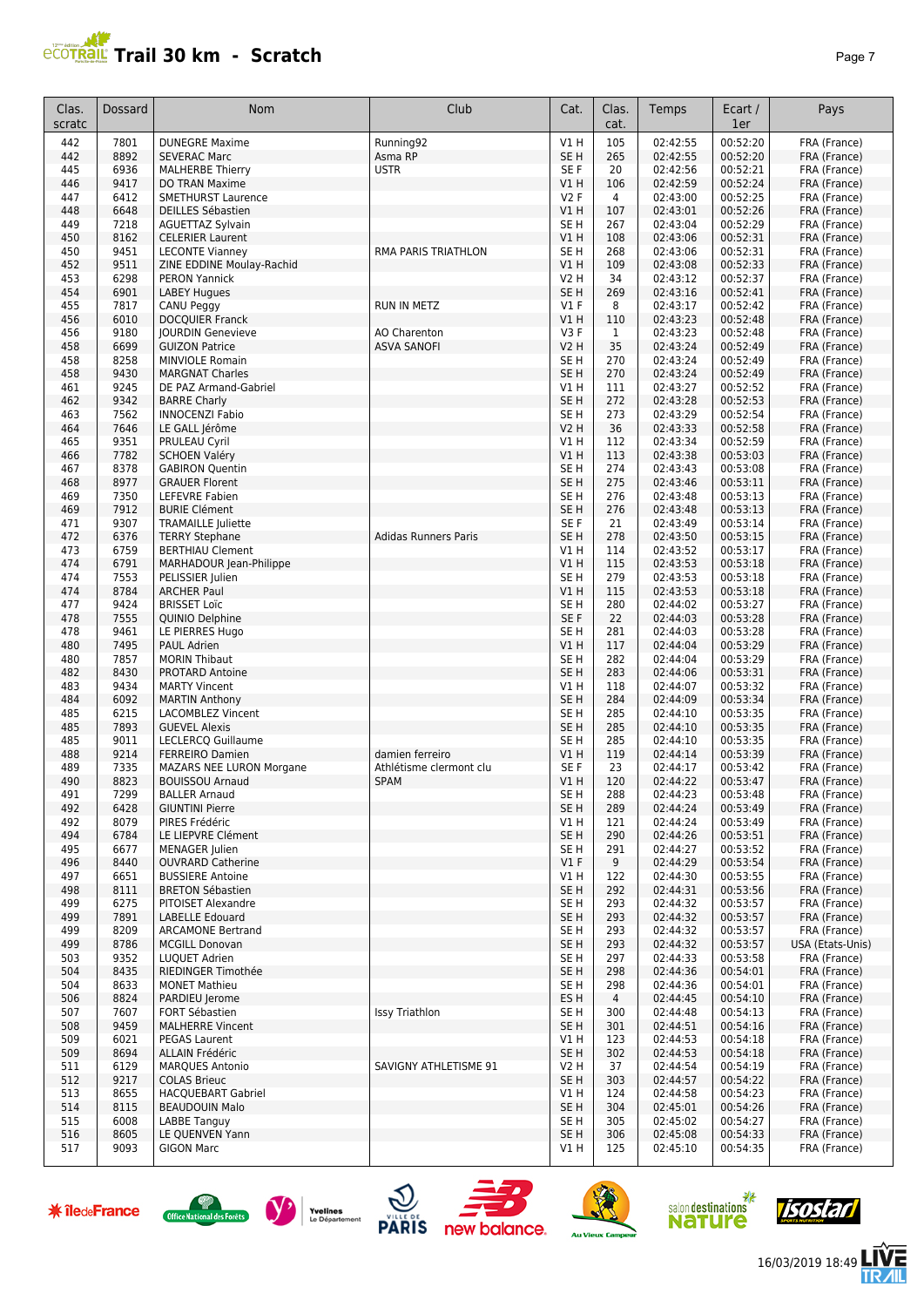|--|--|

| Clas.<br>scratc      | Dossard      | Nom                                                      | Club                    | Cat.            | Clas.<br>cat.           | Temps                | Ecart /<br>1er       | Pays           |
|----------------------|--------------|----------------------------------------------------------|-------------------------|-----------------|-------------------------|----------------------|----------------------|----------------|
| 518                  | 8358         | <b>DIAZ Benjamin</b>                                     |                         | SE <sub>H</sub> | 307                     | 02:45:14             | 00:54:39             | FRA (France)   |
| 519                  | 8407         | <b>DUPLEIX Fabien</b>                                    |                         | SE <sub>H</sub> | 308                     | 02:45:19             | 00:54:44             | FRA (France)   |
| 520                  | 8035         | <b>COLOMBEL Isabelle</b>                                 | Courbevoie Triathlon    | $VI$ F          | 10                      | 02:45:20             | 00:54:45             | FRA (France)   |
| 520                  | 9194         | <b>DURAND Stéphane</b>                                   |                         | VIH             | 126                     | 02:45:20             | 00:54:45             | FRA (France)   |
| 522                  | 8845         | <b>DUBOIS Stephane</b>                                   |                         | V1 H            | 127                     | 02:45:21             | 00:54:46             | FRA (France)   |
| 523                  | 6962         | <b>SURE Anthony</b>                                      | athletic coeur de fond  | V1H             | 128                     | 02:45:23             | 00:54:48             | FRA (France)   |
|                      | 8197         | DUFOUR Jérémy                                            |                         | SE <sub>H</sub> | 309                     |                      | 00:54:49             | FRA (France)   |
| 524<br>525           | 7438         | <b>DECUGNIERE Franck</b>                                 |                         | V1H             | 129                     | 02:45:24<br>02:45:25 | 00:54:50             |                |
| 526                  | 6253         | <b>VILLAIN Pierre-Yves</b>                               |                         | SE <sub>H</sub> | 310                     | 02:45:26             | 00:54:51             | FRA (France)   |
|                      |              |                                                          |                         |                 |                         |                      |                      | FRA (France)   |
| 527                  | 6315<br>7852 | <b>FERNANDES Enasio</b><br>MILLIERE Jean-Sébastien       |                         | V1H             | 130                     | 02:45:27<br>02:45:28 | 00:54:52<br>00:54:53 | FRA (France)   |
| 528                  | 6756         |                                                          |                         | V1 H<br>SE F    | 131<br>24               | 02:45:29             | 00:54:54             | FRA (France)   |
| 529                  |              | <b>BERTRAND Florence</b>                                 |                         |                 |                         |                      |                      | FRA (France)   |
| 529                  | 7537         | <b>KLAPERMAN Benjamin</b>                                |                         | V1H             | 132                     | 02:45:29             | 00:54:54             | FRA (France)   |
| 531                  | 7658         | <b>MARTIN Nicolas</b>                                    |                         | SE <sub>H</sub> | 311                     | 02:45:30             | 00:54:55             | FRA (France)   |
| 531                  | 7662         | <b>MACRELLE Emmanuel</b>                                 |                         | V1 H            | 133                     | 02:45:30             | 00:54:55             | FRA (France)   |
| 533                  | 7745         | <b>COSTE Thibaud</b>                                     |                         | SE <sub>H</sub> | 312                     | 02:45:32             | 00:54:57             | FRA (France)   |
| 533                  | 9370         | <b>JEAN Cyril</b>                                        |                         | SE H            | 312                     | 02:45:32             | 00:54:57             | FRA (France)   |
| 535                  | 7407         | NGUYEN PHUOC Bao An                                      |                         | SE <sub>H</sub> | 314                     | 02:45:34             | 00:54:59             | FRA (France)   |
| 536                  | 8011         | <b>BAUDIN Thibaut</b>                                    |                         | SE <sub>H</sub> | 315                     | 02:45:35             | 00:55:00             | FRA (France)   |
| 537                  | 7974         | <b>HOMASSEL Bertrabd</b>                                 |                         | SE <sub>H</sub> | 316                     | 02:45:42             | 00:55:07             | FRA (France)   |
| 538                  | 6921         | <b>LASSINCE Pierre-Benoit</b>                            |                         | SE <sub>H</sub> | 317                     | 02:45:43             | 00:55:08             | FRA (France)   |
| 539                  | 6992         | <b>VERON Renaud</b>                                      |                         | SE <sub>H</sub> | 318                     | 02:45:47             | 00:55:12             | FRA (France)   |
| 540                  | 8603         | <b>CHAUDET Etienne</b>                                   |                         | SE <sub>H</sub> | 319                     | 02:45:48             | 00:55:13             | FRA (France)   |
| 541                  | 6133         | <b>DELANNOY Jerome</b>                                   |                         | SE <sub>H</sub> | 320                     | 02:45:51             | 00:55:16             | FRA (France)   |
| 541                  | 6778         | <b>NORMAND Valerie</b>                                   | <b>NORMAND TEAM</b>     | $VI$ F          | 11                      | 02:45:51             | 00:55:16             | FRA (France)   |
| 541                  | 7062         | PIGOT Cyrille                                            |                         | SE <sub>H</sub> | 320                     | 02:45:51             | 00:55:16             | FRA (France)   |
| 544                  | 8994         | <b>COHEN Florent</b>                                     |                         | SE <sub>H</sub> | 322                     | 02:45:52             | 00:55:17             | FRA (France)   |
| 545                  | 6456         | <b>DUBO Orlane</b>                                       | <b>UAGM</b>             | SE F            | 25                      | 02:45:53             | 00:55:18             | FRA (France)   |
| 545                  | 9002         | <b>LECUELLET Florian</b>                                 |                         | SE H            | 323                     | 02:45:53             | 00:55:18             | FRA (France)   |
| 545                  | 9285         | <b>RICHIER Maxime</b>                                    |                         | SE <sub>H</sub> | 323                     | 02:45:53             | 00:55:18             | FRA (France)   |
| 548                  | 8785         | <b>MARTIN Vincent</b>                                    |                         | SE <sub>H</sub> | 325                     | 02:45:55             | 00:55:20             | FRA (France)   |
| 549                  | 7064         | <b>BAELDE David</b>                                      | <b>USMT</b>             | SE <sub>H</sub> | 326                     | 02:45:57             | 00:55:22             | FRA (France)   |
| 550                  | 7080         | <b>PLOYART Pierre</b>                                    |                         | SE <sub>H</sub> | 327                     | 02:45:58             | 00:55:23             | FRA (France)   |
| 551                  | 8008         | <b>JAABAG Samuel</b>                                     |                         | V1H             | 134                     | 02:46:00             | 00:55:25             | FRA (France)   |
| 552                  | 7345         | <b>MARRE Sebastien</b>                                   |                         | SE <sub>H</sub> | 328                     | 02:46:18             | 00:55:43             | FRA (France)   |
| 553                  | 9128         | <b>FESTIN Quentin</b>                                    |                         | SE <sub>H</sub> | 329                     | 02:46:19             | 00:55:44             | FRA (France)   |
| 554                  | 6138         | <b>HUET Frederic</b>                                     |                         | V2 H            | 38                      | 02:46:26             | 00:55:51             | FRA (France)   |
| 555                  | 8801         | <b>LEROY Sébastien</b>                                   |                         | SE <sub>H</sub> | 330                     | 02:46:33             | 00:55:58             | FRA (France)   |
| 556                  | 8087         | <b>BLEU Thomas</b>                                       |                         | SE <sub>H</sub> | 331                     | 02:46:34             | 00:55:59             | FRA (France)   |
| 556                  | 9284         | Stéphane CLEMENT                                         |                         | VIH             | 135                     | 02:46:34             | 00:55:59             | FRA (France)   |
| 558                  | 6606         | POULALLION Antoine                                       |                         | SE <sub>H</sub> | 332                     | 02:46:36             | 00:56:01             | FRA (France)   |
| 559                  | 7911         | <b>BRIAND Yoann</b>                                      |                         | SE <sub>H</sub> | 333                     | 02:46:39             | 00:56:04             | FRA (France)   |
| 560                  | 7725         | <b>VICTORIA Antoine</b>                                  |                         | SE <sub>H</sub> | 334                     | 02:46:40             | 00:56:05             | FRA (France)   |
| 561                  | 9505         | <b>IVACHEFF Boris</b>                                    |                         | SE <sub>H</sub> | 335                     | 02:46:41             | 00:56:06             | FRA (France)   |
| 562                  | 6374         | <b>BLANC Alexis</b>                                      | free runners            | V1 H            | 136                     | 02:46:43             | 00:56:08             | FRA (France)   |
| 562                  | 7566         | <b>STUMM Diane</b>                                       |                         | SE F            | 26                      | 02:46:43             | 00:56:08             | FRA (France)   |
| 564                  | 9024         | <b>COMEILLE Comeille</b>                                 |                         | SE <sub>H</sub> | 336                     | 02:46:44             | 00:56:09             | FRA (France)   |
| 565                  | 8294         | <b>GUEROULT Guillaume</b>                                |                         | SE <sub>H</sub> | 337                     | 02:46:46             | 00:56:11             |                |
|                      | 7957         | <b>LEROY Olivier</b>                                     | S/L NANTERRE ATHLETIC C | <b>V2 H</b>     | 39                      | 02:46:48             | 00:56:13             | FRA (France)   |
| 566                  |              | <b>HOUDOU Bruno</b>                                      |                         |                 |                         |                      | 00:56:14             | FRA (France)   |
| 567                  | 8521         |                                                          |                         | V1H             | 137                     | 02:46:49             |                      | FRA (France)   |
| 568                  | 7578         | <b>CRESSENT Nicolas</b>                                  |                         | SE <sub>H</sub> | 338                     | 02:46:53             | 00:56:18             | FRA (France)   |
| 569                  | 9020         | PERROT Thomas                                            |                         | V1H             | 138                     | 02:46:54             | 00:56:19             | FRA (France)   |
| 570                  | 8941         | <b>LEBLOND Corentin</b>                                  |                         | SE H            | 339                     | 02:46:55             | 00:56:20             | FRA (France)   |
| 571                  | 7182         | DE CARVALHO Allan                                        |                         | SE <sub>H</sub> | 340                     | 02:46:56             | 00:56:21             | POR (Portugal) |
| 572                  | 8951         | <b>VAURE Louis</b>                                       |                         | SE H            | 341                     | 02:46:57             | 00:56:22             | FRA (France)   |
| 573                  | 8973         | <b>BRUNET Stéphane</b>                                   |                         | V1H             | 139                     | 02:46:59             | 00:56:24             | FRA (France)   |
| 574                  | 8158         | <b>DEBEZE Cyril</b>                                      |                         | V1 H            | 140                     | 02:47:01             | 00:56:26             | FRA (France)   |
| 574                  | 9070         | <b>CHAIGNEAU Maxime</b>                                  | Maxime CHAIGNEAU        | SE <sub>H</sub> | 342                     | 02:47:01             | 00:56:26             | FRA (France)   |
| 576                  | 8180         | <b>CHAGNIAUD Cedric</b>                                  |                         | V1 H            | 141                     | 02:47:04             | 00:56:29             | FRA (France)   |
| 577                  | 6059         | PAU Lionel                                               |                         | SE <sub>H</sub> | 343                     | 02:47:09             | 00:56:34             | FRA (France)   |
| 578                  | 7300         | PY Vincent                                               |                         | V1 H            | 142                     | 02:47:10             | 00:56:35             | FRA (France)   |
| 578                  | 7357         | <b>LEGRAS Gaetan</b>                                     |                         | SE <sub>H</sub> | 344                     | 02:47:10             | 00:56:35             | FRA (France)   |
| 580                  | 8194         | <b>GORGUEIRA Philippe</b>                                |                         | V1 H            | 143                     | 02:47:13             | 00:56:38             | FRA (France)   |
| 581                  | 6250         | <b>METAIS Luc</b>                                        |                         | SE <sub>H</sub> | 345                     | 02:47:15             | 00:56:40             | FRA (France)   |
| 582                  | 6289         | <b>DURAND Tatiana</b>                                    | spam                    | SE F            | 27                      | 02:47:16             | 00:56:41             | FRA (France)   |
| 582                  | 8529         | PELLERIN Bruno                                           | Courbevoie triathlon    | V2 H            | 40                      | 02:47:16             | 00:56:41             | FRA (France)   |
| 584                  | 7282         | ALBORGHETTI Arnaud                                       |                         | V1 H            | 144                     | 02:47:17             | 00:56:42             | FRA (France)   |
| 584                  | 8067         | <b>MOYER Bertrand</b>                                    |                         | V1 H            | 144                     | 02:47:17             | 00:56:42             | FRA (France)   |
| 586                  | 8066         | <b>BASORA Manon</b>                                      |                         | SE F            | 28                      | 02:47:18             | 00:56:43             | FRA (France)   |
| 586                  | 8077         | <b>TREHET Pierre-Marie</b>                               |                         | V2 H            | 41                      | 02:47:18             | 00:56:43             | FRA (France)   |
| 588                  | 6684         | <b>BOUZIGUES Magali</b>                                  |                         | SE F            | 29                      | 02:47:19             | 00:56:44             | FRA (France)   |
| 589                  | 8365         | <b>FOUCAULT Laurent</b>                                  |                         | V2 H            | 42                      | 02:47:21             | 00:56:46             | FRA (France)   |
| 589                  | 8996         | <b>PUSTULA Aneta</b>                                     | AR Bir Hakeim           | SE F            | 30                      | 02:47:21             | 00:56:46             | FRA (France)   |
| 589                  | 9291         | SILVERT Guillaume                                        |                         | SE <sub>H</sub> | 346                     | 02:47:21             | 00:56:46             | FRA (France)   |
| 592                  | 8442         | POSTEL Jan                                               |                         | SE H            | 347                     | 02:47:24             | 00:56:49             | FRA (France)   |
|                      |              |                                                          |                         |                 |                         |                      |                      |                |
| <b>*</b> îledeFrance |              | Yvelines<br>Office National des Forêts<br>Le Département | <b>PARIS</b>            |                 |                         | nature               | salon destinations   | <i>Tsostan</i> |
|                      |              |                                                          | new balance.            |                 | <b>Au Vieux Campeur</b> |                      |                      |                |















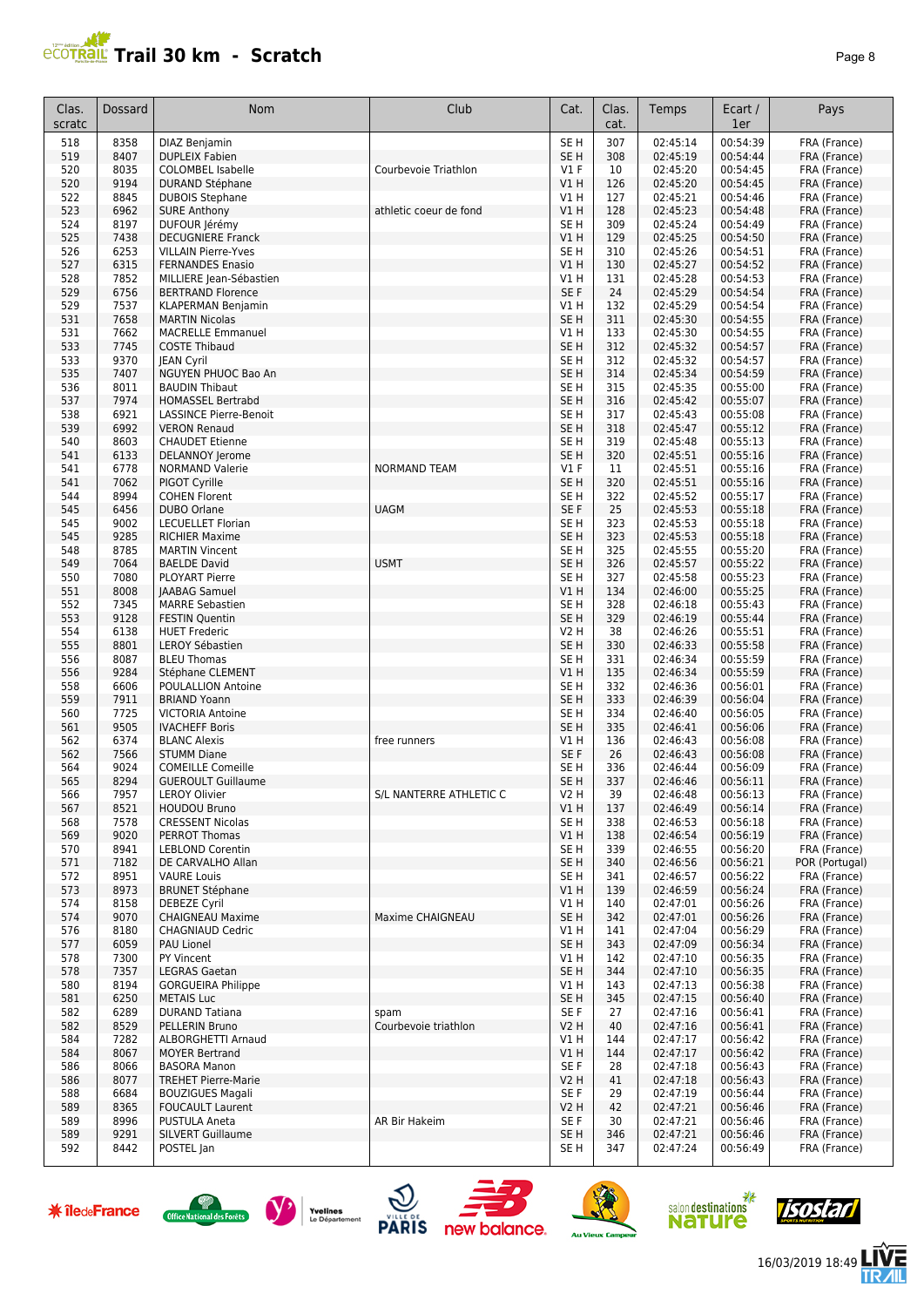

|--|--|

| Clas.<br>scratc | Dossard      | Nom                                                | Club                    | Cat.                    | Clas.<br>cat. | Temps                | Ecart /<br>1er       | Pays                         |
|-----------------|--------------|----------------------------------------------------|-------------------------|-------------------------|---------------|----------------------|----------------------|------------------------------|
| 593             | 7301         | <b>MORLET Mathilde</b>                             |                         | SE F                    | 31            | 02:47:26             | 00:56:51             | FRA (France)                 |
| 594             | 7161         | <b>FARDEL Romain</b>                               |                         | SE <sub>H</sub>         | 348           | 02:47:28             | 00:56:53             | FRA (France)                 |
| 595             | 7769         | JEONG Hon Koon                                     | RUNNING D'OZ            | V1 H                    | 146           | 02:47:29             | 00:56:54             | FRA (France)                 |
| 595             | 9179         | <b>HEGENHAUSER Julien</b>                          |                         | V1H                     | 146           | 02:47:29             | 00:56:54             | FRA (France)                 |
| 597             | 7902         | DE BARDIN Apollin                                  |                         | SE <sub>H</sub>         | 349           | 02:47:32             | 00:56:57             | FRA (France)                 |
| 597             | 9425         | <b>DAGUENET Eddy</b>                               | <b>USO Chelles</b>      | SE <sub>H</sub>         | 349           | 02:47:32             | 00:56:57             | FRA (France)                 |
| 599             | 6069         | <b>DURANCET David</b>                              | <b>MASC</b>             | V1 H                    | 148           | 02:47:33             | 00:56:58             | FRA (France)                 |
| 600             | 6048         | <b>DONETTI Guillaume</b>                           | Expatriés Triathlon Clu | SE <sub>H</sub>         | 351           | 02:47:34             | 00:56:59             | FRA (France)                 |
| 600             | 9216         | <b>GOBERT Yann</b>                                 |                         | V1H                     | 149           | 02:47:34             | 00:56:59             | FRA (France)                 |
| 602<br>603      | 8356<br>6386 | <b>TERRIEN Gregory</b><br><b>CHASSERAY Nicolas</b> |                         | SE <sub>H</sub><br>V1H  | 352<br>150    | 02:47:38<br>02:47:40 | 00:57:03<br>00:57:05 | FRA (France)<br>FRA (France) |
| 604             | 7550         | <b>CUSACK Martin</b>                               |                         | SE <sub>H</sub>         | 353           | 02:47:41             | 00:57:06             | FRA (France)                 |
| 604             | 8348         | <b>RIVORY Baptiste</b>                             |                         | SE <sub>H</sub>         | 353           | 02:47:41             | 00:57:06             | FRA (France)                 |
| 606             | 9317         | <b>HUBERT Darius</b>                               |                         | V1H                     | 151           | 02:47:42             | 00:57:07             | FRA (France)                 |
| 607             | 8644         | <b>DEMOULIN Gaetan</b>                             |                         | V <sub>2</sub> H        | 43            | 02:47:43             | 00:57:08             | FRA (France)                 |
| 608             | 6161         | <b>PINGAT Eric</b>                                 |                         | VIH                     | 152           | 02:47:44             | 00:57:09             | FRA (France)                 |
| 609             | 7456         | <b>BERTHELOT Sylvain</b>                           |                         | SE <sub>H</sub>         | 355           | 02:47:47             | 00:57:12             | FRA (France)                 |
| 610             | 8396         | <b>ADAM Benoit</b>                                 |                         | SE <sub>H</sub>         | 356           | 02:47:48             | 00:57:13             | FRA (France)                 |
| 611             | 6051         | <b>MERY Lionel</b>                                 |                         | <b>V2 H</b>             | 44            | 02:47:52             | 00:57:17             | FRA (France)                 |
| 611             | 6052         | <b>HARNOUF Youssef</b>                             |                         | SE <sub>H</sub>         | 357           | 02:47:52             | 00:57:17             | FRA (France)                 |
| 611             | 8281         | PHILIPPEAU Arthur                                  |                         | SE <sub>H</sub>         | 357           | 02:47:52             | 00:57:17             | FRA (France)                 |
| 614             | 7326         | <b>HERNANDEZ Thomas</b>                            |                         | V1H                     | 153           | 02:47:56             | 00:57:21             | FRA (France)                 |
| 615             | 9510         | LE MENS Cédric                                     |                         | V1H                     | 154           | 02:47:59             | 00:57:24             | FRA (France)                 |
| 616             | 8860         | <b>PAYA Eric</b>                                   |                         | V1H                     | 155           | 02:48:01             | 00:57:26             | FRA (France)                 |
| 617             | 6265         | <b>COUTAND Maël</b>                                |                         | SE <sub>H</sub>         | 359           | 02:48:02             | 00:57:27             | FRA (France)                 |
| 617             | 8866         | <b>BADERSPACH Charles-Antoine</b>                  | charles-antoine badersp | SE <sub>H</sub>         | 359           | 02:48:02             | 00:57:27             | FRA (France)                 |
| 619             | 6837         | <b>GERARD Benjamin</b>                             |                         | SE <sub>H</sub>         | 361           | 02:48:05             | 00:57:30             | FRA (France)                 |
| 620<br>620      | 6647<br>7750 | <b>FOURNIER Paul</b><br><b>REMUSATI Florent</b>    |                         | SE <sub>H</sub><br>SE H | 362<br>362    | 02:48:06<br>02:48:06 | 00:57:31<br>00:57:31 | FRA (France)                 |
| 620             | 9205         | DELTRUC Jérôme                                     | <b>ASC BNP Paribas</b>  | VIH                     | 156           | 02:48:06             | 00:57:31             | FRA (France)<br>FRA (France) |
| 623             | 9204         | <b>MAURY Stephanie</b>                             |                         | SE F                    | 32            | 02:48:09             | 00:57:34             | FRA (France)                 |
| 624             | 6812         | <b>SOLLIER Sebastien</b>                           |                         | V1H                     | 157           | 02:48:10             | 00:57:35             | FRA (France)                 |
| 625             | 8980         | <b>BOZEC Guillaume</b>                             |                         | SE <sub>H</sub>         | 364           | 02:48:13             | 00:57:38             | FRA (France)                 |
| 626             | 6783         | <b>MONFORT François</b>                            |                         | SE <sub>H</sub>         | 365           | 02:48:16             | 00:57:41             | FRA (France)                 |
| 626             | 9224         | VAN HUFFEL Nicolas                                 | Running 92              | V1H                     | 158           | 02:48:16             | 00:57:41             | FRA (France)                 |
| 628             | 8352         | <b>KNAI Eric</b>                                   |                         | <b>V2 H</b>             | 45            | 02:48:17             | 00:57:42             | FRA (France)                 |
| 629             | 7619         | PLISSONNEAU Jessica                                |                         | SE F                    | 33            | 02:48:18             | 00:57:43             | FRA (France)                 |
| 630             | 8117         | <b>PERET Laurent</b>                               | ASC BNP PARIBAS PARIS   | V1H                     | 159           | 02:48:20             | 00:57:45             | FRA (France)                 |
| 631             | 8427         | AUDUREAU Rémi                                      | Baroudeurs Du Dimanche  | SE <sub>H</sub>         | 366           | 02:48:22             | 00:57:47             | FRA (France)                 |
| 632             | 9386         | PERETTI Jean-Pascal                                |                         | SE <sub>H</sub>         | 367           | 02:48:23             | 00:57:48             | FRA (France)                 |
| 633             | 9444         | <b>BRUN Raphael</b>                                |                         | SE <sub>H</sub>         | 368           | 02:48:29             | 00:57:54             | FRA (France)                 |
| 634             | 7231         | ROUSSEL Jean                                       |                         | SE <sub>H</sub>         | 369           | 02:48:30             | 00:57:55             | FRA (France)                 |
| 634             | 8384<br>9277 | <b>GUILMOTO Sophie</b><br><b>OZENNE Gael</b>       |                         | V1 F<br>SE H            | 12<br>369     | 02:48:30<br>02:48:30 | 00:57:55<br>00:57:55 | FRA (France)                 |
| 634<br>637      | 8359         | ALBA Théo                                          |                         | SE <sub>H</sub>         | 371           | 02:48:33             | 00:57:58             | FRA (France)<br>FRA (France) |
| 638             | 9117         | <b>MODIGLIANI Laurent</b>                          | ASCE France 2 Athlétism | V1H                     | 160           | 02:48:35             | 00:58:00             | FRA (France)                 |
| 639             | 6959         | <b>FRUITIER Kevin</b>                              | CAA                     | SE <sub>H</sub>         | 372           | 02:48:36             | 00:58:01             | FRA (France)                 |
| 639             | 8654         | SEGUIS Jean Claude                                 |                         | V1H                     | 161           | 02:48:36             | 00:58:01             | FRA (France)                 |
| 641             | 7605         | <b>ANCEAUX Daniel</b>                              | QUEVEN ATHLETISME       | V2 H                    | 46            | 02:48:37             | 00:58:02             | FRA (France)                 |
| 642             | 7316         | <b>MONTHIEU Victor</b>                             |                         | SE <sub>H</sub>         | 373           | 02:48:38             | 00:58:03             | FRA (France)                 |
| 643             | 8613         | PERAUDEAU Gérald                                   | <b>Issy Triathlon</b>   | V1H                     | 162           | 02:48:39             | 00:58:04             | FRA (France)                 |
| 644             | 7685         | <b>HELIES Frédéric</b>                             |                         | V1 H                    | 163           | 02:48:40             | 00:58:05             | FRA (France)                 |
| 645             | 6024         | SOUSA Marco                                        |                         | V1 H                    | 164           | 02:48:47             | 00:58:12             | FRA (France)                 |
| 646             | 7297         | <b>MASSET Sylvain</b>                              |                         | SE <sub>H</sub>         | 374           | 02:48:50             | 00:58:15             | FRA (France)                 |
| 646             | 7935         | <b>DELUGRE Maxime</b>                              | AIBO                    | SE H                    | 374           | 02:48:50             | 00:58:15             | FRA (France)                 |
| 646             | 8034         | <b>COLOMBEL Matthieu</b>                           | Courbevoie Triathlon    | V1H                     | 165           | 02:48:50             | 00:58:15             | FRA (France)                 |
| 646<br>650      | 8734<br>9314 | <b>ROUSSE Arnaud</b>                               | Dorothée Morel          | SE H<br>V1H             | 374<br>166    | 02:48:50<br>02:48:51 | 00:58:15<br>00:58:16 | FRA (France)<br>FRA (France) |
| 651             | 7875         | LACAUX Romain<br><b>BATS Florian</b>               |                         | SE H                    | 377           | 02:48:52             | 00:58:17             | FRA (France)                 |
| 652             | 8361         | <b>LENOIR Vincent</b>                              | acbb triathlon          | SE <sub>H</sub>         | 378           | 02:48:54             | 00:58:19             | FRA (France)                 |
| 652             | 8397         | MORIN Jean-David                                   |                         | SE H                    | 378           | 02:48:54             | 00:58:19             | FRA (France)                 |
| 654             | 8642         | <b>LISSORGUES Vincent</b>                          |                         | SE <sub>H</sub>         | 380           | 02:48:55             | 00:58:20             | FRA (France)                 |
| 655             | 6641         | <b>ALAIN Thomas</b>                                |                         | SE H                    | 381           | 02:48:57             | 00:58:22             | FRA (France)                 |
| 656             | 7514         | <b>GUILLET Jules</b>                               |                         | SE <sub>H</sub>         | 382           | 02:49:03             | 00:58:28             | FRA (France)                 |
| 657             | 6549         | <b>GARCIA Christophe</b>                           |                         | V1 H                    | 167           | 02:49:08             | 00:58:33             | FRA (France)                 |
| 657             | 6924         | <b>GALBIN Olivier</b>                              |                         | VIH                     | 167           | 02:49:08             | 00:58:33             | FRA (France)                 |
| 659             | 7424         | <b>BLOCKMAR Bengt Anders</b>                       | Paris Running Club      | V1 H                    | 169           | 02:49:12             | 00:58:37             | SWE (Suède)                  |
| 660             | 8792         | <b>CUNI Olivier</b>                                |                         | SE <sub>H</sub>         | 383           | 02:49:14             | 00:58:39             | FRA (France)                 |
| 661             | 7746         | <b>PERRI Mickael</b>                               |                         | V1 H                    | 170           | 02:49:19             | 00:58:44             | FRA (France)                 |
| 662             | 7606         | <b>NOBIRON Charles</b>                             | charles nobiron         | SE H                    | 384           | 02:49:21             | 00:58:46             | FRA (France)                 |
| 662             | 7863         | PASQUET Hugo                                       |                         | SE H                    | 384           | 02:49:21             | 00:58:46             | FRA (France)                 |
| 662             | 9122         | CAP Philippe                                       |                         | SE <sub>H</sub>         | 384           | 02:49:21             | 00:58:46             | FRA (France)                 |
| 662             | 9427<br>7217 | <b>BEAUJEAN Remi</b><br><b>TADDIO Romain</b>       |                         | V1 H<br>SE <sub>H</sub> | 171           | 02:49:21<br>02:49:25 | 00:58:46<br>00:58:50 | FRA (France)<br>FRA (France) |
| 666<br>667      | 7709         | PATOUILLARD Stephane                               |                         | V1 H                    | 387<br>172    | 02:49:26             | 00:58:51             | FRA (France)                 |
|                 |              |                                                    |                         |                         |               |                      |                      |                              |

















/后<br>⁄IIL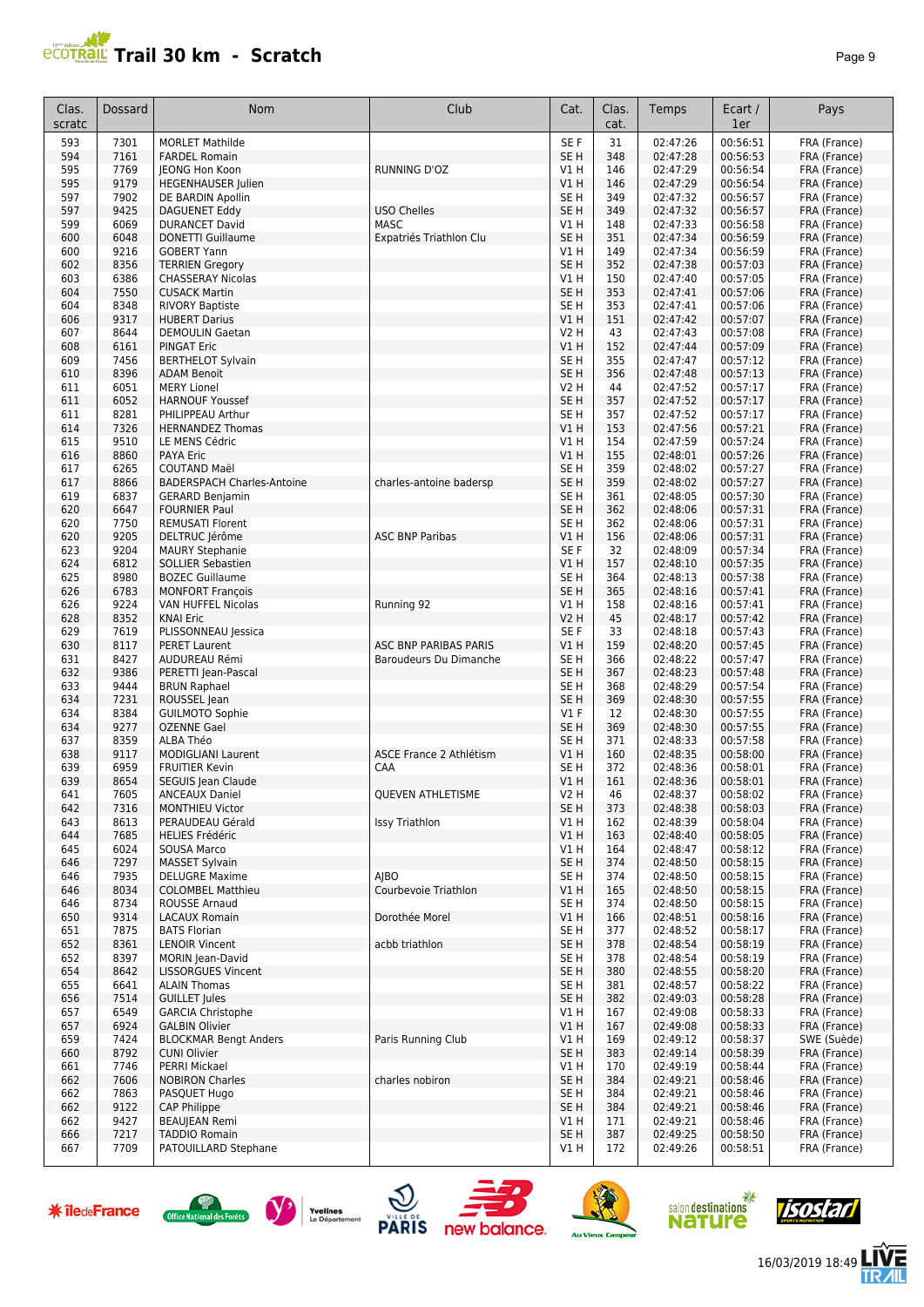

| Clas.      | Dossard      | Nom                                                | Club                    | Cat.                               | Clas.           | Temps                | Ecart /              | Pays                         |
|------------|--------------|----------------------------------------------------|-------------------------|------------------------------------|-----------------|----------------------|----------------------|------------------------------|
| scratc     |              |                                                    |                         |                                    | cat.            |                      | 1er                  |                              |
| 667        | 8819         | <b>VETTIER François</b>                            |                         | SE <sub>H</sub>                    | 388             | 02:49:26             | 00:58:51             | FRA (France)                 |
| 669        | 6216         | <b>MENARD Bastien</b>                              |                         | SE <sub>H</sub>                    | 389             | 02:49:29             | 00:58:54             | FRA (France)                 |
| 670<br>671 | 8186<br>8882 | <b>PIERRE Lionel</b><br><b>GUILLOTON Sébastien</b> |                         | SE H<br>SE <sub>H</sub>            | 390<br>391      | 02:49:30<br>02:49:31 | 00:58:55<br>00:58:56 | FRA (France)<br>FRA (France) |
| 671        | 8946         | PIOGER Christophe                                  |                         | V1 H                               | 173             | 02:49:31             | 00:58:56             | FRA (France)                 |
| 673        | 6473         | <b>GUIZOUARN Nicolas</b>                           |                         | SE <sub>H</sub>                    | 392             | 02:49:32             | 00:58:57             | FRA (France)                 |
| 674        | 6538         | <b>COUEDEL Nicolas</b>                             |                         | SE <sub>H</sub>                    | 393             | 02:49:35             | 00:59:00             | FRA (France)                 |
| 675        | 6767         | <b>GOFFINET Alexandre</b>                          |                         | SE <sub>H</sub>                    | 394             | 02:49:38             | 00:59:03             | FRA (France)                 |
| 675        | 7884         | <b>DEMONTES</b> Jean-Pierre                        |                         | SE <sub>H</sub>                    | 394             | 02:49:38             | 00:59:03             | FRA (France)                 |
| 677        | 8522         | <b>VERMET Jean-Baptiste</b>                        | <b>TEAM TRAIL PARIS</b> | VIH                                | 174             | 02:49:40             | 00:59:05             | FRA (France)                 |
| 678        | 8918         | <b>CLEMENT-BELIN Benjamin</b>                      |                         | SE <sub>H</sub>                    | 396             | 02:49:41             | 00:59:06             | FRA (France)                 |
| 679        | 6963         | <b>GONZALEZ Florian</b>                            |                         | SE <sub>H</sub>                    | 397             | 02:49:42             | 00:59:07             | FRA (France)                 |
| 680<br>681 | 7874<br>8128 | <b>ECANVIL Mikael</b><br><b>PAULUS Maxime</b>      |                         | SE <sub>H</sub><br>SE <sub>H</sub> | 398<br>399      | 02:49:44<br>02:49:45 | 00:59:09<br>00:59:10 | FRA (France)<br>FRA (France) |
| 682        | 8539         | LE BRESTEC Laetitia                                | <b>ASCE FRANCE 2</b>    | $VI$ F                             | 13              | 02:49:49             | 00:59:14             | FRA (France)                 |
| 683        | 6155         | <b>CAILLE Nicolas</b>                              |                         | V2 H                               | 47              | 02:49:51             | 00:59:16             | FRA (France)                 |
| 684        | 7596         | <b>MARLIN Nicolas</b>                              |                         | V2 H                               | 48              | 02:49:55             | 00:59:20             | FRA (France)                 |
| 684        | 8230         | MATTEODO Fabrice                                   |                         | V1 H                               | 175             | 02:49:55             | 00:59:20             | FRA (France)                 |
| 684        | 9196         | <b>TRONIOU Nicolas</b>                             |                         | V1 H                               | 175             | 02:49:55             | 00:59:20             | FRA (France)                 |
| 687        | 6673         | <b>PLAQUEVENT Eric</b>                             |                         | SE <sub>H</sub>                    | 400             | 02:49:58             | 00:59:23             | FRA (France)                 |
| 688        | 6511         | <b>FERRETE Anastasia</b>                           | Ferrete                 | SE F                               | 34              | 02:50:04             | 00:59:29             | FRA (France)                 |
| 688<br>688 | 7004<br>7005 | <b>THIBAUT Droual</b><br><b>GILLOT Axel</b>        | Jean-Yves Jean-Yves     | SE <sub>H</sub><br>SE <sub>H</sub> | 401<br>401      | 02:50:04<br>02:50:04 | 00:59:29<br>00:59:29 | FRA (France)<br>FRA (France) |
| 691        | 6506         | <b>LECARDONNEL Nathalie</b>                        | nathalie lecardonnel    | SE F                               | 35              | 02:50:05             | 00:59:30             | FRA (France)                 |
| 691        | 8141         | <b>MURAC Greg</b>                                  |                         | V1H                                | 177             | 02:50:05             | 00:59:30             | FRA (France)                 |
| 693        | 8919         | <b>GUILLET Florent</b>                             |                         | VIH                                | 178             | 02:50:06             | 00:59:31             | FRA (France)                 |
| 694        | 8835         | <b>BELLOT Alexis</b>                               |                         | SE H                               | 403             | 02:50:07             | 00:59:32             | FRA (France)                 |
| 695        | 6900         | MANTOVANI Rémi                                     |                         | SE <sub>H</sub>                    | 404             | 02:50:09             | 00:59:34             | FRA (France)                 |
| 696        | 7843         | <b>KAMINSKE Nicolas</b>                            | NANTERRE ATHLETIC CLUB  | SE H                               | 405             | 02:50:10             | 00:59:35             | FRA (France)                 |
| 696        | 7870         | <b>QUENTIN Jean</b>                                | asff                    | SE <sub>H</sub>                    | 405             | 02:50:10             | 00:59:35             | FRA (France)                 |
| 698        | 6646         | <b>DANET Maxime</b>                                |                         | SE H                               | 407             | 02:50:13             | 00:59:38             | FRA (France)                 |
| 698<br>700 | 6732<br>6368 | LAPEYRE Stephane<br><b>GERVAIS Dominique</b>       |                         | VIH<br><b>V2 H</b>                 | 179<br>49       | 02:50:13<br>02:50:15 | 00:59:38<br>00:59:40 | FRA (France)<br>FRA (France) |
| 701        | 6650         | <b>EQUILBEC Samuel</b>                             |                         | SE <sub>H</sub>                    | 408             | 02:50:20             | 00:59:45             | FRA (France)                 |
| 701        | 8968         | <b>TALBOT Olivier</b>                              |                         | V1 H                               | 180             | 02:50:20             | 00:59:45             | FRA (France)                 |
| 703        | 7266         | <b>DESFORGES Bruno</b>                             |                         | <b>V2 H</b>                        | 50              | 02:50:22             | 00:59:47             | FRA (France)                 |
| 704        | 8020         | ROUSSEY Christophe                                 |                         | V1 H                               | 181             | 02:50:23             | 00:59:48             | FRA (France)                 |
| 705        | 6148         | <b>LEMOINE Adrien</b>                              |                         | SE <sub>H</sub>                    | 409             | 02:50:26             | 00:59:51             | FRA (France)                 |
| 705        | 7670         | KNOCKAERT Jean Luc                                 | Adidas runners Paris    | <b>V2 H</b>                        | 51              | 02:50:26             | 00:59:51             | FRA (France)                 |
| 705        | 8069         | LEIEUNE Romain                                     | <b>VGA COMPIEGNE</b>    | SE <sub>H</sub>                    | 409             | 02:50:26             | 00:59:51             | FRA (France)                 |
| 708<br>709 | 8383<br>9364 | <b>GUILMOTO David</b><br><b>MARTIN Sébastien</b>   |                         | V1 H<br>V1 H                       | 182<br>183      | 02:50:27<br>02:50:28 | 00:59:52<br>00:59:53 | FRA (France)<br>FRA (France) |
| 710        | 9155         | <b>COLLIN Marcouf</b>                              |                         | SE H                               | 411             | 02:50:29             | 00:59:54             | FRA (France)                 |
| 711        | 6395         | <b>GABRIEL Gaelle</b>                              |                         | $VI$ F                             | 14              | 02:50:30             | 00:59:55             | FRA (France)                 |
| 712        | 8047         | <b>FISCHER Nicolas</b>                             |                         | V1 H                               | 184             | 02:50:31             | 00:59:56             | FRA (France)                 |
| 713        | 8484         | <b>DUMONT Serge</b>                                | <b>COF DE FLEURINES</b> | V2 H                               | 52              | 02:50:33             | 00:59:58             | FRA (France)                 |
| 714        | 9333         | <b>TEPPE Anne-Laure</b>                            |                         | SE F                               | 36              | 02:50:36             | 01:00:01             | FRA (France)                 |
| 715        | 7129         | AIT-TALEB Djamel                                   |                         | VIH                                | 185             | 02:50:39             | 01:00:04             | FRA (France)                 |
| 715        | 8623         | DUVEAU Guy                                         |                         | VIH                                | 185             | 02:50:39             | 01:00:04             | FRA (France)<br>FRA (France) |
| 717<br>717 | 6708<br>7914 | <b>MADY Damien</b><br><b>RIEST Pilou</b>           | Riest                   | SE H<br>SE <sub>H</sub>            | 412<br>412      | 02:50:42<br>02:50:42 | 01:00:07<br>01:00:07 | FRA (France)                 |
| 719        | 7279         | <b>PECCATTE Nicolas</b>                            |                         | SE H                               | 414             | 02:50:44             | 01:00:09             | FRA (France)                 |
| 719        | 7567         | LE LAY Vincent                                     |                         | V1 H                               | 187             | 02:50:44             | 01:00:09             | FRA (France)                 |
| 721        | 6255         | <b>CARRETO Pascal</b>                              |                         | V2 H                               | 53              | 02:50:45             | 01:00:10             | FRA (France)                 |
| 722        | 9367         | <b>JACQUET Paul</b>                                |                         | SE H                               | 415             | 02:50:46             | 01:00:11             | FRA (France)                 |
| 723        | 6099         | <b>VOGEL Michael</b>                               |                         | <b>V2 H</b>                        | 54              | 02:50:53             | 01:00:18             | GER (Allemagne)              |
| 723        | 9193         | <b>LESPRIT Vincent</b>                             |                         | SE H                               | 416             | 02:50:53             | 01:00:18             | FRA (France)                 |
| 725<br>725 | 6850<br>9420 | FERRE Jerome<br>ANDRIEU Jean-Philippe              | Jerome Ferre            | V1H<br>V1 H                        | 188<br>188      | 02:50:54<br>02:50:54 | 01:00:19<br>01:00:19 | FRA (France)<br>FRA (France) |
| 725        | 9421         | <b>LHOMOND Emmanuel</b>                            |                         | SE <sub>H</sub>                    | 417             | 02:50:54             | 01:00:19             | FRA (France)                 |
| 728        | 7287         | <b>CLIQUET Benjamin</b>                            |                         | SE H                               | 418             | 02:50:55             | 01:00:20             | FRA (France)                 |
| 729        | 7321         | <b>GUICHARD Nicolas</b>                            |                         | SE <sub>H</sub>                    | 419             | 02:50:56             | 01:00:21             | FRA (France)                 |
| 729        | 8410         | <b>BRIDOUX Olivier</b>                             |                         | V1 H                               | 190             | 02:50:56             | 01:00:21             | FRA (France)                 |
| 731        | 7696         | <b>ESCARFAIL Guy</b>                               |                         | V2 H                               | 55              | 02:50:58             | 01:00:23             | FRA (France)                 |
| 731        | 8579         | LOCHELONGUE Julien                                 |                         | V1 H                               | 191             | 02:50:58             | 01:00:23             | FRA (France)                 |
| 733        | 8829         | PELLETIER Guillaume                                |                         | SE H                               | 420             | 02:50:59             | 01:00:24             | FRA (France)                 |
| 733        | 8908         | MAZAUD Léone-Alix                                  |                         | SE F                               | 37              | 02:50:59             | 01:00:24             | FRA (France)                 |
| 733<br>736 | 9484<br>6111 | DAVID Jérémy<br><b>PINGET Amandine</b>             | Beauvais Triathlon      | SE <sub>H</sub><br>SE F            | 420<br>38       | 02:50:59<br>02:51:00 | 01:00:24<br>01:00:25 | FRA (France)<br>FRA (France) |
| 737        | 7181         | <b>LENTINI Nicolas</b>                             |                         | V3H                                | $7\phantom{.0}$ | 02:51:04             | 01:00:29             | FRA (France)                 |
| 738        | 8688         | <b>CHARRIERE Matthieu</b>                          |                         | V1 H                               | 192             | 02:51:07             | 01:00:32             | FRA (France)                 |
| 739        | 9207         | <b>ARNOULD Raphael</b>                             |                         | V1 H                               | 193             | 02:51:09             | 01:00:34             | FRA (France)                 |
| 740        | 7311         | <b>MOURRIERAS Antoine</b>                          | SAINT GREGOIRE TRIATHLO | V2 H                               | 56              | 02:51:11             | 01:00:36             | FRA (France)                 |
| 741        | 9139         | <b>HODEN Louise</b>                                |                         | SE F                               | 39              | 02:51:13             | 01:00:38             | FRA (France)                 |
| 742        | 7353         | POSNER Emmanuel                                    |                         | SE H                               | 422             | 02:51:16             | 01:00:41             | FRA (France)                 |

















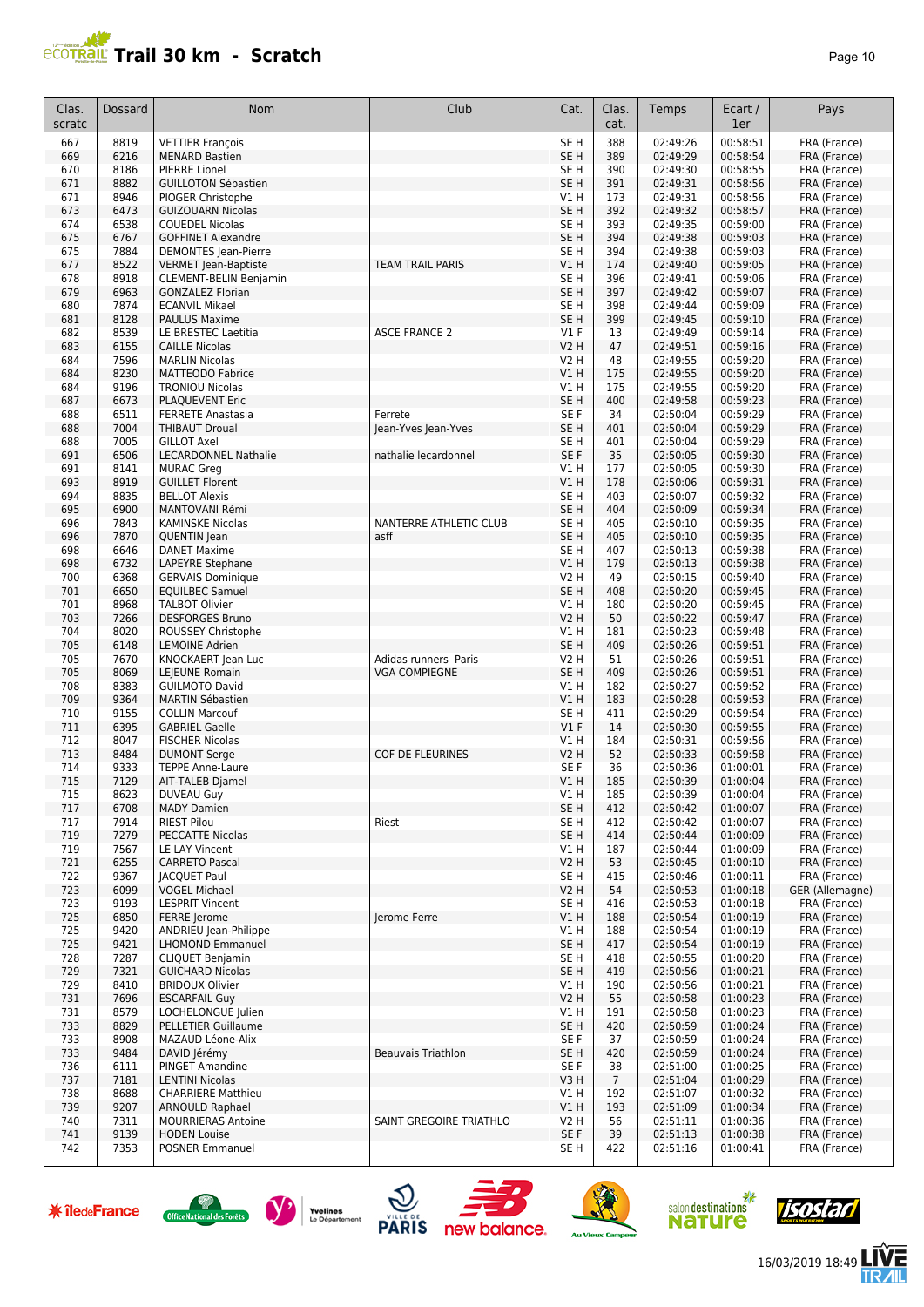

| Clas.<br>scratc | Dossard      | <b>Nom</b>                                        | Club                    | Cat.                    | Clas.<br>cat. | Temps                | Ecart /<br>1er       | Pays                         |
|-----------------|--------------|---------------------------------------------------|-------------------------|-------------------------|---------------|----------------------|----------------------|------------------------------|
| 743             | 6771         | FOUAD Fayçal                                      |                         | SE <sub>H</sub>         | 423           | 02:51:18             | 01:00:43             | FRA (France)                 |
| 744             | 7643         | <b>GUILLOT Ken-Cedric</b>                         |                         | VIH                     | 194           | 02:51:19             | 01:00:44             | CAF (République              |
|                 |              |                                                   |                         |                         |               |                      |                      | centrafricaine)              |
| 745             | 8780         | <b>MARLOIS Nicolas</b>                            |                         | SE <sub>H</sub>         | 424           | 02:51:25             | 01:00:50             | FRA (France)                 |
| 746             | 8163         | REYNTJES Benjamin                                 |                         | SE <sub>H</sub>         | 425           | 02:51:26             | 01:00:51             | FRA (France)                 |
| 746             | 8262         | <b>ACCARIE Alison</b>                             |                         | SE F                    | 40            | 02:51:26             | 01:00:51             | FRA (France)                 |
| 748             | 8169         | <b>GUEHO Olivier</b>                              |                         | <b>V2 H</b>             | 57            | 02:51:27             | 01:00:52             | FRA (France)                 |
| 749             | 6348         | SADOURNY Yulen                                    |                         | V1 H                    | 195           | 02:51:29             | 01:00:54             | FRA (France)                 |
| 749             | 9031         | <b>DAVIAUX Fabian</b>                             |                         | SE <sub>H</sub>         | 426           | 02:51:29             | 01:00:54             | FRA (France)                 |
| 751             | 6730<br>7872 | SOTIN Stephane                                    | asff                    | <b>V2 H</b>             | 58            | 02:51:30<br>02:51:30 | 01:00:55<br>01:00:55 | FRA (France)                 |
| 751<br>753      | 6573         | <b>ELIE Teddy</b><br><b>BOZZIA Vincent</b>        |                         | SE <sub>H</sub><br>V2 H | 427<br>59     | 02:51:31             | 01:00:56             | FRA (France)<br>FRA (France) |
| 754             | 7851         | <b>PINDAT Thibault</b>                            |                         | SE <sub>H</sub>         | 428           |                      | 01:00:59             |                              |
| 755             | 6594         | <b>DUMAYET Morgane</b>                            |                         | SE F                    | 41            | 02:51:34<br>02:51:36 | 01:01:01             | FRA (France)<br>FRA (France) |
| 756             | 6886         | CALM Julien                                       |                         | V1H                     | 196           | 02:51:37             | 01:01:02             | FRA (France)                 |
| 756             | 9368         | <b>CAUET Alice</b>                                | <b>AR Batignolles</b>   | SE <sub>F</sub>         | 42            | 02:51:37             | 01:01:02             | FRA (France)                 |
| 758             | 9332         | <b>DHE Barbara</b>                                |                         | SE F                    | 43            | 02:51:40             | 01:01:05             | FRA (France)                 |
| 759             | 6258         | <b>GUYOT Patrick</b>                              |                         | <b>V2 H</b>             | 60            | 02:51:41             | 01:01:06             | FRA (France)                 |
| 760             | 6904         | <b>VALADE Sandrine</b>                            |                         | SE F                    | 44            | 02:51:42             | 01:01:07             | FRA (France)                 |
| 761             | 7327         | DE GASSART Stephan                                |                         | V1 H                    | 197           | 02:51:44             | 01:01:09             | FRA (France)                 |
| 762             | 7847         | <b>BRIAND Marianne</b>                            |                         | SE F                    | 45            | 02:51:45             | 01:01:10             | FRA (France)                 |
| 763             | 8411         | <b>BECKER Alexandra</b>                           |                         | $VI$ F                  | 15            | 02:51:47             | 01:01:12             | FRA (France)                 |
| 764             | 6455         | <b>BOUAZZAOUI Luc</b>                             |                         | SE <sub>H</sub>         | 429           | 02:51:48             | 01:01:13             | FRA (France)                 |
| 764             | 7730         | LE BONNIEC Thierry                                | <b>WABCO FRANCE</b>     | <b>V2 H</b>             | 61            | 02:51:48             | 01:01:13             | FRA (France)                 |
| 766             | 6270         | <b>ENGUEHARD Eric</b>                             |                         | <b>V2 H</b>             | 62            | 02:51:49             | 01:01:14             | FRA (France)                 |
| 767             | 6091         | <b>HOUDBINE Nathalie</b>                          |                         | V2F                     | 5             | 02:51:51             | 01:01:16             | FRA (France)                 |
| 768             | 6164         | <b>BOULANGER Jean Francois</b>                    |                         | VIH                     | 198           | 02:51:54             | 01:01:19             | FRA (France)                 |
| 768             | 7031         | <b>BAUDIN David</b>                               |                         | SE <sub>H</sub>         | 430           | 02:51:54             | 01:01:19             | FRA (France)                 |
| 770             | 7631         | <b>GIANCANE Alessandro</b>                        | RUNCARD - Federazione I | V1H                     | 199           | 02:51:57             | 01:01:22             | ITA (Italie)                 |
| 771             | 7704         | LE GAL Aude                                       |                         | SE <sub>F</sub>         | 46            | 02:52:00             | 01:01:25             | FRA (France)                 |
| 772             | 7310         | <b>MONTMORY Laura</b>                             |                         | SE F                    | 47            | 02:52:02             | 01:01:27             | FRA (France)                 |
| 772             | 9267         | <b>NEZET Renan</b>                                |                         | V1 H                    | 200           | 02:52:02             | 01:01:27             | FRA (France)                 |
| 774             | 6957         | <b>ALVAREZ Francisco</b>                          |                         | V1H                     | 201           | 02:52:04             | 01:01:29             | FRA (France)                 |
| 775             | 8337         | PONTHIEU Noël                                     | Free runners le club    | V1 H                    | 202           | 02:52:06             | 01:01:31             | FRA (France)                 |
| 776             | 6981         | <b>COULIBALY Salya</b>                            |                         | SE <sub>H</sub>         | 431           | 02:52:07             | 01:01:32             | FRA (France)                 |
| 777             | 6336         | <b>MORO Flavian</b>                               |                         | SE <sub>H</sub>         | 432           | 02:52:14             | 01:01:39             | FRA (France)                 |
| 778             | 7708         | <b>MEURISSE Benedicte</b>                         | <b>AS SOMAIN</b>        | SE F                    | 48            | 02:52:16             | 01:01:41             | FRA (France)                 |
| 778             | 9450         | <b>ROBERT Nicolas</b>                             |                         | SE <sub>H</sub>         | 433           | 02:52:16             | 01:01:41             | BEL (Belgique)               |
| 780             | 6938         | <b>THABET Radhouane</b>                           |                         | V3H                     | 8             | 02:52:18             | 01:01:43             | FRA (France)                 |
| 781             | 9438         | <b>LEGER Victor</b>                               |                         | ES <sub>H</sub>         | 5             | 02:52:19             | 01:01:44             | FRA (France)                 |
| 782             | 9160         | NAPIORKOWSKI Caroline                             |                         | SE F                    | 49            | 02:52:20             | 01:01:45             | FRA (France)                 |
| 783             | 8219         | <b>QUENOT Valentin</b>                            |                         | SE <sub>H</sub>         | 434           | 02:52:21             | 01:01:46             | FRA (France)                 |
| 783             | 8689         | ALBES Jean-Luc                                    |                         | <b>V2 H</b>             | 63            | 02:52:21             | 01:01:46             | FRA (France)                 |
| 785             | 8149         | <b>BARTHES Adrien</b>                             | TEAM SPORT2000 MILLAU   | SE <sub>H</sub>         | 435           | 02:52:23             | 01:01:48             | FRA (France)                 |
| 786             | 8446         | PARIS Virginie                                    | <b>AC ETRECHY</b>       | $VI$ F                  | 16            | 02:52:24             | 01:01:49             | FRA (France)                 |
| 787             | 8389         | <b>BRECHIGNAC Edouard</b>                         |                         | V1 H                    | 203           | 02:52:25             | 01:01:50             | FRA (France)                 |
| 788             | 6793         | <b>ESPOSITO Germain</b>                           |                         | SE H                    | 436           | 02:52:26             | 01:01:51             | FRA (France)                 |
| 788             | 8074         | <b>DUPAS Amélie</b>                               |                         | SE F                    | 50            | 02:52:26             | 01:01:51             | FRA (France)                 |
| 788             | 8861         | JEAN Bruno                                        |                         | SE H                    | 436           | 02:52:26             | 01:01:51             | FRA (France)                 |
| 788             | 9092         | <b>BISCH Pierre</b>                               |                         | SE H                    | 436           | 02:52:26             | 01:01:51             | FRA (France)                 |
| 792             | 6299         | FERRAND Noé                                       |                         | SE <sub>H</sub>         | 439           | 02:52:29             | 01:01:54             | FRA (France)                 |
| 793             | 7897         | <b>CHEVALIER Romain</b>                           |                         | SE H                    | 440           | 02:52:30             | 01:01:55             | FRA (France)                 |
| 794             | 7552         | MLYNARIKOVA Katarina                              |                         | SE F                    | 51            | 02:52:32             | 01:01:57             | FRA (France)                 |
| 794             | 9187         | <b>DARGOT Florian</b>                             |                         | SE <sub>H</sub>         | 441           | 02:52:32             | 01:01:57             | FRA (France)                 |
| 794             | 9215         | <b>NORET Marine</b>                               | <b>ISSY TRIATHLON</b>   | ES F                    | 3             | 02:52:32             | 01:01:57             | FRA (France)                 |
| 794             | 9378         | <b>DUPUY Romain</b>                               |                         | SE H                    | 441           | 02:52:32             | 01:01:57             | FRA (France)                 |
| 798             | 6123         | <b>COULLET Audrey</b>                             | Rueil AC                | SE F                    | 52            | 02:52:33             | 01:01:58             | FRA (France)                 |
| 798             | 8211         | DASSONVILLE Aurelien                              |                         | V1 H                    | 204           | 02:52:33             | 01:01:58             | FRA (France)                 |
| 800             | 9448         | <b>HELLEGOUARCH Gildas</b>                        |                         | SE <sub>H</sub>         | 443           | 02:52:34             | 01:01:59             | FRA (France)                 |
| 801             | 8565         | <b>DEGUEST Christian</b>                          | <b>ASCE FRANCE 2</b>    | V2 H                    | 64            | 02:52:37             | 01:02:02             | FRA (France)                 |
| 802             | 7705         | DE VAUREIX Thibaut                                |                         | V1H                     | 205           | 02:52:40             | 01:02:05             | FRA (France)                 |
| 803             | 7338         | <b>DELAUNAY Caroline</b>                          |                         | SE F                    | 53            | 02:52:44             | 01:02:09             | FRA (France)                 |
| 803             | 8740         | ROUMIGUIERE Luc                                   |                         | V1H                     | 206           | 02:52:44             | 01:02:09             | FRA (France)                 |
| 805             | 7371         | <b>GACOGNE Remi</b>                               |                         | SE H                    | 444           | 02:52:45             | 01:02:10             | FRA (France)                 |
| 806             | 6179         | <b>LAMBINET Maxime</b>                            |                         | SE <sub>H</sub>         | 445           | 02:52:48             | 01:02:13             | FRA (France)                 |
| 806             | 9162         | <b>PRIOUX Loic</b>                                |                         | SE H                    | 445           | 02:52:48             | 01:02:13             | FRA (France)                 |
| 808             | 6045         | ZIMMERMANN Régis                                  |                         | SE <sub>H</sub>         | 447           | 02:52:49             | 01:02:14             | FRA (France)                 |
| 808             | 7501         | VIMONT Julien                                     | Nogent solidarite Triat | V1 H                    | 207           | 02:52:49             | 01:02:14             | FRA (France)                 |
| 810             | 9441         | <b>CHARRETIER Vincent</b>                         |                         | SE <sub>H</sub>         | 448           | 02:52:51             | 01:02:16             | FRA (France)                 |
| 811             | 8204         | <b>KRISZT William</b>                             |                         | V <sub>2</sub> H        | 65            | 02:52:52             | 01:02:17             | FRA (France)                 |
| 811             | 9489         | <b>HAUET Delphine</b>                             |                         | SE F                    | 54            | 02:52:52             | 01:02:17             | FRA (France)                 |
| 813             | 6403         | <b>MARY Evelyne</b>                               | Courir A Abbeville CAA  | $VI$ F                  | 17            | 02:52:53             | 01:02:18             | FRA (France)                 |
| 813             | 6663         | <b>NEVEUX Claire</b><br><b>GOFFINET Charlotte</b> |                         | $VI$ F                  | 17            | 02:52:53             | 01:02:18             | FRA (France)<br>FRA (France) |
| 813             | 6765         |                                                   |                         | SE F                    | 55<br>17      | 02:52:53             | 01:02:18             |                              |
| 813             | 7648         | MINASSIAN Anne-Brigitte                           | <b>SCA</b>              | $VI$ F                  |               | 02:52:53             | 01:02:18             | FRA (France)                 |

















Ē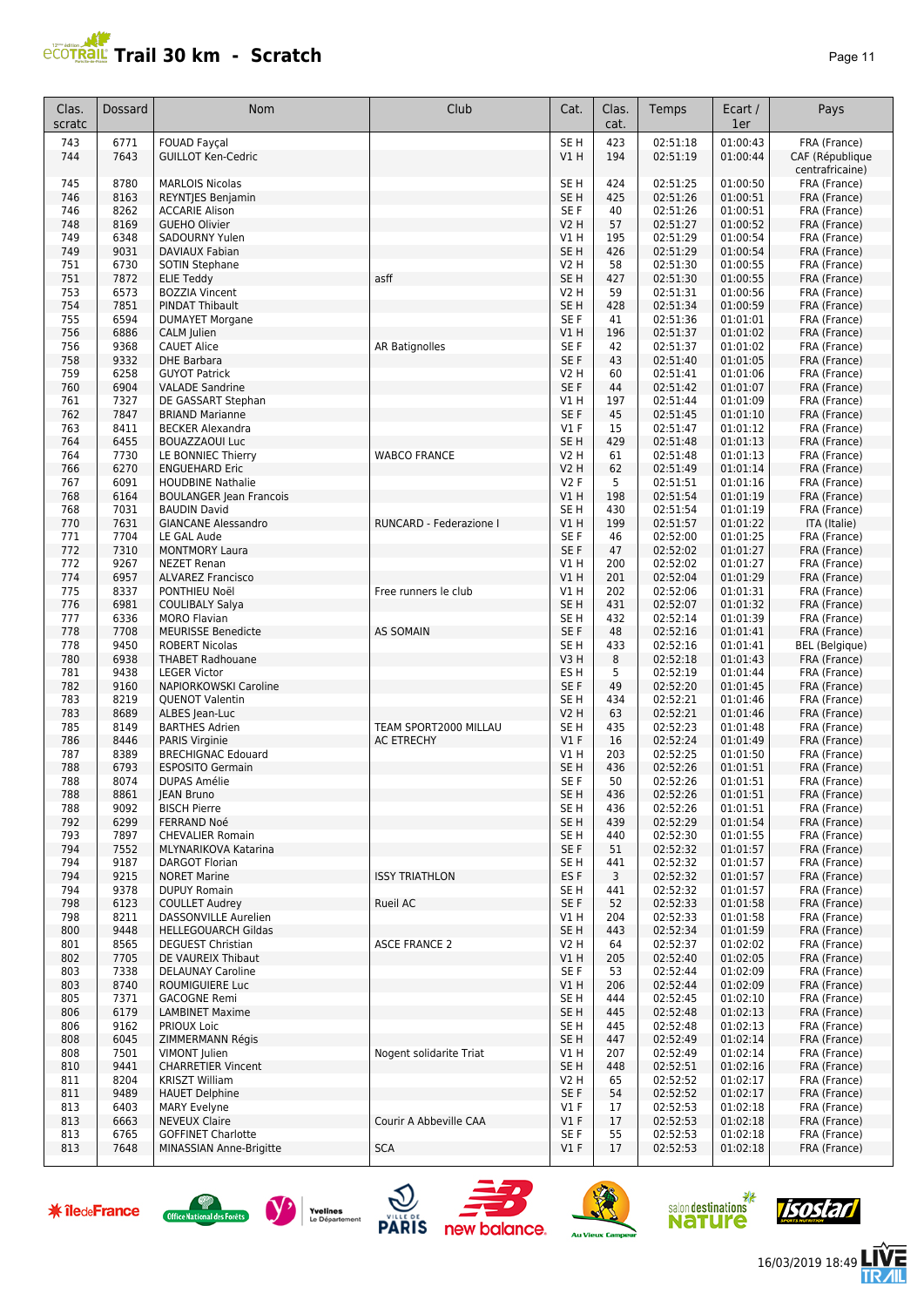## **PCOTRAIL Trail 30 km - Scratch Page 12**

| Clas.<br>scratc | Dossard      | Nom                                               | Club                      | Cat.                    | Clas.<br>cat.         | Temps                | Ecart /<br>1er       | Pays                                  |
|-----------------|--------------|---------------------------------------------------|---------------------------|-------------------------|-----------------------|----------------------|----------------------|---------------------------------------|
| 817             | 8201         | <b>COURIAT David</b>                              | Eac meru                  | V1H                     | 208                   | 02:52:54             | 01:02:19             | FRA (France)                          |
| 818             | 6622         | <b>BELVALETTE Marie Therese</b>                   | Marie Thérèse BELVALETT   | $VI$ F                  | 20                    | 02:52:55             | 01:02:20             | FRA (France)                          |
| 818             | 6908         | PICHON Sylviane                                   | <b>US CAMON</b>           | SE F                    | 56                    | 02:52:55             | 01:02:20             | FRA (France)                          |
| 818             | 6922         | <b>CRETE Pierre</b>                               | Team Liger                | SE <sub>H</sub>         | 449                   | 02:52:55             | 01:02:20             | FRA (France)                          |
| 821<br>821      | 6097<br>6218 | <b>GUILLAUD Laura</b><br>LE MAGOUROU Pierre       | Bros' team                | SE F<br>SE <sub>H</sub> | 57<br>450             | 02:52:59<br>02:52:59 | 01:02:24<br>01:02:24 | FRA (France)<br>FRA (France)          |
| 821             | 8660         | HOGUIN Jean-Christophe                            |                           | V2 H                    | 66                    | 02:52:59             | 01:02:24             | FRA (France)                          |
| 821             | 9480         | <b>VALLEE Arnaud</b>                              |                           | SE <sub>H</sub>         | 450                   | 02:52:59             | 01:02:24             | FRA (France)                          |
| 825             | 6385         | <b>MATHIEU Florian</b>                            |                           | V1 H                    | 209                   | 02:53:07             | 01:02:32             | FRA (France)                          |
| 826             | 8088         | HUGUENOT Jérôme                                   |                           | SE <sub>H</sub>         | 452                   | 02:53:09             | 01:02:34             | FRA (France)                          |
| 827             | 9150         | <b>FLEURY Baptiste</b>                            |                           | V1 H                    | 210                   | 02:53:11             | 01:02:36             | FRA (France)                          |
| 828             | 7246         | <b>MILLION Paul</b>                               |                           | SE <sub>H</sub>         | 453                   | 02:53:13             | 01:02:38             | FRA (France)                          |
| 829             | 8538         | <b>GUEYDAN Pauline</b>                            | <b>ROUYER</b>             | SE F                    | 58                    | 02:53:16             | 01:02:41             | FRA (France)                          |
| 830             | 8548         | ROUYER Julien                                     |                           | V1H                     | 211                   | 02:53:17             | 01:02:42             | FRA (France)                          |
| 831             | 6046         | <b>HASSAINI Guillaume</b>                         |                           | SE <sub>H</sub>         | 454                   | 02:53:21             | 01:02:46             | FRA (France)                          |
| 832<br>833      | 6745<br>6743 | LAROUI Djilali<br><b>DEFFRENNES</b> Jackie        |                           | V1H<br>SE <sub>H</sub>  | 212<br>455            | 02:53:22<br>02:53:26 | 01:02:47<br>01:02:51 | FRA (France)<br><b>BEL</b> (Belgique) |
| 834             | 7413         | <b>GUILLOU Jean-Yves</b>                          | <b>AS HSBC FRANCE</b>     | <b>V2 H</b>             | 67                    | 02:53:27             | 01:02:52             | FRA (France)                          |
| 835             | 7618         | RODRIGUES César                                   |                           | SE <sub>H</sub>         | 456                   | 02:53:30             | 01:02:55             | POR (Portugal)                        |
| 836             | 6873         | <b>CATTY Thomas</b>                               |                           | VIH                     | 213                   | 02:53:31             | 01:02:56             | FRA (France)                          |
| 837             | 7800         | <b>BAUDRAND Vincent</b>                           | Cs clichy athlétisme      | V1 H                    | 214                   | 02:53:32             | 01:02:57             | FRA (France)                          |
| 837             | 7848         | SARTORIUS Jérôme                                  |                           | V2 H                    | 68                    | 02:53:32             | 01:02:57             | FRA (France)                          |
| 839             | 7313         | <b>ANTOINE Fleuret</b>                            |                           | SE <sub>H</sub>         | 457                   | 02:53:33             | 01:02:58             | FRA (France)                          |
| 840             | 9515         | MARIE D AVIGNEAU Céline                           |                           | SE F                    | 59                    | 02:53:34             | 01:02:59             | FRA (France)                          |
| 841             | 6016         | <b>RANDOLFI Claire</b>                            | Foulées royales St germ   | SE F                    | 60                    | 02:53:35             | 01:03:00             | FRA (France)                          |
| 841<br>841      | 6017<br>8045 | LE BOUVIER Yannick<br><b>MOLISINA Lorenzo</b>     | <b>CLAIRE RANDOLFI</b>    | V1H<br>SE H             | 215<br>458            | 02:53:35<br>02:53:35 | 01:03:00<br>01:03:00 | FRA (France)                          |
| 841             | 8296         | <b>DAMBRINE Yann</b>                              |                           | V1H                     | 215                   | 02:53:35             | 01:03:00             | FRA (France)<br>FRA (France)          |
| 845             | 8012         | <b>BASSOT Francis</b>                             | <b>CSLG</b>               | V1 H                    | 217                   | 02:53:40             | 01:03:05             | FRA (France)                          |
| 846             | 8773         | ROMI Séverine                                     | <b>CASTRES ATHLETISME</b> | V2F                     | 6                     | 02:53:44             | 01:03:09             | FRA (France)                          |
| 847             | 8995         | RIZZOLI David                                     |                           | V1H                     | 218                   | 02:53:48             | 01:03:13             | FRA (France)                          |
| 848             | 7667         | <b>BAUCHE</b> Julien                              |                           | SE <sub>H</sub>         | 459                   | 02:53:49             | 01:03:14             | FRA (France)                          |
| 848             | 9316         | DE REYNIES Alexis                                 |                           | V1H                     | 219                   | 02:53:49             | 01:03:14             | FRA (France)                          |
| 850             | 8308         | <b>AUBERT Thierry</b>                             | Athletic Club Boulogne    | VIH                     | 220                   | 02:53:51             | 01:03:16             | FRA (France)                          |
| 851             | 6307         | <b>HESSEL Victoria</b>                            | <b>CLUB SPORTIF CACL</b>  | SE F                    | 61                    | 02:53:52             | 01:03:17             | FRA (France)                          |
| 851<br>851      | 6863<br>7926 | <b>GRASSET Maxime</b>                             | <b>AC MONTESSON</b>       | SE <sub>H</sub><br>V2F  | 460<br>$\overline{7}$ | 02:53:52<br>02:53:52 | 01:03:17<br>01:03:17 | FRA (France)                          |
| 851             | 7931         | <b>DUSSAUGE Virginie</b><br>LEVEQUE Karine        | <b>ACMONTESSON</b>        | V1F                     | 21                    | 02:53:52             | 01:03:17             | FRA (France)<br>FRA (France)          |
| 851             | 8500         | RAMALINGOMPOULLE Stephanie                        | <b>AC Montesson</b>       | SE F                    | 61                    | 02:53:52             | 01:03:17             | FRA (France)                          |
| 856             | 8766         | DOUSSOT Jérémie                                   |                           | SE <sub>H</sub>         | 461                   | 02:53:53             | 01:03:18             | FRA (France)                          |
| 857             | 8443         | VIAUD Christophe                                  |                           | V1 H                    | 221                   | 02:53:54             | 01:03:19             | FRA (France)                          |
| 858             | 7794         | VAN DEN PERRE Alexis                              |                           | VIH                     | 222                   | 02:53:56             | 01:03:21             | FRA (France)                          |
| 859             | 7871         | <b>MESSE Aurelien</b>                             | asff                      | SE <sub>H</sub>         | 462                   | 02:53:57             | 01:03:22             | FRA (France)                          |
| 860             | 6424         | <b>EL-HAGE Georges</b>                            |                           | SE <sub>H</sub>         | 463                   | 02:53:58             | 01:03:23             | FRA (France)                          |
| 861<br>862      | 9143         | <b>GRODET Gaëtan</b>                              |                           | SE H<br>SE <sub>H</sub> | 464<br>465            | 02:53:59<br>02:54:02 | 01:03:24             | FRA (France)<br>FRA (France)          |
| 862             | 7531<br>8804 | <b>BAREILLES</b> Jonathan<br><b>ROLLIN Arthur</b> |                           | SE H                    | 465                   | 02:54:02             | 01:03:27<br>01:03:27 | FRA (France)                          |
| 864             | 8106         | <b>ALLIX Martin</b>                               |                           | SE H                    | 467                   | 02:54:03             | 01:03:28             | FRA (France)                          |
| 865             | 8546         | <b>FOMOA Daniel</b>                               | <b>USMM</b>               | V2 H                    | 69                    | 02:54:07             | 01:03:32             | FRA (France)                          |
| 866             | 9452         | DJERIDA-GILLET Lelia                              |                           | SE F                    | 63                    | 02:54:08             | 01:03:33             | FRA (France)                          |
| 867             | 6689         | DE VULPIAN Augustin                               |                           | SE <sub>H</sub>         | 468                   | 02:54:09             | 01:03:34             | FRA (France)                          |
| 867             | 9340         | <b>LEORAT Claire</b>                              |                           | SE F                    | 64                    | 02:54:09             | 01:03:34             | FRA (France)                          |
| 869             | 7230         | LARRICO Romain                                    |                           | SE H                    | 469                   | 02:54:12             | 01:03:37             | FRA (France)                          |
| 870<br>871      | 8196<br>9040 | <b>MONTESSUY Laurent</b><br>PINGUET Jean Marc     | ACBB                      | V1 H<br>V2 H            | 223<br>70             | 02:54:13<br>02:54:18 | 01:03:38<br>01:03:43 | FRA (France)<br>FRA (France)          |
| 872             | 6389         | <b>COUDREAU David</b>                             |                           | V1H                     | 224                   | 02:54:20             | 01:03:45             | FRA (France)                          |
| 873             | 6379         | <b>BACAR Said</b>                                 |                           | V2 H                    | 71                    | 02:54:21             | 01:03:46             | FRA (France)                          |
| 873             | 8717         | GIGON-DESORMERIE Laurent                          | LES BAROUDEURS MARTINIQ   | ES H                    | 6                     | 02:54:21             | 01:03:46             | FRA (France)                          |
| 875             | 9100         | <b>DARGIER Emmanuel</b>                           |                           | V2 H                    | 72                    | 02:54:22             | 01:03:47             | FRA (France)                          |
| 876             | 8697         | <b>TORRES Lionel</b>                              | samparis12                | V3H                     | 9                     | 02:54:26             | 01:03:51             | FRA (France)                          |
| 877             | 6891         | <b>FRANCOIS Antoine</b>                           |                           | SE H                    | 470                   | 02:54:28             | 01:03:53             | FRA (France)                          |
| 878             | 6899         | LE MER Mirec                                      |                           | SE <sub>H</sub>         | 471                   | 02:54:29             | 01:03:54             | FRA (France)                          |
| 879             | 6305         | <b>MOREAU Solene</b>                              | DEFI OUTDOOR              | SE F                    | 65                    | 02:54:30             | 01:03:55             | FRA (France)                          |
| 880<br>881      | 8450<br>8214 | <b>BRASSAUD Jeremie</b><br><b>DIDIER Rubens</b>   |                           | V1 H<br>SE H            | 225<br>472            | 02:54:31<br>02:54:34 | 01:03:56<br>01:03:59 | FRA (France)<br>FRA (France)          |
| 882             | 7136         | REVEL DE LAMBERT Xavier                           |                           | SE <sub>H</sub>         | 473                   | 02:54:40             | 01:04:05             | FRA (France)                          |
| 882             | 8394         | <b>FRETTE François</b>                            |                           | V1 H                    | 226                   | 02:54:40             | 01:04:05             | FRA (France)                          |
| 884             | 8233         | <b>DEBURGHGRAEVE Steven</b>                       |                           | V1 H                    | 227                   | 02:54:42             | 01:04:07             | BEL (Belgique)                        |
| 885             | 6723         | <b>CREUZET Marine</b>                             |                           | SE F                    | 66                    | 02:54:43             | 01:04:08             | FRA (France)                          |
| 885             | 8231         | DEBURGHGRAEVE Bjorn                               |                           | V1 H                    | 228                   | 02:54:43             | 01:04:08             | <b>BEL</b> (Belgique)                 |
| 885             | 9064         | PESCI Hippolyte                                   |                           | SE H                    | 474                   | 02:54:43             | 01:04:08             | FRA (France)                          |
| 888             | 6835         | <b>GALINIER Roland</b>                            |                           | V1 H                    | 229                   | 02:54:44             | 01:04:09             | FRA (France)                          |
| 889<br>889      | 7273<br>7334 | <b>TAIWO Tolu</b><br><b>LEGO Quentin</b>          |                           | SE H<br>SE H            | 475<br>475            | 02:54:49<br>02:54:49 | 01:04:14<br>01:04:14 | FRA (France)<br>FRA (France)          |
| 891             | 6672         | <b>DELECOURT Delphine</b>                         | Free Runners              | $VI$ F                  | 22                    | 02:54:54             | 01:04:19             | FRA (France)                          |
|                 |              |                                                   |                           |                         |                       |                      |                      |                                       |













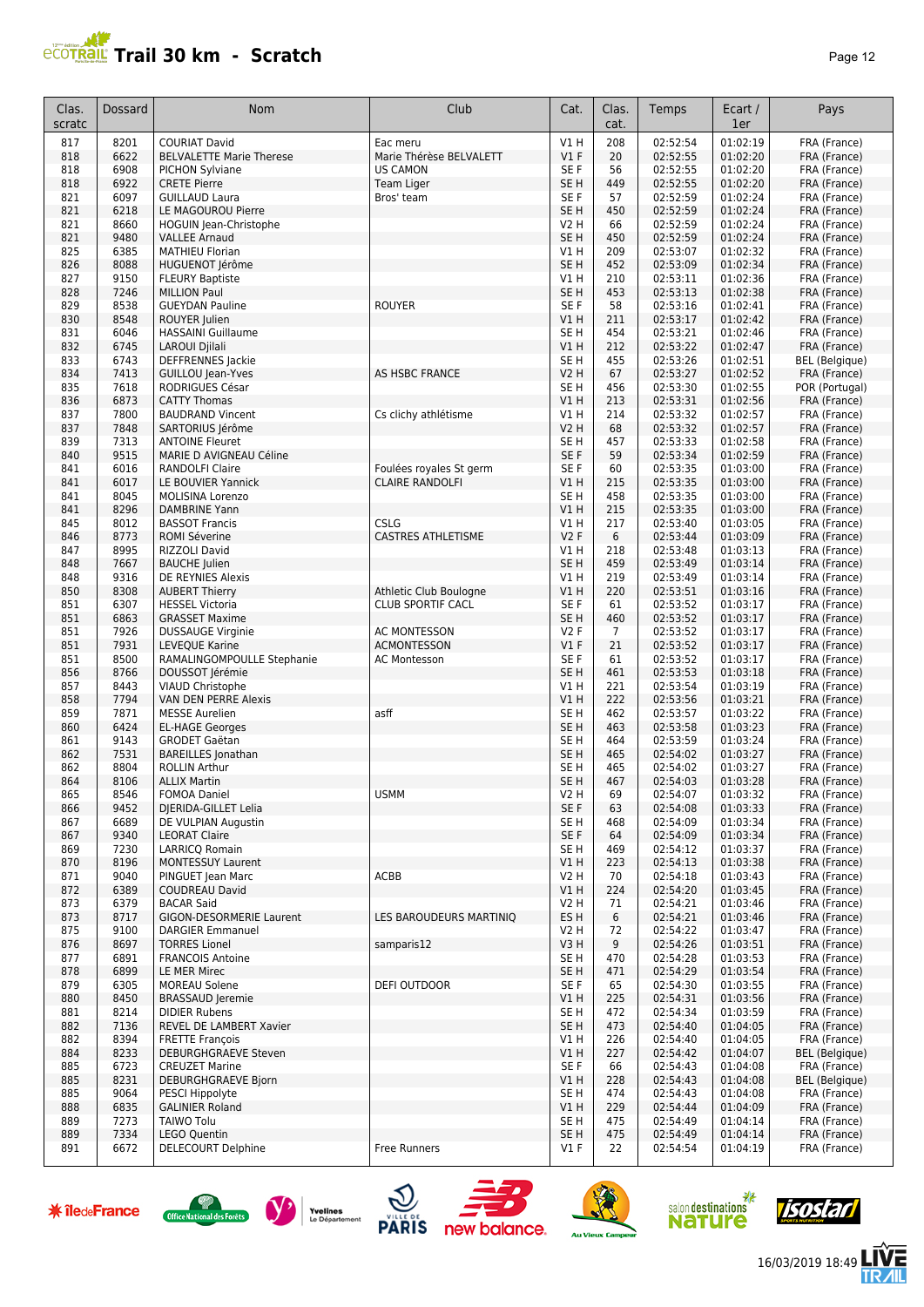| аае |  |  |
|-----|--|--|
|-----|--|--|

| Clas.<br>scratc | <b>Dossard</b> | Nom                                          | Club                                                 | Cat.                    | Clas.<br>cat.  | Temps                | Ecart /<br>1er       | Pays                         |
|-----------------|----------------|----------------------------------------------|------------------------------------------------------|-------------------------|----------------|----------------------|----------------------|------------------------------|
| 891             | 8447           | <b>CROUILLERE Benjamin</b>                   |                                                      | SE <sub>H</sub>         | 477            | 02:54:54             | 01:04:19             | FRA (France)                 |
| 893             | 8071           | KIEFER Adrien                                | Athlétic club Boulogne                               | <b>V2 H</b>             | 73             | 02:54:56             | 01:04:21             | FRA (France)                 |
| 893             | 8148           | REYNTJES Adriaan                             |                                                      | SE <sub>H</sub>         | 478            | 02:54:56             | 01:04:21             | FRA (France)                 |
| 895             | 8459           | <b>MAHE</b> Jeremy                           |                                                      | SE <sub>H</sub>         | 479            | 02:54:57             | 01:04:22             | FRA (France)                 |
| 896             | 7665           | <b>TERISSE Christophe</b>                    |                                                      | <b>V2 H</b>             | 74             | 02:54:58             | 01:04:23             | FRA (France)                 |
| 897             | 8418           | <b>GUILLAUME Jean-Marc</b>                   | <b>ASM Running</b>                                   | V2 H                    | 75             | 02:55:00             | 01:04:25             | FRA (France)                 |
| 898             | 9308           | LE CANN François                             |                                                      | SE <sub>H</sub>         | 480            | 02:55:01             | 01:04:26             | FRA (France)                 |
| 899             | 8030           | <b>HASNI Walid</b>                           | US Palaiseau traithalo                               | V1 H                    | 230            | 02:55:06             | 01:04:31             | FRA (France)                 |
| 900             | 6516           | <b>STAATH William</b>                        |                                                      | SE <sub>H</sub>         | 481            | 02:55:07             | 01:04:32             | FRA (France)                 |
| 901             | 7867           | SOURISSEAU Victor                            |                                                      | SE <sub>H</sub>         | 482            | 02:55:08             | 01:04:33             | FRA (France)                 |
| 902<br>902      | 6304<br>6880   | <b>BASTIE Frederic</b><br>PAGEAU Sophie      |                                                      | SE <sub>H</sub><br>V1F  | 483<br>23      | 02:55:09<br>02:55:09 | 01:04:34<br>01:04:34 | FRA (France)<br>FRA (France) |
| 902             | 8806           | LEMAIRE Jean                                 |                                                      | SE <sub>H</sub>         | 483            | 02:55:09             | 01:04:34             | FRA (France)                 |
| 905             | 8026           | HADJADJ Jonathan                             |                                                      | <b>V1 H</b>             | 231            | 02:55:11             | 01:04:36             | FRA (France)                 |
| 906             | 7785           | ROUSSILLE Jean Baptiste                      |                                                      | V1 H                    | 232            | 02:55:13             | 01:04:38             | FRA (France)                 |
| 907             | 6233           | <b>ROISIN Marc</b>                           |                                                      | V1H                     | 233            | 02:55:14             | 01:04:39             | FRA (France)                 |
| 907             | 6312           | DUQUENNE David                               | Vernolitrailer                                       | <b>V1 H</b>             | 233            | 02:55:14             | 01:04:39             | FRA (France)                 |
| 907             | 9482           | <b>DUVIVIER Aude</b>                         |                                                      | V1F                     | 24             | 02:55:14             | 01:04:39             | FRA (France)                 |
| 910             | 8124           | <b>FANNI Gilles</b>                          |                                                      | <b>V2 H</b>             | 76             | 02:55:17             | 01:04:42             | FRA (France)                 |
| 911             | 7866           | SOURISSEAU Valentin                          |                                                      | SE <sub>H</sub>         | 485            | 02:55:18             | 01:04:43             | FRA (France)                 |
| 912             | 7478           | <b>GIER Cédric</b>                           | Free Runners le club                                 | V1H                     | 235            | 02:55:19             | 01:04:44             | FRA (France)                 |
| 913             | 8265           | <b>CADULE Frederic</b>                       | <b>Adidas Runners Paris</b>                          | V1 H                    | 236            | 02:55:22             | 01:04:47             | FRA (France)                 |
| 913             | 8631           | <b>RAUT François</b>                         | CRV Lyon Triathlon                                   | SE <sub>H</sub>         | 486            | 02:55:22             | 01:04:47             | FRA (France)                 |
| 913             | 8666           | <b>DERIAN Charles</b>                        |                                                      | V2 H                    | 77             | 02:55:22             | 01:04:47             | FRA (France)                 |
| 916             | 9371           | <b>PERRIN Elsa</b>                           |                                                      | SE F                    | 67             | 02:55:26             | 01:04:51             | FRA (France)                 |
| 917             | 6365           | <b>SIMON Hugo</b>                            |                                                      | SE <sub>H</sub>         | 487            | 02:55:31             | 01:04:56             | FRA (France)                 |
| 917             | 7309           | SHAHMAEI Kian                                | G.A. Noisy                                           | SE H                    | 487            | 02:55:31             | 01:04:56             | FRA (France)                 |
| 919<br>920      | 7657<br>9188   | <b>BERNIER</b> Éric<br><b>TRENTIN Lys</b>    | Usee                                                 | V1H<br>SE F             | 237<br>68      | 02:55:32<br>02:55:35 | 01:04:57<br>01:05:00 | FRA (France)<br>FRA (France) |
| 921             | 6060           | <b>BOUCARD Morgan</b>                        |                                                      | SE <sub>H</sub>         | 489            | 02:55:36             | 01:05:01             | FRA (France)                 |
| 922             | 8203           | <b>MERLE Sébastien</b>                       |                                                      | SE <sub>H</sub>         | 490            | 02:55:38             | 01:05:03             | FRA (France)                 |
| 923             | 9296           | <b>MULARD Michael</b>                        |                                                      | V1 H                    | 238            | 02:55:43             | 01:05:08             | FRA (France)                 |
| 924             | 8662           | <b>THIERY Alexandre</b>                      |                                                      | SE <sub>H</sub>         | 491            | 02:55:45             | 01:05:10             | FRA (France)                 |
| 925             | 6752           | RAUX Didier                                  |                                                      | V1H                     | 239            | 02:55:47             | 01:05:12             | FRA (France)                 |
| 926             | 6994           | DRIDI BOUNAJAA Moufid                        |                                                      | V1H                     | 240            | 02:55:48             | 01:05:13             | FRA (France)                 |
| 927             | 7625           | <b>GERAULT Alexandre</b>                     | <b>SAM PARIS 12</b>                                  | SE <sub>H</sub>         | 492            | 02:55:49             | 01:05:14             | FRA (France)                 |
| 927             | 8112           | <b>MEHU Delphine</b>                         |                                                      | SE F                    | 69             | 02:55:49             | 01:05:14             | FRA (France)                 |
| 929             | 9298           | <b>FONCK Mickael</b>                         |                                                      | SE <sub>H</sub>         | 493            | 02:55:53             | 01:05:18             | FRA (France)                 |
| 929             | 9428           | <b>DUPONT Tiphaine</b>                       |                                                      | SE <sub>F</sub>         | 70             | 02:55:53             | 01:05:18             | FRA (France)                 |
| 931<br>932      | 8048<br>9325   | <b>GRONDIN Camille</b><br>NGUYEN Anne Sophie | <b>CS TERNES PARIS OUEST</b><br>LTP LETS TRAIL PARIS | SE F<br>SE <sub>F</sub> | 71<br>72       | 02:55:54<br>02:55:57 | 01:05:19<br>01:05:22 | FRA (France)<br>FRA (France) |
| 933             | 8046           | <b>CHERAMY Bertrand</b>                      |                                                      | V1H                     | 241            | 02:55:58             | 01:05:23             | FRA (France)                 |
| 934             | 8099           | <b>DAVOST Antoine</b>                        |                                                      | SE <sub>H</sub>         | 494            | 02:55:59             | 01:05:24             | FRA (France)                 |
| 935             | 7131           | <b>MASCARO Sabine</b>                        | Stade Français Triathlo                              | V2F                     | 8              | 02:56:00             | 01:05:25             | FRA (France)                 |
| 936             | 8974           | <b>BOUCAUX Pierre</b>                        |                                                      | SE <sub>H</sub>         | 495            | 02:56:03             | 01:05:28             | FRA (France)                 |
| 937             | 6804           | LE BARS François                             |                                                      | SE <sub>H</sub>         | 496            | 02:56:04             | 01:05:29             | FRA (France)                 |
| 937             | 7461           | <b>LAMBRINOS Clément</b>                     |                                                      | SE <sub>H</sub>         | 496            | 02:56:04             | 01:05:29             | FRA (France)                 |
| 939             | 7153           | <b>FLEURET Patrice</b>                       |                                                      | <b>V1 H</b>             | 242            | 02:56:05             | 01:05:30             | FRA (France)                 |
| 940             | 6039           | <b>BARBARA Marie-Apolline</b>                |                                                      | SE F                    | 73             | 02:56:07             | 01:05:32             | FRA (France)                 |
| 941             | 8372           | <b>SCIAU Alexis</b>                          |                                                      | SE <sub>H</sub>         | 498            | 02:56:08             | 01:05:33             | FRA (France)                 |
| 942             | 8755           | <b>LABRUNE David</b>                         |                                                      | SE H                    | 499            | 02:56:09             | 01:05:34             | FRA (France)                 |
| 943             | 9297           | ALLAIRE Jocelyn<br>LEU François-Xavier       | <b>RMA Paris</b>                                     | V1H                     | 243            | 02:56:11             | 01:05:36             | FRA (France)                 |
| 944<br>945      | 8515<br>6178   | <b>MARJOT Cedric</b>                         |                                                      | V1 H<br>SE <sub>H</sub> | 244<br>500     | 02:56:12<br>02:56:13 | 01:05:37<br>01:05:38 | FRA (France)<br>FRA (France) |
| 946             | 8244           | <b>LAURAS Yannick</b>                        |                                                      | V1H                     | 245            | 02:56:14             | 01:05:39             | FRA (France)                 |
| 947             | 6905           | POIGNONEC Vincent                            |                                                      | <b>V2 H</b>             | 78             | 02:56:15             | 01:05:40             | FRA (France)                 |
| 948             | 6132           | <b>GUEGUEN Mickaël</b>                       | <b>USOAM</b>                                         | V1 H                    | 246            | 02:56:16             | 01:05:41             | FRA (France)                 |
| 948             | 7242           | <b>STORCHAN Lucie</b>                        |                                                      | SE F                    | 74             | 02:56:16             | 01:05:41             | FRA (France)                 |
| 948             | 8606           | MOENDZENAHOU Samuel                          |                                                      | V1 H                    | 246            | 02:56:16             | 01:05:41             | FRA (France)                 |
| 951             | 6601           | <b>EL MAHDAOUI Hanen</b>                     |                                                      | SE F                    | 75             | 02:56:17             | 01:05:42             | FRA (France)                 |
| 951             | 9290           | ZYLINSKI Auréline                            |                                                      | SE F                    | 75             | 02:56:17             | 01:05:42             | FRA (France)                 |
| 951             | 9388           | <b>SCHAUFFLER Thibault</b>                   |                                                      | SE H                    | 501            | 02:56:17             | 01:05:42             | FRA (France)                 |
| 954             | 6499           | PONCET Cyril                                 |                                                      | V1 H                    | 248            | 02:56:19             | 01:05:44             | FRA (France)                 |
| 955             | 8452           | <b>KOSTUR Michael</b>                        |                                                      | SE H                    | 502            | 02:56:20             | 01:05:45             | FRA (France)                 |
| 955             | 8497           | PAPADIA Jean-Marc                            | <b>CO FLEURINES</b>                                  | V2 H                    | 79             | 02:56:20             | 01:05:45             | FRA (France)                 |
| 955<br>958      | 8544<br>9080   | <b>DEBAIZE Florian</b><br>LAMIRAULT Benoît   |                                                      | SE <sub>H</sub><br>VIH  | 502<br>249     | 02:56:20             | 01:05:45<br>01:05:46 | FRA (France)                 |
| 959             | 7262           | <b>DEL PIN Mario</b>                         |                                                      | <b>V2 H</b>             | 80             | 02:56:21<br>02:56:22 | 01:05:47             | FRA (France)<br>FRA (France) |
| 959             | 9124           | <b>ACAR Serge</b>                            |                                                      | V1 H                    | 250            | 02:56:22             | 01:05:47             | FRA (France)                 |
| 961             | 7776           | <b>LEROY Hugues</b>                          | <b>ELAN FRUGEOIS</b>                                 | SE H                    | 504            | 02:56:25             | 01:05:50             | FRA (France)                 |
| 962             | 6950           | POUDOU Henri                                 |                                                      | SE H                    | 505            | 02:56:32             | 01:05:57             | FRA (France)                 |
| 962             | 8869           | KNOEPFLIN Theo                               |                                                      | SE <sub>H</sub>         | 505            | 02:56:32             | 01:05:57             | FRA (France)                 |
| 964             | 6232           | <b>BOULAY Ludovic</b>                        |                                                      | SE H                    | 507            | 02:56:41             | 01:06:06             | FRA (France)                 |
| 965             | 7546           | <b>ROUX Paul</b>                             |                                                      | ES <sub>H</sub>         | $\overline{7}$ | 02:56:43             | 01:06:08             | FRA (France)                 |
| 966             | 7749           | <b>ANDRE Philippe</b>                        |                                                      | V3 H                    | 10             | 02:56:44             | 01:06:09             | FRA (France)                 |













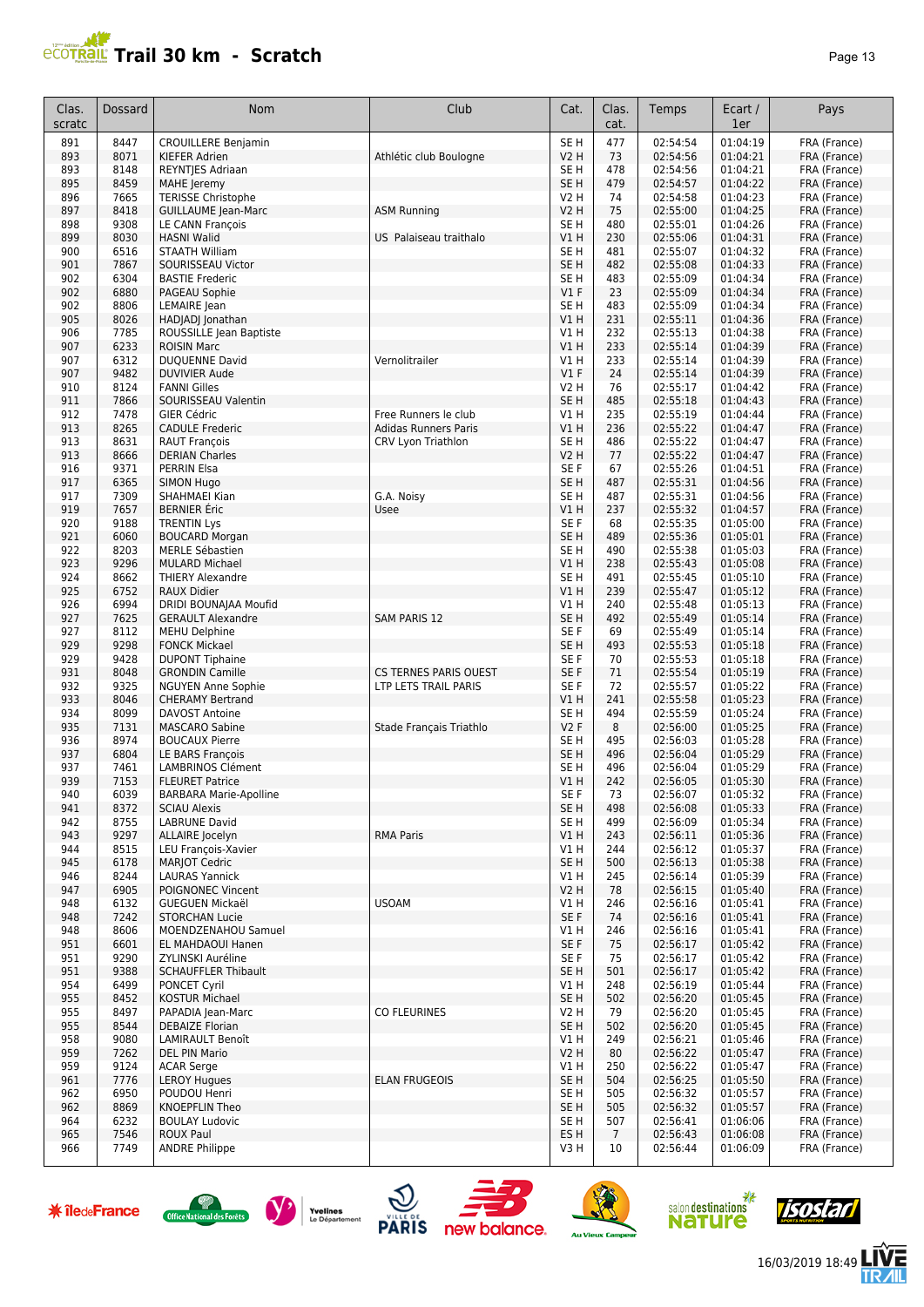

| Clas.<br>scratc | Dossard      | Nom                                               | Club                                    | Cat.                               | Clas.<br>cat. | Temps                | Ecart /<br>1er       | Pays                         |
|-----------------|--------------|---------------------------------------------------|-----------------------------------------|------------------------------------|---------------|----------------------|----------------------|------------------------------|
| 967             | 6930         | MACQUET Jeremy                                    |                                         | SE <sub>H</sub>                    | 508           | 02:56:45             | 01:06:10             | FRA (France)                 |
| 967             | 7496         | <b>HEISSLER Olivier</b>                           |                                         | SE <sub>H</sub>                    | 508           | 02:56:45             | 01:06:10             | FRA (France)                 |
| 969             | 6401         | <b>ZUCCKI Florence</b>                            |                                         | $VI$ F                             | 25            | 02:56:46             | 01:06:11             | FRA (France)                 |
| 970             | 6740         | PAYET Jacques                                     |                                         | SE <sub>H</sub>                    | 510           | 02:56:59             | 01:06:24             | FRA (France)                 |
| 971             | 8898         | JEANMOUGIN Loic                                   |                                         | SE <sub>H</sub>                    | 511           | 02:57:03             | 01:06:28             | FRA (France)                 |
| 972<br>973      | 7437<br>6741 | <b>JOY Erwan</b><br>ROGEON Vincent Rogeon         | AS Energy 91                            | SE <sub>H</sub><br>SE <sub>H</sub> | 512<br>513    | 02:57:06<br>02:57:07 | 01:06:31<br>01:06:32 | FRA (France)                 |
| 973             | 7689         | <b>BOISARD David</b>                              |                                         | VIH                                | 251           | 02:57:07             | 01:06:32             | FRA (France)<br>FRA (France) |
| 973             | 8687         | <b>BICLET Pierre</b>                              |                                         | V1 H                               | 251           | 02:57:07             | 01:06:32             | FRA (France)                 |
| 976             | 7426         | <b>LANOE Stephane</b>                             |                                         | V1H                                | 253           | 02:57:09             | 01:06:34             | FRA (France)                 |
| 977             | 7711         | <b>GERARD Stephane</b>                            |                                         | <b>V1 H</b>                        | 254           | 02:57:11             | 01:06:36             | FRA (France)                 |
| 977             | 8610         | SOARES Jérémy                                     | co fleurines                            | V1H                                | 254           | 02:57:11             | 01:06:36             | FRA (France)                 |
| 979             | 6518         | <b>GUILLAUME Duez</b>                             | Duez Guillaume                          | SE <sub>H</sub>                    | 514           | 02:57:13             | 01:06:38             | FRA (France)                 |
| 980             | 6300         | <b>SALA Martial</b>                               |                                         | SE <sub>H</sub>                    | 515           | 02:57:15             | 01:06:40             | FRA (France)                 |
| 980             | 8822         | <b>REID Alison</b>                                | <b>US CAMON</b>                         | SE <sub>F</sub>                    | 77            | 02:57:15             | 01:06:40             | GBR (Royaume-Uni)            |
| 982             | 6159         | <b>BLIGNY Olivier</b>                             |                                         | V1 H                               | 256           | 02:57:16             | 01:06:41             | FRA (France)                 |
| 982             | 8184         | <b>ZELLER Nicolas</b>                             |                                         | SE <sub>H</sub>                    | 516           | 02:57:16             | 01:06:41             | FRA (France)                 |
| 982             | 9328         | <b>COUET Fabrice</b>                              |                                         | SE H                               | 516           | 02:57:16             | 01:06:41             | FRA (France)                 |
| 985             | 7868         | <b>FARGE Nicolas</b>                              |                                         | SE <sub>H</sub>                    | 518           | 02:57:17             | 01:06:42             | FRA (France)                 |
| 986<br>987      | 6710<br>6493 | <b>DOGLIOTTI Bastien</b><br>CIEPLINSKI Christophe |                                         | SE H<br>SE H                       | 519<br>520    | 02:57:18<br>02:57:19 | 01:06:43<br>01:06:44 | FRA (France)                 |
| 987             | 7194         | <b>KRAIF Jerome</b>                               |                                         | V1 H                               | 257           | 02:57:19             | 01:06:44             | FRA (France)<br>FRA (France) |
| 989             | 8305         | RENUCCI Léa                                       |                                         | SE F                               | 78            | 02:57:21             | 01:06:46             | FRA (France)                 |
| 990             | 7418         | DE LA TAILLE Martin                               |                                         | V1 H                               | 258           | 02:57:24             | 01:06:49             | FRA (France)                 |
| 990             | 8545         | HO KUO CHU Stephane                               |                                         | SE <sub>H</sub>                    | 521           | 02:57:24             | 01:06:49             | FRA (France)                 |
| 992             | 6028         | <b>BONGRAND Renaud</b>                            |                                         | V1 H                               | 259           | 02:57:29             | 01:06:54             | FRA (France)                 |
| 993             | 7162         | SEMERIA SOUCAIL Pierre                            |                                         | V1H                                | 260           | 02:57:33             | 01:06:58             | FRA (France)                 |
| 994             | 9050         | <b>DOUILLET Thomas</b>                            |                                         | SE <sub>H</sub>                    | 522           | 02:57:34             | 01:06:59             | FRA (France)                 |
| 995             | 6391         | DASSOT Jean Stephane                              |                                         | V1H                                | 261           | 02:57:36             | 01:07:01             | FRA (France)                 |
| 995             | 7820         | DA ROCHA Elena                                    |                                         | V1F                                | 26            | 02:57:36             | 01:07:01             | FRA (France)                 |
| 997             | 6719         | <b>QUENISSET Florian</b>                          |                                         | SE <sub>H</sub>                    | 523           | 02:57:37             | 01:07:02             | FRA (France)                 |
| 998             | 8393         | <b>LEBAS Michel</b>                               |                                         | V3 H                               | 11            | 02:57:38             | 01:07:03             | FRA (France)                 |
| 999             | 7659         | <b>BARABAN Pauline</b>                            | Baraban                                 | SE F                               | 79            | 02:57:39             | 01:07:04             | FRA (France)                 |
| 1000            | 9032         | <b>LAMBERT Clémence</b>                           |                                         | SE F                               | 80            | 02:57:40             | 01:07:05             | FRA (France)                 |
| 1001            | 7864         | <b>BOUCHAUD Charles-Eric</b>                      |                                         | SE <sub>H</sub>                    | 524           | 02:57:41             | 01:07:06             | FRA (France)                 |
| 1001<br>1003    | 8762<br>7997 | <b>BROZEK Emmanuel</b><br><b>FILLIATRE Alexis</b> |                                         | <b>V2 H</b><br>SE H                | 81<br>525     | 02:57:41<br>02:57:42 | 01:07:06<br>01:07:07 | FRA (France)<br>FRA (France) |
| 1004            | 8828         | <b>BANDOU-NAITOLL Elin</b>                        |                                         | SE <sub>H</sub>                    | 526           | 02:57:43             | 01:07:08             | FRA (France)                 |
| 1005            | 8569         | <b>REBOURS Laura</b>                              |                                         | SE <sub>F</sub>                    | 81            | 02:57:44             | 01:07:09             | FRA (France)                 |
| 1005            | 8705         | <b>MOTTE Eléonore</b>                             |                                         | SE F                               | 81            | 02:57:44             | 01:07:09             | FRA (France)                 |
| 1007            | 6392         | DE FILIPPO David                                  |                                         | SE <sub>H</sub>                    | 527           | 02:57:45             | 01:07:10             | FRA (France)                 |
| 1007            | 6507         | <b>FALL Mamadou</b>                               |                                         | V1H                                | 262           | 02:57:45             | 01:07:10             | FRA (France)                 |
| 1009            | 6283         | <b>DENIEAU Alexis</b>                             |                                         | SE <sub>H</sub>                    | 528           | 02:57:49             | 01:07:14             | FRA (France)                 |
| 1009            | 6611         | <b>BOURDIER Sylvie</b>                            |                                         | $VI$ F                             | 27            | 02:57:49             | 01:07:14             | FRA (France)                 |
| 1011            | 6284         | ROUMANE Jean-Francois                             | Essucy en brie                          | V1 H                               | 263           | 02:57:50             | 01:07:15             | FRA (France)                 |
| 1011            | 7838         | <b>ROMATET Thibault</b>                           |                                         | SE H                               | 529           | 02:57:50             | 01:07:15             | FRA (France)                 |
| 1013            | 7737         | ROUSSIERE Philippe                                |                                         | V2 H                               | 82            | 02:57:52             | 01:07:17             | FRA (France)                 |
| 1013            | 8499         | <b>CALVET Céline</b>                              |                                         | SE F                               | 83            | 02:57:52             | 01:07:17             | FRA (France)                 |
| 1015            | 7996         | CLAUS Bruno                                       |                                         | SE H                               | 530           | 02:57:53             | 01:07:18             | FRA (France)                 |
| 1015            | 8647         | <b>BACHELET Anthony</b>                           |                                         | SE H                               | 530           | 02:57:53             | 01:07:18             | FRA (France)                 |
| 1017<br>1017    | 6768<br>8724 | <b>BROSSAY Jean-Luc</b><br>EL ASRI Adil           |                                         | V2 H<br>SE H                       | 83<br>532     | 02:57:54<br>02:57:54 | 01:07:19<br>01:07:19 | FRA (France)<br>FRA (France) |
| 1019            | 6764         | <b>BOUTCHKINE Nikita</b>                          |                                         | V1 H                               | 264           | 02:57:56             | 01:07:21             | FRA (France)                 |
| 1020            | 9344         | <b>BOURREAU Martial</b>                           |                                         | V1H                                | 265           | 02:57:57             | 01:07:22             | FRA (France)                 |
| 1021            | 9183         | DI LETA Fabrizio                                  |                                         | V1H                                | 266           | 02:57:58             | 01:07:23             | ITA (Italie)                 |
| 1022            | 6266         | <b>MANIGOLD Matthieu</b>                          |                                         | SE H                               | 533           | 02:58:00             | 01:07:25             | FRA (France)                 |
| 1023            | 7630         | <b>MARCHAL Aymeric</b>                            |                                         | V1H                                | 267           | 02:58:01             | 01:07:26             | FRA (France)                 |
| 1024            | 6889         | <b>FORESTA Eva</b>                                |                                         | SE F                               | 84            | 02:58:03             | 01:07:28             | FRA (France)                 |
| 1025            | 6731         | <b>OLIVRY Cyril</b>                               |                                         | V1 H                               | 268           | 02:58:08             | 01:07:33             | FRA (France)                 |
| 1025            | 7172         | <b>FURT Sylvain</b>                               |                                         | SE <sub>H</sub>                    | 534           | 02:58:08             | 01:07:33             | FRA (France)                 |
| 1027            | 7348         | CAILLARD Joël                                     |                                         | SE H                               | 535           | 02:58:11             | 01:07:36             | FRA (France)                 |
| 1028            | 8190         | <b>GASTALDI</b> Jean-Philippe                     |                                         | V1 H                               | 269           | 02:58:13             | 01:07:38             | FRA (France)                 |
| 1029            | 7340         | PREVOT Ulrich                                     |                                         | SE H                               | 536           | 02:58:15             | 01:07:40             | FRA (France)                 |
| 1030            | 7491         | <b>GIRARD Vincent</b>                             |                                         | V1H                                | 270           | 02:58:17             | 01:07:42             | FRA (France)                 |
| 1031            | 8316         | <b>HARRIS Emily</b>                               |                                         | $VI$ F                             | 28            | 02:58:21             | 01:07:46             | GBR (Royaume-Uni)            |
| 1031            | 8343         | MANOURI Mickaël                                   |                                         | VIH                                | 271           | 02:58:21             | 01:07:46             | FRA (France)                 |
| 1033<br>1034    | 8495<br>6724 | DAVID Bernard<br><b>RICHARD Anne</b>              | RCN S/L Etoile de Cliss<br>LEVALLOIS SC | V3H<br>V1F                         | 12<br>29      | 02:58:22<br>02:58:24 | 01:07:47<br>01:07:49 | FRA (France)<br>FRA (France) |
| 1034            | 7883         | <b>BARRE Benoit</b>                               |                                         | SE H                               | 537           | 02:58:24             | 01:07:49             | FRA (France)                 |
| 1036            | 8040         | <b>JULIE Matthieu</b>                             | cap coignieres                          | V1H                                | 272           | 02:58:27             | 01:07:52             | FRA (France)                 |
| 1036            | 8664         | PONSAN Guillaume                                  | Ponsan                                  | SE H                               | 538           | 02:58:27             | 01:07:52             | FRA (France)                 |
| 1038            | 6363         | <b>BOULAY Bastien</b>                             |                                         | SE H                               | 539           | 02:58:29             | 01:07:54             | FRA (France)                 |
| 1039            | 6624         | <b>GIRARD Dominique</b>                           |                                         | <b>V2 H</b>                        | 84            | 02:58:30             | 01:07:55             | FRA (France)                 |
| 1039            | 7612         | TRIERWEILER Gaëtan                                |                                         | SE <sub>H</sub>                    | 540           | 02:58:30             | 01:07:55             | FRA (France)                 |
| 1041            | 8025         | KADJI Roger                                       |                                         | V1 H                               | 273           | 02:58:32             | 01:07:57             | FRA (France)                 |













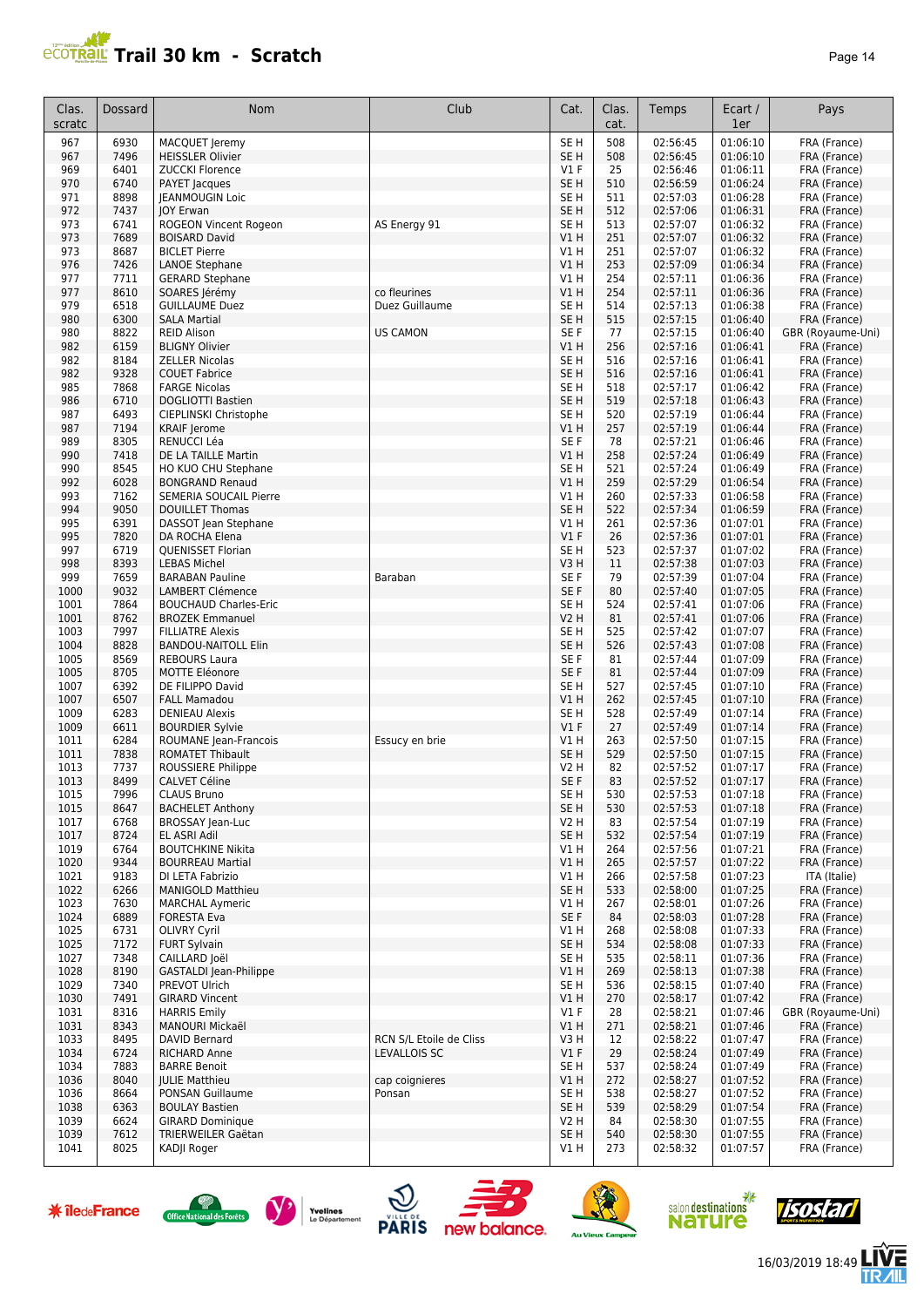| ade |  |
|-----|--|
|-----|--|

| Clas.<br>scratc      | Dossard      | Nom                                                             | Club                              | Cat.                               | Clas.<br>cat.           | Temps                        | Ecart /<br>1er       | Pays                                  |
|----------------------|--------------|-----------------------------------------------------------------|-----------------------------------|------------------------------------|-------------------------|------------------------------|----------------------|---------------------------------------|
| 1042                 | 9287         | <b>WULLEMS Wilfrid</b>                                          |                                   | <b>V1 H</b>                        | 274                     | 02:58:34                     | 01:07:59             | FRA (France)                          |
| 1043                 | 7187         | <b>ESCUYER Berengere</b>                                        | <b>COURBEVOIE ATHLETISME C</b>    | SE F                               | 85                      | 02:58:37                     | 01:08:02             | FRA (France)                          |
| 1044                 | 8791         | CAILLEAUX Gaël                                                  | expatriés triathlon clu           | V2 H                               | 85                      | 02:58:38                     | 01:08:03             | FRA (France)                          |
| 1045                 | 6359         | <b>FAUCON François</b>                                          |                                   | <b>V1 H</b>                        | 275                     | 02:58:43                     | 01:08:08             | FRA (France)                          |
| 1045<br>1047         | 9363<br>8736 | LOUSTAUNAU Matthieu<br><b>STEPHANT Jacques</b>                  | Sam paris12                       | SE <sub>H</sub><br><b>V2 H</b>     | 541<br>86               | 02:58:43<br>02:58:47         | 01:08:08<br>01:08:12 | FRA (France)<br>FRA (France)          |
| 1048                 | 6038         | <b>DUVIVIER Benjamin</b>                                        |                                   | SE <sub>H</sub>                    | 542                     | 02:58:48                     | 01:08:13             | FRA (France)                          |
| 1048                 | 8382         | PENNAFORTE Antoine                                              |                                   | SE <sub>H</sub>                    | 542                     | 02:58:48                     | 01:08:13             | FRA (France)                          |
| 1050                 | 6105         | <b>TISSOT Nicolas</b>                                           | ESC XV                            | V1 H                               | 276                     | 02:58:49                     | 01:08:14             | FRA (France)                          |
| 1050                 | 7317         | <b>ALBERTINI Nicolas</b>                                        |                                   | SE <sub>H</sub>                    | 544                     | 02:58:49                     | 01:08:14             | FRA (France)                          |
| 1052<br>1052         | 8004<br>8056 | <b>SOCCOL Thomas</b><br><b>SAGONA Valentin</b>                  |                                   | SE <sub>H</sub><br>SE <sub>H</sub> | 545<br>545              | 02:58:53<br>02:58:53         | 01:08:18<br>01:08:18 | FRA (France)<br>FRA (France)          |
| 1054                 | 6203         | <b>BARREAU Nicolas</b>                                          |                                   | SE <sub>H</sub>                    | 547                     | 02:58:54                     | 01:08:19             | FRA (France)                          |
| 1054                 | 6342         | <b>SOUFFRON Francois</b>                                        |                                   | V2 H                               | 87                      | 02:58:54                     | 01:08:19             | FRA (France)                          |
| 1054                 | 8024         | <b>THOMAS Catherine</b>                                         | <b>Expatries Triathlon Clu</b>    | V2 F                               | 9                       | 02:58:54                     | 01:08:19             | GBR (Royaume-Uni)                     |
| 1054                 | 9057         | <b>TESSEYRE Laure</b>                                           |                                   | SE F                               | 86                      | 02:58:54                     | 01:08:19             | FRA (France)                          |
| 1058                 | 8287         | <b>FOUCHE Maxime</b>                                            |                                   | SE <sub>H</sub>                    | 548                     | 02:58:58                     | 01:08:23             | FRA (France)                          |
| 1059                 | 7306<br>7467 | <b>GUERIN Annouk</b>                                            |                                   | SE F<br>V1H                        | 87                      | 02:59:01<br>02:59:02         | 01:08:26<br>01:08:27 | FRA (France)                          |
| 1060<br>1061         | 7603         | <b>FOURNIER David</b><br><b>BARBEREAU Francois</b>              | YAC                               | V1H                                | 277<br>278              | 02:59:04                     | 01:08:29             | FRA (France)<br>FRA (France)          |
| 1062                 | 6714         | <b>COCHAIS Maxime</b>                                           |                                   | SE <sub>H</sub>                    | 549                     | 02:59:05                     | 01:08:30             | FRA (France)                          |
| 1062                 | 8392         | <b>GRISARD Corentine</b>                                        |                                   | SE F                               | 88                      | 02:59:05                     | 01:08:30             | FRA (France)                          |
| 1064                 | 6076         | <b>AUBERT Richard</b>                                           |                                   | V2 H                               | 88                      | 02:59:06                     | 01:08:31             | FRA (France)                          |
| 1065                 | 6603         | <b>SKOWRONSKI Thomas</b>                                        |                                   | SE <sub>H</sub>                    | 550                     | 02:59:07                     | 01:08:32             | FRA (France)                          |
| 1065                 | 8366         | <b>ABEGUILE Ludovic</b>                                         |                                   | V1 H                               | 279                     | 02:59:07                     | 01:08:32             | FRA (France)                          |
| 1065<br>1068         | 8519<br>7492 | <b>BARBUSSE Thomas</b><br><b>BERG Jon Olav</b>                  |                                   | SE <sub>H</sub><br>V2 H            | 550<br>89               | 02:59:07<br>02:59:08         | 01:08:32<br>01:08:33 | FRA (France)<br>NOR (Norvège)         |
| 1069                 | 8947         | LEVY Jean-Marc                                                  | Athletic Club Boulogne            | V2 H                               | 90                      | 02:59:10                     | 01:08:35             | FRA (France)                          |
| 1070                 | 6794         | <b>RIGAL Bertrand</b>                                           |                                   | V1 H                               | 280                     | 02:59:11                     | 01:08:36             | FRA (France)                          |
| 1070                 | 7464         | <b>COTTIN</b> Jerome                                            |                                   | V1H                                | 280                     | 02:59:11                     | 01:08:36             | FRA (France)                          |
| 1072                 | 6533         | O'SULLIVAN Aude                                                 |                                   | $VI$ F                             | 30                      | 02:59:15                     | 01:08:40             | FRA (France)                          |
| 1073                 | 6879         | <b>BRUNET Damien</b>                                            |                                   | V1H                                | 282                     | 02:59:17                     | 01:08:42             | FRA (France)                          |
| 1074<br>1074         | 7018<br>7677 | <b>JOLY Arnaud</b><br><b>CHAINE Aymeric</b>                     |                                   | SE <sub>H</sub><br>V1H             | 552<br>283              | 02:59:18<br>02:59:18         | 01:08:43<br>01:08:43 | FRA (France)<br>FRA (France)          |
| 1074                 | 7984         | <b>HURSON Géraldine</b>                                         |                                   | SE F                               | 89                      | 02:59:18                     | 01:08:43             | FRA (France)                          |
| 1074                 | 9359         | <b>CAILLET Xavier</b>                                           |                                   | SE <sub>H</sub>                    | 552                     | 02:59:18                     | 01:08:43             | FRA (France)                          |
| 1078                 | 8182         | <b>BOUBLIL Constance</b>                                        | <b>Boublil</b>                    | SE F                               | 90                      | 02:59:19                     | 01:08:44             | FRA (France)                          |
| 1079                 | 6935         | <b>RUFFIN Elodie</b>                                            |                                   | SE F                               | 91                      | 02:59:21                     | 01:08:46             | FRA (France)                          |
| 1080                 | 6292         | <b>VU Alexandre</b>                                             |                                   | SE <sub>H</sub>                    | 554                     | 02:59:23                     | 01:08:48             | FRA (France)                          |
| 1081<br>1081         | 6309<br>8114 | <b>HICKEL Laurent</b>                                           | <b>ISSY TRI ATHLON</b>            | V2 H<br><b>V2 H</b>                | 91<br>91                | 02:59:24                     | 01:08:49<br>01:08:49 | FRA (France)                          |
| 1083                 | 6172         | <b>SALVIA PRATS Thierry</b><br><b>DONDON Romain</b>             |                                   | SE <sub>H</sub>                    | 555                     | 02:59:24<br>02:59:26         | 01:08:51             | FRA (France)<br>FRA (France)          |
| 1083                 | 7260         | <b>BEAUPERTHUY Sophie</b>                                       |                                   | $VI$ F                             | 31                      | 02:59:26                     | 01:08:51             | FRA (France)                          |
| 1085                 | 6739         | <b>MERCIER Damien</b>                                           |                                   | <b>V1 H</b>                        | 284                     | 02:59:27                     | 01:08:52             | FRA (France)                          |
| 1086                 | 6551         | LEOST Johann                                                    | FREE RUNNERS LE CLUB              | V1 H                               | 285                     | 02:59:28                     | 01:08:53             | FRA (France)                          |
| 1087                 | 8424         | <b>GOMBOSO Yannick</b>                                          |                                   | SE <sub>H</sub>                    | 556                     | 02:59:30                     | 01:08:55             | <b>BEL</b> (Belgique)                 |
| 1087<br>1089         | 9446<br>8426 | <b>COPIN Damien</b>                                             | Damien COPIN                      | V1 H                               | 286                     | 02:59:30                     | 01:08:55             | FRA (France)                          |
| 1090                 | 6605         | <b>GOMBOSO Marc</b><br><b>MANTELET Fabrice</b>                  | <b>Running Ethias</b><br>Mantelet | V3H<br>V1 H                        | 13<br>287               | 02:59:31<br>02:59:33         | 01:08:56<br>01:08:58 | <b>BEL</b> (Belgique)<br>FRA (France) |
| 1090                 | 7215         | <b>GARREAU Vincent</b>                                          |                                   | SE <sub>H</sub>                    | 557                     | 02:59:33                     | 01:08:58             | FRA (France)                          |
| 1092                 | 8241         | <b>HILLION Armelle</b>                                          | <b>USO</b>                        | $VI$ F                             | 32                      | 02:59:38                     | 01:09:03             | FRA (France)                          |
| 1092                 | 9008         | PANOSSIAN Nicolas                                               |                                   | SE <sub>H</sub>                    | 558                     | 02:59:38                     | 01:09:03             | FRA (France)                          |
| 1092                 | 9051         | <b>MAENHAUT Frederic</b>                                        | ACBB                              | V1 H                               | 288                     | 02:59:38                     | 01:09:03             | FRA (France)                          |
| 1095                 | 7840         | <b>RUFFIER DES AIMES Nicolas</b>                                |                                   | SE <sub>H</sub>                    | 559                     | 02:59:39                     | 01:09:04             | FRA (France)                          |
| 1095<br>1097         | 8587<br>6695 | <b>LEROY Mathieu</b><br><b>MARY Matthieu</b>                    |                                   | V1H<br>SE <sub>H</sub>             | 289<br>560              | 02:59:39<br>02:59:41         | 01:09:04<br>01:09:06 | FRA (France)<br>FRA (France)          |
| 1098                 | 8668         | CANTIANT Jerome                                                 |                                   | <b>V2 H</b>                        | 93                      | 02:59:42                     | 01:09:07             | FRA (France)                          |
| 1099                 | 6139         | <b>CRENDAL Mathieu</b>                                          |                                   | <b>V2 H</b>                        | 94                      | 02:59:45                     | 01:09:10             | FRA (France)                          |
| 1100                 | 8777         | <b>YUAN Quan</b>                                                |                                   | SE <sub>H</sub>                    | 561                     | 02:59:46                     | 01:09:11             | CHN (Chine)                           |
| 1100                 | 8955         | <b>BERTRAND Justine</b>                                         | <b>USOB</b>                       | SE F                               | 92                      | 02:59:46                     | 01:09:11             | FRA (France)                          |
| 1102                 | 8051         | <b>ROUET Erwan</b><br><b>TOUSSAINT Marc</b>                     |                                   | SE H                               | 562<br>290              | 02:59:47                     | 01:09:12<br>01:09:13 | FRA (France)                          |
| 1103<br>1103         | 6267<br>7693 | <b>HAYCRAFT Barnabe</b>                                         | <b>VINCENNES ATHLETIC</b>         | VIH<br>SE H                        | 563                     | 02:59:48<br>02:59:48         | 01:09:13             | FRA (France)<br>FRA (France)          |
| 1105                 | 8458         | <b>COLLIN Guillaume</b>                                         |                                   | SE <sub>H</sub>                    | 564                     | 02:59:49                     | 01:09:14             | FRA (France)                          |
| 1105                 | 8612         | <b>LAVANTES</b> Julien                                          |                                   | SE H                               | 564                     | 02:59:49                     | 01:09:14             | FRA (France)                          |
| 1107                 | 9270         | <b>DERACHE Charles</b>                                          |                                   | SE <sub>H</sub>                    | 566                     | 02:59:50                     | 01:09:15             | FRA (France)                          |
| 1108                 | 8760         | DAVID Julien                                                    |                                   | SE <sub>H</sub>                    | 567                     | 02:59:51                     | 01:09:16             | FRA (France)                          |
| 1109                 | 7962         | <b>MAUPERON Eric</b>                                            | S/L NANTERRE ATHLETIC             | <b>V2 H</b>                        | 95                      | 02:59:52                     | 01:09:17<br>01:09:20 | FRA (France)                          |
| 1110<br>1111         | 6212<br>9089 | <b>BRIANCOURT Cyril</b><br><b>FRANCOIS Adrien</b>               |                                   | V1 H<br>SE <sub>H</sub>            | 291<br>568              | 02:59:55<br>02:59:59         | 01:09:24             | FRA (France)<br>FRA (France)          |
| 1112                 | 6078         | PERCEPIED Victor                                                |                                   | SE <sub>H</sub>                    | 569                     | 03:00:00                     | 01:09:25             | FRA (France)                          |
| 1112                 | 8374         | <b>CAMPOLI Camille</b>                                          |                                   | $VI$ F                             | 33                      | 03:00:00                     | 01:09:25             | FRA (France)                          |
| 1114                 | 8250         | <b>DAOULAS Fabien</b>                                           |                                   | SE <sub>H</sub>                    | 570                     | 03:00:01                     | 01:09:26             | FRA (France)                          |
| 1114                 | 14186        | VOOG Arnaud                                                     |                                   | VIH                                | 292                     | 03:00:01                     | 01:09:26             | FRA (France)                          |
| 1116                 | 6866         | <b>GUITTOT Frederic</b>                                         |                                   | SE H                               | 571                     | 03:00:02                     | 01:09:27             | FRA (France)                          |
| <b>* îledeFrance</b> |              | Yvelines<br><b>Office National des Forêts</b><br>Le Département | <b>PARIS</b><br>new balance.      |                                    | <b>Au Vieux Campeur</b> | salon destinations<br>nature |                      | <b>Tisostar</b>                       |













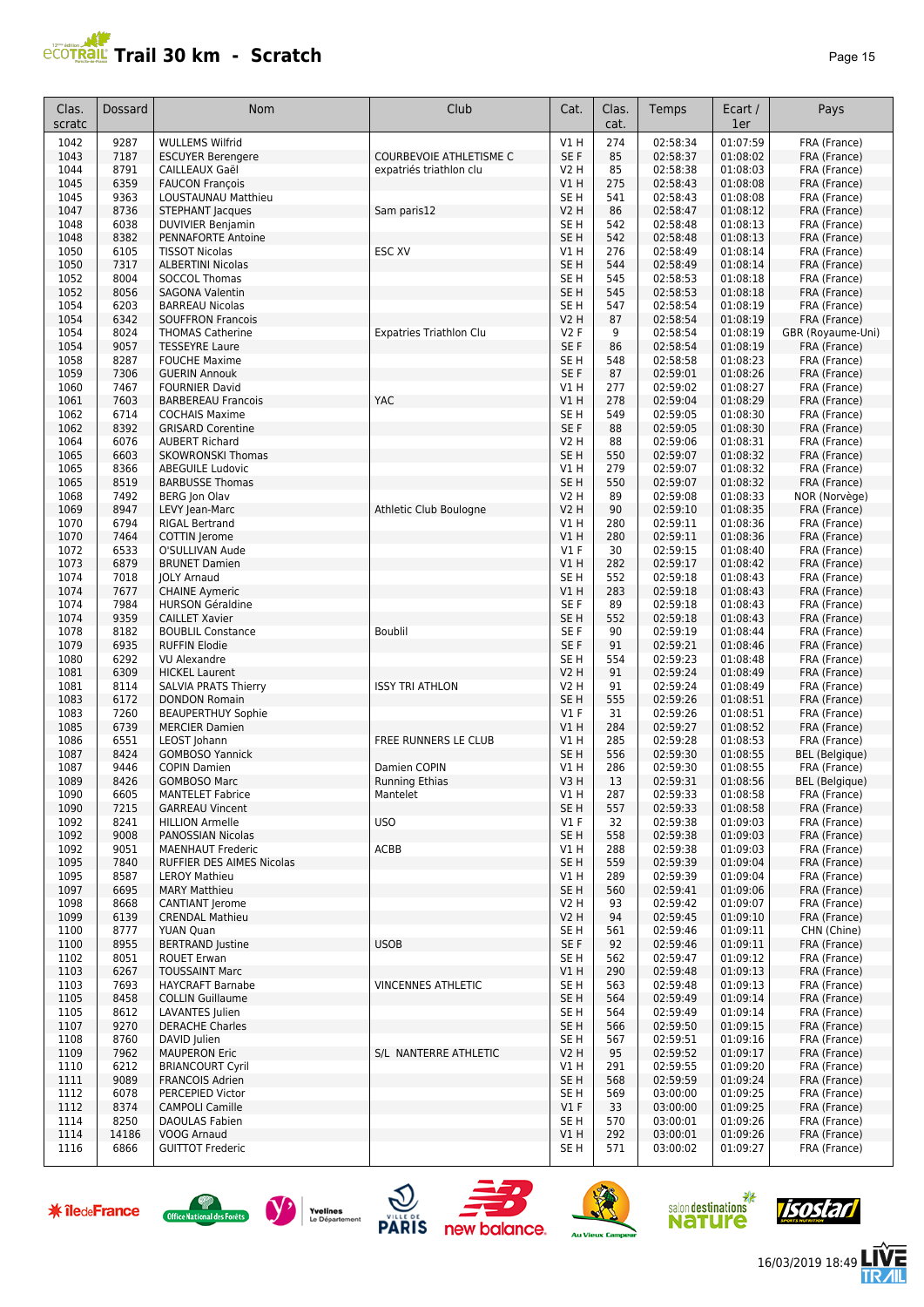| Clas.<br>scratc | Dossard      | <b>Nom</b>                                          | Club                                         | Cat.                               | Clas.<br>cat. | Temps                | Ecart /<br>1er       | Pays                         |
|-----------------|--------------|-----------------------------------------------------|----------------------------------------------|------------------------------------|---------------|----------------------|----------------------|------------------------------|
| 1117            | 8315         | <b>KERAVEC Steven</b>                               | Athletic Club Boulogne-                      | SE <sub>H</sub>                    | 572           | 03:00:03             | 01:09:28             | FRA (France)                 |
| 1117            | 8927         | <b>BRUDER Anne-Sophie</b>                           |                                              | SE F                               | 93            | 03:00:03             | 01:09:28             | FRA (France)                 |
| 1117            | 8986         | <b>JACQUELIN Laura</b>                              |                                              | SE F                               | 93            | 03:00:03             | 01:09:28             | FRA (France)                 |
| 1120            | 7617         | <b>LEVAL-DUCHE Boris</b>                            |                                              | SE <sub>H</sub>                    | 573           | 03:00:04             | 01:09:29<br>01:09:29 | FRA (France)                 |
| 1120<br>1122    | 8506<br>7940 | <b>BOCHU Tristan</b><br><b>GARNIER Frederic</b>     |                                              | SE <sub>H</sub><br>VIH             | 573<br>293    | 03:00:04<br>03:00:06 | 01:09:31             | FRA (France)<br>FRA (France) |
| 1123            | 8599         | SIDOBRE Jean-Guillaume                              |                                              | SE <sub>H</sub>                    | 575           | 03:00:09             | 01:09:34             | FRA (France)                 |
| 1124            | 7627         | <b>CORDIER Baptiste</b>                             |                                              | SE <sub>H</sub>                    | 576           | 03:00:10             | 01:09:35             | FRA (France)                 |
| 1124            | 8591         | <b>LARGEAULT Eric</b>                               |                                              | SE <sub>H</sub>                    | 576           | 03:00:10             | 01:09:35             | FRA (France)                 |
| 1126            | 6353         | <b>ESTEVES Luis</b>                                 |                                              | SE <sub>H</sub>                    | 578           | 03:00:11             | 01:09:36             | FRA (France)                 |
| 1126            | 9306<br>9119 | <b>GERMAIN Pierre-Yves</b>                          | Caen, Athletic Club<br><b>ACBB Triathlon</b> | V3H<br>V1H                         | 14<br>294     | 03:00:11<br>03:00:12 | 01:09:36<br>01:09:37 | FRA (France)<br>CAN (Canada) |
| 1128<br>1129    | 8722         | <b>DELUY Nicolas</b><br><b>TORELLA Mario</b>        |                                              | V1H                                | 295           | 03:00:13             | 01:09:38             | FRA (France)                 |
| 1130            | 8416         | <b>CERLES Clément</b>                               |                                              | SE <sub>H</sub>                    | 579           | 03:00:14             | 01:09:39             | FRA (France)                 |
| 1131            | 6200         | <b>EUVRARD Florent</b>                              |                                              | SE <sub>H</sub>                    | 580           | 03:00:15             | 01:09:40             | FRA (France)                 |
| 1131            | 8288         | QUESSARD Hugo                                       |                                              | SE <sub>H</sub>                    | 580           | 03:00:15             | 01:09:40             | FRA (France)                 |
| 1133            | 6729         | FOLLEZOU Alexandra                                  | <b>UAV</b>                                   | <b>V1 F</b>                        | 34            | 03:00:18             | 01:09:43             | FRA (France)                 |
| 1133            | 7718<br>8537 | ODDOU Emma<br>PERRIN Sebastien                      |                                              | SE F<br>V1H                        | 95<br>296     | 03:00:18<br>03:00:20 | 01:09:43<br>01:09:45 | FRA (France)                 |
| 1135<br>1136    | 7178         | PINGARD Jean-Etienne                                |                                              | V1H                                | 297           | 03:00:22             | 01:09:47             | FRA (France)<br>FRA (France) |
| 1136            | 7943         | PORTALES Christophe                                 |                                              | V1H                                | 297           | 03:00:22             | 01:09:47             | FRA (France)                 |
| 1138            | 7237         | <b>DELANDHUY Matthieu</b>                           |                                              | SE <sub>H</sub>                    | 582           | 03:00:23             | 01:09:48             | FRA (France)                 |
| 1138            | 9213         | DELAVACQUERIE Cloé                                  |                                              | SE <sub>F</sub>                    | 96            | 03:00:23             | 01:09:48             | FRA (France)                 |
| 1140            | 7850         | FERRANDON LOUGUET Marie                             |                                              | SE F                               | 97            | 03:00:24             | 01:09:49             | FRA (France)                 |
| 1141<br>1142    | 6489<br>8229 | <b>DUPONT Vincent</b>                               |                                              | SE <sub>H</sub><br>SE <sub>H</sub> | 583<br>584    | 03:00:26<br>03:00:27 | 01:09:51<br>01:09:52 | FRA (France)                 |
| 1142            | 8311         | <b>TREVIAN Albin</b><br><b>COUDRET Clément</b>      |                                              | SE <sub>H</sub>                    | 584           | 03:00:27             | 01:09:52             | FRA (France)<br>FRA (France) |
| 1142            | 9361         | <b>JULLIAN Nicolas</b>                              |                                              | SE <sub>H</sub>                    | 584           | 03:00:27             | 01:09:52             | FRA (France)                 |
| 1145            | 9402         | <b>THOMASSON Laurent</b>                            |                                              | V2 H                               | 96            | 03:00:31             | 01:09:56             | FRA (France)                 |
| 1146            | 8752         | <b>COSTA Alain</b>                                  | Costa                                        | VIH                                | 299           | 03:00:34             | 01:09:59             | FRA (France)                 |
| 1147            | 7952         | <b>AUBIN Thomas</b>                                 |                                              | SE <sub>H</sub>                    | 587           | 03:00:36             | 01:10:01             | FRA (France)                 |
| 1147            | 8748         | <b>BURNICHON Gregory</b>                            |                                              | V1H                                | 300           | 03:00:36             | 01:10:01             | FRA (France)                 |
| 1149<br>1150    | 9016<br>7777 | <b>DELGA Yann</b><br><b>SCHMIT Laureen</b>          |                                              | V1H<br>SE F                        | 301<br>98     | 03:00:42<br>03:00:43 | 01:10:07<br>01:10:08 | FRA (France)<br>FRA (France) |
| 1150            | 8978         | <b>WILSON Edward</b>                                |                                              | SE <sub>H</sub>                    | 588           | 03:00:43             | 01:10:08             | GBR (Royaume-Uni)            |
| 1152            | 8682         | ROBINET Rémi                                        |                                              | SE <sub>H</sub>                    | 589           | 03:00:44             | 01:10:09             | FRA (France)                 |
| 1153            | 7012         | <b>DUMONT Cyrille</b>                               | VO2 Rives de Seine                           | V1 H                               | 302           | 03:00:46             | 01:10:11             | FRA (France)                 |
| 1154            | 6001         | <b>GOUDIER Franck</b>                               |                                              | <b>V2 H</b>                        | 97            | 03:00:47             | 01:10:12             | FRA (France)                 |
| 1154            | 6002         | <b>GOUDIER Nina</b>                                 |                                              | SE F                               | 99            | 03:00:47             | 01:10:12             | FRA (France)                 |
| 1156<br>1156    | 8629<br>8683 | DA SILVA Marc<br>SANTOS-NAURA Florian               |                                              | VIH<br>SE <sub>H</sub>             | 303<br>590    | 03:00:48<br>03:00:48 | 01:10:13<br>01:10:13 | FRA (France)<br>FRA (France) |
| 1158            | 6064         | <b>BREIG Fanny</b>                                  |                                              | SE F                               | 100           | 03:00:50             | 01:10:15             | FRA (France)                 |
| 1158            | 6066         | <b>BEILLARD Pauline</b>                             |                                              | SE F                               | 100           | 03:00:50             | 01:10:15             | FRA (France)                 |
| 1158            | 7813         | PIZZOL Thomas                                       |                                              | SE <sub>H</sub>                    | 591           | 03:00:50             | 01:10:15             | FRA (France)                 |
| 1161            | 6022         | RAPINE Stéphanie                                    |                                              | $VI$ F                             | 35            | 03:00:52             | 01:10:17             | FRA (France)                 |
| 1161            | 6738         | <b>BUTON Corinne</b>                                |                                              | $VI$ F                             | 35            | 03:00:52             | 01:10:17             | FRA (France)                 |
| 1161<br>1161    | 6836<br>7836 | <b>HUET Celine</b><br><b>PERON Benjamin</b>         | <b>CS Ternes</b><br>Juliette Gonzalez        | <b>V1 F</b><br>SE H                | 35<br>592     | 03:00:52<br>03:00:52 | 01:10:17<br>01:10:17 | FRA (France)<br>FRA (France) |
| 1165            | 6015         | MUTEL Léonore                                       |                                              | SE F                               | 102           | 03:00:53             | 01:10:18             | FRA (France)                 |
| 1165            | 6571         | <b>BILHAUT Christophe</b>                           |                                              | SE <sub>H</sub>                    | 593           | 03:00:53             | 01:10:18             | FRA (France)                 |
| 1165            | 7423         | <b>WATTS Robin</b>                                  | Paris Running Club                           | SE F                               | 102           | 03:00:53             | 01:10:18             | SWE (Suède)                  |
| 1168            | 7349         | <b>ISRAEL Yannick</b>                               | <b>UFCPH</b>                                 | <b>V2 H</b>                        | 98            | 03:00:57             | 01:10:22             | FRA (France)                 |
| 1169            | 7147         | <b>FERRAND Damien</b>                               |                                              | SE H                               | 594           | 03:01:00             | 01:10:25             | FRA (France)                 |
| 1170<br>1171    | 8091<br>7741 | <b>BRANCHU Laurent</b><br><b>HUBER Stephane</b>     |                                              | SE <sub>H</sub><br>V2 H            | 595<br>99     | 03:01:01<br>03:01:02 | 01:10:26<br>01:10:27 | FRA (France)<br>FRA (France) |
| 1171            | 8783         | <b>OBRINGER Thomas</b>                              |                                              | V1 H                               | 304           | 03:01:02             | 01:10:27             | FRA (France)                 |
| 1173            | 6355         | <b>BORNE Thierry</b>                                |                                              | V1 H                               | 305           | 03:01:05             | 01:10:30             | FRA (France)                 |
| 1173            | 6843         | DESARNAUD Fabien                                    |                                              | VIH                                | 305           | 03:01:05             | 01:10:30             | FRA (France)                 |
| 1175            | 9274         | <b>DALLE Alexis</b>                                 |                                              | V1 H                               | 307           | 03:01:07             | 01:10:32             | FRA (France)                 |
| 1176            | 8130         | LOIZON Olivier                                      |                                              | V1H                                | 308           | 03:01:08             | 01:10:33             | FRA (France)                 |
| 1177            | 6522         | DIOT Timothée                                       |                                              | SE <sub>H</sub>                    | 596           | 03:01:09             | 01:10:34<br>01:10:34 | FRA (France)                 |
| 1177<br>1179    | 6569<br>7399 | DE PENANROS Marie<br><b>ARDIN Claire</b>            |                                              | SE F<br>SE F                       | 104<br>105    | 03:01:09<br>03:01:11 | 01:10:36             | FRA (France)<br>FRA (France) |
| 1180            | 7924         | <b>GROS Benoit</b>                                  |                                              | V1 H                               | 309           | 03:01:14             | 01:10:39             | FRA (France)                 |
| 1181            | 6942         | <b>REGIMBEAU Hugues</b>                             |                                              | SE <sub>H</sub>                    | 597           | 03:01:16             | 01:10:41             | FRA (France)                 |
| 1181            | 6968         | <b>TOUTAIN Juliette</b>                             | Courir au CHU d'Amiens                       | $VI$ F                             | 38            | 03:01:16             | 01:10:41             | FRA (France)                 |
| 1183            | 8346         | <b>LAINAULT Emmanuel</b>                            | Athletique club de choi                      | V1 H                               | 310           | 03:01:17             | 01:10:42             | FRA (France)                 |
| 1183            | 9373         | <b>BONET Yannick</b>                                |                                              | SE <sub>H</sub>                    | 598           | 03:01:17             | 01:10:42             | FRA (France)                 |
| 1185<br>1185    | 7837<br>8187 | <b>MARTIN Stephane</b><br>LAJOANIE-CHERIKI Séverine | LAJOANIE CHERIKI                             | SE <sub>H</sub><br>$VI$ F          | 599<br>39     | 03:01:18<br>03:01:18 | 01:10:43<br>01:10:43 | FRA (France)<br>FRA (France) |
| 1185            | 8543         | <b>BAER Antoine</b>                                 |                                              | V1 H                               | 311           | 03:01:18             | 01:10:43             | FRA (France)                 |
| 1188            | 8656         | LOREE Hugo                                          |                                              | SE <sub>H</sub>                    | 600           | 03:01:19             | 01:10:44             | FRA (France)                 |
| 1188            | 9380         | <b>BOUAMAMA Chaker</b>                              |                                              | SE <sub>H</sub>                    | 600           | 03:01:19             | 01:10:44             | ALG (Algérie)                |
| 1190            | 9381         | <b>BERTINETTI Alix</b>                              |                                              | SE <sub>H</sub>                    | 602           | 03:01:21             | 01:10:46             | FRA (France)                 |
| 1191            | 6464         | LESUEUR Guillaume                                   |                                              | V1 H                               | 312           | 03:01:22             | 01:10:47             | FRA (France)                 |















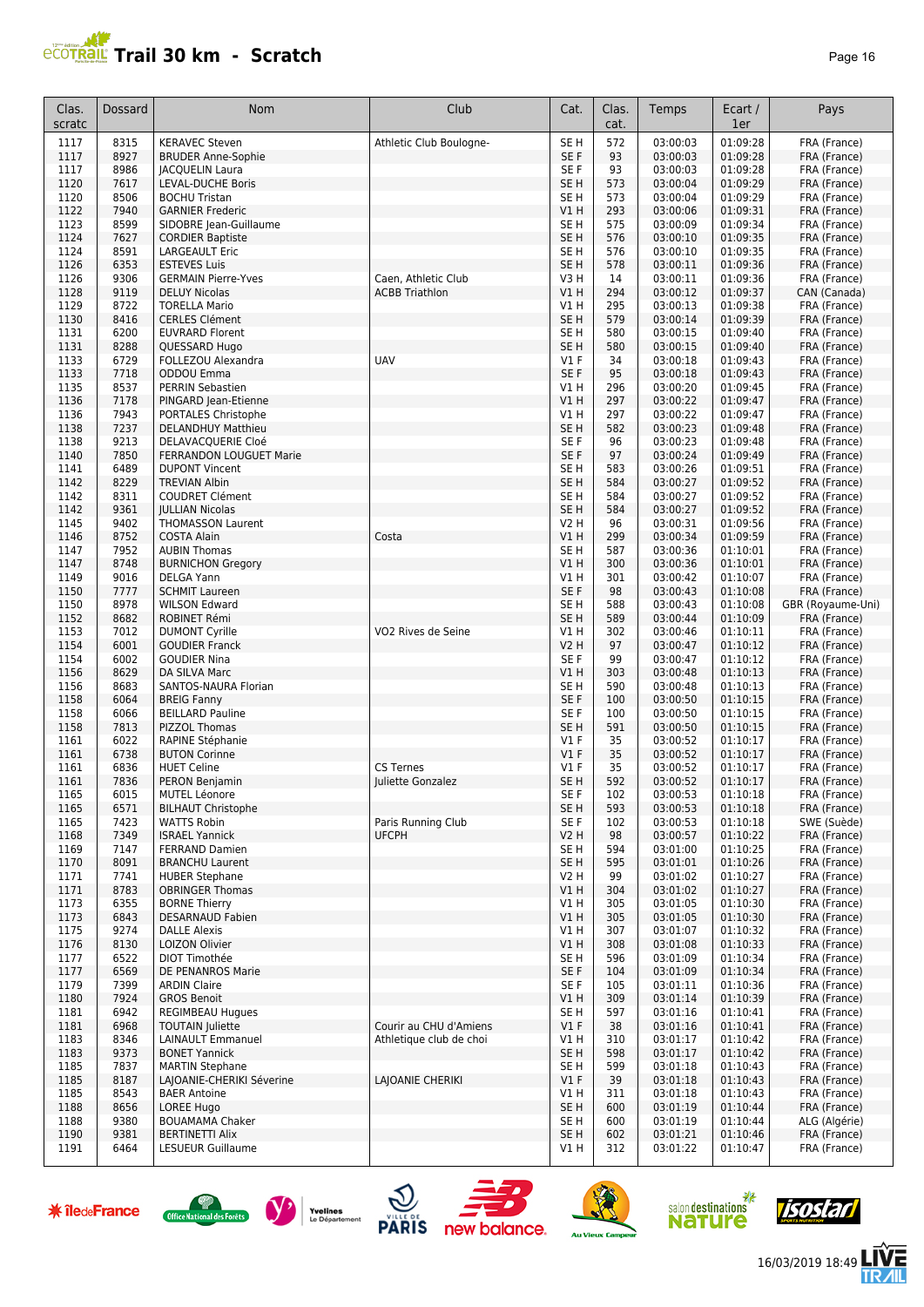| r<br>н |  |
|--------|--|
|--------|--|

| Clas.<br>scratc      | Dossard      | Nom                                                      | Club                         | Cat.                   | Clas.<br>cat.          | Temps                        | Ecart /<br>1er       | Pays                         |
|----------------------|--------------|----------------------------------------------------------|------------------------------|------------------------|------------------------|------------------------------|----------------------|------------------------------|
| 1191                 | 9087         | <b>GONDARD Marion</b>                                    | Creasports organisation      | SE F                   | 106                    | 03:01:22                     | 01:10:47             | FRA (France)                 |
| 1193                 | 7361         | <b>HULIN Vincent</b>                                     | TUVB ATHLETISME              | SE <sub>H</sub>        | 603                    | 03:01:24                     | 01:10:49             | FRA (France)                 |
| 1194                 | 8143         | COUILLAUD Dimitri                                        |                              | SE H                   | 604                    | 03:01:30                     | 01:10:55             | FRA (France)                 |
| 1194                 | 8303         | <b>MOREAU Olivier</b>                                    |                              | SE <sub>H</sub>        | 604                    | 03:01:30                     | 01:10:55             | FRA (France)                 |
| 1194<br>1197         | 9063<br>6882 | <b>VEHERT Vincent</b>                                    |                              | SE <sub>H</sub><br>VIH | 604<br>313             | 03:01:30<br>03:01:32         | 01:10:55<br>01:10:57 | FRA (France)<br>FRA (France) |
| 1198                 | 6334         | <b>GRILLANDINI Raphaël</b><br><b>GUERIN Matthias</b>     |                              | SE <sub>H</sub>        | 607                    | 03:01:33                     | 01:10:58             | FRA (France)                 |
| 1198                 | 7532         | <b>HILBERT Christophe</b>                                |                              | V1 H                   | 314                    | 03:01:33                     | 01:10:58             | FRA (France)                 |
| 1198                 | 9369         | <b>PEYROT David</b>                                      |                              | SE H                   | 607                    | 03:01:33                     | 01:10:58             | FRA (France)                 |
| 1201                 | 7216         | <b>ZANETTIN Marc-Antoine</b>                             |                              | SE <sub>H</sub>        | 609                    | 03:01:34                     | 01:10:59             | FRA (France)                 |
| 1202                 | 8709         | DE CARRERE Wandrille                                     |                              | SE H                   | 610                    | 03:01:35                     | 01:11:00             | FRA (France)                 |
| 1203                 | 8711         | <b>NICOLAS Valentine</b>                                 |                              | SE F                   | 107                    | 03:01:36                     | 01:11:01             | FRA (France)                 |
| 1204                 | 8873         | <b>GAYON Benoit</b>                                      |                              | V1H                    | 315                    | 03:01:37                     | 01:11:02             | FRA (France)                 |
| 1205                 | 8911         | <b>TERNULLO Laurent</b>                                  |                              | <b>V2 H</b>            | 100                    | 03:01:38                     | 01:11:03             | FRA (France)                 |
| 1206                 | 7292         | <b>LEMOINE David</b>                                     |                              | V1 H<br>SE F           | 316                    | 03:01:39                     | 01:11:04             | FRA (France)                 |
| 1206<br>1208         | 7717<br>7938 | <b>SOREL Ariane</b><br><b>GODART Xavier</b>              | asff                         | SE <sub>H</sub>        | 108<br>611             | 03:01:39<br>03:01:40         | 01:11:04<br>01:11:05 | FRA (France)<br>FRA (France) |
| 1208                 | 9134         | <b>VERRIER Stephane</b>                                  |                              | <b>V2 H</b>            | 101                    | 03:01:40                     | 01:11:05             | FRA (France)                 |
| 1210                 | 9513         | <b>URRUTY Pauline</b>                                    |                              | SE F                   | 109                    | 03:01:41                     | 01:11:06             | FRA (France)                 |
| 1211                 | 7747         | <b>PAIN Mathieu</b>                                      | reguins couronnais tria      | SE <sub>H</sub>        | 612                    | 03:01:43                     | 01:11:08             | FRA (France)                 |
| 1211                 | 7978         | AUDE Jean-Christophe                                     |                              | V2 H                   | 102                    | 03:01:43                     | 01:11:08             | FRA (France)                 |
| 1213                 | 7508         | DE LAPPARENT Olivier                                     |                              | V1 H                   | 317                    | 03:01:44                     | 01:11:09             | FRA (France)                 |
| 1213                 | 7904         | <b>MARTIN Patrick</b>                                    |                              | V1 H                   | 317                    | 03:01:44                     | 01:11:09             | FRA (France)                 |
| 1215                 | 8044         | <b>LEFORT Frederic</b>                                   |                              | V1 H                   | 319                    | 03:01:45                     | 01:11:10             | FRA (France)                 |
| 1216                 | 9442         | <b>DEVIGILI Charlotte</b>                                |                              | SE F                   | 110                    | 03:01:46                     | 01:11:11             | FRA (France)                 |
| 1217                 | 7671<br>9029 | <b>BERLY Sidonie</b>                                     |                              | SE F<br>SE H           | 111<br>613             | 03:01:47<br>03:01:51         | 01:11:12<br>01:11:16 | FRA (France)                 |
| 1218<br>1219         | 9265         | CHICOULAA Yoann<br>DAVY Jean-Christophe                  |                              | <b>V2 H</b>            | 103                    | 03:01:52                     | 01:11:17             | FRA (France)<br>FRA (France) |
| 1220                 | 8268         | ZAFFARONI Julien                                         | Xrun                         | V1 H                   | 320                    | 03:01:53                     | 01:11:18             | FRA (France)                 |
| 1221                 | 8852         | <b>ZAFFARONI Elise</b>                                   |                              | V1F                    | 40                     | 03:01:54                     | 01:11:19             | FRA (France)                 |
| 1222                 | 8260         | <b>JAUNET Vincent</b>                                    |                              | V1 H                   | 321                    | 03:01:56                     | 01:11:21             | FRA (France)                 |
| 1222                 | 8620         | <b>LAURENT Yohan</b>                                     |                              | SE <sub>H</sub>        | 614                    | 03:01:56                     | 01:11:21             | FRA (France)                 |
| 1222                 | 8692         | <b>MAINTIER Romain</b>                                   |                              | SE H                   | 614                    | 03:01:56                     | 01:11:21             | FRA (France)                 |
| 1222                 | 9042         | <b>FOURRE Hélène</b>                                     | MAS ATHLETISME               | $VI$ F                 | 41                     | 03:01:56                     | 01:11:21             | FRA (France)                 |
| 1226                 | 9487         | DE PONCHEVILLE Mabille                                   | WWF FRANCE Benjamin de       | V1 H                   | 322                    | 03:01:57                     | 01:11:22             | FRA (France)                 |
| 1227                 | 8278         | <b>SELLE Marc</b>                                        |                              | V2 H                   | 104                    | 03:01:58                     | 01:11:23             | FRA (France)                 |
| 1228<br>1229         | 9495<br>7844 | DE PONCHEVILLE Quentin<br><b>LEMIERE Pascal</b>          | PARIS ATHLETIC               | SE H<br><b>V2 H</b>    | 616<br>105             | 03:01:59<br>03:02:02         | 01:11:24<br>01:11:27 | FRA (France)                 |
| 1230                 | 8386         | CHAMPEAU Leo                                             |                              | SE <sub>H</sub>        | 617                    | 03:02:04                     | 01:11:29             | FRA (France)<br>FRA (France) |
| 1230                 | 9324         | RICORDEAU Jean-Paul                                      | LMA72                        | V3H                    | 15                     | 03:02:04                     | 01:11:29             | FRA (France)                 |
| 1230                 | 9356         | <b>CLOT Christophe</b>                                   |                              | V2 H                   | 106                    | 03:02:04                     | 01:11:29             | FRA (France)                 |
| 1233                 | 6564         | <b>NOIROT Frederic</b>                                   |                              | SE <sub>H</sub>        | 618                    | 03:02:05                     | 01:11:30             | FRA (France)                 |
| 1234                 | 8975         | <b>DARDEL Antoine</b>                                    |                              | V2 H                   | 107                    | 03:02:06                     | 01:11:31             | FRA (France)                 |
| 1235                 | 9121         | <b>MOISAN Olivia</b>                                     |                              | SE F                   | 112                    | 03:02:08                     | 01:11:33             | FRA (France)                 |
| 1236                 | 7016         | <b>DECHIN Emmanuel</b>                                   |                              | V2 H                   | 108                    | 03:02:09                     | 01:11:34             | FRA (France)                 |
| 1236                 | 8945         | <b>PIOGER Catherine</b>                                  |                              | $VI$ F                 | 42                     | 03:02:09                     | 01:11:34             | FRA (France)                 |
| 1236                 | 9127         | THIN Christophe                                          |                              | V2 H                   | 108                    | 03:02:09                     | 01:11:34             | FRA (France)                 |
| 1239                 | 6970         | <b>DURIEUX Charlotte</b>                                 |                              | SE F                   | 113                    | 03:02:10                     | 01:11:35             | FRA (France)                 |
| 1240<br>1241         | 6198<br>8616 | <b>TOULLEC Gwendal</b><br><b>BOUTTE Sébastien</b>        |                              | SE H<br>VIH            | 619<br>323             | 03:02:12<br>03:02:15         | 01:11:37<br>01:11:40 | FRA (France)<br>FRA (France) |
| 1242                 | 6885         | <b>MARIE-NELY Fabrice</b>                                |                              | V1 H                   | 324                    | 03:02:17                     | 01:11:42             | FRA (France)                 |
| 1243                 | 6430         | <b>BRUGIE Alexandra</b>                                  | <b>TEAM BRUBECK</b>          | SE F                   | 114                    | 03:02:18                     | 01:11:43             | FRA (France)                 |
| 1244                 | 8552         | POVOA Daniel                                             |                              | V1H                    | 325                    | 03:02:19                     | 01:11:44             | FRA (France)                 |
| 1244                 | 9304         | LINDO Adelino                                            |                              | V1H                    | 325                    | 03:02:19                     | 01:11:44             | POR (Portugal)               |
| 1246                 | 8354         | <b>OBERT Benoit</b>                                      | Team Versailles Montreu      | V1H                    | 327                    | 03:02:23                     | 01:11:48             | FRA (France)                 |
| 1246                 | 8830         | <b>ROGER Estelle</b>                                     |                              | $VI$ F                 | 43                     | 03:02:23                     | 01:11:48             | FRA (France)                 |
| 1248                 | 9382         | <b>TREHEN Xavier</b><br><b>ROMBAU Edouard</b>            |                              | SE <sub>H</sub>        | 620                    | 03:02:24                     | 01:11:49             | FRA (France)                 |
| 1249<br>1249         | 6547<br>8122 | <b>LALLINEC Tanguy</b>                                   |                              | SE H<br>SE H           | 621<br>621             | 03:02:31<br>03:02:31         | 01:11:56<br>01:11:56 | FRA (France)<br>FRA (France) |
| 1251                 | 6122         | <b>ANDRIN Cyril</b>                                      | Cyril Andrin Andrin          | V1 H                   | 328                    | 03:02:34                     | 01:11:59             | FRA (France)                 |
| 1252                 | 6313         | <b>BEAUGENDRE Agnes</b>                                  | Team Fourmi                  | SE F                   | 115                    | 03:02:37                     | 01:12:02             | FRA (France)                 |
| 1252                 | 7582         | <b>TULASNE Nicolas</b>                                   |                              | V1 H                   | 329                    | 03:02:37                     | 01:12:02             | FRA (France)                 |
| 1254                 | 7809         | <b>DELROT François</b>                                   | <b>KPMG TRAIL CLUB</b>       | SE H                   | 623                    | 03:02:49                     | 01:12:14             | FRA (France)                 |
| 1255                 | 6093         | <b>GIRET Maxime</b>                                      |                              | SE <sub>H</sub>        | 624                    | 03:02:51                     | 01:12:16             | FRA (France)                 |
| 1256                 | 8638         | <b>VENET Philippe</b>                                    | tuvb                         | SE H                   | 625                    | 03:02:54                     | 01:12:19             | FRA (France)                 |
| 1257                 | 8577         | <b>ANDREA Andrea</b>                                     | Atletica MDS                 | V2 H                   | 110                    | 03:02:57                     | 01:12:22             | ITA (Italie)                 |
| 1258                 | 6548         | PAPILLAULT Benoit                                        |                              | V1 H                   | 330                    | 03:02:59                     | 01:12:24             | FRA (France)                 |
| 1258                 | 7758         | <b>DESCAMPS Thomas</b><br><b>DUBOIS Antoine</b>          |                              | VIH<br>V1 H            | 330<br>332             | 03:02:59                     | 01:12:24<br>01:12:26 | FRA (France)                 |
| 1260<br>1261         | 7991<br>8665 | <b>TARZI Astrid</b>                                      |                              | SE F                   | 116                    | 03:03:01<br>03:03:02         | 01:12:27             | FRA (France)<br>FRA (France) |
| 1262                 | 6273         | <b>FEUVRIER Annie</b>                                    | <b>CIV Chevreuse</b>         | V2F                    | 10                     | 03:03:04                     | 01:12:29             | FRA (France)                 |
| 1262                 | 7362         | AMAUDRIC DU CHAFFAUT Benjamin                            |                              | V1 H                   | 333                    | 03:03:04                     | 01:12:29             | FRA (France)                 |
| 1262                 | 7579         | <b>BRULIN Maxime</b>                                     | <b>ASC BNP Paribas Paris</b> | SE H                   | 626                    | 03:03:04                     | 01:12:29             | FRA (France)                 |
| 1262                 | 7942         | <b>POTEL Pierre</b>                                      |                              | SE <sub>H</sub>        | 626                    | 03:03:04                     | 01:12:29             | FRA (France)                 |
| 1262                 | 7944         | POTEL Philippe                                           | <b>SWAT</b>                  | V2 H                   | 111                    | 03:03:04                     | 01:12:29             | FRA (France)                 |
| <b>* îledeFrance</b> |              | Yvelines<br>Office National des Forêts<br>Le Département | <b>PARIS</b><br>new balance. |                        | <b>Au Vieux Campeu</b> | salon destinations<br>nature | 器                    | iisostan                     |
|                      |              |                                                          |                              |                        |                        |                              |                      |                              |















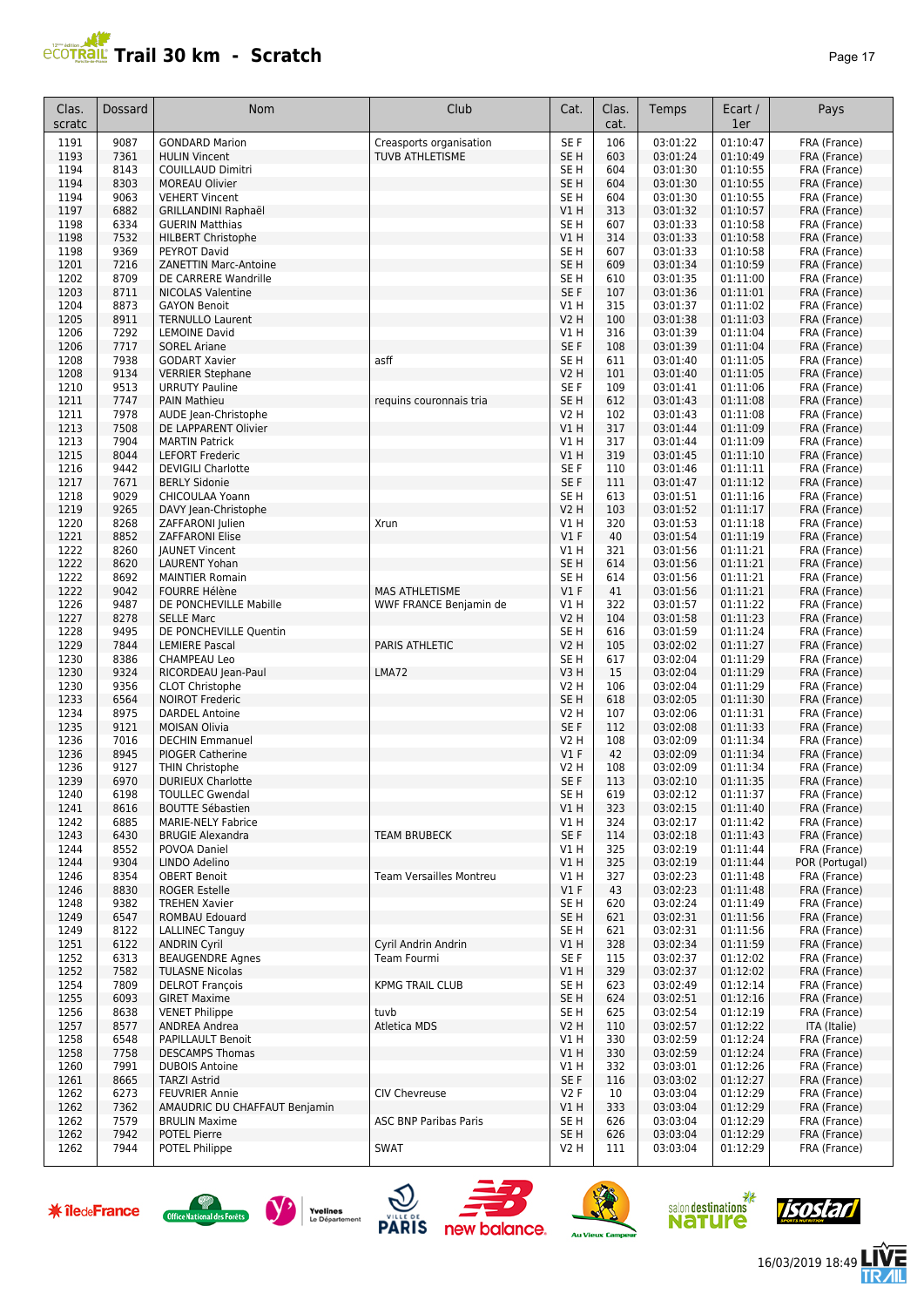#### **PCOTRAIL Trail 30 km - Scratch Page 18**

| Clas.<br>scratc | Dossard      | Nom                                                       | Club                           | Cat.                               | Clas.<br>cat. | Temps                | Ecart /<br>1er       | Pays                             |
|-----------------|--------------|-----------------------------------------------------------|--------------------------------|------------------------------------|---------------|----------------------|----------------------|----------------------------------|
| 1267            | 6414         | <b>GREBOT Laurent</b>                                     |                                | SE <sub>H</sub>                    | 628           | 03:03:05             | 01:12:30             | FRA (France)                     |
| 1267            | 7590         | <b>IEROME Axelle</b>                                      |                                | SE F                               | 117           | 03:03:05             | 01:12:30             | FRA (France)                     |
| 1267            | 9469         | <b>DELASSUS Thierry</b>                                   |                                | V1 H                               | 334           | 03:03:05             | 01:12:30             | FRA (France)                     |
| 1270<br>1271    | 6108<br>7635 | <b>ORIUELA Tania</b><br><b>DOUADY Clémence</b>            |                                | SE F<br>$VI$ F                     | 118<br>44     | 03:03:07<br>03:03:09 | 01:12:32<br>01:12:34 | COL (Colombie)<br>FRA (France)   |
| 1272            | 9157         | LOFFREDO Damien                                           |                                | SE <sub>H</sub>                    | 629           | 03:03:10             | 01:12:35             | FRA (France)                     |
| 1273            | 6035         | POTDEVIN Stéphane                                         | Stéphane POTDEVIN              | V2 H                               | 112           | 03:03:11             | 01:12:36             | FRA (France)                     |
| 1274            | 6967         | <b>RAOUS Maxime</b>                                       |                                | SE <sub>H</sub>                    | 630           | 03:03:12             | 01:12:37             | FRA (France)                     |
| 1275            | 7796         | MERVEILLE Frédéric                                        |                                | V2 H                               | 113           | 03:03:13             | 01:12:38             | FRA (France)                     |
| 1276            | 7001         | <b>DENOLLE Adrien</b>                                     |                                | SE <sub>H</sub>                    | 631           | 03:03:16             | 01:12:41             | FRA (France)                     |
| 1277<br>1277    | 6555<br>8093 | <b>BENKEMOUCHE Mounir</b><br><b>CARRON Nicolas</b>        | <b>Tiphaine et Nicolas CAR</b> | V1 H<br>SE <sub>H</sub>            | 335<br>632    | 03:03:19<br>03:03:19 | 01:12:44<br>01:12:44 | FRA (France)<br>FRA (France)     |
| 1277            | 9443         | <b>DEVIGILI Pauline</b>                                   |                                | SE <sub>F</sub>                    | 119           | 03:03:19             | 01:12:44             | FRA (France)                     |
| 1280            | 7363         | <b>GANDOLFINI Pascal</b>                                  |                                | V2 H                               | 114           | 03:03:26             | 01:12:51             | FRA (France)                     |
| 1281            | 6806         | <b>SCELLIER Benoit</b>                                    |                                | V1 H                               | 336           | 03:03:29             | 01:12:54             | FRA (France)                     |
| 1281            | 7175         | <b>MASSOT Xavier</b>                                      |                                | V <sub>2</sub> H                   | 115           | 03:03:29             | 01:12:54             | FRA (France)                     |
| 1283            | 8501         | <b>GOUFFRAN Guillaume</b>                                 |                                | SE H                               | 633           | 03:03:31             | 01:12:56             | FRA (France)                     |
| 1284<br>1284    | 6149<br>9168 | LE DANVIC Lois<br><b>PIRES Thierry</b>                    | <b>ASC BNPPARIBAS PARIS</b>    | SE <sub>H</sub><br>V3 H            | 634<br>16     | 03:03:32<br>03:03:32 | 01:12:57<br>01:12:57 | FRA (France)<br>FRA (France)     |
| 1286            | 7964         | <b>BARRE Morgane</b>                                      |                                | SE F                               | 120           | 03:03:33             | 01:12:58             | FRA (France)                     |
| 1286            | 8525         | <b>THIOUNN Alexis</b>                                     |                                | SE <sub>H</sub>                    | 635           | 03:03:33             | 01:12:58             | FRA (France)                     |
| 1286            | 8673         | <b>PEYLE Sebastien</b>                                    |                                | V1H                                | 337           | 03:03:33             | 01:12:58             | FRA (France)                     |
| 1286            | 9027         | ROCHE Philippe                                            | ORTEIL EN POINTES              | V2 H                               | 116           | 03:03:33             | 01:12:58             | FRA (France)                     |
| 1290            | 9529         | <b>LUTRINGER Julie</b>                                    | <b>Free Runners</b>            | $VI$ F                             | 45            | 03:03:34             | 01:12:59             | FRA (France)                     |
| 1291            | 7702         | VAN PRAET Gerald                                          |                                | V1 H                               | 338           | 03:03:37             | 01:13:02             | FRA (France)                     |
| 1292<br>1292    | 6113<br>9036 | <b>GENDRAS Arnaud</b><br><b>VINCENT</b> Julien            |                                | V1 H<br>V1 H                       | 339<br>339    | 03:03:38<br>03:03:38 | 01:13:03<br>01:13:03 | FRA (France)<br>FRA (France)     |
| 1294            | 6803         | <b>LEQUESNE Sophie</b>                                    | ASCP Senat triathlon           | V1F                                | 46            | 03:03:43             | 01:13:08             | FRA (France)                     |
| 1295            | 6361         | <b>JAMES Caroline</b>                                     | caroline james                 | $VI$ F                             | 47            | 03:03:44             | 01:13:09             | FRA (France)                     |
| 1295            | 8255         | <b>GERAUD Marie</b>                                       |                                | SE F                               | 121           | 03:03:44             | 01:13:09             | FRA (France)                     |
| 1297            | 7257         | <b>ROISAIN Franck</b>                                     |                                | V1 H                               | 341           | 03:03:46             | 01:13:11             | FRA (France)                     |
| 1297            | 7828         | <b>WANNEROY Victoire</b>                                  |                                | SE F                               | 122           | 03:03:46             | 01:13:11             | FRA (France)                     |
| 1299<br>1300    | 6317<br>6668 | <b>GLEIS Sabine</b><br>GUISIANO Jean-Clément              | <b>USO Chelles</b>             | SE <sub>F</sub><br>SE <sub>H</sub> | 123<br>636    | 03:03:51<br>03:03:53 | 01:13:16<br>01:13:18 | FRA (France)<br>FRA (France)     |
| 1301            | 6278         | LAVANCIER Grégory                                         |                                | SE H                               | 637           | 03:03:54             | 01:13:19             | FRA (France)                     |
| 1301            | 8104         | <b>MONTAUX Erwan</b>                                      |                                | V1 H                               | 342           | 03:03:54             | 01:13:19             | FRA (France)                     |
| 1301            | 9301         | LEYMARIE Sylvain                                          |                                | V2 H                               | 117           | 03:03:54             | 01:13:19             | FRA (France)                     |
| 1304            | 7672         | <b>BRIANDON Brigitte</b>                                  | <b>USO</b>                     | <b>V2F</b>                         | 11            | 03:03:55             | 01:13:20             | FRA (France)                     |
| 1305            | 6465         | <b>MARGOUX Veronique</b>                                  | <b>AC ETRECHY</b>              | $VI$ F                             | 48            | 03:03:56             | 01:13:21             | FRA (France)                     |
| 1305<br>1307    | 7134<br>6466 | FRUSQUE Jerome<br><b>DORON Sandra</b>                     | <b>AC ETRECHY</b>              | V1 H<br>SE F                       | 343<br>124    | 03:03:56<br>03:03:58 | 01:13:21<br>01:13:23 | FRA (France)                     |
| 1308            | 7165         | <b>AUBERT Anais</b>                                       |                                | SE F                               | 125           | 03:04:02             | 01:13:27             | FRA (France)<br>FRA (France)     |
| 1309            | 9389         | PRIEZ Dylan                                               |                                | SE H                               | 638           | 03:04:03             | 01:13:28             | FRA (France)                     |
| 1310            | 6364         | <b>MINIER Olivier</b>                                     |                                | V1H                                | 344           | 03:04:04             | 01:13:29             | FRA (France)                     |
| 1311            | 7766         | <b>MONTAY David</b>                                       |                                | SE <sub>H</sub>                    | 639           | 03:04:05             | 01:13:30             | FRA (France)                     |
| 1312            | 8028         | <b>SCHIEBEL Fabrice</b>                                   |                                | V1 H                               | 345           | 03:04:09             | 01:13:34             | FRA (France)                     |
| 1313            | 9059         | <b>GRAMOND Celine</b>                                     |                                | SE F                               | 126           | 03:04:10             | 01:13:35             | FRA (France)                     |
| 1314<br>1315    | 7166<br>6926 | <b>GAUBERT Pierre-Yvan</b><br><b>LUCET Xavier</b>         | ASC BNP PARIBAS PARIS          | SE <sub>H</sub><br>SE H            | 640<br>641    | 03:04:11<br>03:04:13 | 01:13:36<br>01:13:38 | FRA (France)<br>FRA (France)     |
| 1316            | 7873         | <b>ELIE Aurelie</b>                                       | asff                           | SE F                               | 127           | 03:04:15             | 01:13:40             | FRA (France)                     |
| 1317            | 8199         | <b>TENNEVIN-PERET Stephane</b>                            |                                | V2 H                               | 118           | 03:04:17             | 01:13:42             | FRA (France)                     |
| 1318            | 8504         | <b>ROCHER Corinne</b>                                     |                                | V2F                                | 12            | 03:04:18             | 01:13:43             | FRA (France)                     |
| 1319            | 8042         | <b>GUERBERT Thomas</b>                                    |                                | SE H                               | 642           | 03:04:21             | 01:13:46             | FRA (France)                     |
| 1320            | 7482         | <b>WEIBEL Philippe</b>                                    |                                | V1 H                               | 346           | 03:04:23             | 01:13:48             | FRA (France)                     |
| 1320<br>1322    | 8498<br>8400 | <b>VIALA Didier</b><br><b>ADAMKIEWICZ VESSIERE Sophie</b> |                                | V3 H<br>SE F                       | 17<br>128     | 03:04:23<br>03:04:26 | 01:13:48<br>01:13:51 | FRA (France)<br>FRA (France)     |
| 1323            | 8622         | DOGOCHO Marc                                              | ac clermont sur oise           | V1 H                               | 347           | 03:04:27             | 01:13:52             | FRA (France)                     |
| 1324            | 7135         | <b>DOUSSAINT Emmanuel</b>                                 |                                | V2 H                               | 119           | 03:04:28             | 01:13:53             | FRA (France)                     |
| 1324            | 7728         | <b>RASMUSSEN Daniel</b>                                   |                                | SE H                               | 643           | 03:04:28             | 01:13:53             | USA (Etats-Unis)                 |
| 1324            | 8478         | <b>SUREL Yves</b>                                         |                                | V2 H                               | 119           | 03:04:28             | 01:13:53             | FRA (France)                     |
| 1327            | 6036         | <b>VINCENDET Alexandre</b>                                |                                | V2 H                               | 121           | 03:04:29             | 01:13:54             | FRA (France)                     |
| 1327<br>1327    | 6742<br>7000 | <b>GABTNI Avoub</b><br><b>GUINARD Le-Cac</b>              |                                | SE H<br>SE H                       | 644<br>644    | 03:04:29<br>03:04:29 | 01:13:54<br>01:13:54 | FRA (France)                     |
| 1327            | 7726         | KING Kenneth                                              |                                | SE H                               | 644           | 03:04:29             | 01:13:54             | FRA (France)<br>USA (Etats-Unis) |
| 1327            | 8704         | D'ARGOEUVES Bertrand                                      |                                | SE H                               | 644           | 03:04:29             | 01:13:54             | FRA (France)                     |
| 1327            | 9288         | <b>KEISSER Juliette</b>                                   | Sbr triathlon                  | SE F                               | 129           | 03:04:29             | 01:13:54             | FRA (France)                     |
| 1333            | 9257         | <b>LAMARRE Mathieu</b>                                    |                                | SE H                               | 648           | 03:04:32             | 01:13:57             | FRA (France)                     |
| 1334            | 8726         | <b>BATH Benjamin</b>                                      | MR BENJAMIN BATH               | SE H                               | 649           | 03:04:34             | 01:13:59             | FRA (France)                     |
| 1334            | 9341         | <b>DECKERS Patrick</b>                                    |                                | V1 H                               | 348           | 03:04:34             | 01:13:59             | FRA (France)                     |
| 1336<br>1337    | 6993<br>6805 | CHANTEMARGUE Jean-François                                |                                | V3H<br>$VI$ F                      | 18<br>49      | 03:04:35<br>03:04:41 | 01:14:00<br>01:14:06 | FRA (France)<br>FRA (France)     |
| 1338            | 9483         | <b>FOUCAULT Sylvie</b><br>MARSOLLIER Bruno                |                                | SE H                               | 650           | 03:04:46             | 01:14:11             | FRA (France)                     |
| 1339            | 6201         | <b>DESMIDT Gaetan</b>                                     |                                | SE H                               | 651           | 03:04:47             | 01:14:12             | FRA (France)                     |
| 1339            | 7933         | <b>HUART</b> Jerome                                       | ATLETIC BELAIR CLUB            | V1 H                               | 349           | 03:04:47             | 01:14:12             | FRA (France)                     |
| 1341            | 6435         | DARRUYRE Florian                                          |                                | SE H                               | 652           | 03:04:48             | 01:14:13             | FRA (France)                     |

















信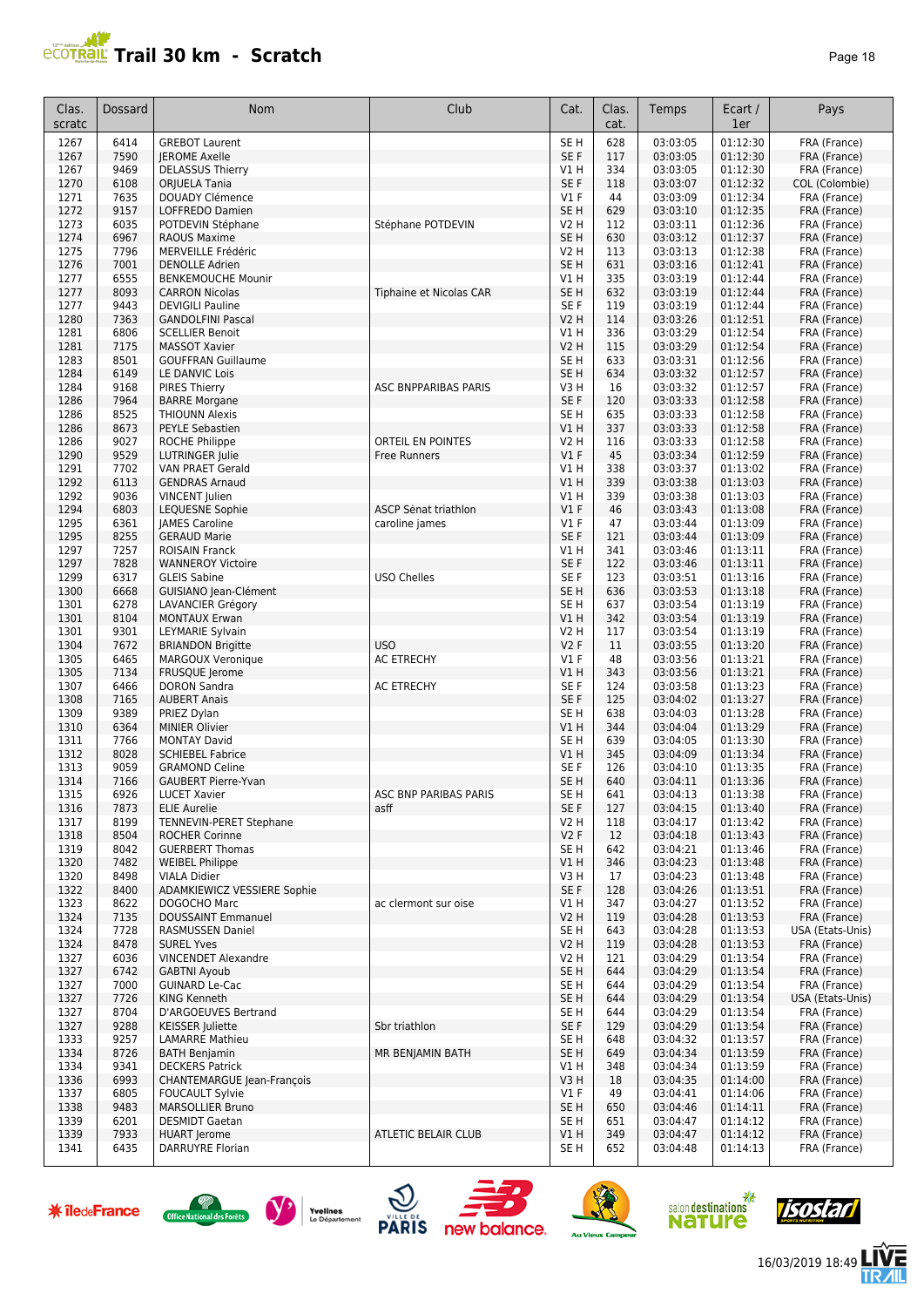## **Trail 30 km - Scratch Page 19** Page 19

| 50<br>6100<br>$VI$ F<br>03:04:49<br>01:14:14<br>FRA (France)<br>1342<br><b>GONZAGUE Veronique</b><br>Running d'Oz<br>8248<br>SE <sub>H</sub><br>653<br>03:04:49<br>01:14:14<br>FRA (France)<br>1342<br><b>AMINE Ammenouche</b><br>1344<br>6406<br>01:14:17<br>SLIMANI Soraya<br>V3F<br>2<br>03:04:52<br>FRA (France)<br>7757<br>V2 H<br>122<br>01:14:19<br>1345<br>SOUCAZE-GUILLOUS Benoit<br><b>AS BONDY</b><br>03:04:54<br>FRA (France)<br>1346<br>6851<br>654<br>03:05:00<br>01:14:25<br><b>HALPHEN Benjamin</b><br>SE H<br>FRA (France)<br>6117<br>V1H<br>350<br>01:14:26<br>1347<br>03:05:01<br>FRA (France)<br><b>ENEL Christophe</b><br>6888<br>SE <sub>H</sub><br>655<br>01:14:27<br>1348<br><b>BOUEDO Yves-Marie</b><br>03:05:02<br>FRA (France)<br>7325<br>130<br>01:14:29<br>1349<br><b>KAZEM Oriane</b><br>SE <sub>F</sub><br>03:05:04<br>FRA (France)<br>8774<br>51<br>1349<br>DE VOGUE Anne-Laure<br>$VI$ F<br>03:05:04<br>01:14:29<br>FRA (France)<br>7409<br>SE F<br>1351<br><b>BRIAND Marion</b><br>131<br>03:05:05<br>01:14:30<br>FRA (France)<br>8322<br><b>JOGGINTOURS</b><br>19<br>01:14:30<br>1351<br>CASTEL Jean-François<br>V3 H<br>03:05:05<br>FRA (France)<br>7192<br>SE <sub>H</sub><br>656<br>1353<br><b>BASTIDE Philippe</b><br>03:05:06<br>01:14:31<br>FRA (France)<br>7675<br>V1H<br>351<br>03:05:06<br>01:14:31<br>1353<br><b>GAUTIER Guillaume</b><br>FRA (France)<br>1353<br>8575<br>SE <sub>H</sub><br>656<br>01:14:31<br>COLOOS Gregoire<br>03:05:06<br>FRA (France)<br>6802<br>03:05:07<br>01:14:32<br>1356<br><b>REROLLE Victoire</b><br>SE F<br>132<br>FRA (France)<br>1357<br>7396<br>PIERSON Jérémiah<br>SE <sub>H</sub><br>658<br>03:05:09<br>01:14:34<br>FRA (France)<br>7320<br>03:05:11<br>01:14:36<br>1358<br><b>LEGEAIS Gregory</b><br>SE H<br>659<br>FRA (France)<br>1359<br>7966<br>SE <sub>H</sub><br>660<br>03:05:12<br>01:14:37<br><b>LARCHER Aymeric</b><br>FRA (France)<br>8640<br><b>V2F</b><br>13<br>01:14:37<br>1359<br><b>BENITO CAMP Magali</b><br>Chaingy sport nature<br>03:05:12<br>FRA (France)<br>6055<br>1361<br><b>DEBOUVRY Mathieu</b><br>SE <sub>H</sub><br>661<br>03:05:13<br>01:14:38<br>FRA (France)<br>1361<br>7332<br><b>GRIMM Rachel</b><br>SE F<br>133<br>03:05:13<br>01:14:38<br>USA (Etats-Unis)<br>7965<br>1361<br><b>LAURENT Florian</b><br>SE <sub>H</sub><br>661<br>03:05:13<br>01:14:38<br>FRA (France)<br>8193<br>14<br>1361<br><b>LEMOINE Benedicte</b><br>AS CHAINGY SPORT NATURE<br><b>V2F</b><br>03:05:13<br>01:14:38<br>FRA (France)<br>8261<br>123<br>01:14:38<br>1361<br><b>GUINOISEAU Alain</b><br>V2 H<br>03:05:13<br>FRA (France)<br>6197<br>CCR92<br>352<br>01:14:39<br>1366<br><b>BOUCHERET Cyril</b><br>V1 H<br>03:05:14<br>FRA (France)<br>8429<br>SE <sub>H</sub><br>03:05:14<br>01:14:39<br>1366<br><b>GONTHIER Yves</b><br>663<br>FRA (France)<br>1368<br>6206<br>SE F<br>03:05:15<br>01:14:40<br><b>DEMANTKE Bertille</b><br><b>JAM</b><br>134<br>FRA (France)<br>9411<br>V1 H<br>353<br>03:05:15<br>01:14:40<br>FRA (France)<br>1368<br><b>EKIZIAN Mathias</b><br>Mathias Ekizian<br>1370<br>6544<br>03:05:18<br>01:14:43<br>JEZEQUEL Didier<br>V2 H<br>124<br>FRA (France)<br>6543<br>V1F<br>52<br>03:05:19<br>01:14:44<br>1371<br>LEBOULLEUX Sophie<br>FRA (France)<br>1372<br>6397<br>V1 H<br>354<br>01:14:46<br>03:05:21<br>FRA (France)<br><b>HEUZE Stephane</b><br>SE F<br>1373<br>7507<br><b>BOMBEZIN Maelle</b><br>135<br>03:05:22<br>01:14:47<br>FRA (France)<br>8320<br>VIH<br>355<br>01:14:47<br>1373<br><b>GARNICHEY Emmanuel</b><br>03:05:22<br>FRA (France)<br>7019<br>1375<br><b>MICHON Marc</b><br>SE <sub>H</sub><br>664<br>03:05:28<br>01:14:53<br>FRA (France)<br>1375<br>7111<br>V1 H<br>356<br>03:05:28<br>01:14:53<br>DE BROISSIA Jean<br>FRA (France)<br>6083<br>357<br>1377<br><b>SENELLE Benjamin</b><br>Massy AS<br>V1 H<br>03:05:29<br>01:14:54<br>FRA (France)<br>8661<br>03:05:30<br>01:14:55<br>1378<br><b>TRANG Remy</b><br>SE H<br>665<br>FRA (France)<br>1379<br>8299<br>V1H<br>358<br>01:14:58<br><b>LEITE Eric</b><br>03:05:33<br>FRA (France)<br>1380<br>6716<br><b>BOURGOIN David</b><br>V1H<br>359<br>03:05:35<br>01:15:00<br>FRA (France)<br>6485<br>03:05:36<br>01:15:01<br>1381<br>AUBERT DE VINCELLES Arnaud<br>VO2 Rives de Seine<br>V1 H<br>360<br>FRA (France)<br>7994<br>03:05:36<br>01:15:01<br>1381<br>FRAIN Julian<br>SE H<br>666<br>FRA (France)<br>6495<br>V1H<br>01:15:02<br>1383<br><b>RANSON Pierre-Emmanuel</b><br>361<br>03:05:37<br>FRA (France)<br>6919<br>01:15:02<br>1383<br>DELAHERCHE Luc<br>V1 H<br>361<br>03:05:37<br>FRA (France)<br>8468<br>1383<br>EL OUAJIBI Sandrine<br>Athlétique club de choi<br>SE <sub>F</sub><br>136<br>03:05:37<br>01:15:02<br>FRA (France)<br>6978<br>01:15:04<br>1386<br><b>HOEFLER Henri</b><br>SE H<br>667<br>03:05:39<br>FRA (France)<br>1387<br>7128<br>POISSONNEAU Ghislain<br>SE <sub>H</sub><br>668<br>03:05:41<br>01:15:06<br>FRA (France)<br>8513<br>1388<br>V1 H<br>363<br>ROUSSEAU Olivier<br>03:05:42<br>01:15:07<br>FRA (France)<br>9083<br>53<br>1389<br>$VI$ F<br>03:05:43<br>01:15:08<br>SIGOIGNET Juanita<br>FRA (France)<br>1390<br>6325<br>LEDORMEUR Loic<br>Loic LEDORMEUR<br>SE H<br>669<br>03:05:44<br>01:15:09<br>FRA (France)<br>V1H<br>1390<br>8558<br><b>MALLET Christophe</b><br>364<br>03:05:44<br>01:15:09<br>FRA (France)<br>1392<br>7395<br><b>BERLUCHON Jérémy</b><br>SE <sub>H</sub><br>03:05:45<br>01:15:10<br>FRA (France)<br>670<br>9258<br>01:15:11<br>FRA (France)<br>1393<br>LION loel<br>V1 H<br>365<br>03:05:46<br>1394<br>01:15:12<br>7447<br><b>RIEHL Nicolas</b><br>SE H<br>671<br>03:05:47<br>FRA (France)<br>01:15:13<br>1395<br>8388<br><b>RICHARD Patrick</b><br>V2 H<br>125<br>03:05:48<br>FRA (France)<br>1396<br>LE SAUCE Laurent<br>SE <sub>H</sub><br>03:05:49<br>01:15:14<br>7780<br>672<br>FRA (France)<br>01:15:16<br>1397<br>6871<br><b>COUVREUR Pierre-Yves</b><br>SE H<br>673<br>03:05:51<br>FRA (France)<br>1398<br>03:05:53<br>01:15:18<br>8277<br>PALAIO Philippe<br>SE H<br>674<br>FRA (France)<br>1399<br>6181<br><b>VRASTOR Angélique</b><br>SE F<br>137<br>03:05:54<br>01:15:19<br>FRA (France)<br>1400<br>6182<br>PENTSCH Jesse<br>SE H<br>03:05:55<br>01:15:20<br>675<br>FRA (France)<br>1400<br>7120<br><b>FERRAND Pascal</b><br>V1 H<br>366<br>03:05:55<br>01:15:20<br>FRA (France)<br>9401<br>03:05:55<br>01:15:20<br>1400<br>KARAKI Abbas<br>SE H<br>675<br>FRA (France)<br>1403<br>6602<br>SE H<br>677<br>03:05:56<br>01:15:21<br>FRA (France)<br><b>CHAUVEL Renan</b><br>Nogent Solidarité Triat<br>03:05:58<br>01:15:23<br>1404<br>6323<br><b>GOUVERNEUR Alix</b><br>ES F<br>4<br>FRA (France)<br>7429<br>03:06:03<br>01:15:28<br>1405<br><b>MASINGUE Jean-Yves</b><br>V1 H<br>FRA (France)<br>367<br>01:15:29<br>1406<br>9071<br><b>CASTELLANI Fanny</b><br>SE F<br>138<br>03:06:04<br>FRA (France)<br>03:06:06<br>01:15:31<br>1407<br>8534<br>PETIT Franck<br>SE H<br>678<br>FRA (France)<br>01:15:31<br>1407<br>9072<br><b>CHATAIGNIER Aurélien</b><br>SE H<br>03:06:06<br>FRA (France)<br>678<br>1409<br>7626<br><b>V2 H</b><br>01:15:32<br><b>COUDRAY Didier</b><br>126<br>03:06:07<br>FRA (France)<br>01:15:34<br>1410<br>6931<br><b>VILLOCEL Marine</b><br>SE F<br>139<br>03:06:09<br>FRA (France)<br>1410<br>8120<br><b>JASON Charles</b><br>V1 H<br>368<br>03:06:09<br>01:15:34<br>FRA (France)<br>1412<br>7581<br><b>FURET Olivier</b><br>V1 H<br>369<br>03:06:12<br>01:15:37<br>FRA (France)<br>1413<br>7497<br><b>ALCAYDE Philippe</b><br>V2 H<br>03:06:15<br>01:15:40<br>127<br>FRA (France)<br>PRUVOST Jean-Christophe<br>1414<br>6224<br>V2 H<br>128<br>03:06:16<br>01:15:41<br>FRA (France)<br>1415<br>6238<br>REGIS Johan<br>680<br>03:06:19<br>01:15:44<br>FRA (France)<br>SE H<br>1415<br>8888<br><b>DEROCHE Antoine</b><br>SE H<br>680<br>03:06:19<br>01:15:44<br>FRA (France) | Clas.<br>scratc | Dossard | Nom | Club | Cat. | Clas.<br>cat. | Temps | Ecart /<br>1er | Pays |
|----------------------------------------------------------------------------------------------------------------------------------------------------------------------------------------------------------------------------------------------------------------------------------------------------------------------------------------------------------------------------------------------------------------------------------------------------------------------------------------------------------------------------------------------------------------------------------------------------------------------------------------------------------------------------------------------------------------------------------------------------------------------------------------------------------------------------------------------------------------------------------------------------------------------------------------------------------------------------------------------------------------------------------------------------------------------------------------------------------------------------------------------------------------------------------------------------------------------------------------------------------------------------------------------------------------------------------------------------------------------------------------------------------------------------------------------------------------------------------------------------------------------------------------------------------------------------------------------------------------------------------------------------------------------------------------------------------------------------------------------------------------------------------------------------------------------------------------------------------------------------------------------------------------------------------------------------------------------------------------------------------------------------------------------------------------------------------------------------------------------------------------------------------------------------------------------------------------------------------------------------------------------------------------------------------------------------------------------------------------------------------------------------------------------------------------------------------------------------------------------------------------------------------------------------------------------------------------------------------------------------------------------------------------------------------------------------------------------------------------------------------------------------------------------------------------------------------------------------------------------------------------------------------------------------------------------------------------------------------------------------------------------------------------------------------------------------------------------------------------------------------------------------------------------------------------------------------------------------------------------------------------------------------------------------------------------------------------------------------------------------------------------------------------------------------------------------------------------------------------------------------------------------------------------------------------------------------------------------------------------------------------------------------------------------------------------------------------------------------------------------------------------------------------------------------------------------------------------------------------------------------------------------------------------------------------------------------------------------------------------------------------------------------------------------------------------------------------------------------------------------------------------------------------------------------------------------------------------------------------------------------------------------------------------------------------------------------------------------------------------------------------------------------------------------------------------------------------------------------------------------------------------------------------------------------------------------------------------------------------------------------------------------------------------------------------------------------------------------------------------------------------------------------------------------------------------------------------------------------------------------------------------------------------------------------------------------------------------------------------------------------------------------------------------------------------------------------------------------------------------------------------------------------------------------------------------------------------------------------------------------------------------------------------------------------------------------------------------------------------------------------------------------------------------------------------------------------------------------------------------------------------------------------------------------------------------------------------------------------------------------------------------------------------------------------------------------------------------------------------------------------------------------------------------------------------------------------------------------------------------------------------------------------------------------------------------------------------------------------------------------------------------------------------------------------------------------------------------------------------------------------------------------------------------------------------------------------------------------------------------------------------------------------------------------------------------------------------------------------------------------------------------------------------------------------------------------------------------------------------------------------------------------------------------------------------------------------------------------------------------------------------------------------------------------------------------------------------------------------------------------------------------------------------------------------------------------------------------------------------------------------------------------------------------------------------------------------------------------------------------------------------------------------------------------------------------------------------------------------------------------------------------------------------------------------------------------------------------------------------------------------------------------------------------------------------------------------------------------------------------------------------------------------------------------------------------------------------------------------------------------------------------------------------------------------------------------------------------------------------------------------------------------------------------------------------------------------------------------------------------------------------------------------------------------------------------------------------------------------------------------------|-----------------|---------|-----|------|------|---------------|-------|----------------|------|
|                                                                                                                                                                                                                                                                                                                                                                                                                                                                                                                                                                                                                                                                                                                                                                                                                                                                                                                                                                                                                                                                                                                                                                                                                                                                                                                                                                                                                                                                                                                                                                                                                                                                                                                                                                                                                                                                                                                                                                                                                                                                                                                                                                                                                                                                                                                                                                                                                                                                                                                                                                                                                                                                                                                                                                                                                                                                                                                                                                                                                                                                                                                                                                                                                                                                                                                                                                                                                                                                                                                                                                                                                                                                                                                                                                                                                                                                                                                                                                                                                                                                                                                                                                                                                                                                                                                                                                                                                                                                                                                                                                                                                                                                                                                                                                                                                                                                                                                                                                                                                                                                                                                                                                                                                                                                                                                                                                                                                                                                                                                                                                                                                                                                                                                                                                                                                                                                                                                                                                                                                                                                                                                                                                                                                                                                                                                                                                                                                                                                                                                                                                                                                                                                                                                                                                                                                                                                                                                                                                                                                                                                                                                                                                                                                                                                                                                                                                                                                                                                                                                                                                                                                                                                                                                                                                                                                                                                                  |                 |         |     |      |      |               |       |                |      |
|                                                                                                                                                                                                                                                                                                                                                                                                                                                                                                                                                                                                                                                                                                                                                                                                                                                                                                                                                                                                                                                                                                                                                                                                                                                                                                                                                                                                                                                                                                                                                                                                                                                                                                                                                                                                                                                                                                                                                                                                                                                                                                                                                                                                                                                                                                                                                                                                                                                                                                                                                                                                                                                                                                                                                                                                                                                                                                                                                                                                                                                                                                                                                                                                                                                                                                                                                                                                                                                                                                                                                                                                                                                                                                                                                                                                                                                                                                                                                                                                                                                                                                                                                                                                                                                                                                                                                                                                                                                                                                                                                                                                                                                                                                                                                                                                                                                                                                                                                                                                                                                                                                                                                                                                                                                                                                                                                                                                                                                                                                                                                                                                                                                                                                                                                                                                                                                                                                                                                                                                                                                                                                                                                                                                                                                                                                                                                                                                                                                                                                                                                                                                                                                                                                                                                                                                                                                                                                                                                                                                                                                                                                                                                                                                                                                                                                                                                                                                                                                                                                                                                                                                                                                                                                                                                                                                                                                                                  |                 |         |     |      |      |               |       |                |      |
|                                                                                                                                                                                                                                                                                                                                                                                                                                                                                                                                                                                                                                                                                                                                                                                                                                                                                                                                                                                                                                                                                                                                                                                                                                                                                                                                                                                                                                                                                                                                                                                                                                                                                                                                                                                                                                                                                                                                                                                                                                                                                                                                                                                                                                                                                                                                                                                                                                                                                                                                                                                                                                                                                                                                                                                                                                                                                                                                                                                                                                                                                                                                                                                                                                                                                                                                                                                                                                                                                                                                                                                                                                                                                                                                                                                                                                                                                                                                                                                                                                                                                                                                                                                                                                                                                                                                                                                                                                                                                                                                                                                                                                                                                                                                                                                                                                                                                                                                                                                                                                                                                                                                                                                                                                                                                                                                                                                                                                                                                                                                                                                                                                                                                                                                                                                                                                                                                                                                                                                                                                                                                                                                                                                                                                                                                                                                                                                                                                                                                                                                                                                                                                                                                                                                                                                                                                                                                                                                                                                                                                                                                                                                                                                                                                                                                                                                                                                                                                                                                                                                                                                                                                                                                                                                                                                                                                                                                  |                 |         |     |      |      |               |       |                |      |
|                                                                                                                                                                                                                                                                                                                                                                                                                                                                                                                                                                                                                                                                                                                                                                                                                                                                                                                                                                                                                                                                                                                                                                                                                                                                                                                                                                                                                                                                                                                                                                                                                                                                                                                                                                                                                                                                                                                                                                                                                                                                                                                                                                                                                                                                                                                                                                                                                                                                                                                                                                                                                                                                                                                                                                                                                                                                                                                                                                                                                                                                                                                                                                                                                                                                                                                                                                                                                                                                                                                                                                                                                                                                                                                                                                                                                                                                                                                                                                                                                                                                                                                                                                                                                                                                                                                                                                                                                                                                                                                                                                                                                                                                                                                                                                                                                                                                                                                                                                                                                                                                                                                                                                                                                                                                                                                                                                                                                                                                                                                                                                                                                                                                                                                                                                                                                                                                                                                                                                                                                                                                                                                                                                                                                                                                                                                                                                                                                                                                                                                                                                                                                                                                                                                                                                                                                                                                                                                                                                                                                                                                                                                                                                                                                                                                                                                                                                                                                                                                                                                                                                                                                                                                                                                                                                                                                                                                                  |                 |         |     |      |      |               |       |                |      |
|                                                                                                                                                                                                                                                                                                                                                                                                                                                                                                                                                                                                                                                                                                                                                                                                                                                                                                                                                                                                                                                                                                                                                                                                                                                                                                                                                                                                                                                                                                                                                                                                                                                                                                                                                                                                                                                                                                                                                                                                                                                                                                                                                                                                                                                                                                                                                                                                                                                                                                                                                                                                                                                                                                                                                                                                                                                                                                                                                                                                                                                                                                                                                                                                                                                                                                                                                                                                                                                                                                                                                                                                                                                                                                                                                                                                                                                                                                                                                                                                                                                                                                                                                                                                                                                                                                                                                                                                                                                                                                                                                                                                                                                                                                                                                                                                                                                                                                                                                                                                                                                                                                                                                                                                                                                                                                                                                                                                                                                                                                                                                                                                                                                                                                                                                                                                                                                                                                                                                                                                                                                                                                                                                                                                                                                                                                                                                                                                                                                                                                                                                                                                                                                                                                                                                                                                                                                                                                                                                                                                                                                                                                                                                                                                                                                                                                                                                                                                                                                                                                                                                                                                                                                                                                                                                                                                                                                                                  |                 |         |     |      |      |               |       |                |      |
|                                                                                                                                                                                                                                                                                                                                                                                                                                                                                                                                                                                                                                                                                                                                                                                                                                                                                                                                                                                                                                                                                                                                                                                                                                                                                                                                                                                                                                                                                                                                                                                                                                                                                                                                                                                                                                                                                                                                                                                                                                                                                                                                                                                                                                                                                                                                                                                                                                                                                                                                                                                                                                                                                                                                                                                                                                                                                                                                                                                                                                                                                                                                                                                                                                                                                                                                                                                                                                                                                                                                                                                                                                                                                                                                                                                                                                                                                                                                                                                                                                                                                                                                                                                                                                                                                                                                                                                                                                                                                                                                                                                                                                                                                                                                                                                                                                                                                                                                                                                                                                                                                                                                                                                                                                                                                                                                                                                                                                                                                                                                                                                                                                                                                                                                                                                                                                                                                                                                                                                                                                                                                                                                                                                                                                                                                                                                                                                                                                                                                                                                                                                                                                                                                                                                                                                                                                                                                                                                                                                                                                                                                                                                                                                                                                                                                                                                                                                                                                                                                                                                                                                                                                                                                                                                                                                                                                                                                  |                 |         |     |      |      |               |       |                |      |
|                                                                                                                                                                                                                                                                                                                                                                                                                                                                                                                                                                                                                                                                                                                                                                                                                                                                                                                                                                                                                                                                                                                                                                                                                                                                                                                                                                                                                                                                                                                                                                                                                                                                                                                                                                                                                                                                                                                                                                                                                                                                                                                                                                                                                                                                                                                                                                                                                                                                                                                                                                                                                                                                                                                                                                                                                                                                                                                                                                                                                                                                                                                                                                                                                                                                                                                                                                                                                                                                                                                                                                                                                                                                                                                                                                                                                                                                                                                                                                                                                                                                                                                                                                                                                                                                                                                                                                                                                                                                                                                                                                                                                                                                                                                                                                                                                                                                                                                                                                                                                                                                                                                                                                                                                                                                                                                                                                                                                                                                                                                                                                                                                                                                                                                                                                                                                                                                                                                                                                                                                                                                                                                                                                                                                                                                                                                                                                                                                                                                                                                                                                                                                                                                                                                                                                                                                                                                                                                                                                                                                                                                                                                                                                                                                                                                                                                                                                                                                                                                                                                                                                                                                                                                                                                                                                                                                                                                                  |                 |         |     |      |      |               |       |                |      |
|                                                                                                                                                                                                                                                                                                                                                                                                                                                                                                                                                                                                                                                                                                                                                                                                                                                                                                                                                                                                                                                                                                                                                                                                                                                                                                                                                                                                                                                                                                                                                                                                                                                                                                                                                                                                                                                                                                                                                                                                                                                                                                                                                                                                                                                                                                                                                                                                                                                                                                                                                                                                                                                                                                                                                                                                                                                                                                                                                                                                                                                                                                                                                                                                                                                                                                                                                                                                                                                                                                                                                                                                                                                                                                                                                                                                                                                                                                                                                                                                                                                                                                                                                                                                                                                                                                                                                                                                                                                                                                                                                                                                                                                                                                                                                                                                                                                                                                                                                                                                                                                                                                                                                                                                                                                                                                                                                                                                                                                                                                                                                                                                                                                                                                                                                                                                                                                                                                                                                                                                                                                                                                                                                                                                                                                                                                                                                                                                                                                                                                                                                                                                                                                                                                                                                                                                                                                                                                                                                                                                                                                                                                                                                                                                                                                                                                                                                                                                                                                                                                                                                                                                                                                                                                                                                                                                                                                                                  |                 |         |     |      |      |               |       |                |      |
|                                                                                                                                                                                                                                                                                                                                                                                                                                                                                                                                                                                                                                                                                                                                                                                                                                                                                                                                                                                                                                                                                                                                                                                                                                                                                                                                                                                                                                                                                                                                                                                                                                                                                                                                                                                                                                                                                                                                                                                                                                                                                                                                                                                                                                                                                                                                                                                                                                                                                                                                                                                                                                                                                                                                                                                                                                                                                                                                                                                                                                                                                                                                                                                                                                                                                                                                                                                                                                                                                                                                                                                                                                                                                                                                                                                                                                                                                                                                                                                                                                                                                                                                                                                                                                                                                                                                                                                                                                                                                                                                                                                                                                                                                                                                                                                                                                                                                                                                                                                                                                                                                                                                                                                                                                                                                                                                                                                                                                                                                                                                                                                                                                                                                                                                                                                                                                                                                                                                                                                                                                                                                                                                                                                                                                                                                                                                                                                                                                                                                                                                                                                                                                                                                                                                                                                                                                                                                                                                                                                                                                                                                                                                                                                                                                                                                                                                                                                                                                                                                                                                                                                                                                                                                                                                                                                                                                                                                  |                 |         |     |      |      |               |       |                |      |
|                                                                                                                                                                                                                                                                                                                                                                                                                                                                                                                                                                                                                                                                                                                                                                                                                                                                                                                                                                                                                                                                                                                                                                                                                                                                                                                                                                                                                                                                                                                                                                                                                                                                                                                                                                                                                                                                                                                                                                                                                                                                                                                                                                                                                                                                                                                                                                                                                                                                                                                                                                                                                                                                                                                                                                                                                                                                                                                                                                                                                                                                                                                                                                                                                                                                                                                                                                                                                                                                                                                                                                                                                                                                                                                                                                                                                                                                                                                                                                                                                                                                                                                                                                                                                                                                                                                                                                                                                                                                                                                                                                                                                                                                                                                                                                                                                                                                                                                                                                                                                                                                                                                                                                                                                                                                                                                                                                                                                                                                                                                                                                                                                                                                                                                                                                                                                                                                                                                                                                                                                                                                                                                                                                                                                                                                                                                                                                                                                                                                                                                                                                                                                                                                                                                                                                                                                                                                                                                                                                                                                                                                                                                                                                                                                                                                                                                                                                                                                                                                                                                                                                                                                                                                                                                                                                                                                                                                                  |                 |         |     |      |      |               |       |                |      |
|                                                                                                                                                                                                                                                                                                                                                                                                                                                                                                                                                                                                                                                                                                                                                                                                                                                                                                                                                                                                                                                                                                                                                                                                                                                                                                                                                                                                                                                                                                                                                                                                                                                                                                                                                                                                                                                                                                                                                                                                                                                                                                                                                                                                                                                                                                                                                                                                                                                                                                                                                                                                                                                                                                                                                                                                                                                                                                                                                                                                                                                                                                                                                                                                                                                                                                                                                                                                                                                                                                                                                                                                                                                                                                                                                                                                                                                                                                                                                                                                                                                                                                                                                                                                                                                                                                                                                                                                                                                                                                                                                                                                                                                                                                                                                                                                                                                                                                                                                                                                                                                                                                                                                                                                                                                                                                                                                                                                                                                                                                                                                                                                                                                                                                                                                                                                                                                                                                                                                                                                                                                                                                                                                                                                                                                                                                                                                                                                                                                                                                                                                                                                                                                                                                                                                                                                                                                                                                                                                                                                                                                                                                                                                                                                                                                                                                                                                                                                                                                                                                                                                                                                                                                                                                                                                                                                                                                                                  |                 |         |     |      |      |               |       |                |      |
|                                                                                                                                                                                                                                                                                                                                                                                                                                                                                                                                                                                                                                                                                                                                                                                                                                                                                                                                                                                                                                                                                                                                                                                                                                                                                                                                                                                                                                                                                                                                                                                                                                                                                                                                                                                                                                                                                                                                                                                                                                                                                                                                                                                                                                                                                                                                                                                                                                                                                                                                                                                                                                                                                                                                                                                                                                                                                                                                                                                                                                                                                                                                                                                                                                                                                                                                                                                                                                                                                                                                                                                                                                                                                                                                                                                                                                                                                                                                                                                                                                                                                                                                                                                                                                                                                                                                                                                                                                                                                                                                                                                                                                                                                                                                                                                                                                                                                                                                                                                                                                                                                                                                                                                                                                                                                                                                                                                                                                                                                                                                                                                                                                                                                                                                                                                                                                                                                                                                                                                                                                                                                                                                                                                                                                                                                                                                                                                                                                                                                                                                                                                                                                                                                                                                                                                                                                                                                                                                                                                                                                                                                                                                                                                                                                                                                                                                                                                                                                                                                                                                                                                                                                                                                                                                                                                                                                                                                  |                 |         |     |      |      |               |       |                |      |
|                                                                                                                                                                                                                                                                                                                                                                                                                                                                                                                                                                                                                                                                                                                                                                                                                                                                                                                                                                                                                                                                                                                                                                                                                                                                                                                                                                                                                                                                                                                                                                                                                                                                                                                                                                                                                                                                                                                                                                                                                                                                                                                                                                                                                                                                                                                                                                                                                                                                                                                                                                                                                                                                                                                                                                                                                                                                                                                                                                                                                                                                                                                                                                                                                                                                                                                                                                                                                                                                                                                                                                                                                                                                                                                                                                                                                                                                                                                                                                                                                                                                                                                                                                                                                                                                                                                                                                                                                                                                                                                                                                                                                                                                                                                                                                                                                                                                                                                                                                                                                                                                                                                                                                                                                                                                                                                                                                                                                                                                                                                                                                                                                                                                                                                                                                                                                                                                                                                                                                                                                                                                                                                                                                                                                                                                                                                                                                                                                                                                                                                                                                                                                                                                                                                                                                                                                                                                                                                                                                                                                                                                                                                                                                                                                                                                                                                                                                                                                                                                                                                                                                                                                                                                                                                                                                                                                                                                                  |                 |         |     |      |      |               |       |                |      |
|                                                                                                                                                                                                                                                                                                                                                                                                                                                                                                                                                                                                                                                                                                                                                                                                                                                                                                                                                                                                                                                                                                                                                                                                                                                                                                                                                                                                                                                                                                                                                                                                                                                                                                                                                                                                                                                                                                                                                                                                                                                                                                                                                                                                                                                                                                                                                                                                                                                                                                                                                                                                                                                                                                                                                                                                                                                                                                                                                                                                                                                                                                                                                                                                                                                                                                                                                                                                                                                                                                                                                                                                                                                                                                                                                                                                                                                                                                                                                                                                                                                                                                                                                                                                                                                                                                                                                                                                                                                                                                                                                                                                                                                                                                                                                                                                                                                                                                                                                                                                                                                                                                                                                                                                                                                                                                                                                                                                                                                                                                                                                                                                                                                                                                                                                                                                                                                                                                                                                                                                                                                                                                                                                                                                                                                                                                                                                                                                                                                                                                                                                                                                                                                                                                                                                                                                                                                                                                                                                                                                                                                                                                                                                                                                                                                                                                                                                                                                                                                                                                                                                                                                                                                                                                                                                                                                                                                                                  |                 |         |     |      |      |               |       |                |      |
|                                                                                                                                                                                                                                                                                                                                                                                                                                                                                                                                                                                                                                                                                                                                                                                                                                                                                                                                                                                                                                                                                                                                                                                                                                                                                                                                                                                                                                                                                                                                                                                                                                                                                                                                                                                                                                                                                                                                                                                                                                                                                                                                                                                                                                                                                                                                                                                                                                                                                                                                                                                                                                                                                                                                                                                                                                                                                                                                                                                                                                                                                                                                                                                                                                                                                                                                                                                                                                                                                                                                                                                                                                                                                                                                                                                                                                                                                                                                                                                                                                                                                                                                                                                                                                                                                                                                                                                                                                                                                                                                                                                                                                                                                                                                                                                                                                                                                                                                                                                                                                                                                                                                                                                                                                                                                                                                                                                                                                                                                                                                                                                                                                                                                                                                                                                                                                                                                                                                                                                                                                                                                                                                                                                                                                                                                                                                                                                                                                                                                                                                                                                                                                                                                                                                                                                                                                                                                                                                                                                                                                                                                                                                                                                                                                                                                                                                                                                                                                                                                                                                                                                                                                                                                                                                                                                                                                                                                  |                 |         |     |      |      |               |       |                |      |
|                                                                                                                                                                                                                                                                                                                                                                                                                                                                                                                                                                                                                                                                                                                                                                                                                                                                                                                                                                                                                                                                                                                                                                                                                                                                                                                                                                                                                                                                                                                                                                                                                                                                                                                                                                                                                                                                                                                                                                                                                                                                                                                                                                                                                                                                                                                                                                                                                                                                                                                                                                                                                                                                                                                                                                                                                                                                                                                                                                                                                                                                                                                                                                                                                                                                                                                                                                                                                                                                                                                                                                                                                                                                                                                                                                                                                                                                                                                                                                                                                                                                                                                                                                                                                                                                                                                                                                                                                                                                                                                                                                                                                                                                                                                                                                                                                                                                                                                                                                                                                                                                                                                                                                                                                                                                                                                                                                                                                                                                                                                                                                                                                                                                                                                                                                                                                                                                                                                                                                                                                                                                                                                                                                                                                                                                                                                                                                                                                                                                                                                                                                                                                                                                                                                                                                                                                                                                                                                                                                                                                                                                                                                                                                                                                                                                                                                                                                                                                                                                                                                                                                                                                                                                                                                                                                                                                                                                                  |                 |         |     |      |      |               |       |                |      |
|                                                                                                                                                                                                                                                                                                                                                                                                                                                                                                                                                                                                                                                                                                                                                                                                                                                                                                                                                                                                                                                                                                                                                                                                                                                                                                                                                                                                                                                                                                                                                                                                                                                                                                                                                                                                                                                                                                                                                                                                                                                                                                                                                                                                                                                                                                                                                                                                                                                                                                                                                                                                                                                                                                                                                                                                                                                                                                                                                                                                                                                                                                                                                                                                                                                                                                                                                                                                                                                                                                                                                                                                                                                                                                                                                                                                                                                                                                                                                                                                                                                                                                                                                                                                                                                                                                                                                                                                                                                                                                                                                                                                                                                                                                                                                                                                                                                                                                                                                                                                                                                                                                                                                                                                                                                                                                                                                                                                                                                                                                                                                                                                                                                                                                                                                                                                                                                                                                                                                                                                                                                                                                                                                                                                                                                                                                                                                                                                                                                                                                                                                                                                                                                                                                                                                                                                                                                                                                                                                                                                                                                                                                                                                                                                                                                                                                                                                                                                                                                                                                                                                                                                                                                                                                                                                                                                                                                                                  |                 |         |     |      |      |               |       |                |      |
|                                                                                                                                                                                                                                                                                                                                                                                                                                                                                                                                                                                                                                                                                                                                                                                                                                                                                                                                                                                                                                                                                                                                                                                                                                                                                                                                                                                                                                                                                                                                                                                                                                                                                                                                                                                                                                                                                                                                                                                                                                                                                                                                                                                                                                                                                                                                                                                                                                                                                                                                                                                                                                                                                                                                                                                                                                                                                                                                                                                                                                                                                                                                                                                                                                                                                                                                                                                                                                                                                                                                                                                                                                                                                                                                                                                                                                                                                                                                                                                                                                                                                                                                                                                                                                                                                                                                                                                                                                                                                                                                                                                                                                                                                                                                                                                                                                                                                                                                                                                                                                                                                                                                                                                                                                                                                                                                                                                                                                                                                                                                                                                                                                                                                                                                                                                                                                                                                                                                                                                                                                                                                                                                                                                                                                                                                                                                                                                                                                                                                                                                                                                                                                                                                                                                                                                                                                                                                                                                                                                                                                                                                                                                                                                                                                                                                                                                                                                                                                                                                                                                                                                                                                                                                                                                                                                                                                                                                  |                 |         |     |      |      |               |       |                |      |
|                                                                                                                                                                                                                                                                                                                                                                                                                                                                                                                                                                                                                                                                                                                                                                                                                                                                                                                                                                                                                                                                                                                                                                                                                                                                                                                                                                                                                                                                                                                                                                                                                                                                                                                                                                                                                                                                                                                                                                                                                                                                                                                                                                                                                                                                                                                                                                                                                                                                                                                                                                                                                                                                                                                                                                                                                                                                                                                                                                                                                                                                                                                                                                                                                                                                                                                                                                                                                                                                                                                                                                                                                                                                                                                                                                                                                                                                                                                                                                                                                                                                                                                                                                                                                                                                                                                                                                                                                                                                                                                                                                                                                                                                                                                                                                                                                                                                                                                                                                                                                                                                                                                                                                                                                                                                                                                                                                                                                                                                                                                                                                                                                                                                                                                                                                                                                                                                                                                                                                                                                                                                                                                                                                                                                                                                                                                                                                                                                                                                                                                                                                                                                                                                                                                                                                                                                                                                                                                                                                                                                                                                                                                                                                                                                                                                                                                                                                                                                                                                                                                                                                                                                                                                                                                                                                                                                                                                                  |                 |         |     |      |      |               |       |                |      |
|                                                                                                                                                                                                                                                                                                                                                                                                                                                                                                                                                                                                                                                                                                                                                                                                                                                                                                                                                                                                                                                                                                                                                                                                                                                                                                                                                                                                                                                                                                                                                                                                                                                                                                                                                                                                                                                                                                                                                                                                                                                                                                                                                                                                                                                                                                                                                                                                                                                                                                                                                                                                                                                                                                                                                                                                                                                                                                                                                                                                                                                                                                                                                                                                                                                                                                                                                                                                                                                                                                                                                                                                                                                                                                                                                                                                                                                                                                                                                                                                                                                                                                                                                                                                                                                                                                                                                                                                                                                                                                                                                                                                                                                                                                                                                                                                                                                                                                                                                                                                                                                                                                                                                                                                                                                                                                                                                                                                                                                                                                                                                                                                                                                                                                                                                                                                                                                                                                                                                                                                                                                                                                                                                                                                                                                                                                                                                                                                                                                                                                                                                                                                                                                                                                                                                                                                                                                                                                                                                                                                                                                                                                                                                                                                                                                                                                                                                                                                                                                                                                                                                                                                                                                                                                                                                                                                                                                                                  |                 |         |     |      |      |               |       |                |      |
|                                                                                                                                                                                                                                                                                                                                                                                                                                                                                                                                                                                                                                                                                                                                                                                                                                                                                                                                                                                                                                                                                                                                                                                                                                                                                                                                                                                                                                                                                                                                                                                                                                                                                                                                                                                                                                                                                                                                                                                                                                                                                                                                                                                                                                                                                                                                                                                                                                                                                                                                                                                                                                                                                                                                                                                                                                                                                                                                                                                                                                                                                                                                                                                                                                                                                                                                                                                                                                                                                                                                                                                                                                                                                                                                                                                                                                                                                                                                                                                                                                                                                                                                                                                                                                                                                                                                                                                                                                                                                                                                                                                                                                                                                                                                                                                                                                                                                                                                                                                                                                                                                                                                                                                                                                                                                                                                                                                                                                                                                                                                                                                                                                                                                                                                                                                                                                                                                                                                                                                                                                                                                                                                                                                                                                                                                                                                                                                                                                                                                                                                                                                                                                                                                                                                                                                                                                                                                                                                                                                                                                                                                                                                                                                                                                                                                                                                                                                                                                                                                                                                                                                                                                                                                                                                                                                                                                                                                  |                 |         |     |      |      |               |       |                |      |
|                                                                                                                                                                                                                                                                                                                                                                                                                                                                                                                                                                                                                                                                                                                                                                                                                                                                                                                                                                                                                                                                                                                                                                                                                                                                                                                                                                                                                                                                                                                                                                                                                                                                                                                                                                                                                                                                                                                                                                                                                                                                                                                                                                                                                                                                                                                                                                                                                                                                                                                                                                                                                                                                                                                                                                                                                                                                                                                                                                                                                                                                                                                                                                                                                                                                                                                                                                                                                                                                                                                                                                                                                                                                                                                                                                                                                                                                                                                                                                                                                                                                                                                                                                                                                                                                                                                                                                                                                                                                                                                                                                                                                                                                                                                                                                                                                                                                                                                                                                                                                                                                                                                                                                                                                                                                                                                                                                                                                                                                                                                                                                                                                                                                                                                                                                                                                                                                                                                                                                                                                                                                                                                                                                                                                                                                                                                                                                                                                                                                                                                                                                                                                                                                                                                                                                                                                                                                                                                                                                                                                                                                                                                                                                                                                                                                                                                                                                                                                                                                                                                                                                                                                                                                                                                                                                                                                                                                                  |                 |         |     |      |      |               |       |                |      |
|                                                                                                                                                                                                                                                                                                                                                                                                                                                                                                                                                                                                                                                                                                                                                                                                                                                                                                                                                                                                                                                                                                                                                                                                                                                                                                                                                                                                                                                                                                                                                                                                                                                                                                                                                                                                                                                                                                                                                                                                                                                                                                                                                                                                                                                                                                                                                                                                                                                                                                                                                                                                                                                                                                                                                                                                                                                                                                                                                                                                                                                                                                                                                                                                                                                                                                                                                                                                                                                                                                                                                                                                                                                                                                                                                                                                                                                                                                                                                                                                                                                                                                                                                                                                                                                                                                                                                                                                                                                                                                                                                                                                                                                                                                                                                                                                                                                                                                                                                                                                                                                                                                                                                                                                                                                                                                                                                                                                                                                                                                                                                                                                                                                                                                                                                                                                                                                                                                                                                                                                                                                                                                                                                                                                                                                                                                                                                                                                                                                                                                                                                                                                                                                                                                                                                                                                                                                                                                                                                                                                                                                                                                                                                                                                                                                                                                                                                                                                                                                                                                                                                                                                                                                                                                                                                                                                                                                                                  |                 |         |     |      |      |               |       |                |      |
|                                                                                                                                                                                                                                                                                                                                                                                                                                                                                                                                                                                                                                                                                                                                                                                                                                                                                                                                                                                                                                                                                                                                                                                                                                                                                                                                                                                                                                                                                                                                                                                                                                                                                                                                                                                                                                                                                                                                                                                                                                                                                                                                                                                                                                                                                                                                                                                                                                                                                                                                                                                                                                                                                                                                                                                                                                                                                                                                                                                                                                                                                                                                                                                                                                                                                                                                                                                                                                                                                                                                                                                                                                                                                                                                                                                                                                                                                                                                                                                                                                                                                                                                                                                                                                                                                                                                                                                                                                                                                                                                                                                                                                                                                                                                                                                                                                                                                                                                                                                                                                                                                                                                                                                                                                                                                                                                                                                                                                                                                                                                                                                                                                                                                                                                                                                                                                                                                                                                                                                                                                                                                                                                                                                                                                                                                                                                                                                                                                                                                                                                                                                                                                                                                                                                                                                                                                                                                                                                                                                                                                                                                                                                                                                                                                                                                                                                                                                                                                                                                                                                                                                                                                                                                                                                                                                                                                                                                  |                 |         |     |      |      |               |       |                |      |
|                                                                                                                                                                                                                                                                                                                                                                                                                                                                                                                                                                                                                                                                                                                                                                                                                                                                                                                                                                                                                                                                                                                                                                                                                                                                                                                                                                                                                                                                                                                                                                                                                                                                                                                                                                                                                                                                                                                                                                                                                                                                                                                                                                                                                                                                                                                                                                                                                                                                                                                                                                                                                                                                                                                                                                                                                                                                                                                                                                                                                                                                                                                                                                                                                                                                                                                                                                                                                                                                                                                                                                                                                                                                                                                                                                                                                                                                                                                                                                                                                                                                                                                                                                                                                                                                                                                                                                                                                                                                                                                                                                                                                                                                                                                                                                                                                                                                                                                                                                                                                                                                                                                                                                                                                                                                                                                                                                                                                                                                                                                                                                                                                                                                                                                                                                                                                                                                                                                                                                                                                                                                                                                                                                                                                                                                                                                                                                                                                                                                                                                                                                                                                                                                                                                                                                                                                                                                                                                                                                                                                                                                                                                                                                                                                                                                                                                                                                                                                                                                                                                                                                                                                                                                                                                                                                                                                                                                                  |                 |         |     |      |      |               |       |                |      |
|                                                                                                                                                                                                                                                                                                                                                                                                                                                                                                                                                                                                                                                                                                                                                                                                                                                                                                                                                                                                                                                                                                                                                                                                                                                                                                                                                                                                                                                                                                                                                                                                                                                                                                                                                                                                                                                                                                                                                                                                                                                                                                                                                                                                                                                                                                                                                                                                                                                                                                                                                                                                                                                                                                                                                                                                                                                                                                                                                                                                                                                                                                                                                                                                                                                                                                                                                                                                                                                                                                                                                                                                                                                                                                                                                                                                                                                                                                                                                                                                                                                                                                                                                                                                                                                                                                                                                                                                                                                                                                                                                                                                                                                                                                                                                                                                                                                                                                                                                                                                                                                                                                                                                                                                                                                                                                                                                                                                                                                                                                                                                                                                                                                                                                                                                                                                                                                                                                                                                                                                                                                                                                                                                                                                                                                                                                                                                                                                                                                                                                                                                                                                                                                                                                                                                                                                                                                                                                                                                                                                                                                                                                                                                                                                                                                                                                                                                                                                                                                                                                                                                                                                                                                                                                                                                                                                                                                                                  |                 |         |     |      |      |               |       |                |      |
|                                                                                                                                                                                                                                                                                                                                                                                                                                                                                                                                                                                                                                                                                                                                                                                                                                                                                                                                                                                                                                                                                                                                                                                                                                                                                                                                                                                                                                                                                                                                                                                                                                                                                                                                                                                                                                                                                                                                                                                                                                                                                                                                                                                                                                                                                                                                                                                                                                                                                                                                                                                                                                                                                                                                                                                                                                                                                                                                                                                                                                                                                                                                                                                                                                                                                                                                                                                                                                                                                                                                                                                                                                                                                                                                                                                                                                                                                                                                                                                                                                                                                                                                                                                                                                                                                                                                                                                                                                                                                                                                                                                                                                                                                                                                                                                                                                                                                                                                                                                                                                                                                                                                                                                                                                                                                                                                                                                                                                                                                                                                                                                                                                                                                                                                                                                                                                                                                                                                                                                                                                                                                                                                                                                                                                                                                                                                                                                                                                                                                                                                                                                                                                                                                                                                                                                                                                                                                                                                                                                                                                                                                                                                                                                                                                                                                                                                                                                                                                                                                                                                                                                                                                                                                                                                                                                                                                                                                  |                 |         |     |      |      |               |       |                |      |
|                                                                                                                                                                                                                                                                                                                                                                                                                                                                                                                                                                                                                                                                                                                                                                                                                                                                                                                                                                                                                                                                                                                                                                                                                                                                                                                                                                                                                                                                                                                                                                                                                                                                                                                                                                                                                                                                                                                                                                                                                                                                                                                                                                                                                                                                                                                                                                                                                                                                                                                                                                                                                                                                                                                                                                                                                                                                                                                                                                                                                                                                                                                                                                                                                                                                                                                                                                                                                                                                                                                                                                                                                                                                                                                                                                                                                                                                                                                                                                                                                                                                                                                                                                                                                                                                                                                                                                                                                                                                                                                                                                                                                                                                                                                                                                                                                                                                                                                                                                                                                                                                                                                                                                                                                                                                                                                                                                                                                                                                                                                                                                                                                                                                                                                                                                                                                                                                                                                                                                                                                                                                                                                                                                                                                                                                                                                                                                                                                                                                                                                                                                                                                                                                                                                                                                                                                                                                                                                                                                                                                                                                                                                                                                                                                                                                                                                                                                                                                                                                                                                                                                                                                                                                                                                                                                                                                                                                                  |                 |         |     |      |      |               |       |                |      |
|                                                                                                                                                                                                                                                                                                                                                                                                                                                                                                                                                                                                                                                                                                                                                                                                                                                                                                                                                                                                                                                                                                                                                                                                                                                                                                                                                                                                                                                                                                                                                                                                                                                                                                                                                                                                                                                                                                                                                                                                                                                                                                                                                                                                                                                                                                                                                                                                                                                                                                                                                                                                                                                                                                                                                                                                                                                                                                                                                                                                                                                                                                                                                                                                                                                                                                                                                                                                                                                                                                                                                                                                                                                                                                                                                                                                                                                                                                                                                                                                                                                                                                                                                                                                                                                                                                                                                                                                                                                                                                                                                                                                                                                                                                                                                                                                                                                                                                                                                                                                                                                                                                                                                                                                                                                                                                                                                                                                                                                                                                                                                                                                                                                                                                                                                                                                                                                                                                                                                                                                                                                                                                                                                                                                                                                                                                                                                                                                                                                                                                                                                                                                                                                                                                                                                                                                                                                                                                                                                                                                                                                                                                                                                                                                                                                                                                                                                                                                                                                                                                                                                                                                                                                                                                                                                                                                                                                                                  |                 |         |     |      |      |               |       |                |      |
|                                                                                                                                                                                                                                                                                                                                                                                                                                                                                                                                                                                                                                                                                                                                                                                                                                                                                                                                                                                                                                                                                                                                                                                                                                                                                                                                                                                                                                                                                                                                                                                                                                                                                                                                                                                                                                                                                                                                                                                                                                                                                                                                                                                                                                                                                                                                                                                                                                                                                                                                                                                                                                                                                                                                                                                                                                                                                                                                                                                                                                                                                                                                                                                                                                                                                                                                                                                                                                                                                                                                                                                                                                                                                                                                                                                                                                                                                                                                                                                                                                                                                                                                                                                                                                                                                                                                                                                                                                                                                                                                                                                                                                                                                                                                                                                                                                                                                                                                                                                                                                                                                                                                                                                                                                                                                                                                                                                                                                                                                                                                                                                                                                                                                                                                                                                                                                                                                                                                                                                                                                                                                                                                                                                                                                                                                                                                                                                                                                                                                                                                                                                                                                                                                                                                                                                                                                                                                                                                                                                                                                                                                                                                                                                                                                                                                                                                                                                                                                                                                                                                                                                                                                                                                                                                                                                                                                                                                  |                 |         |     |      |      |               |       |                |      |
|                                                                                                                                                                                                                                                                                                                                                                                                                                                                                                                                                                                                                                                                                                                                                                                                                                                                                                                                                                                                                                                                                                                                                                                                                                                                                                                                                                                                                                                                                                                                                                                                                                                                                                                                                                                                                                                                                                                                                                                                                                                                                                                                                                                                                                                                                                                                                                                                                                                                                                                                                                                                                                                                                                                                                                                                                                                                                                                                                                                                                                                                                                                                                                                                                                                                                                                                                                                                                                                                                                                                                                                                                                                                                                                                                                                                                                                                                                                                                                                                                                                                                                                                                                                                                                                                                                                                                                                                                                                                                                                                                                                                                                                                                                                                                                                                                                                                                                                                                                                                                                                                                                                                                                                                                                                                                                                                                                                                                                                                                                                                                                                                                                                                                                                                                                                                                                                                                                                                                                                                                                                                                                                                                                                                                                                                                                                                                                                                                                                                                                                                                                                                                                                                                                                                                                                                                                                                                                                                                                                                                                                                                                                                                                                                                                                                                                                                                                                                                                                                                                                                                                                                                                                                                                                                                                                                                                                                                  |                 |         |     |      |      |               |       |                |      |
|                                                                                                                                                                                                                                                                                                                                                                                                                                                                                                                                                                                                                                                                                                                                                                                                                                                                                                                                                                                                                                                                                                                                                                                                                                                                                                                                                                                                                                                                                                                                                                                                                                                                                                                                                                                                                                                                                                                                                                                                                                                                                                                                                                                                                                                                                                                                                                                                                                                                                                                                                                                                                                                                                                                                                                                                                                                                                                                                                                                                                                                                                                                                                                                                                                                                                                                                                                                                                                                                                                                                                                                                                                                                                                                                                                                                                                                                                                                                                                                                                                                                                                                                                                                                                                                                                                                                                                                                                                                                                                                                                                                                                                                                                                                                                                                                                                                                                                                                                                                                                                                                                                                                                                                                                                                                                                                                                                                                                                                                                                                                                                                                                                                                                                                                                                                                                                                                                                                                                                                                                                                                                                                                                                                                                                                                                                                                                                                                                                                                                                                                                                                                                                                                                                                                                                                                                                                                                                                                                                                                                                                                                                                                                                                                                                                                                                                                                                                                                                                                                                                                                                                                                                                                                                                                                                                                                                                                                  |                 |         |     |      |      |               |       |                |      |
|                                                                                                                                                                                                                                                                                                                                                                                                                                                                                                                                                                                                                                                                                                                                                                                                                                                                                                                                                                                                                                                                                                                                                                                                                                                                                                                                                                                                                                                                                                                                                                                                                                                                                                                                                                                                                                                                                                                                                                                                                                                                                                                                                                                                                                                                                                                                                                                                                                                                                                                                                                                                                                                                                                                                                                                                                                                                                                                                                                                                                                                                                                                                                                                                                                                                                                                                                                                                                                                                                                                                                                                                                                                                                                                                                                                                                                                                                                                                                                                                                                                                                                                                                                                                                                                                                                                                                                                                                                                                                                                                                                                                                                                                                                                                                                                                                                                                                                                                                                                                                                                                                                                                                                                                                                                                                                                                                                                                                                                                                                                                                                                                                                                                                                                                                                                                                                                                                                                                                                                                                                                                                                                                                                                                                                                                                                                                                                                                                                                                                                                                                                                                                                                                                                                                                                                                                                                                                                                                                                                                                                                                                                                                                                                                                                                                                                                                                                                                                                                                                                                                                                                                                                                                                                                                                                                                                                                                                  |                 |         |     |      |      |               |       |                |      |
|                                                                                                                                                                                                                                                                                                                                                                                                                                                                                                                                                                                                                                                                                                                                                                                                                                                                                                                                                                                                                                                                                                                                                                                                                                                                                                                                                                                                                                                                                                                                                                                                                                                                                                                                                                                                                                                                                                                                                                                                                                                                                                                                                                                                                                                                                                                                                                                                                                                                                                                                                                                                                                                                                                                                                                                                                                                                                                                                                                                                                                                                                                                                                                                                                                                                                                                                                                                                                                                                                                                                                                                                                                                                                                                                                                                                                                                                                                                                                                                                                                                                                                                                                                                                                                                                                                                                                                                                                                                                                                                                                                                                                                                                                                                                                                                                                                                                                                                                                                                                                                                                                                                                                                                                                                                                                                                                                                                                                                                                                                                                                                                                                                                                                                                                                                                                                                                                                                                                                                                                                                                                                                                                                                                                                                                                                                                                                                                                                                                                                                                                                                                                                                                                                                                                                                                                                                                                                                                                                                                                                                                                                                                                                                                                                                                                                                                                                                                                                                                                                                                                                                                                                                                                                                                                                                                                                                                                                  |                 |         |     |      |      |               |       |                |      |
|                                                                                                                                                                                                                                                                                                                                                                                                                                                                                                                                                                                                                                                                                                                                                                                                                                                                                                                                                                                                                                                                                                                                                                                                                                                                                                                                                                                                                                                                                                                                                                                                                                                                                                                                                                                                                                                                                                                                                                                                                                                                                                                                                                                                                                                                                                                                                                                                                                                                                                                                                                                                                                                                                                                                                                                                                                                                                                                                                                                                                                                                                                                                                                                                                                                                                                                                                                                                                                                                                                                                                                                                                                                                                                                                                                                                                                                                                                                                                                                                                                                                                                                                                                                                                                                                                                                                                                                                                                                                                                                                                                                                                                                                                                                                                                                                                                                                                                                                                                                                                                                                                                                                                                                                                                                                                                                                                                                                                                                                                                                                                                                                                                                                                                                                                                                                                                                                                                                                                                                                                                                                                                                                                                                                                                                                                                                                                                                                                                                                                                                                                                                                                                                                                                                                                                                                                                                                                                                                                                                                                                                                                                                                                                                                                                                                                                                                                                                                                                                                                                                                                                                                                                                                                                                                                                                                                                                                                  |                 |         |     |      |      |               |       |                |      |
|                                                                                                                                                                                                                                                                                                                                                                                                                                                                                                                                                                                                                                                                                                                                                                                                                                                                                                                                                                                                                                                                                                                                                                                                                                                                                                                                                                                                                                                                                                                                                                                                                                                                                                                                                                                                                                                                                                                                                                                                                                                                                                                                                                                                                                                                                                                                                                                                                                                                                                                                                                                                                                                                                                                                                                                                                                                                                                                                                                                                                                                                                                                                                                                                                                                                                                                                                                                                                                                                                                                                                                                                                                                                                                                                                                                                                                                                                                                                                                                                                                                                                                                                                                                                                                                                                                                                                                                                                                                                                                                                                                                                                                                                                                                                                                                                                                                                                                                                                                                                                                                                                                                                                                                                                                                                                                                                                                                                                                                                                                                                                                                                                                                                                                                                                                                                                                                                                                                                                                                                                                                                                                                                                                                                                                                                                                                                                                                                                                                                                                                                                                                                                                                                                                                                                                                                                                                                                                                                                                                                                                                                                                                                                                                                                                                                                                                                                                                                                                                                                                                                                                                                                                                                                                                                                                                                                                                                                  |                 |         |     |      |      |               |       |                |      |
|                                                                                                                                                                                                                                                                                                                                                                                                                                                                                                                                                                                                                                                                                                                                                                                                                                                                                                                                                                                                                                                                                                                                                                                                                                                                                                                                                                                                                                                                                                                                                                                                                                                                                                                                                                                                                                                                                                                                                                                                                                                                                                                                                                                                                                                                                                                                                                                                                                                                                                                                                                                                                                                                                                                                                                                                                                                                                                                                                                                                                                                                                                                                                                                                                                                                                                                                                                                                                                                                                                                                                                                                                                                                                                                                                                                                                                                                                                                                                                                                                                                                                                                                                                                                                                                                                                                                                                                                                                                                                                                                                                                                                                                                                                                                                                                                                                                                                                                                                                                                                                                                                                                                                                                                                                                                                                                                                                                                                                                                                                                                                                                                                                                                                                                                                                                                                                                                                                                                                                                                                                                                                                                                                                                                                                                                                                                                                                                                                                                                                                                                                                                                                                                                                                                                                                                                                                                                                                                                                                                                                                                                                                                                                                                                                                                                                                                                                                                                                                                                                                                                                                                                                                                                                                                                                                                                                                                                                  |                 |         |     |      |      |               |       |                |      |
|                                                                                                                                                                                                                                                                                                                                                                                                                                                                                                                                                                                                                                                                                                                                                                                                                                                                                                                                                                                                                                                                                                                                                                                                                                                                                                                                                                                                                                                                                                                                                                                                                                                                                                                                                                                                                                                                                                                                                                                                                                                                                                                                                                                                                                                                                                                                                                                                                                                                                                                                                                                                                                                                                                                                                                                                                                                                                                                                                                                                                                                                                                                                                                                                                                                                                                                                                                                                                                                                                                                                                                                                                                                                                                                                                                                                                                                                                                                                                                                                                                                                                                                                                                                                                                                                                                                                                                                                                                                                                                                                                                                                                                                                                                                                                                                                                                                                                                                                                                                                                                                                                                                                                                                                                                                                                                                                                                                                                                                                                                                                                                                                                                                                                                                                                                                                                                                                                                                                                                                                                                                                                                                                                                                                                                                                                                                                                                                                                                                                                                                                                                                                                                                                                                                                                                                                                                                                                                                                                                                                                                                                                                                                                                                                                                                                                                                                                                                                                                                                                                                                                                                                                                                                                                                                                                                                                                                                                  |                 |         |     |      |      |               |       |                |      |
|                                                                                                                                                                                                                                                                                                                                                                                                                                                                                                                                                                                                                                                                                                                                                                                                                                                                                                                                                                                                                                                                                                                                                                                                                                                                                                                                                                                                                                                                                                                                                                                                                                                                                                                                                                                                                                                                                                                                                                                                                                                                                                                                                                                                                                                                                                                                                                                                                                                                                                                                                                                                                                                                                                                                                                                                                                                                                                                                                                                                                                                                                                                                                                                                                                                                                                                                                                                                                                                                                                                                                                                                                                                                                                                                                                                                                                                                                                                                                                                                                                                                                                                                                                                                                                                                                                                                                                                                                                                                                                                                                                                                                                                                                                                                                                                                                                                                                                                                                                                                                                                                                                                                                                                                                                                                                                                                                                                                                                                                                                                                                                                                                                                                                                                                                                                                                                                                                                                                                                                                                                                                                                                                                                                                                                                                                                                                                                                                                                                                                                                                                                                                                                                                                                                                                                                                                                                                                                                                                                                                                                                                                                                                                                                                                                                                                                                                                                                                                                                                                                                                                                                                                                                                                                                                                                                                                                                                                  |                 |         |     |      |      |               |       |                |      |
|                                                                                                                                                                                                                                                                                                                                                                                                                                                                                                                                                                                                                                                                                                                                                                                                                                                                                                                                                                                                                                                                                                                                                                                                                                                                                                                                                                                                                                                                                                                                                                                                                                                                                                                                                                                                                                                                                                                                                                                                                                                                                                                                                                                                                                                                                                                                                                                                                                                                                                                                                                                                                                                                                                                                                                                                                                                                                                                                                                                                                                                                                                                                                                                                                                                                                                                                                                                                                                                                                                                                                                                                                                                                                                                                                                                                                                                                                                                                                                                                                                                                                                                                                                                                                                                                                                                                                                                                                                                                                                                                                                                                                                                                                                                                                                                                                                                                                                                                                                                                                                                                                                                                                                                                                                                                                                                                                                                                                                                                                                                                                                                                                                                                                                                                                                                                                                                                                                                                                                                                                                                                                                                                                                                                                                                                                                                                                                                                                                                                                                                                                                                                                                                                                                                                                                                                                                                                                                                                                                                                                                                                                                                                                                                                                                                                                                                                                                                                                                                                                                                                                                                                                                                                                                                                                                                                                                                                                  |                 |         |     |      |      |               |       |                |      |
|                                                                                                                                                                                                                                                                                                                                                                                                                                                                                                                                                                                                                                                                                                                                                                                                                                                                                                                                                                                                                                                                                                                                                                                                                                                                                                                                                                                                                                                                                                                                                                                                                                                                                                                                                                                                                                                                                                                                                                                                                                                                                                                                                                                                                                                                                                                                                                                                                                                                                                                                                                                                                                                                                                                                                                                                                                                                                                                                                                                                                                                                                                                                                                                                                                                                                                                                                                                                                                                                                                                                                                                                                                                                                                                                                                                                                                                                                                                                                                                                                                                                                                                                                                                                                                                                                                                                                                                                                                                                                                                                                                                                                                                                                                                                                                                                                                                                                                                                                                                                                                                                                                                                                                                                                                                                                                                                                                                                                                                                                                                                                                                                                                                                                                                                                                                                                                                                                                                                                                                                                                                                                                                                                                                                                                                                                                                                                                                                                                                                                                                                                                                                                                                                                                                                                                                                                                                                                                                                                                                                                                                                                                                                                                                                                                                                                                                                                                                                                                                                                                                                                                                                                                                                                                                                                                                                                                                                                  |                 |         |     |      |      |               |       |                |      |
|                                                                                                                                                                                                                                                                                                                                                                                                                                                                                                                                                                                                                                                                                                                                                                                                                                                                                                                                                                                                                                                                                                                                                                                                                                                                                                                                                                                                                                                                                                                                                                                                                                                                                                                                                                                                                                                                                                                                                                                                                                                                                                                                                                                                                                                                                                                                                                                                                                                                                                                                                                                                                                                                                                                                                                                                                                                                                                                                                                                                                                                                                                                                                                                                                                                                                                                                                                                                                                                                                                                                                                                                                                                                                                                                                                                                                                                                                                                                                                                                                                                                                                                                                                                                                                                                                                                                                                                                                                                                                                                                                                                                                                                                                                                                                                                                                                                                                                                                                                                                                                                                                                                                                                                                                                                                                                                                                                                                                                                                                                                                                                                                                                                                                                                                                                                                                                                                                                                                                                                                                                                                                                                                                                                                                                                                                                                                                                                                                                                                                                                                                                                                                                                                                                                                                                                                                                                                                                                                                                                                                                                                                                                                                                                                                                                                                                                                                                                                                                                                                                                                                                                                                                                                                                                                                                                                                                                                                  |                 |         |     |      |      |               |       |                |      |
|                                                                                                                                                                                                                                                                                                                                                                                                                                                                                                                                                                                                                                                                                                                                                                                                                                                                                                                                                                                                                                                                                                                                                                                                                                                                                                                                                                                                                                                                                                                                                                                                                                                                                                                                                                                                                                                                                                                                                                                                                                                                                                                                                                                                                                                                                                                                                                                                                                                                                                                                                                                                                                                                                                                                                                                                                                                                                                                                                                                                                                                                                                                                                                                                                                                                                                                                                                                                                                                                                                                                                                                                                                                                                                                                                                                                                                                                                                                                                                                                                                                                                                                                                                                                                                                                                                                                                                                                                                                                                                                                                                                                                                                                                                                                                                                                                                                                                                                                                                                                                                                                                                                                                                                                                                                                                                                                                                                                                                                                                                                                                                                                                                                                                                                                                                                                                                                                                                                                                                                                                                                                                                                                                                                                                                                                                                                                                                                                                                                                                                                                                                                                                                                                                                                                                                                                                                                                                                                                                                                                                                                                                                                                                                                                                                                                                                                                                                                                                                                                                                                                                                                                                                                                                                                                                                                                                                                                                  |                 |         |     |      |      |               |       |                |      |
|                                                                                                                                                                                                                                                                                                                                                                                                                                                                                                                                                                                                                                                                                                                                                                                                                                                                                                                                                                                                                                                                                                                                                                                                                                                                                                                                                                                                                                                                                                                                                                                                                                                                                                                                                                                                                                                                                                                                                                                                                                                                                                                                                                                                                                                                                                                                                                                                                                                                                                                                                                                                                                                                                                                                                                                                                                                                                                                                                                                                                                                                                                                                                                                                                                                                                                                                                                                                                                                                                                                                                                                                                                                                                                                                                                                                                                                                                                                                                                                                                                                                                                                                                                                                                                                                                                                                                                                                                                                                                                                                                                                                                                                                                                                                                                                                                                                                                                                                                                                                                                                                                                                                                                                                                                                                                                                                                                                                                                                                                                                                                                                                                                                                                                                                                                                                                                                                                                                                                                                                                                                                                                                                                                                                                                                                                                                                                                                                                                                                                                                                                                                                                                                                                                                                                                                                                                                                                                                                                                                                                                                                                                                                                                                                                                                                                                                                                                                                                                                                                                                                                                                                                                                                                                                                                                                                                                                                                  |                 |         |     |      |      |               |       |                |      |
|                                                                                                                                                                                                                                                                                                                                                                                                                                                                                                                                                                                                                                                                                                                                                                                                                                                                                                                                                                                                                                                                                                                                                                                                                                                                                                                                                                                                                                                                                                                                                                                                                                                                                                                                                                                                                                                                                                                                                                                                                                                                                                                                                                                                                                                                                                                                                                                                                                                                                                                                                                                                                                                                                                                                                                                                                                                                                                                                                                                                                                                                                                                                                                                                                                                                                                                                                                                                                                                                                                                                                                                                                                                                                                                                                                                                                                                                                                                                                                                                                                                                                                                                                                                                                                                                                                                                                                                                                                                                                                                                                                                                                                                                                                                                                                                                                                                                                                                                                                                                                                                                                                                                                                                                                                                                                                                                                                                                                                                                                                                                                                                                                                                                                                                                                                                                                                                                                                                                                                                                                                                                                                                                                                                                                                                                                                                                                                                                                                                                                                                                                                                                                                                                                                                                                                                                                                                                                                                                                                                                                                                                                                                                                                                                                                                                                                                                                                                                                                                                                                                                                                                                                                                                                                                                                                                                                                                                                  |                 |         |     |      |      |               |       |                |      |
|                                                                                                                                                                                                                                                                                                                                                                                                                                                                                                                                                                                                                                                                                                                                                                                                                                                                                                                                                                                                                                                                                                                                                                                                                                                                                                                                                                                                                                                                                                                                                                                                                                                                                                                                                                                                                                                                                                                                                                                                                                                                                                                                                                                                                                                                                                                                                                                                                                                                                                                                                                                                                                                                                                                                                                                                                                                                                                                                                                                                                                                                                                                                                                                                                                                                                                                                                                                                                                                                                                                                                                                                                                                                                                                                                                                                                                                                                                                                                                                                                                                                                                                                                                                                                                                                                                                                                                                                                                                                                                                                                                                                                                                                                                                                                                                                                                                                                                                                                                                                                                                                                                                                                                                                                                                                                                                                                                                                                                                                                                                                                                                                                                                                                                                                                                                                                                                                                                                                                                                                                                                                                                                                                                                                                                                                                                                                                                                                                                                                                                                                                                                                                                                                                                                                                                                                                                                                                                                                                                                                                                                                                                                                                                                                                                                                                                                                                                                                                                                                                                                                                                                                                                                                                                                                                                                                                                                                                  |                 |         |     |      |      |               |       |                |      |
|                                                                                                                                                                                                                                                                                                                                                                                                                                                                                                                                                                                                                                                                                                                                                                                                                                                                                                                                                                                                                                                                                                                                                                                                                                                                                                                                                                                                                                                                                                                                                                                                                                                                                                                                                                                                                                                                                                                                                                                                                                                                                                                                                                                                                                                                                                                                                                                                                                                                                                                                                                                                                                                                                                                                                                                                                                                                                                                                                                                                                                                                                                                                                                                                                                                                                                                                                                                                                                                                                                                                                                                                                                                                                                                                                                                                                                                                                                                                                                                                                                                                                                                                                                                                                                                                                                                                                                                                                                                                                                                                                                                                                                                                                                                                                                                                                                                                                                                                                                                                                                                                                                                                                                                                                                                                                                                                                                                                                                                                                                                                                                                                                                                                                                                                                                                                                                                                                                                                                                                                                                                                                                                                                                                                                                                                                                                                                                                                                                                                                                                                                                                                                                                                                                                                                                                                                                                                                                                                                                                                                                                                                                                                                                                                                                                                                                                                                                                                                                                                                                                                                                                                                                                                                                                                                                                                                                                                                  |                 |         |     |      |      |               |       |                |      |
|                                                                                                                                                                                                                                                                                                                                                                                                                                                                                                                                                                                                                                                                                                                                                                                                                                                                                                                                                                                                                                                                                                                                                                                                                                                                                                                                                                                                                                                                                                                                                                                                                                                                                                                                                                                                                                                                                                                                                                                                                                                                                                                                                                                                                                                                                                                                                                                                                                                                                                                                                                                                                                                                                                                                                                                                                                                                                                                                                                                                                                                                                                                                                                                                                                                                                                                                                                                                                                                                                                                                                                                                                                                                                                                                                                                                                                                                                                                                                                                                                                                                                                                                                                                                                                                                                                                                                                                                                                                                                                                                                                                                                                                                                                                                                                                                                                                                                                                                                                                                                                                                                                                                                                                                                                                                                                                                                                                                                                                                                                                                                                                                                                                                                                                                                                                                                                                                                                                                                                                                                                                                                                                                                                                                                                                                                                                                                                                                                                                                                                                                                                                                                                                                                                                                                                                                                                                                                                                                                                                                                                                                                                                                                                                                                                                                                                                                                                                                                                                                                                                                                                                                                                                                                                                                                                                                                                                                                  |                 |         |     |      |      |               |       |                |      |
|                                                                                                                                                                                                                                                                                                                                                                                                                                                                                                                                                                                                                                                                                                                                                                                                                                                                                                                                                                                                                                                                                                                                                                                                                                                                                                                                                                                                                                                                                                                                                                                                                                                                                                                                                                                                                                                                                                                                                                                                                                                                                                                                                                                                                                                                                                                                                                                                                                                                                                                                                                                                                                                                                                                                                                                                                                                                                                                                                                                                                                                                                                                                                                                                                                                                                                                                                                                                                                                                                                                                                                                                                                                                                                                                                                                                                                                                                                                                                                                                                                                                                                                                                                                                                                                                                                                                                                                                                                                                                                                                                                                                                                                                                                                                                                                                                                                                                                                                                                                                                                                                                                                                                                                                                                                                                                                                                                                                                                                                                                                                                                                                                                                                                                                                                                                                                                                                                                                                                                                                                                                                                                                                                                                                                                                                                                                                                                                                                                                                                                                                                                                                                                                                                                                                                                                                                                                                                                                                                                                                                                                                                                                                                                                                                                                                                                                                                                                                                                                                                                                                                                                                                                                                                                                                                                                                                                                                                  |                 |         |     |      |      |               |       |                |      |
|                                                                                                                                                                                                                                                                                                                                                                                                                                                                                                                                                                                                                                                                                                                                                                                                                                                                                                                                                                                                                                                                                                                                                                                                                                                                                                                                                                                                                                                                                                                                                                                                                                                                                                                                                                                                                                                                                                                                                                                                                                                                                                                                                                                                                                                                                                                                                                                                                                                                                                                                                                                                                                                                                                                                                                                                                                                                                                                                                                                                                                                                                                                                                                                                                                                                                                                                                                                                                                                                                                                                                                                                                                                                                                                                                                                                                                                                                                                                                                                                                                                                                                                                                                                                                                                                                                                                                                                                                                                                                                                                                                                                                                                                                                                                                                                                                                                                                                                                                                                                                                                                                                                                                                                                                                                                                                                                                                                                                                                                                                                                                                                                                                                                                                                                                                                                                                                                                                                                                                                                                                                                                                                                                                                                                                                                                                                                                                                                                                                                                                                                                                                                                                                                                                                                                                                                                                                                                                                                                                                                                                                                                                                                                                                                                                                                                                                                                                                                                                                                                                                                                                                                                                                                                                                                                                                                                                                                                  |                 |         |     |      |      |               |       |                |      |
|                                                                                                                                                                                                                                                                                                                                                                                                                                                                                                                                                                                                                                                                                                                                                                                                                                                                                                                                                                                                                                                                                                                                                                                                                                                                                                                                                                                                                                                                                                                                                                                                                                                                                                                                                                                                                                                                                                                                                                                                                                                                                                                                                                                                                                                                                                                                                                                                                                                                                                                                                                                                                                                                                                                                                                                                                                                                                                                                                                                                                                                                                                                                                                                                                                                                                                                                                                                                                                                                                                                                                                                                                                                                                                                                                                                                                                                                                                                                                                                                                                                                                                                                                                                                                                                                                                                                                                                                                                                                                                                                                                                                                                                                                                                                                                                                                                                                                                                                                                                                                                                                                                                                                                                                                                                                                                                                                                                                                                                                                                                                                                                                                                                                                                                                                                                                                                                                                                                                                                                                                                                                                                                                                                                                                                                                                                                                                                                                                                                                                                                                                                                                                                                                                                                                                                                                                                                                                                                                                                                                                                                                                                                                                                                                                                                                                                                                                                                                                                                                                                                                                                                                                                                                                                                                                                                                                                                                                  |                 |         |     |      |      |               |       |                |      |
|                                                                                                                                                                                                                                                                                                                                                                                                                                                                                                                                                                                                                                                                                                                                                                                                                                                                                                                                                                                                                                                                                                                                                                                                                                                                                                                                                                                                                                                                                                                                                                                                                                                                                                                                                                                                                                                                                                                                                                                                                                                                                                                                                                                                                                                                                                                                                                                                                                                                                                                                                                                                                                                                                                                                                                                                                                                                                                                                                                                                                                                                                                                                                                                                                                                                                                                                                                                                                                                                                                                                                                                                                                                                                                                                                                                                                                                                                                                                                                                                                                                                                                                                                                                                                                                                                                                                                                                                                                                                                                                                                                                                                                                                                                                                                                                                                                                                                                                                                                                                                                                                                                                                                                                                                                                                                                                                                                                                                                                                                                                                                                                                                                                                                                                                                                                                                                                                                                                                                                                                                                                                                                                                                                                                                                                                                                                                                                                                                                                                                                                                                                                                                                                                                                                                                                                                                                                                                                                                                                                                                                                                                                                                                                                                                                                                                                                                                                                                                                                                                                                                                                                                                                                                                                                                                                                                                                                                                  |                 |         |     |      |      |               |       |                |      |
|                                                                                                                                                                                                                                                                                                                                                                                                                                                                                                                                                                                                                                                                                                                                                                                                                                                                                                                                                                                                                                                                                                                                                                                                                                                                                                                                                                                                                                                                                                                                                                                                                                                                                                                                                                                                                                                                                                                                                                                                                                                                                                                                                                                                                                                                                                                                                                                                                                                                                                                                                                                                                                                                                                                                                                                                                                                                                                                                                                                                                                                                                                                                                                                                                                                                                                                                                                                                                                                                                                                                                                                                                                                                                                                                                                                                                                                                                                                                                                                                                                                                                                                                                                                                                                                                                                                                                                                                                                                                                                                                                                                                                                                                                                                                                                                                                                                                                                                                                                                                                                                                                                                                                                                                                                                                                                                                                                                                                                                                                                                                                                                                                                                                                                                                                                                                                                                                                                                                                                                                                                                                                                                                                                                                                                                                                                                                                                                                                                                                                                                                                                                                                                                                                                                                                                                                                                                                                                                                                                                                                                                                                                                                                                                                                                                                                                                                                                                                                                                                                                                                                                                                                                                                                                                                                                                                                                                                                  |                 |         |     |      |      |               |       |                |      |
|                                                                                                                                                                                                                                                                                                                                                                                                                                                                                                                                                                                                                                                                                                                                                                                                                                                                                                                                                                                                                                                                                                                                                                                                                                                                                                                                                                                                                                                                                                                                                                                                                                                                                                                                                                                                                                                                                                                                                                                                                                                                                                                                                                                                                                                                                                                                                                                                                                                                                                                                                                                                                                                                                                                                                                                                                                                                                                                                                                                                                                                                                                                                                                                                                                                                                                                                                                                                                                                                                                                                                                                                                                                                                                                                                                                                                                                                                                                                                                                                                                                                                                                                                                                                                                                                                                                                                                                                                                                                                                                                                                                                                                                                                                                                                                                                                                                                                                                                                                                                                                                                                                                                                                                                                                                                                                                                                                                                                                                                                                                                                                                                                                                                                                                                                                                                                                                                                                                                                                                                                                                                                                                                                                                                                                                                                                                                                                                                                                                                                                                                                                                                                                                                                                                                                                                                                                                                                                                                                                                                                                                                                                                                                                                                                                                                                                                                                                                                                                                                                                                                                                                                                                                                                                                                                                                                                                                                                  |                 |         |     |      |      |               |       |                |      |
|                                                                                                                                                                                                                                                                                                                                                                                                                                                                                                                                                                                                                                                                                                                                                                                                                                                                                                                                                                                                                                                                                                                                                                                                                                                                                                                                                                                                                                                                                                                                                                                                                                                                                                                                                                                                                                                                                                                                                                                                                                                                                                                                                                                                                                                                                                                                                                                                                                                                                                                                                                                                                                                                                                                                                                                                                                                                                                                                                                                                                                                                                                                                                                                                                                                                                                                                                                                                                                                                                                                                                                                                                                                                                                                                                                                                                                                                                                                                                                                                                                                                                                                                                                                                                                                                                                                                                                                                                                                                                                                                                                                                                                                                                                                                                                                                                                                                                                                                                                                                                                                                                                                                                                                                                                                                                                                                                                                                                                                                                                                                                                                                                                                                                                                                                                                                                                                                                                                                                                                                                                                                                                                                                                                                                                                                                                                                                                                                                                                                                                                                                                                                                                                                                                                                                                                                                                                                                                                                                                                                                                                                                                                                                                                                                                                                                                                                                                                                                                                                                                                                                                                                                                                                                                                                                                                                                                                                                  |                 |         |     |      |      |               |       |                |      |
|                                                                                                                                                                                                                                                                                                                                                                                                                                                                                                                                                                                                                                                                                                                                                                                                                                                                                                                                                                                                                                                                                                                                                                                                                                                                                                                                                                                                                                                                                                                                                                                                                                                                                                                                                                                                                                                                                                                                                                                                                                                                                                                                                                                                                                                                                                                                                                                                                                                                                                                                                                                                                                                                                                                                                                                                                                                                                                                                                                                                                                                                                                                                                                                                                                                                                                                                                                                                                                                                                                                                                                                                                                                                                                                                                                                                                                                                                                                                                                                                                                                                                                                                                                                                                                                                                                                                                                                                                                                                                                                                                                                                                                                                                                                                                                                                                                                                                                                                                                                                                                                                                                                                                                                                                                                                                                                                                                                                                                                                                                                                                                                                                                                                                                                                                                                                                                                                                                                                                                                                                                                                                                                                                                                                                                                                                                                                                                                                                                                                                                                                                                                                                                                                                                                                                                                                                                                                                                                                                                                                                                                                                                                                                                                                                                                                                                                                                                                                                                                                                                                                                                                                                                                                                                                                                                                                                                                                                  |                 |         |     |      |      |               |       |                |      |
|                                                                                                                                                                                                                                                                                                                                                                                                                                                                                                                                                                                                                                                                                                                                                                                                                                                                                                                                                                                                                                                                                                                                                                                                                                                                                                                                                                                                                                                                                                                                                                                                                                                                                                                                                                                                                                                                                                                                                                                                                                                                                                                                                                                                                                                                                                                                                                                                                                                                                                                                                                                                                                                                                                                                                                                                                                                                                                                                                                                                                                                                                                                                                                                                                                                                                                                                                                                                                                                                                                                                                                                                                                                                                                                                                                                                                                                                                                                                                                                                                                                                                                                                                                                                                                                                                                                                                                                                                                                                                                                                                                                                                                                                                                                                                                                                                                                                                                                                                                                                                                                                                                                                                                                                                                                                                                                                                                                                                                                                                                                                                                                                                                                                                                                                                                                                                                                                                                                                                                                                                                                                                                                                                                                                                                                                                                                                                                                                                                                                                                                                                                                                                                                                                                                                                                                                                                                                                                                                                                                                                                                                                                                                                                                                                                                                                                                                                                                                                                                                                                                                                                                                                                                                                                                                                                                                                                                                                  |                 |         |     |      |      |               |       |                |      |
|                                                                                                                                                                                                                                                                                                                                                                                                                                                                                                                                                                                                                                                                                                                                                                                                                                                                                                                                                                                                                                                                                                                                                                                                                                                                                                                                                                                                                                                                                                                                                                                                                                                                                                                                                                                                                                                                                                                                                                                                                                                                                                                                                                                                                                                                                                                                                                                                                                                                                                                                                                                                                                                                                                                                                                                                                                                                                                                                                                                                                                                                                                                                                                                                                                                                                                                                                                                                                                                                                                                                                                                                                                                                                                                                                                                                                                                                                                                                                                                                                                                                                                                                                                                                                                                                                                                                                                                                                                                                                                                                                                                                                                                                                                                                                                                                                                                                                                                                                                                                                                                                                                                                                                                                                                                                                                                                                                                                                                                                                                                                                                                                                                                                                                                                                                                                                                                                                                                                                                                                                                                                                                                                                                                                                                                                                                                                                                                                                                                                                                                                                                                                                                                                                                                                                                                                                                                                                                                                                                                                                                                                                                                                                                                                                                                                                                                                                                                                                                                                                                                                                                                                                                                                                                                                                                                                                                                                                  |                 |         |     |      |      |               |       |                |      |
|                                                                                                                                                                                                                                                                                                                                                                                                                                                                                                                                                                                                                                                                                                                                                                                                                                                                                                                                                                                                                                                                                                                                                                                                                                                                                                                                                                                                                                                                                                                                                                                                                                                                                                                                                                                                                                                                                                                                                                                                                                                                                                                                                                                                                                                                                                                                                                                                                                                                                                                                                                                                                                                                                                                                                                                                                                                                                                                                                                                                                                                                                                                                                                                                                                                                                                                                                                                                                                                                                                                                                                                                                                                                                                                                                                                                                                                                                                                                                                                                                                                                                                                                                                                                                                                                                                                                                                                                                                                                                                                                                                                                                                                                                                                                                                                                                                                                                                                                                                                                                                                                                                                                                                                                                                                                                                                                                                                                                                                                                                                                                                                                                                                                                                                                                                                                                                                                                                                                                                                                                                                                                                                                                                                                                                                                                                                                                                                                                                                                                                                                                                                                                                                                                                                                                                                                                                                                                                                                                                                                                                                                                                                                                                                                                                                                                                                                                                                                                                                                                                                                                                                                                                                                                                                                                                                                                                                                                  |                 |         |     |      |      |               |       |                |      |
|                                                                                                                                                                                                                                                                                                                                                                                                                                                                                                                                                                                                                                                                                                                                                                                                                                                                                                                                                                                                                                                                                                                                                                                                                                                                                                                                                                                                                                                                                                                                                                                                                                                                                                                                                                                                                                                                                                                                                                                                                                                                                                                                                                                                                                                                                                                                                                                                                                                                                                                                                                                                                                                                                                                                                                                                                                                                                                                                                                                                                                                                                                                                                                                                                                                                                                                                                                                                                                                                                                                                                                                                                                                                                                                                                                                                                                                                                                                                                                                                                                                                                                                                                                                                                                                                                                                                                                                                                                                                                                                                                                                                                                                                                                                                                                                                                                                                                                                                                                                                                                                                                                                                                                                                                                                                                                                                                                                                                                                                                                                                                                                                                                                                                                                                                                                                                                                                                                                                                                                                                                                                                                                                                                                                                                                                                                                                                                                                                                                                                                                                                                                                                                                                                                                                                                                                                                                                                                                                                                                                                                                                                                                                                                                                                                                                                                                                                                                                                                                                                                                                                                                                                                                                                                                                                                                                                                                                                  |                 |         |     |      |      |               |       |                |      |
|                                                                                                                                                                                                                                                                                                                                                                                                                                                                                                                                                                                                                                                                                                                                                                                                                                                                                                                                                                                                                                                                                                                                                                                                                                                                                                                                                                                                                                                                                                                                                                                                                                                                                                                                                                                                                                                                                                                                                                                                                                                                                                                                                                                                                                                                                                                                                                                                                                                                                                                                                                                                                                                                                                                                                                                                                                                                                                                                                                                                                                                                                                                                                                                                                                                                                                                                                                                                                                                                                                                                                                                                                                                                                                                                                                                                                                                                                                                                                                                                                                                                                                                                                                                                                                                                                                                                                                                                                                                                                                                                                                                                                                                                                                                                                                                                                                                                                                                                                                                                                                                                                                                                                                                                                                                                                                                                                                                                                                                                                                                                                                                                                                                                                                                                                                                                                                                                                                                                                                                                                                                                                                                                                                                                                                                                                                                                                                                                                                                                                                                                                                                                                                                                                                                                                                                                                                                                                                                                                                                                                                                                                                                                                                                                                                                                                                                                                                                                                                                                                                                                                                                                                                                                                                                                                                                                                                                                                  |                 |         |     |      |      |               |       |                |      |
|                                                                                                                                                                                                                                                                                                                                                                                                                                                                                                                                                                                                                                                                                                                                                                                                                                                                                                                                                                                                                                                                                                                                                                                                                                                                                                                                                                                                                                                                                                                                                                                                                                                                                                                                                                                                                                                                                                                                                                                                                                                                                                                                                                                                                                                                                                                                                                                                                                                                                                                                                                                                                                                                                                                                                                                                                                                                                                                                                                                                                                                                                                                                                                                                                                                                                                                                                                                                                                                                                                                                                                                                                                                                                                                                                                                                                                                                                                                                                                                                                                                                                                                                                                                                                                                                                                                                                                                                                                                                                                                                                                                                                                                                                                                                                                                                                                                                                                                                                                                                                                                                                                                                                                                                                                                                                                                                                                                                                                                                                                                                                                                                                                                                                                                                                                                                                                                                                                                                                                                                                                                                                                                                                                                                                                                                                                                                                                                                                                                                                                                                                                                                                                                                                                                                                                                                                                                                                                                                                                                                                                                                                                                                                                                                                                                                                                                                                                                                                                                                                                                                                                                                                                                                                                                                                                                                                                                                                  |                 |         |     |      |      |               |       |                |      |
|                                                                                                                                                                                                                                                                                                                                                                                                                                                                                                                                                                                                                                                                                                                                                                                                                                                                                                                                                                                                                                                                                                                                                                                                                                                                                                                                                                                                                                                                                                                                                                                                                                                                                                                                                                                                                                                                                                                                                                                                                                                                                                                                                                                                                                                                                                                                                                                                                                                                                                                                                                                                                                                                                                                                                                                                                                                                                                                                                                                                                                                                                                                                                                                                                                                                                                                                                                                                                                                                                                                                                                                                                                                                                                                                                                                                                                                                                                                                                                                                                                                                                                                                                                                                                                                                                                                                                                                                                                                                                                                                                                                                                                                                                                                                                                                                                                                                                                                                                                                                                                                                                                                                                                                                                                                                                                                                                                                                                                                                                                                                                                                                                                                                                                                                                                                                                                                                                                                                                                                                                                                                                                                                                                                                                                                                                                                                                                                                                                                                                                                                                                                                                                                                                                                                                                                                                                                                                                                                                                                                                                                                                                                                                                                                                                                                                                                                                                                                                                                                                                                                                                                                                                                                                                                                                                                                                                                                                  |                 |         |     |      |      |               |       |                |      |
|                                                                                                                                                                                                                                                                                                                                                                                                                                                                                                                                                                                                                                                                                                                                                                                                                                                                                                                                                                                                                                                                                                                                                                                                                                                                                                                                                                                                                                                                                                                                                                                                                                                                                                                                                                                                                                                                                                                                                                                                                                                                                                                                                                                                                                                                                                                                                                                                                                                                                                                                                                                                                                                                                                                                                                                                                                                                                                                                                                                                                                                                                                                                                                                                                                                                                                                                                                                                                                                                                                                                                                                                                                                                                                                                                                                                                                                                                                                                                                                                                                                                                                                                                                                                                                                                                                                                                                                                                                                                                                                                                                                                                                                                                                                                                                                                                                                                                                                                                                                                                                                                                                                                                                                                                                                                                                                                                                                                                                                                                                                                                                                                                                                                                                                                                                                                                                                                                                                                                                                                                                                                                                                                                                                                                                                                                                                                                                                                                                                                                                                                                                                                                                                                                                                                                                                                                                                                                                                                                                                                                                                                                                                                                                                                                                                                                                                                                                                                                                                                                                                                                                                                                                                                                                                                                                                                                                                                                  |                 |         |     |      |      |               |       |                |      |
|                                                                                                                                                                                                                                                                                                                                                                                                                                                                                                                                                                                                                                                                                                                                                                                                                                                                                                                                                                                                                                                                                                                                                                                                                                                                                                                                                                                                                                                                                                                                                                                                                                                                                                                                                                                                                                                                                                                                                                                                                                                                                                                                                                                                                                                                                                                                                                                                                                                                                                                                                                                                                                                                                                                                                                                                                                                                                                                                                                                                                                                                                                                                                                                                                                                                                                                                                                                                                                                                                                                                                                                                                                                                                                                                                                                                                                                                                                                                                                                                                                                                                                                                                                                                                                                                                                                                                                                                                                                                                                                                                                                                                                                                                                                                                                                                                                                                                                                                                                                                                                                                                                                                                                                                                                                                                                                                                                                                                                                                                                                                                                                                                                                                                                                                                                                                                                                                                                                                                                                                                                                                                                                                                                                                                                                                                                                                                                                                                                                                                                                                                                                                                                                                                                                                                                                                                                                                                                                                                                                                                                                                                                                                                                                                                                                                                                                                                                                                                                                                                                                                                                                                                                                                                                                                                                                                                                                                                  |                 |         |     |      |      |               |       |                |      |
|                                                                                                                                                                                                                                                                                                                                                                                                                                                                                                                                                                                                                                                                                                                                                                                                                                                                                                                                                                                                                                                                                                                                                                                                                                                                                                                                                                                                                                                                                                                                                                                                                                                                                                                                                                                                                                                                                                                                                                                                                                                                                                                                                                                                                                                                                                                                                                                                                                                                                                                                                                                                                                                                                                                                                                                                                                                                                                                                                                                                                                                                                                                                                                                                                                                                                                                                                                                                                                                                                                                                                                                                                                                                                                                                                                                                                                                                                                                                                                                                                                                                                                                                                                                                                                                                                                                                                                                                                                                                                                                                                                                                                                                                                                                                                                                                                                                                                                                                                                                                                                                                                                                                                                                                                                                                                                                                                                                                                                                                                                                                                                                                                                                                                                                                                                                                                                                                                                                                                                                                                                                                                                                                                                                                                                                                                                                                                                                                                                                                                                                                                                                                                                                                                                                                                                                                                                                                                                                                                                                                                                                                                                                                                                                                                                                                                                                                                                                                                                                                                                                                                                                                                                                                                                                                                                                                                                                                                  |                 |         |     |      |      |               |       |                |      |















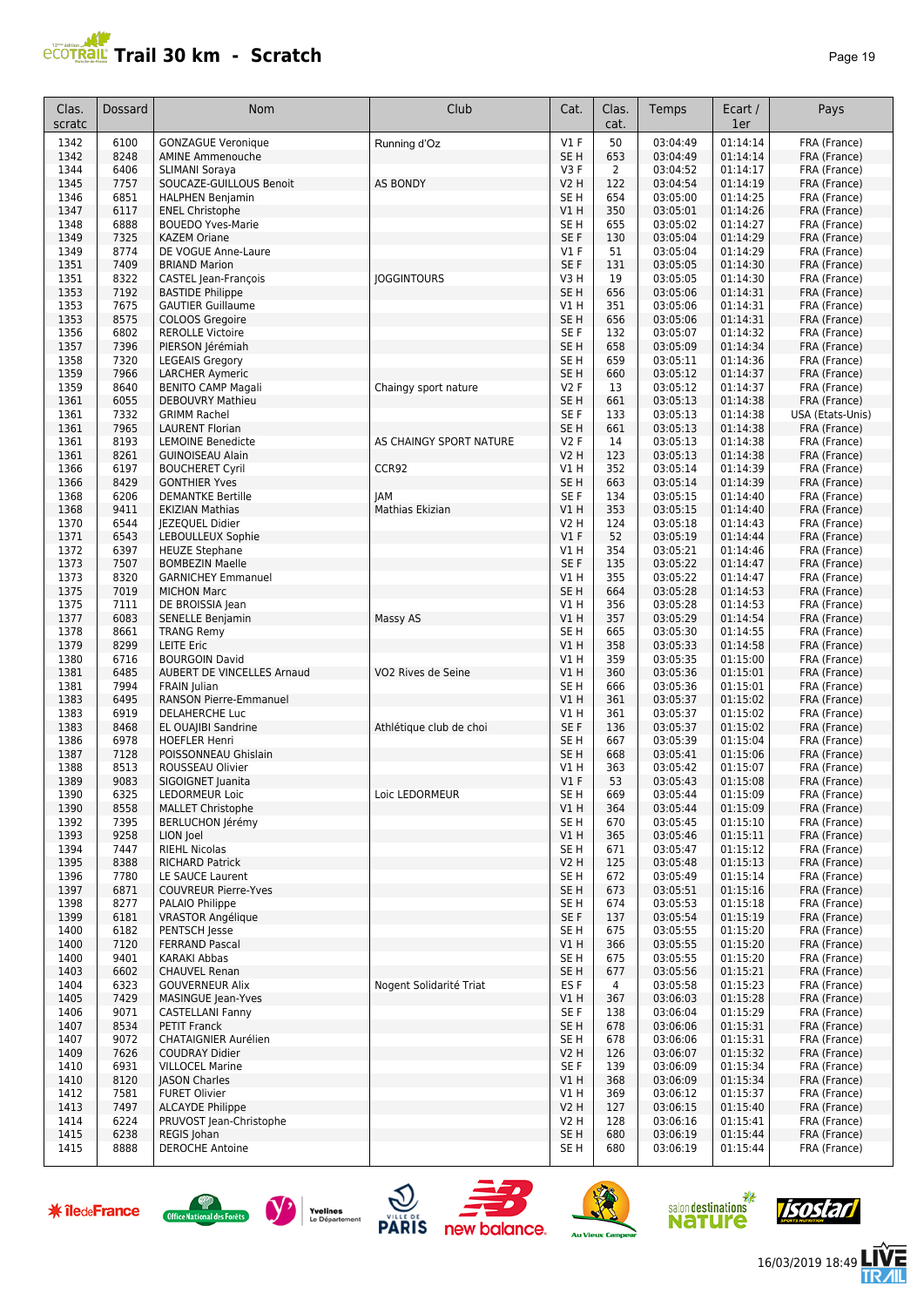

| Clas.<br>scratc | Dossard      | <b>Nom</b>                                      | Club                         | Cat.                               | Clas.<br>cat. | Temps                | Ecart /<br>1er       | Pays                         |
|-----------------|--------------|-------------------------------------------------|------------------------------|------------------------------------|---------------|----------------------|----------------------|------------------------------|
| 1417            | 6146         | <b>BREGEAT Philippe</b>                         |                              | <b>V2 H</b>                        | 129           | 03:06:20             | 01:15:45             | FRA (France)                 |
| 1417            | 8355         | <b>NANTY Philippe</b>                           |                              | V <sub>2</sub> H                   | 129           | 03:06:20             | 01:15:45             | FRA (France)                 |
| 1419            | 8098         | SAMPAIO José                                    |                              | V <sub>2</sub> H                   | 131           | 03:06:21             | 01:15:46             | POR (Portugal)               |
| 1420            | 7917         | <b>ALCON Amaru</b>                              |                              | SE <sub>H</sub>                    | 682           | 03:06:22             | 01:15:47             | FRA (France)                 |
| 1421            | 6586         | <b>SAMZUN Thomas</b>                            |                              | SE <sub>H</sub>                    | 683           | 03:06:23             | 01:15:48             | FRA (France)                 |
| 1422            | 6584<br>7959 | SAMZUN Joel                                     |                              | V2 H                               | 132           | 03:06:24             | 01:15:49<br>01:15:52 | FRA (France)                 |
| 1423<br>1424    | 7569         | <b>DEVILLE Caroline</b><br>LERMUSIAUX Frederic  |                              | SE F<br>V1 H                       | 140<br>370    | 03:06:27<br>03:06:28 | 01:15:53             | FRA (France)<br>FRA (France) |
| 1424            | 7599         | CAZELLES Jean-Marie                             |                              | V1 H                               | 370           | 03:06:28             | 01:15:53             | FRA (France)                 |
| 1424            | 8516         | <b>DESEEZ Clement</b>                           | <b>CLEMENT DESEEZ</b>        | SE <sub>H</sub>                    | 684           | 03:06:28             | 01:15:53             | FRA (France)                 |
| 1424            | 8518         | <b>CIBOIS Vincent</b>                           |                              | SE <sub>H</sub>                    | 684           | 03:06:28             | 01:15:53             | FRA (France)                 |
| 1424            | 8753         | <b>BRIERE Cedric</b>                            |                              | V1H                                | 370           | 03:06:28             | 01:15:53             | FRA (France)                 |
| 1424            | 9107         | <b>BLANCHARD David</b>                          |                              | V1H                                | 370           | 03:06:28             | 01:15:53             | FRA (France)                 |
| 1430            | 9141         | <b>GIRAUDEAU Julie</b>                          |                              | SE <sub>F</sub>                    | 141           | 03:06:29             | 01:15:54             | FRA (France)                 |
| 1431            | 7367         | <b>PICKERING Pascale</b>                        | <b>GA NOISY LE GRAND</b>     | $VI$ F                             | 54            | 03:06:30             | 01:15:55             | FRA (France)                 |
| 1431            | 8952<br>7195 | <b>DELACHAT Gabriel</b>                         |                              | SE <sub>H</sub>                    | 686           | 03:06:30             | 01:15:55<br>01:15:57 | FRA (France)                 |
| 1433<br>1434    | 7989         | <b>DUTHEIL Edouard</b><br>LOUGHLIMI Ihssane     |                              | SE <sub>H</sub><br>SE <sub>F</sub> | 687<br>142    | 03:06:32<br>03:06:34 | 01:15:59             | FRA (France)<br>MAR (Maroc)  |
| 1435            | 6440         | <b>JOLIVET Aude</b>                             | <b>AR Sentier</b>            | SE F                               | 143           | 03:06:35             | 01:16:00             | FRA (France)                 |
| 1435            | 6861         | <b>PAPIERRE Clement</b>                         |                              | SE <sub>H</sub>                    | 688           | 03:06:35             | 01:16:00             | NCA (Nicaragua)              |
| 1435            | 7788         | <b>BLANCHARD Alexandre</b>                      |                              | SE <sub>H</sub>                    | 688           | 03:06:35             | 01:16:00             | FRA (France)                 |
| 1435            | 7789         | <b>SCAVINNER Paul</b>                           |                              | SE <sub>H</sub>                    | 688           | 03:06:35             | 01:16:00             | FRA (France)                 |
| 1435            | 7894         | <b>GAUCHY Bertrand</b>                          |                              | SE <sub>H</sub>                    | 688           | 03:06:35             | 01:16:00             | FRA (France)                 |
| 1440            | 7434         | <b>JAVORI Eric</b>                              |                              | V1H                                | 374           | 03:06:36             | 01:16:01             | FRA (France)                 |
| 1441            | 6751         | <b>IAILLET Laurent</b>                          |                              | V1 H                               | 375           | 03:06:39             | 01:16:04             | FRA (France)                 |
| 1442            | 8403         | <b>DODEUX Cedric</b>                            | Issy triation                | V1H                                | 376           | 03:06:46             | 01:16:11             | FRA (France)                 |
| 1443<br>1443    | 8467<br>9082 | LEMMENS-BONNIN Katia<br><b>LECOINTE Simon</b>   |                              | SE F<br>SE <sub>H</sub>            | 144<br>692    | 03:06:48<br>03:06:48 | 01:16:13<br>01:16:13 | FRA (France)<br>FRA (France) |
| 1445            | 8475         | <b>LENGLIN Gilles</b>                           |                              | SE <sub>H</sub>                    | 693           | 03:06:49             | 01:16:14             | FRA (France)                 |
| 1446            | 7623         | <b>DOUILLET Laurent</b>                         |                              | <b>V2 H</b>                        | 133           | 03:06:51             | 01:16:16             | FRA (France)                 |
| 1447            | 6478         | <b>JASSON Marc-Antoine</b>                      |                              | SE H                               | 694           | 03:06:52             | 01:16:17             | FRA (France)                 |
| 1448            | 7810         | <b>CHEBLI Samir</b>                             |                              | SE <sub>H</sub>                    | 695           | 03:06:53             | 01:16:18             | FRA (France)                 |
| 1449            | 9278         | <b>NORMAND Guillaume</b>                        |                              | SE <sub>H</sub>                    | 696           | 03:06:55             | 01:16:20             | FRA (France)                 |
| 1450            | 6042         | <b>BERREBI Stéphanie</b>                        | Adidas Runners Républiq      | SE F                               | 145           | 03:06:56             | 01:16:21             | FRA (France)                 |
| 1451            | 6670         | PHAM Thanh                                      |                              | V1H                                | 377           | 03:06:58             | 01:16:23             | FRA (France)                 |
| 1452            | 9309         | DI NAPOLI RAMPOLLA Clemente                     |                              | SE <sub>H</sub>                    | 697           | 03:07:00             | 01:16:25             | FRA (France)                 |
| 1453            | 6909         | SCHNEIDER Stéphanie                             |                              | <b>V1 F</b>                        | 55            | 03:07:03             | 01:16:28             | FRA (France)                 |
| 1454<br>1455    | 6462<br>7400 | AIT-HELAL Touria<br><b>ETHEVENIN Thierry</b>    |                              | SE F<br>SE <sub>H</sub>            | 146<br>698    | 03:07:04<br>03:07:08 | 01:16:29<br>01:16:33 | FRA (France)<br>FRA (France) |
| 1456            | 6327         | <b>GUILLON Celine</b>                           |                              | SE <sub>F</sub>                    | 147           | 03:07:09             | 01:16:34             | FRA (France)                 |
| 1456            | 6939         | <b>DIENG Delphine</b>                           | <b>CS TERNES PO</b>          | SE <sub>F</sub>                    | 147           | 03:07:09             | 01:16:34             | FRA (France)                 |
| 1458            | 7969         | <b>LERICHE</b> Julien                           |                              | SE <sub>H</sub>                    | 699           | 03:07:10             | 01:16:35             | FRA (France)                 |
| 1459            | 8119         | <b>AUDRAN Pierre-Emmanuel</b>                   | RUN'IN Crédit mutuel CI      | SE <sub>H</sub>                    | 700           | 03:07:12             | 01:16:37             | FRA (France)                 |
| 1459            | 9384         | <b>PACAUD Camille</b>                           |                              | SE F                               | 149           | 03:07:12             | 01:16:37             | FRA (France)                 |
| 1461            | 6713         | <b>IUDICE Olivier</b>                           |                              | V1 H                               | 378           | 03:07:13             | 01:16:38             | FRA (France)                 |
| 1461            | 6748         | <b>BARBIER Eddi</b>                             |                              | V2 H                               | 134           | 03:07:13             | 01:16:38             | FRA (France)                 |
| 1463            | 8434         | <b>BARON Emmanuel</b><br><b>GYSELINCK Hervé</b> | <b>AO CHARENTON</b>          | <b>V2 H</b>                        | 135           | 03:07:15             | 01:16:40             | FRA (France)                 |
| 1464<br>1464    | 8438<br>8770 | <b>PLICHON Caroline</b>                         | <b>Issy Triathlon</b>        | <b>V2 H</b><br>SE F                | 136<br>150    | 03:07:18<br>03:07:18 | 01:16:43<br>01:16:43 | FRA (France)                 |
| 1466            | 7455         | VAN DOORSLAER Jean Baptiste                     | <b>PLICHON</b><br><b>CAC</b> | SE <sub>H</sub>                    | 701           | 03:07:21             | 01:16:46             | FRA (France)<br>FRA (France) |
| 1467            | 7681         | <b>IINKOII Yoko</b>                             |                              | V2F                                | 15            | 03:07:24             | 01:16:49             | JPN (Japon)                  |
| 1468            | 6542         | <b>TONNELIER Etienne</b>                        |                              | SE <sub>H</sub>                    | 702           | 03:07:25             | 01:16:50             | FRA (France)                 |
| 1468            | 7629         | D'HARREVILLE Paul                               | ATHLETIC COEUR DE FOND       | SE H                               | 702           | 03:07:25             | 01:16:50             | FRA (France)                 |
| 1470            | 6910         | DANTAUX Régis                                   |                              | VIH                                | 379           | 03:07:28             | 01:16:53             | FRA (France)                 |
| 1471            | 7986         | <b>LEONARD Carine</b>                           |                              | SE F                               | 151           | 03:07:30             | 01:16:55             | FRA (France)                 |
| 1471            | 9049         | <b>MESSENGER Philippa</b>                       | <b>Stade Francais</b>        | SE F                               | 151           | 03:07:30             | 01:16:55             | GBR (Royaume-Uni)            |
| 1473<br>1474    | 6107<br>9043 | <b>AUVROUIN Emilie</b>                          |                              | SE F                               | 153<br>704    | 03:07:31<br>03:07:34 | 01:16:56<br>01:16:59 | FRA (France)<br>FRA (France) |
| 1475            | 6458         | <b>CHIVOT Fran</b><br><b>LANDOUSY Fabrice</b>   |                              | SE H<br>V1 H                       | 380           | 03:07:35             | 01:17:00             | FRA (France)                 |
| 1475            | 7072         | <b>BRULE Sébastien</b>                          |                              | SE <sub>H</sub>                    | 705           | 03:07:35             | 01:17:00             | FRA (France)                 |
| 1477            | 8523         | <b>BENETEAU Michele</b>                         |                              | V2F                                | 16            | 03:07:36             | 01:17:01             | FRA (France)                 |
| 1478            | 7069         | <b>DECARPENTRY Paul</b>                         |                              | SE H                               | 706           | 03:07:39             | 01:17:04             | FRA (France)                 |
| 1478            | 7412         | <b>NGUYEN Guillaume</b>                         |                              | V1 H                               | 381           | 03:07:39             | 01:17:04             | FRA (France)                 |
| 1480            | 9413         | <b>DRUZETIC Stephane</b>                        |                              | V1H                                | 382           | 03:07:40             | 01:17:05             | FRA (France)                 |
| 1481            | 6225         | <b>BOUVET Alexis</b>                            |                              | SE <sub>H</sub>                    | 707           | 03:07:41             | 01:17:06             | FRA (France)                 |
| 1482            | 6725         | LAVIE Romain                                    |                              | SE H                               | 708           | 03:07:42             | 01:17:07             | FRA (France)                 |
| 1483            | 7142         | <b>BOUSSADA Bilel</b>                           |                              | SE H                               | 709           | 03:07:46             | 01:17:11             | FRA (France)                 |
| 1483<br>1485    | 7560<br>8401 | <b>FAURE Marion</b><br>RABE Alain               |                              | SE F<br>V2 H                       | 154<br>137    | 03:07:46<br>03:07:49 | 01:17:11<br>01:17:14 | FRA (France)<br>FRA (France) |
| 1486            | 6310         | MONOT Julie                                     | Adidas Runners Bastille      | SE F                               | 155           | 03:07:51             | 01:17:16             | FRA (France)                 |
| 1487            | 9462         | DE VIT Nicolas                                  | ADIDAS RUNNERS BATIGNOL      | V1 H                               | 383           | 03:07:52             | 01:17:17             | FRA (France)                 |
| 1488            | 8494         | THIEBAULT Stephane                              | val d'orge athletic          | V1H                                | 384           | 03:07:53             | 01:17:18             | FRA (France)                 |
| 1489            | 7017         | <b>BERRIOT Sébastien</b>                        |                              | V1 H                               | 385           | 03:07:56             | 01:17:21             | FRA (France)                 |
| 1490            | 8914         | <b>HEDDE Valentine</b>                          |                              | SE F                               | 156           | 03:07:58             | 01:17:23             | FRA (France)                 |
| 1491            | 6448         | <b>HERVINS Céline</b>                           |                              | $VI$ F                             | 56            | 03:07:59             | 01:17:24             | FRA (France)                 |

















信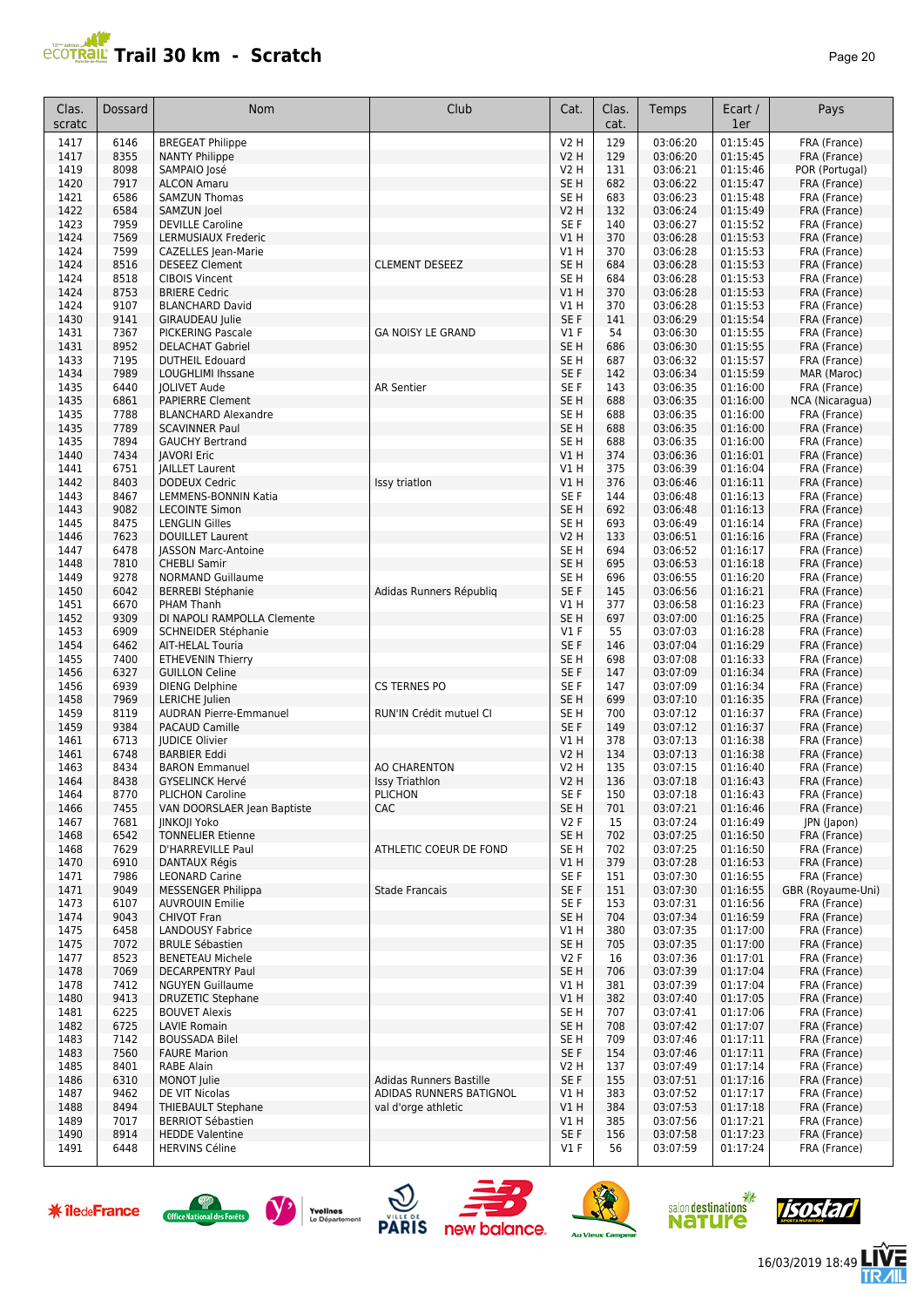

| Clas.<br>scratc | Dossard      | <b>Nom</b>                                         | Club                                           | Cat.                      | Clas.<br>cat. | Temps                | Ecart /<br>1er       | Pays                           |
|-----------------|--------------|----------------------------------------------------|------------------------------------------------|---------------------------|---------------|----------------------|----------------------|--------------------------------|
| 1492            | 9252         | <b>THOMAS Mélodie</b>                              |                                                | SE F                      | 157           | 03:08:00             | 01:17:25             | FRA (France)                   |
| 1493            | 7653         | <b>POINT Baptiste</b>                              |                                                | SE <sub>H</sub>           | 710           | 03:08:01             | 01:17:26             | FRA (France)                   |
| 1493            | 8913         | DEVAUX Frédéric                                    |                                                | V1 H                      | 386           | 03:08:01             | 01:17:26             | FRA (France)                   |
| 1495            | 7654         | KESSAI Abdel Rani                                  |                                                | VIH                       | 387           | 03:08:02             | 01:17:27             | FRA (France)                   |
| 1496            | 8349         | <b>BACHELET Eric</b>                               |                                                | V1 H                      | 388           | 03:08:03             | 01:17:28             | FRA (France)                   |
| 1496            | 8903         | <b>DERBEZ Olivier</b>                              |                                                | VIH                       | 388           | 03:08:03             | 01:17:28             | FRA (France)                   |
| 1498            | 9253         | <b>CAIZERGUES Pierre</b>                           |                                                | SE <sub>H</sub>           | 711           | 03:08:04             | 01:17:29             | FRA (France)                   |
| 1499            | 9098         | <b>NAUBRON Emmanuel</b><br><b>DESMARAIS Bruno</b>  | <b>XRUN</b>                                    | <b>V2 H</b>               | 138           | 03:08:05             | 01:17:30             | FRA (France)                   |
| 1500<br>1501    | 6781<br>9362 | <b>MARTIN Estelle</b>                              | Desmarais                                      | SE <sub>H</sub><br>$VI$ F | 712<br>57     | 03:08:07<br>03:08:09 | 01:17:32<br>01:17:34 | FRA (France)<br>FRA (France)   |
| 1502            | 6847         | LARGOUET Hervé                                     |                                                | V1 H                      | 390           | 03:08:10             | 01:17:35             | FRA (France)                   |
| 1502            | 8693         | <b>THEZE Yves</b>                                  | <b>TOBESPORT</b>                               | V1 H                      | 390           | 03:08:10             | 01:17:35             | FRA (France)                   |
| 1504            | 8712         | <b>ROUCHER Benoit</b>                              |                                                | V1H                       | 392           | 03:08:12             | 01:17:37             | FRA (France)                   |
| 1505            | 7793         | <b>BOURDIE</b> Julien                              |                                                | SE <sub>H</sub>           | 713           | 03:08:13             | 01:17:38             | FRA (France)                   |
| 1506            | 6626         | <b>CUNIASSE Benjamin</b>                           |                                                | SE <sub>H</sub>           | 714           | 03:08:14             | 01:17:39             | FRA (France)                   |
| 1507            | 6286         | PERSIN Benjamin                                    |                                                | SE <sub>H</sub>           | 715           | 03:08:15             | 01:17:40             | FRA (France)                   |
| 1507            | 7762         | <b>CASTEL Mathieu</b>                              |                                                | SE <sub>H</sub>           | 715           | 03:08:15             | 01:17:40             | FRA (France)                   |
| 1509            | 7015         | <b>BATELIER Christophe</b>                         |                                                | VIH                       | 393           | 03:08:16             | 01:17:41             | FRA (France)                   |
| 1509            | 8279         | DE LA GUARDIA Alvaro                               |                                                | SE <sub>H</sub>           | 717           | 03:08:16             | 01:17:41             | ESP (Espagne)                  |
| 1511            | 8086         | <b>GUESDON Wandrille</b>                           |                                                | SE <sub>H</sub>           | 718           | 03:08:18             | 01:17:43             | FRA (France)                   |
| 1512            | 6077         | WIGNIOLLE Christophe                               |                                                | V1H                       | 394           | 03:08:20             | 01:17:45             | FRA (France)                   |
| 1513            | 6997         | <b>GENDRON Mikael</b>                              |                                                | V1H                       | 395           | 03:08:22             | 01:17:47             | FRA (France)                   |
| 1514<br>1515    | 9170<br>9169 | Rigol FRANCESC                                     | Club Esportiu Es Pedal                         | V3 H<br>V1F               | 20<br>58      | 03:08:23<br>03:08:24 | 01:17:48<br>01:17:49 | ESP (Espagne)<br>ESP (Espagne) |
| 1516            | 7419         | <b>CAMALLONGA Maribel</b><br><b>LAFON Clément</b>  | Club Esportiu Es Pedal                         | SE <sub>H</sub>           | 719           | 03:08:25             | 01:17:50             | FRA (France)                   |
| 1516            | 7420         | <b>ROTHLEY Eleonore</b>                            |                                                | SE <sub>F</sub>           | 158           | 03:08:25             | 01:17:50             | FRA (France)                   |
| 1518            | 9054         | <b>BERTHET Claude</b>                              |                                                | V1 H                      | 396           | 03:08:30             | 01:17:55             | FRA (France)                   |
| 1519            | 6973         | <b>GELRUBIN David</b>                              | ACBB                                           | V1H                       | 397           | 03:08:31             | 01:17:56             | FRA (France)                   |
| 1520            | 8043         | <b>DUCHAUX Thomas</b>                              |                                                | SE <sub>H</sub>           | 720           | 03:08:36             | 01:18:01             | FRA (France)                   |
| 1521            | 7805         | <b>LIND Guillaume</b>                              |                                                | SE <sub>H</sub>           | 721           | 03:08:37             | 01:18:02             | FRA (France)                   |
| 1522            | 7322         | <b>KOENIG Kevin</b>                                |                                                | SE <sub>H</sub>           | 722           | 03:08:38             | 01:18:03             | FRA (France)                   |
| 1523            | 7980         | <b>MAGALDI</b> Justine                             | RMA Paris Triathlon                            | SE F                      | 159           | 03:08:41             | 01:18:06             | FRA (France)                   |
| 1524            | 6116         | <b>MAGALDI Oscar</b>                               | <b>RMA Triathlon Paris</b>                     | SE <sub>H</sub>           | 723           | 03:08:42             | 01:18:07             | FRA (France)                   |
| 1524            | 8050         | <b>DEGLORIE Arnaud</b>                             |                                                | V1H                       | 398           | 03:08:42             | 01:18:07             | FRA (France)                   |
| 1526            | 6875         | <b>BAUDIN Marine</b>                               |                                                | SE <sub>F</sub>           | 160           | 03:08:44             | 01:18:09             | FRA (France)                   |
| 1527            | 7383         | <b>CASTAING Marie Maude</b>                        |                                                | SE F                      | 161           | 03:08:45             | 01:18:10             | FRA (France)                   |
| 1528            | 8015         | <b>JAMET Marc</b>                                  |                                                | SE <sub>H</sub>           | 724           | 03:08:46             | 01:18:11             | FRA (France)                   |
| 1529            | 8373         | <b>CARUANA Matthieu</b>                            | <b>US Belhomert</b>                            | V1 H                      | 399           | 03:08:47             | 01:18:12             | FRA (France)                   |
| 1530            | 8809         | PITRE DE CARVALHO Paula                            |                                                | <b>V2F</b>                | 17            | 03:08:48             | 01:18:13             | FRA (France)                   |
| 1531            | 7972         | <b>PATOT Frederic</b>                              |                                                | V1 H                      | 400           | 03:08:51             | 01:18:16             | FRA (France)                   |
| 1531<br>1533    | 8350<br>7971 | <b>RAHAULT Anthony</b><br><b>LARGERON Frederic</b> |                                                | SE <sub>H</sub><br>VIH    | 725<br>401    | 03:08:51<br>03:08:52 | 01:18:16<br>01:18:17 | FRA (France)<br>FRA (France)   |
| 1534            | 6340         | <b>FRANCHI Thierry</b>                             |                                                | <b>V2 H</b>               | 139           | 03:08:53             | 01:18:18             | FRA (France)                   |
| 1534            | 8769         | LALOYEAU Paul                                      |                                                | SE <sub>H</sub>           | 726           | 03:08:53             | 01:18:18             | FRA (France)                   |
| 1536            | 7109         | <b>BERRY Marc</b>                                  |                                                | V2 H                      | 140           | 03:08:54             | 01:18:19             | FRA (France)                   |
| 1537            | 7103         | LE BIDEAU Franck                                   |                                                | <b>V2 H</b>               | 141           | 03:08:55             | 01:18:20             | FRA (France)                   |
| 1537            | 8630         | DEPAQUY Clémence                                   |                                                | SE <sub>F</sub>           | 162           | 03:08:55             | 01:18:20             | FRA (France)                   |
| 1539            | 7169         | <b>ROBBE Patrick</b>                               |                                                | V1 H                      | 402           | 03:08:57             | 01:18:22             | FRA (France)                   |
| 1539            | 7601         | LE CHATELIER Geoffroy                              |                                                | V1 H                      | 402           | 03:08:57             | 01:18:22             | FRA (France)                   |
| 1539            | 8624         | HAJJAR Raïssa                                      |                                                | SE F                      | 163           | 03:08:57             | 01:18:22             | FRA (France)                   |
| 1542            | 8594         | <b>JAMET Carole</b>                                |                                                | SE F                      | 164           | 03:08:58             | 01:18:23             | FRA (France)                   |
| 1543            | 8810         | <b>ARAGON Robert</b>                               | C.O. Fleurines                                 | V2 H                      | 142           | 03:08:59             | 01:18:24             | FRA (France)                   |
| 1544            | 7394         | XAYSENA Lucille                                    |                                                | SE F                      | 165           | 03:09:01             | 01:18:26             | FRA (France)                   |
| 1544            | 7900         | DE BUTLER Enguerran                                |                                                | SE <sub>H</sub>           | 727           | 03:09:01             | 01:18:26             | FRA (France)                   |
| 1544<br>1547    | 8874<br>7171 | <b>AURIER Cyrille</b><br><b>ROBBE Laurence</b>     | <b>CO Fleurines</b><br>Pars courir le Vaudreui | V1 H<br>V1F               | 404<br>59     | 03:09:01<br>03:09:02 | 01:18:26<br>01:18:27 | FRA (France)<br>FRA (France)   |
| 1548            | 9166         | MIOUEL Chrisrophe                                  |                                                | V2 H                      | 143           | 03:09:03             | 01:18:28             | FRA (France)                   |
| 1549            | 7075         | <b>TARKANY Hamid</b>                               |                                                | <b>V2 H</b>               | 144           | 03:09:04             | 01:18:29             | FRA (France)                   |
| 1550            | 7719         | DUNOYER DE SEGONZAC Sophie                         | triatlhon versailles                           | SE F                      | 166           | 03:09:05             | 01:18:30             | FRA (France)                   |
| 1551            | 8487         | PERRIN Jean-Christophe                             | Val d'Orge Athletic                            | V1 H                      | 405           | 03:09:06             | 01:18:31             | FRA (France)                   |
| 1551            | 8627         | <b>WILLIAMSON Sophie</b>                           | Vegan Runners                                  | SE F                      | 167           | 03:09:06             | 01:18:31             | GBR (Royaume-Uni)              |
| 1553            | 6372         | <b>GALODE Stephane</b>                             |                                                | V1 H                      | 406           | 03:09:08             | 01:18:33             | FRA (France)                   |
| 1554            | 6490         | <b>GINCOURT Cyril</b>                              | A VOS BASKETS ISTRES                           | V1 H                      | 407           | 03:09:10             | 01:18:35             | FRA (France)                   |
| 1555            | 8103         | <b>GROS Adeline</b>                                |                                                | SE F                      | 168           | 03:09:12             | 01:18:37             | FRA (France)                   |
| 1556            | 9501         | <b>MALAUSSENA Elsa</b>                             |                                                | SE F                      | 169           | 03:09:13             | 01:18:38             | FRA (France)                   |
| 1557            | 8570         | <b>BOURDON Florent</b>                             |                                                | SE H                      | 728           | 03:09:17             | 01:18:42             | FRA (France)                   |
| 1558            | 8960         | <b>GOSTEAUX Fabien</b>                             | UNION NORD EST 95 A                            | V1 H                      | 408           | 03:09:18             | 01:18:43             | FRA (France)                   |
| 1558            | 9508         | <b>GOMMEAUX Henry</b>                              |                                                | SE <sub>H</sub>           | 729           | 03:09:18             | 01:18:43             | FRA (France)                   |
| 1560            | 7614         | <b>CHAUVIDON Eva</b>                               | Les requins couronnais                         | SE F                      | 170           | 03:09:19             | 01:18:44             | FRA (France)                   |
| 1560            | 8264         | LOEVENBRUCK Edouard                                | Baroudeurs du Dimanche                         | SE H                      | 730           | 03:09:19             | 01:18:44             | FRA (France)                   |
| 1562            | 7772<br>7473 | LOEVENBRUCK Stéphane<br>PERROD Térence             |                                                | V1 H<br>SE <sub>H</sub>   | 409           | 03:09:20             | 01:18:45<br>01:18:46 | FRA (France)                   |
| 1563<br>1564    | 8453         | SABBADINI Felipe                                   |                                                | V1 H                      | 731<br>410    | 03:09:21<br>03:09:26 | 01:18:51             | FRA (France)<br>ITA (Italie)   |
| 1565            | 7517         | <b>BARETTA Etienne</b>                             |                                                | SE <sub>H</sub>           | 732           | 03:09:27             | 01:18:52             | FRA (France)                   |
| 1566            | 6118         | <b>VANSTEENE Laurent</b>                           |                                                | V2 H                      | 145           | 03:09:33             | 01:18:58             | FRA (France)                   |
|                 |              |                                                    |                                                |                           |               |                      |                      |                                |

**米 îledeFrance** 













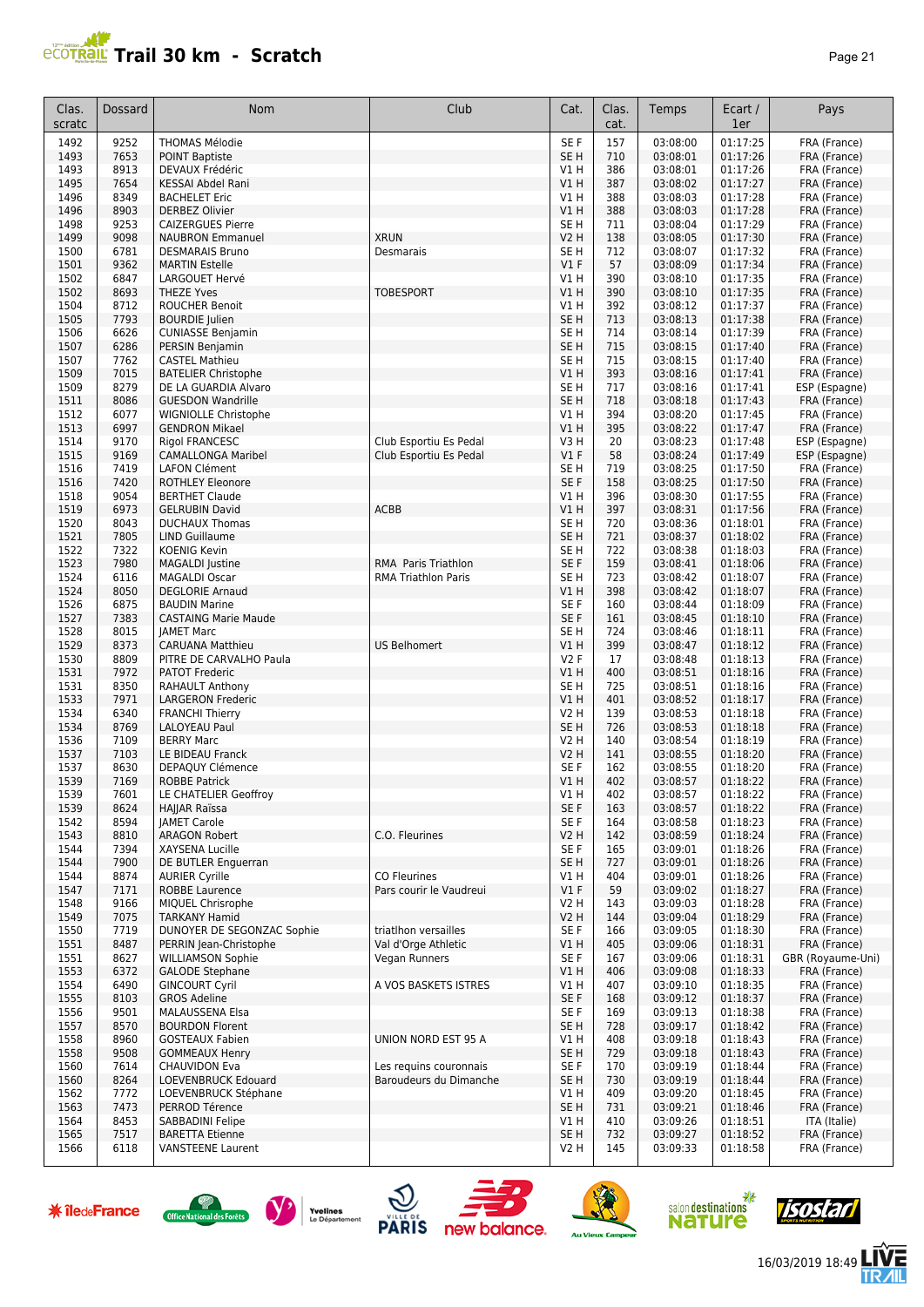

| Clas.<br>scratc | Dossard      | <b>Nom</b>                                           | Club                         | Cat.                               | Clas.<br>cat. | Temps                | Ecart /<br>1er       | Pays                         |
|-----------------|--------------|------------------------------------------------------|------------------------------|------------------------------------|---------------|----------------------|----------------------|------------------------------|
| 1567            | 7634         | CAMPUZANO Jose                                       |                              | V1 H                               | 411           | 03:09:34             | 01:18:59             | FRA (France)                 |
| 1568            | 9429         | <b>HSU Philippe</b>                                  |                              | SE <sub>H</sub>                    | 733           | 03:09:35             | 01:19:00             | FRA (France)                 |
| 1569            | 6050         | ROMERA Armony                                        |                              | SE F                               | 171           | 03:09:36             | 01:19:01             | FRA (France)                 |
| 1570<br>1571    | 6115<br>7738 | <b>VENIANT Baptiste</b><br><b>LOUETTE Pierre</b>     |                              | SE <sub>H</sub><br>SE <sub>H</sub> | 734<br>735    | 03:09:39<br>03:09:43 | 01:19:04<br>01:19:08 | FRA (France)<br>FRA (France) |
| 1571            | 7756         | <b>AUGUSTINS Gilles</b>                              |                              | V1 H                               | 412           | 03:09:43             | 01:19:08             | FRA (France)                 |
| 1571            | 8419         | DESCLOS LE PELEY Tristan                             |                              | SE <sub>H</sub>                    | 735           | 03:09:43             | 01:19:08             | FRA (France)                 |
| 1574            | 7812         | <b>KOUKOUI Dotou</b>                                 |                              | SE <sub>H</sub>                    | 737           | 03:09:44             | 01:19:09             | FRA (France)                 |
| 1574            | 9110         | <b>GASPAR Tania</b>                                  |                              | SE <sub>F</sub>                    | 172           | 03:09:44             | 01:19:09             | FRA (France)                 |
| 1576            | 7846         | <b>FOURNEAU Sebastien</b>                            |                              | V1H                                | 413           | 03:09:46             | 01:19:11             | FRA (France)                 |
| 1577<br>1578    | 7479<br>8022 | DESREUMAUX Jerome<br><b>BECQUET Mickael</b>          |                              | V1 H<br>V1H                        | 414<br>415    | 03:09:47<br>03:09:48 | 01:19:12<br>01:19:13 | FRA (France)<br>FRA (France) |
| 1579            | 6838         | <b>BOULME Ronan</b>                                  |                              | V1H                                | 416           | 03:09:50             | 01:19:15             | FRA (France)                 |
| 1580            | 8832         | <b>AMZIANE Sahime</b>                                | Adidas Runner Odéon          | V1 H                               | 417           | 03:09:54             | 01:19:19             | FRA (France)                 |
| 1581            | 8674         | <b>COLLIN Capucine</b>                               |                              | SE F                               | 173           | 03:09:56             | 01:19:21             | FRA (France)                 |
| 1582            | 7573         | <b>IINKOII Takeshi</b>                               |                              | V1 H                               | 418           | 03:09:59             | 01:19:24             | JPN (Japon)                  |
| 1583            | 7213         | <b>BEAULIEU Sabine</b>                               |                              | $VI$ F                             | 60            | 03:10:05             | 01:19:30             | FRA (France)                 |
| 1583            | 8215         | <b>CELETTE Caroline</b>                              |                              | SE <sub>F</sub>                    | 174           | 03:10:05             | 01:19:30             | FRA (France)                 |
| 1585<br>1586    | 7081<br>6545 | OU Chal-Michel<br>MAXIMOFF Ivan                      |                              | SE <sub>H</sub><br><b>V2 H</b>     | 738<br>146    | 03:10:06<br>03:10:08 | 01:19:31<br>01:19:33 | FRA (France)<br>FRA (France) |
| 1587            | 6546         | <b>VILLALBA Laetitia</b>                             |                              | <b>V1 F</b>                        | 61            | 03:10:10             | 01:19:35             | FRA (France)                 |
| 1588            | 6339         | SIMART Isabelle                                      |                              | $VI$ F                             | 62            | 03:10:12             | 01:19:37             | FRA (France)                 |
| 1589            | 7236         | <b>GUILBERT Romain</b>                               |                              | V1 H                               | 419           | 03:10:14             | 01:19:39             | FRA (France)                 |
| 1590            | 7610         | <b>MENESTRET Benjamin</b>                            |                              | SE <sub>H</sub>                    | 739           | 03:10:15             | 01:19:40             | FRA (France)                 |
| 1591            | 7377         | <b>LORET</b> Julien                                  |                              | SE <sub>H</sub>                    | 740           | 03:10:16             | 01:19:41             | FRA (France)                 |
| 1592            | 9185         | <b>BOURCIER Denis</b>                                |                              | VIH                                | 420           | 03:10:17             | 01:19:42             | FRA (France)                 |
| 1593            | 6020         | SOUTIF Christophe                                    |                              | V1 H                               | 421           | 03:10:18             | 01:19:43             | FRA (France)                 |
| 1594<br>1595    | 6953<br>6056 | <b>ECROULANT Arthur</b><br><b>LERUSTE Arnaud</b>     | <b>AS Nexter</b>             | SE <sub>H</sub><br>V1H             | 741<br>422    | 03:10:20<br>03:10:23 | 01:19:45<br>01:19:48 | FRA (France)<br>FRA (France) |
| 1596            | 8787         | <b>ONDET Raphael</b>                                 | <b>MBDA Sport Athletisme</b> | SE <sub>H</sub>                    | 742           | 03:10:24             | 01:19:49             | FRA (France)                 |
| 1597            | 7303         | <b>LATIMIER Margaux</b>                              |                              | SE F                               | 175           | 03:10:26             | 01:19:51             | FRA (France)                 |
| 1597            | 7678         | RAFARALAHY-RAJAONARY Andry                           |                              | V1H                                | 423           | 03:10:26             | 01:19:51             | FRA (France)                 |
| 1599            | 9076         | PETIT Mathieu                                        |                              | SE <sub>H</sub>                    | 743           | 03:10:28             | 01:19:53             | FRA (France)                 |
| 1600            | 7049         | <b>FENICHE Khira</b>                                 | Khira FENICHE                | $VI$ F                             | 63            | 03:10:29             | 01:19:54             | FRA (France)                 |
| 1600            | 8210         | <b>DASSONVILLE Charles</b>                           |                              | SE <sub>H</sub>                    | 744           | 03:10:29             | 01:19:54             | FRA (France)                 |
| 1600            | 9509         | <b>GRANGER Michel</b>                                |                              | <b>V2 H</b>                        | 147           | 03:10:29             | 01:19:54             | FRA (France)                 |
| 1603<br>1603    | 6213<br>6659 | <b>DURAND Claire</b><br><b>MAISONNEUVE Emeline</b>   | <b>CS TERNES PARIS OUEST</b> | SE F<br>$VI$ F                     | 176<br>64     | 03:10:30<br>03:10:30 | 01:19:55<br>01:19:55 | FRA (France)<br>FRA (France) |
| 1603            | 7302         | <b>GUILLEUX Alexis</b>                               |                              | SE <sub>H</sub>                    | 745           | 03:10:30             | 01:19:55             | FRA (France)                 |
| 1606            | 6660         | <b>GUYONNAUD Charles</b>                             |                              | V1 H                               | 424           | 03:10:31             | 01:19:56             | FRA (France)                 |
| 1607            | 6370         | <b>MADELINE Morgane</b>                              |                              | SE <sub>F</sub>                    | 177           | 03:10:32             | 01:19:57             | FRA (France)                 |
| 1607            | 9338         | <b>GROSEIL Arnaud</b>                                |                              | V1 H                               | 425           | 03:10:32             | 01:19:57             | FRA (France)                 |
| 1607            | 9418         | RIDOU Jonathan                                       |                              | SE <sub>H</sub>                    | 746           | 03:10:32             | 01:19:57             | FRA (France)                 |
| 1610            | 8802         | <b>AICI Maxence</b>                                  |                              | ES <sub>H</sub>                    | 8             | 03:10:33             | 01:19:58             | FRA (France)                 |
| 1611            | 6570         | <b>BILHAUT Marie</b>                                 |                              | SE F                               | 178           | 03:10:34<br>03:10:35 | 01:19:59             | FRA (France)                 |
| 1612<br>1612    | 7059<br>8669 | POULAIN Frédéric<br>VESTUR Jérôme                    | Expatriés Triathlon Clu      | VIH<br>SE <sub>H</sub>             | 426<br>747    | 03:10:35             | 01:20:00<br>01:20:00 | FRA (France)<br>FRA (France) |
| 1614            | 9527         | <b>ECOFFET Lucas</b>                                 |                              | SE <sub>H</sub>                    | 748           | 03:10:37             | 01:20:02             | FRA (France)                 |
| 1615            | 6037         | <b>LEHMANN Emmanuel</b>                              |                              | V1H                                | 427           | 03:10:39             | 01:20:04             | FRA (France)                 |
| 1615            | 8727         | <b>VETELE Goulven</b>                                |                              | SE <sub>H</sub>                    | 749           | 03:10:39             | 01:20:04             | FRA (France)                 |
| 1617            | 8275         | ADOUE Christophe                                     | clamart Courses sur Rou      | V2 H                               | 148           | 03:10:41             | 01:20:06             | FRA (France)                 |
| 1618            | 7427         | <b>MICHEL Francois</b>                               |                              | VIH                                | 428           | 03:10:42             | 01:20:07             | FRA (France)                 |
| 1618            | 7723         | COULETTE Jean-Pierre                                 |                              | V1 H                               | 428           | 03:10:42             | 01:20:07             | FRA (France)                 |
| 1620<br>1621    | 7259<br>7224 | <b>CZERW Guillaume</b><br>TRAN VAN NHIEU Aurelie     |                              | V1 H<br>SE F                       | 430<br>179    | 03:10:44<br>03:10:47 | 01:20:09<br>01:20:12 | FRA (France)<br>FRA (France) |
| 1622            | 7826         | <b>LEYRONNAS Pierre</b>                              |                              | SE <sub>H</sub>                    | 750           | 03:10:50             | 01:20:15             | FRA (France)                 |
| 1622            | 9109         | Olivier WIGNIOLLE                                    |                              | V2 H                               | 149           | 03:10:50             | 01:20:15             | FRA (France)                 |
| 1624            | 6168         | DORSZ Justine                                        |                              | SE F                               | 180           | 03:10:51             | 01:20:16             | FRA (France)                 |
| 1624            | 6398         | LABAT "pascal                                        |                              | <b>V2 H</b>                        | 150           | 03:10:51             | 01:20:16             | FRA (France)                 |
| 1624            | 6862         | PROUST François                                      | <b>SARTHE RUNNING</b>        | SE <sub>H</sub>                    | 751           | 03:10:51             | 01:20:16             | FRA (France)                 |
| 1624            | 7825         | <b>BOURDETTE Hélène</b>                              |                              | SE F                               | 180           | 03:10:51             | 01:20:16             | FRA (France)                 |
| 1628            | 6192         | LEPELTIER Christophe                                 |                              | V1H                                | 431           | 03:10:53<br>03:10:53 | 01:20:18<br>01:20:18 | FRA (France)                 |
| 1628<br>1630    | 7439<br>8935 | <b>HAMARD Florent</b><br><b>GIRAUD Loïc</b>          |                              | SE H<br>SE H                       | 752<br>753    | 03:10:55             | 01:20:20             | FRA (France)<br>FRA (France) |
| 1631            | 8465         | <b>ANDRE Muriel</b>                                  |                              | $VI$ F                             | 65            | 03:10:56             | 01:20:21             | FRA (France)                 |
| 1631            | 8936         | <b>VALOIS Marjorie</b>                               | VAL D ORGE ATHLETIC          | $VI$ F                             | 65            | 03:10:56             | 01:20:21             | FRA (France)                 |
| 1631            | 9007         | <b>GIRAC Emmanuel</b>                                |                              | V2 H                               | 151           | 03:10:56             | 01:20:21             | FRA (France)                 |
| 1634            | 8379         | <b>ACAS Morgan</b>                                   |                              | SE <sub>H</sub>                    | 754           | 03:10:58             | 01:20:23             | FRA (France)                 |
| 1635            | 8293         | CHEVAL DIT CHERVAL Jean-Baptiste                     | Cheval dit Cherval           | V1 H                               | 432           | 03:11:00             | 01:20:25             | FRA (France)                 |
| 1636            | 6087         | CHEVAL DIT CHERVAL Jean-Baptiste                     | Cheval dit Cherval           | V1H                                | 433           | 03:11:02             | 01:20:27             | FRA (France)                 |
| 1637            | 7798         | LE CAMPION Dominique                                 |                              | V1 H                               | 434           | 03:11:03<br>03:11:08 | 01:20:28<br>01:20:33 | FRA (France)                 |
| 1638<br>1639    | 7494<br>6080 | <b>DUQUESNE Vulcain</b><br><b>HERMELIN Guillaume</b> |                              | SE H<br>V1 H                       | 755<br>435    | 03:11:09             | 01:20:34             | FRA (France)<br>FRA (France) |
| 1640            | 8862         | FRAGIOUDAKI Kalliopi                                 |                              | SE F                               | 182           | 03:11:10             | 01:20:35             | GRE (Grèce)                  |
| 1641            | 6236         | FERROUILLAT Romain                                   |                              | SE H                               | 756           | 03:11:11             | 01:20:36             | FRA (France)                 |
|                 |              |                                                      |                              |                                    |               |                      |                      |                              |













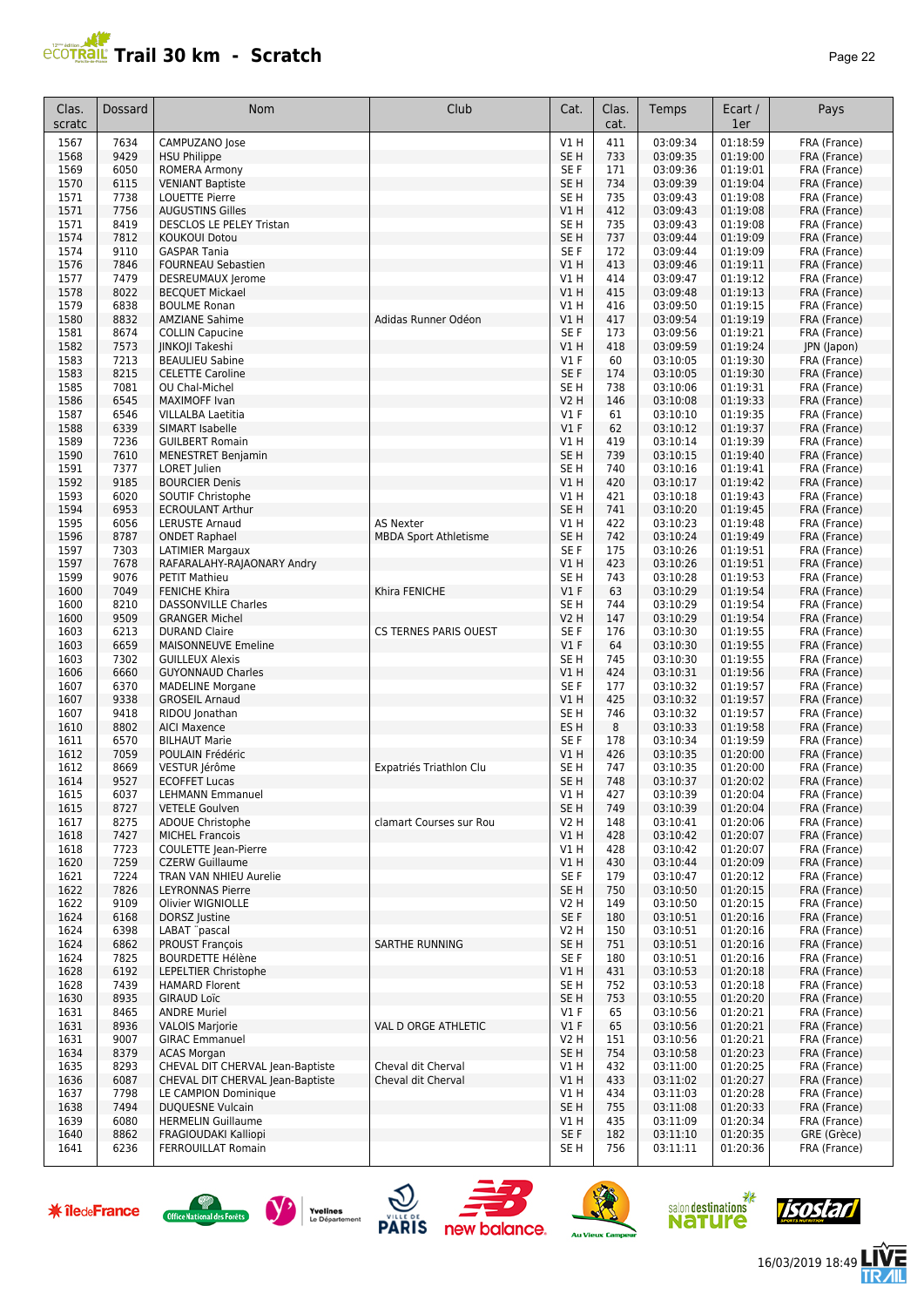| эΩ⊵ |  |
|-----|--|
|-----|--|

| Clas.<br>scratc      | Dossard      | <b>Nom</b>                                               | Club                                          | Cat.                      | Clas.<br>cat.          | Temps                        | Ecart /<br>1er       | Pays                         |
|----------------------|--------------|----------------------------------------------------------|-----------------------------------------------|---------------------------|------------------------|------------------------------|----------------------|------------------------------|
| 1642                 | 6235         | <b>DESPRAIRIES Pierre</b>                                |                                               | SE <sub>H</sub>           | 757                    | 03:11:12                     | 01:20:37             | FRA (France)                 |
| 1642                 | 7489         | <b>WILLEMS Freek</b>                                     |                                               | SE <sub>H</sub>           | 757                    | 03:11:12                     | 01:20:37             | NED (Pays-Bas)               |
| 1644                 | 7457         | <b>CAILLAT Yannick</b>                                   |                                               | V1 H                      | 436                    | 03:11:14                     | 01:20:39             | FRA (France)                 |
| 1644                 | 8771         | <b>GUERN Pierre Yves</b>                                 |                                               | <b>V2 H</b>               | 152                    | 03:11:14                     | 01:20:39             | FRA (France)                 |
| 1646                 | 7748         | <b>BOZOC Loïc</b>                                        |                                               | V1 H                      | 437                    | 03:11:18                     | 01:20:43             | FRA (France)                 |
| 1647                 | 6112         | <b>CALVO Pierre</b>                                      | Dassault sport suresnes                       | SE <sub>H</sub>           | 759                    | 03:11:19                     | 01:20:44             | FRA (France)                 |
| 1647                 | 7743         | <b>JUNILLON Vivien</b>                                   |                                               | SE <sub>H</sub>           | 759                    | 03:11:19                     | 01:20:44             | FRA (France)                 |
| 1647                 | 7799         | <b>ROUAULT Gildas</b>                                    |                                               | V1H                       | 438                    | 03:11:19                     | 01:20:44             | FRA (France)                 |
| 1650                 | 7359<br>6890 | <b>REMONDIERE Ludovic</b>                                |                                               | V1 H<br>SE F              | 439<br>183             | 03:11:20<br>03:11:21         | 01:20:45<br>01:20:46 | FRA (France)<br>FRA (France) |
| 1651<br>1652         | 9246         | <b>THIERRY Julia</b><br><b>BOUFFIL Romain</b>            | ATHLETISME OLERONAIS                          | SE <sub>H</sub>           | 761                    | 03:11:23                     | 01:20:48             | FRA (France)                 |
| 1653                 | 8054         | PISSEAU Jean-Louis                                       | <b>CSMS SULLY SUR LOIRE</b>                   | V <sub>2</sub> H          | 153                    | 03:11:24                     | 01:20:49             | FRA (France)                 |
| 1654                 | 6645         | <b>ESTEVENON Caroline</b>                                |                                               | SE F                      | 184                    | 03:11:26                     | 01:20:51             | FRA (France)                 |
| 1654                 | 7305         | Hervé LAVISSE                                            |                                               | V1H                       | 440                    | 03:11:26                     | 01:20:51             | FRA (France)                 |
| 1654                 | 7916         | LECHEVIN Christophe                                      |                                               | SE <sub>H</sub>           | 762                    | 03:11:26                     | 01:20:51             | FRA (France)                 |
| 1657                 | 8589         | <b>GUIHUR Stephane</b>                                   |                                               | <b>V2 H</b>               | 154                    | 03:11:27                     | 01:20:52             | FRA (France)                 |
| 1658                 | 6639         | Frédéric MARTIN                                          |                                               | V1H                       | 441                    | 03:11:28                     | 01:20:53             | FRA (France)                 |
| 1659                 | 6884         | PAVILLARD Thierry                                        |                                               | V <sub>2</sub> H          | 155                    | 03:11:29                     | 01:20:54             | FRA (France)                 |
| 1659                 | 7953         | FOUQUET-PLOTAIN Sylvie                                   | Athletic belair club                          | V <sub>2</sub> F          | 18                     | 03:11:29                     | 01:20:54             | FRA (France)                 |
| 1661                 | 9522         | <b>WILLAME Thibaut</b>                                   |                                               | SE <sub>H</sub>           | 763                    | 03:11:30                     | 01:20:55             | FRA (France)                 |
| 1662                 | 7060         | ERREMUNDEGUY Céline                                      |                                               | $VI$ F                    | 67                     | 03:11:31                     | 01:20:56             | FRA (France)                 |
| 1662                 | 8856         | <b>COTTINET Denis</b>                                    |                                               | SE <sub>H</sub>           | 764                    | 03:11:31                     | 01:20:56             | FRA (France)                 |
| 1664                 | 7285<br>7724 | <b>FABRE Nicolas</b><br><b>JUNG Alexandra</b>            | <b>SAM PARIS 12</b>                           | SE <sub>H</sub><br>$VI$ F | 765<br>68              | 03:11:32<br>03:11:35         | 01:20:57<br>01:21:00 | FRA (France)                 |
| 1665                 | 8289         | <b>SPETH Florence</b>                                    |                                               | $VI$ F                    | 68                     | 03:11:35                     | 01:21:00             | FRA (France)                 |
| 1665<br>1667         | 8895         | MOE Fred                                                 | TravelCar                                     | SE <sub>H</sub>           | 766                    | 03:11:36                     | 01:21:01             | FRA (France)<br>FRA (France) |
| 1668                 | 8325         | <b>TERRAL Liliane</b>                                    |                                               | V3F                       | 3                      | 03:11:37                     | 01:21:02             | FRA (France)                 |
| 1668                 | 9479         | <b>KARLSEN Marit</b>                                     |                                               | <b>V2F</b>                | 19                     | 03:11:37                     | 01:21:02             | NOR (Norvège)                |
| 1670                 | 8582         | LAMIA Sabira                                             |                                               | SE <sub>F</sub>           | 185                    | 03:11:38                     | 01:21:03             | FRA (France)                 |
| 1671                 | 7408         | <b>DUHALDE Francois-Xavier</b>                           |                                               | <b>V2 H</b>               | 156                    | 03:11:39                     | 01:21:04             | FRA (France)                 |
| 1672                 | 8897         | <b>CHAMBONNIERE Julie</b>                                | julie chambonniere                            | SE F                      | 186                    | 03:11:40                     | 01:21:05             | FRA (France)                 |
| 1673                 | 7644         | <b>DIDIER Vincent</b>                                    |                                               | ES <sub>H</sub>           | 9                      | 03:11:41                     | 01:21:06             | FRA (France)                 |
| 1673                 | 9313         | <b>BREDEL Katia</b>                                      |                                               | SE <sub>F</sub>           | 187                    | 03:11:41                     | 01:21:06             | FRA (France)                 |
| 1675                 | 7925         | MOISAN Hélène                                            |                                               | SE F                      | 188                    | 03:11:42                     | 01:21:07             | FRA (France)                 |
| 1676                 | 9347         | <b>FRAFER Fanny</b>                                      |                                               | SE F                      | 189                    | 03:11:43                     | 01:21:08             | FRA (France)                 |
| 1677<br>1677         | 7125<br>8256 | ROUSSEAU Stéphanie<br>LECHAINE Sébastien                 | ATHLETIC CLUB DE COLOMB<br>courir a abbeville | SE <sub>F</sub><br>V1H    | 190<br>442             | 03:11:44<br>03:11:44         | 01:21:09<br>01:21:09 | FRA (France)                 |
| 1677                 | 8739         | DE ROCQUIGNY Yves                                        |                                               | SE <sub>H</sub>           | 767                    | 03:11:44                     | 01:21:09             | FRA (France)<br>FRA (France) |
| 1680                 | 7386         | <b>TALBOT Christophe</b>                                 |                                               | V1H                       | 443                    | 03:11:45                     | 01:21:10             | FRA (France)                 |
| 1681                 | 7923         | <b>DESMARD Norbert</b>                                   |                                               | <b>V2 H</b>               | 157                    | 03:11:49                     | 01:21:14             | FRA (France)                 |
| 1682                 | 6612         | <b>GUIPAUD Olivier</b>                                   |                                               | V2 H                      | 158                    | 03:11:51                     | 01:21:16             | FRA (France)                 |
| 1682                 | 7030         | <b>DRAUD Eva</b>                                         |                                               | SE <sub>F</sub>           | 191                    | 03:11:51                     | 01:21:16             | FRA (France)                 |
| 1684                 | 8865         | <b>DALIFARD Stephane</b>                                 |                                               | V1H                       | 444                    | 03:11:52                     | 01:21:17             | FRA (France)                 |
| 1685                 | 6754         | <b>ZELMANSE Alain</b>                                    |                                               | <b>V2 H</b>               | 159                    | 03:11:54                     | 01:21:19             | FRA (France)                 |
| 1686                 | 8081         | <b>VIEILLE Philippe</b>                                  |                                               | V1H                       | 445                    | 03:11:55                     | 01:21:20             | FRA (France)                 |
| 1686                 | 8267         | JOLLY Jean-Pierre                                        |                                               | V <sub>2</sub> H          | 160                    | 03:11:55                     | 01:21:20             | FRA (France)                 |
| 1688                 | 8800<br>9192 | <b>MOISY Thomas</b>                                      |                                               | SE <sub>H</sub>           | 768<br>769             | 03:11:57                     | 01:21:22             | FRA (France)                 |
| 1689<br>1690         | 8189         | <b>MARGUERIE Cedric</b><br><b>REMOLEUR Pauline</b>       |                                               | SE <sub>H</sub><br>V1F    | 70                     | 03:12:00<br>03:12:01         | 01:21:25<br>01:21:26 | FRA (France)<br>FRA (France) |
| 1691                 | 8161         | <b>BRET Cyrille</b>                                      |                                               | V1H                       | 446                    | 03:12:05                     | 01:21:30             | FRA (France)                 |
| 1692                 | 8596         | SQUIRE Jeffrey                                           |                                               | V1 H                      | 447                    | 03:12:06                     | 01:21:31             | AUS (Australie)              |
| 1693                 | 8732         | <b>BOHBOT Maylis</b>                                     |                                               | SE F                      | 192                    | 03:12:07                     | 01:21:32             | FRA (France)                 |
| 1694                 | 7706         | <b>LE GAL François</b>                                   |                                               | V <sub>2</sub> H          | 161                    | 03:12:08                     | 01:21:33             | FRA (France)                 |
| 1695                 | 8089         | <b>VILAS BOAS Philippe</b>                               |                                               | V1H                       | 448                    | 03:12:09                     | 01:21:34             | FRA (France)                 |
| 1696                 | 8237         | <b>MARCHAND Matthieu</b>                                 | Triath Club Andrésy                           | V1 H                      | 449                    | 03:12:17                     | 01:21:42             | FRA (France)                 |
| 1696                 | 8402         | <b>NEVE Geordie</b>                                      |                                               | VIH                       | 449                    | 03:12:17                     | 01:21:42             | FRA (France)                 |
| 1696                 | 8554         | <b>SOLENTE Arnaud</b>                                    |                                               | SE <sub>H</sub>           | 770                    | 03:12:17                     | 01:21:42             | FRA (France)                 |
| 1699                 | 7638         | <b>BESNIER Mathieu</b>                                   |                                               | SE <sub>H</sub>           | 771                    | 03:12:19                     | 01:21:44             | FRA (France)                 |
| 1699                 | 7640         | <b>ROCHER Esther</b>                                     |                                               | SE F                      | 193                    | 03:12:19                     | 01:21:44             | FRA (France)                 |
| 1701<br>1702         | 6625<br>9018 | PINSON Stephane<br><b>FARSI Blandine</b>                 |                                               | <b>V2 H</b><br>SE F       | 162<br>194             | 03:12:23<br>03:12:25         | 01:21:48<br>01:21:50 | FRA (France)<br>FRA (France) |
| 1702                 | 9496         | PHILIPPE Quentin                                         |                                               | SE <sub>H</sub>           | 772                    | 03:12:25                     | 01:21:50             | FRA (France)                 |
| 1704                 | 6589         | <b>LACIRE Servan</b>                                     |                                               | V3H                       | 21                     | 03:12:29                     | 01:21:54             | FRA (France)                 |
| 1705                 | 8014         | <b>REGNIER Bertrand</b>                                  |                                               | <b>V2 H</b>               | 163                    | 03:12:30                     | 01:21:55             | FRA (France)                 |
| 1706                 | 7906         | PROTARD Jean-Baptiste                                    |                                               | V2 H                      | 164                    | 03:12:31                     | 01:21:56             | FRA (France)                 |
| 1707                 | 8036         | <b>CHOMEL Didier</b>                                     |                                               | V1H                       | 451                    | 03:12:32                     | 01:21:57             | FRA (France)                 |
| 1707                 | 9337         | DONARIER Julien                                          |                                               | SE <sub>H</sub>           | 773                    | 03:12:32                     | 01:21:57             | FRA (France)                 |
| 1709                 | 6399         | <b>LACHIZE Sylvain</b>                                   |                                               | V1H                       | 452                    | 03:12:33                     | 01:21:58             | FRA (France)                 |
| 1709                 | 8901         | FOLGOAS Anne                                             |                                               | SE F                      | 195                    | 03:12:33                     | 01:21:58             | FRA (France)                 |
| 1709                 | 8909         | RODIAC Sébastien                                         |                                               | SE <sub>H</sub>           | 774                    | 03:12:33                     | 01:21:58             | FRA (France)                 |
| 1712<br>1713         | 6451<br>6229 | DI MARCO NAPINI Clelia<br><b>RAUT Adeline</b>            | <b>CS Ternes</b>                              | SE F<br>SE F              | 196<br>197             | 03:12:35<br>03:12:37         | 01:22:00<br>01:22:02 | ITA (Italie)<br>FRA (France) |
| 1714                 | 6488         | LEFEVRE Marc                                             |                                               | V2 H                      | 165                    | 03:12:42                     | 01:22:07             | FRA (France)                 |
| 1715                 | 9377         | <b>BUNNER Lucas</b>                                      |                                               | SE <sub>H</sub>           | 775                    | 03:12:44                     | 01:22:09             | FRA (France)                 |
| 1716                 | 6180         | <b>KAISER Laurence</b>                                   | AC BOULOGNE BILLANCOURT                       | V2F                       | 20                     | 03:12:45                     | 01:22:10             | FRA (France)                 |
|                      |              |                                                          |                                               |                           |                        |                              |                      |                              |
| <b>* îledeFrance</b> |              | Yvelines<br>Office National des Forêts<br>Le Département | <b>PARIS</b><br>new balance.                  |                           | <b>Au Vieux Campeu</b> | salon destinations<br>nature |                      |                              |













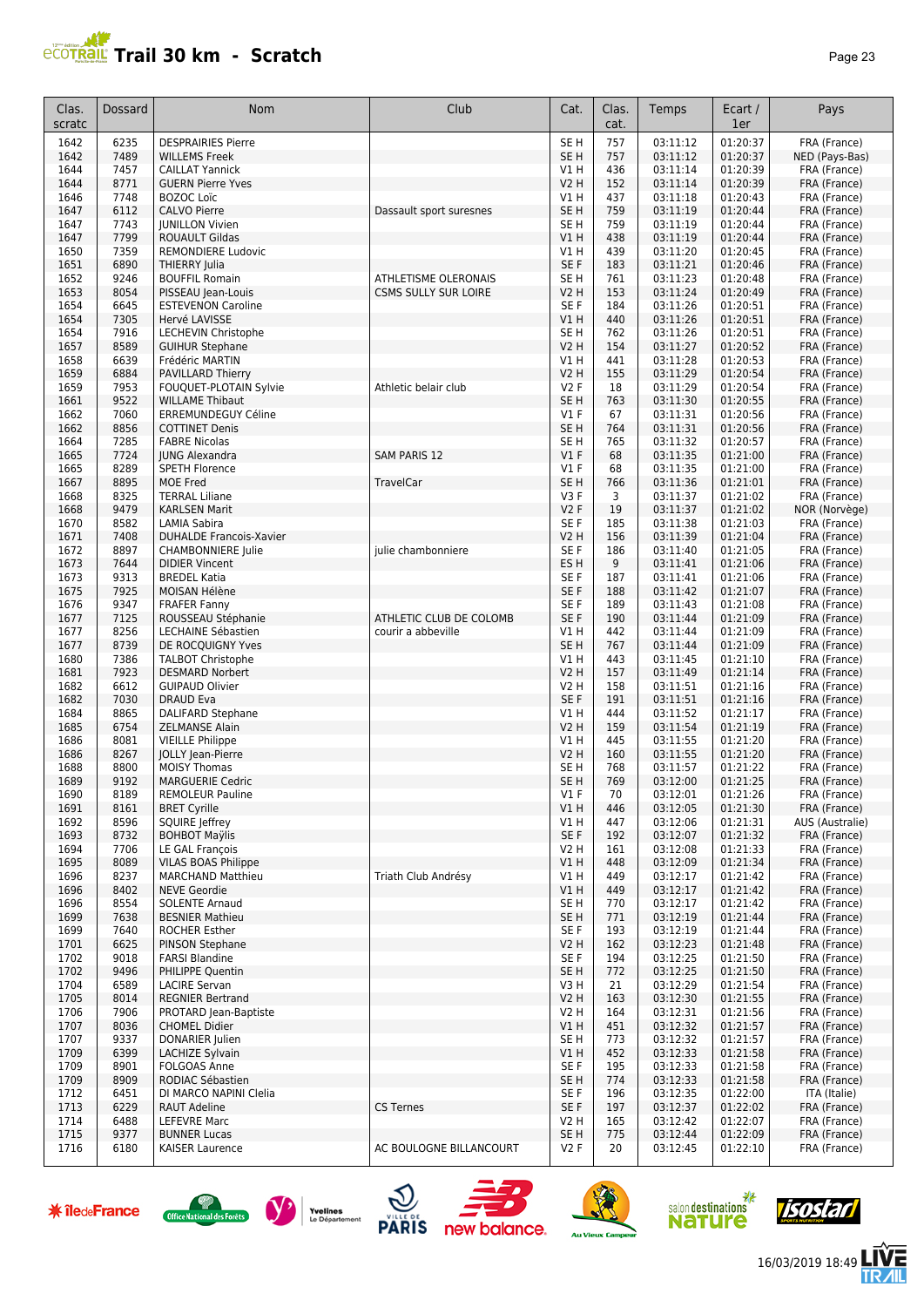| aae |  |
|-----|--|
|-----|--|

| Clas.<br>scratc | Dossard      | <b>Nom</b>                                        | Club                        | Cat.                    | Clas.<br>cat. | Temps                | Ecart /<br>1er       | Pays                         |
|-----------------|--------------|---------------------------------------------------|-----------------------------|-------------------------|---------------|----------------------|----------------------|------------------------------|
| 1716            | 8670         | SAHLI Lucyna                                      |                             | $VI$ F                  | 71            | 03:12:45             | 01:22:10             | POL (Pologne)                |
| 1718            | 6941         | RAFFIER David                                     |                             | V1H                     | 453           | 03:12:46             | 01:22:11             | FRA (France)                 |
| 1718            | 7164         | <b>THIEVIN Guillaume</b>                          |                             | V1 H                    | 453           | 03:12:46             | 01:22:11             | FRA (France)                 |
| 1720            | 7121         | <b>GERARD Yann</b><br><b>PAYER Vincent</b>        |                             | V1H                     | 455           | 03:12:47             | 01:22:12             | FRA (France)                 |
| 1721<br>1722    | 7139<br>7948 | <b>GASPARD Christophe</b>                         | MONTFORT MERE TRIATHLON     | V1 H<br>V1 H            | 456<br>457    | 03:12:48<br>03:12:52 | 01:22:13<br>01:22:17 | FRA (France)<br>FRA (France) |
| 1723            | 9374         | SALINAS ROCA Juan Pablo                           |                             | SE <sub>H</sub>         | 776           | 03:12:56             | 01:22:21             | ESP (Espagne)                |
| 1724            | 6226         | <b>HOLLARD Antoine</b>                            | antoine hollard             | <b>V2 H</b>             | 166           | 03:13:02             | 01:22:27             | FRA (France)                 |
| 1724            | 8470         | <b>ERS Arnaud</b>                                 |                             | V1H                     | 458           | 03:13:02             | 01:22:27             | FRA (France)                 |
| 1726            | 7254         | <b>FOURCADE Laetitia</b>                          | Team wild runner r2 tra     | $VI$ F                  | 72            | 03:13:04             | 01:22:29             | FRA (France)                 |
| 1726            | 7263<br>7797 | <b>DELBREIL Amandine</b><br><b>BERTRAND Nina</b>  |                             | SE <sub>F</sub><br>SE F | 198<br>198    | 03:13:04<br>03:13:04 | 01:22:29<br>01:22:29 | FRA (France)<br>FRA (France) |
| 1726<br>1726    | 8432         | <b>CHILLON Bastien</b>                            |                             | V1H                     | 459           | 03:13:04             | 01:22:29             | FRA (France)                 |
| 1730            | 6501         | <b>NASSOY Damien</b>                              |                             | SE <sub>H</sub>         | 777           | 03:13:09             | 01:22:34             | FRA (France)                 |
| 1731            | 6062         | CHAUVEAU-DUSSAUD Nathalie                         | velo sport chartrain        | <b>V2F</b>              | 21            | 03:13:10             | 01:22:35             | FRA (France)                 |
| 1732            | 6736         | PISARIK Jacques                                   |                             | SE <sub>H</sub>         | 778           | 03:13:11             | 01:22:36             | FRA (France)                 |
| 1733            | 8700         | CAIGNEAUX Sebastien                               |                             | V1 H                    | 460           | 03:13:13             | 01:22:38             | FRA (France)                 |
| 1734            | 7684         | <b>PAUGAM Camille</b>                             |                             | SE F                    | 200           | 03:13:14             | 01:22:39             | FRA (France)                 |
| 1734<br>1736    | 8181<br>8188 | <b>TINEL Thierry</b><br><b>HEKLINGER Sylvain</b>  |                             | SE <sub>H</sub><br>V1 H | 779<br>461    | 03:13:14<br>03:13:15 | 01:22:39<br>01:22:40 | FRA (France)<br>FRA (France) |
| 1737            | 7503         | LE GUERNIGOU Brieuc                               |                             | SE <sub>H</sub>         | 780           | 03:13:16             | 01:22:41             | FRA (France)                 |
| 1737            | 9293         | PILOQUET Pierre                                   |                             | SE <sub>H</sub>         | 780           | 03:13:16             | 01:22:41             | FRA (France)                 |
| 1739            | 7624         | <b>PATTEE Pauline</b>                             |                             | SE <sub>F</sub>         | 201           | 03:13:17             | 01:22:42             | FRA (France)                 |
| 1740            | 6067         | <b>INFUSO Fabien</b>                              |                             | $VI$ H                  | 462           | 03:13:19             | 01:22:44             | FRA (France)                 |
| 1741            | 6190         | <b>RENAUD Nicolas</b>                             | <b>Emily Ronez</b>          | V1H                     | 463           | 03:13:25             | 01:22:50             | FRA (France)                 |
| 1741            | 8150         | <b>BERNAUER Franck</b>                            |                             | V1H                     | 463           | 03:13:25             | 01:22:50             | FRA (France)                 |
| 1743<br>1744    | 7985<br>8125 | <b>HERAUDEAU Cecile</b><br><b>BERNAGE Arnauld</b> |                             | SE F<br>V1H             | 202<br>465    | 03:13:27<br>03:13:28 | 01:22:52<br>01:22:53 | FRA (France)<br>FRA (France) |
| 1745            | 8417         | ARNAUD Jean Louis                                 |                             | V3H                     | 22            | 03:13:30             | 01:22:55             | FRA (France)                 |
| 1746            | 8375         | ZINTCHENKO Anna                                   |                             | $VI$ F                  | 73            | 03:13:31             | 01:22:56             | FRA (France)                 |
| 1747            | 7988         | <b>SERRURIER Alexandre</b>                        |                             | SE <sub>H</sub>         | 782           | 03:13:32             | 01:22:57             | FRA (France)                 |
| 1748            | 6508         | <b>ELBILIA Anna</b>                               |                             | $VI$ F                  | 74            | 03:13:35             | 01:23:00             | FRA (France)                 |
| 1748            | 7328         | <b>GASPARD Chantal</b>                            |                             | V3F                     | 4             | 03:13:35             | 01:23:00             | FRA (France)                 |
| 1748            | 7686         | <b>MOYS Mathias</b>                               |                             | SE <sub>H</sub>         | 783           | 03:13:35             | 01:23:00             | FRA (France)                 |
| 1751<br>1752    | 6644<br>7802 | <b>HAUVILLER Céline</b><br>PEIRUZA Marc           | <b>HAUVILLER</b>            | SE <sub>F</sub><br>V1H  | 203<br>466    | 03:13:36<br>03:13:40 | 01:23:01<br>01:23:05 | FRA (France)<br>FRA (France) |
| 1752            | 8650         | <b>LAMARRE Dorian</b>                             |                             | V1 H                    | 466           | 03:13:40             | 01:23:05             | FRA (France)                 |
| 1754            | 6329         | LE FOLL Géraldine                                 |                             | $VI$ F                  | 75            | 03:13:43             | 01:23:08             | FRA (France)                 |
| 1754            | 6579         | QUILLE Jimmy                                      |                             | SE <sub>H</sub>         | 784           | 03:13:43             | 01:23:08             | FRA (France)                 |
| 1756            | 6578         | <b>HERBET Patrick</b>                             | <b>GAZELEC</b>              | SE <sub>H</sub>         | 785           | 03:13:44             | 01:23:09             | FRA (France)                 |
| 1757            | 6131         | <b>DELORT Paul</b>                                | Paul Delort                 | V2 H                    | 167           | 03:13:46             | 01:23:11             | FRA (France)                 |
| 1758            | 7255         | <b>LAFITTE Laurent</b>                            |                             | V1 H                    | 468           | 03:13:50             | 01:23:15             | FRA (France)                 |
| 1759<br>1760    | 8338<br>6119 | ANTONI-BOUIN Tom<br><b>ENEL Cécile</b>            |                             | SE <sub>H</sub><br>V1F  | 786<br>76     | 03:13:52<br>03:13:54 | 01:23:17<br>01:23:19 | FRA (France)<br>FRA (France) |
| 1760            | 7252         | <b>GUILLEMIN Jeremy</b>                           |                             | SE <sub>H</sub>         | 787           | 03:13:54             | 01:23:19             | FRA (France)                 |
| 1762            | 8155         | <b>OREFICE Hubert</b>                             |                             | SE <sub>H</sub>         | 788           | 03:13:56             | 01:23:21             | FRA (France)                 |
| 1763            | 6958         | <b>ALEXANDROFF Serge</b>                          |                             | V1 H                    | 469           | 03:13:57             | 01:23:22             | FRA (France)                 |
| 1764            | 7364         | SOTORRA Eddy                                      | eddy sotorra                | VIH                     | 470           | 03:13:59             | 01:23:24             | FRA (France)                 |
| 1765            | 7520         | <b>GAUCHEY Samuel</b>                             |                             | SE <sub>H</sub>         | 789           | 03:14:01             | 01:23:26             | FRA (France)                 |
| 1765            | 8105         | <b>FOUESNEAU Alexis</b>                           |                             | SE <sub>H</sub>         | 789           | 03:14:01             | 01:23:26             | FRA (France)                 |
| 1767<br>1767    | 6439<br>8991 | MAHFOUZ Aurélie<br><b>FABRE Vincent</b>           |                             | SE F<br>V1 H            | 204<br>471    | 03:14:02<br>03:14:02 | 01:23:27<br>01:23:27 | FRA (France)<br>FRA (France) |
| 1769            | 7487         | <b>JACQUES Timothée</b>                           |                             | SE H                    | 791           | 03:14:04             | 01:23:29             | FRA (France)                 |
| 1770            | 6249         | <b>KALNINA Laura</b>                              |                             | SE F                    | 205           | 03:14:06             | 01:23:31             | FRA (France)                 |
| 1771            | 9464         | KHARBACH Rachida                                  |                             | SE F                    | 206           | 03:14:07             | 01:23:32             | FRA (France)                 |
| 1772            | 6467         | LESUEUR Sébastien                                 |                             | V1H                     | 472           | 03:14:09             | 01:23:34             | FRA (France)                 |
| 1772            | 7065         | <b>KAKAS Farid</b>                                |                             | V1 H                    | 472           | 03:14:09             | 01:23:34             | FRA (France)                 |
| 1774<br>1775    | 7442<br>6079 | <b>GOUDET Audrey</b><br><b>FLEURBAEY Olivier</b>  |                             | SE F<br>SE H            | 207<br>792    | 03:14:11<br>03:14:13 | 01:23:36<br>01:23:38 | FRA (France)<br>FRA (France) |
| 1775            | 8611         | <b>DEMODE Amaury</b>                              |                             | V1H                     | 474           | 03:14:13             | 01:23:38             | FRA (France)                 |
| 1777            | 6234         | <b>BAUD Guillaume</b>                             |                             | V1 H                    | 475           | 03:14:14             | 01:23:39             | FRA (France)                 |
| 1778            | 6906         | <b>BOUTAUD Olivier</b>                            |                             | V1 H                    | 476           | 03:14:15             | 01:23:40             | FRA (France)                 |
| 1779            | 6705         | <b>GRUEST</b> Jean-Pierre                         |                             | VIH                     | 477           | 03:14:16             | 01:23:41             | FRA (France)                 |
| 1780            | 7401         | RIGOLLOT Joanny                                   |                             | VIH                     | 478           | 03:14:17             | 01:23:42             | FRA (France)                 |
| 1780            | 8492         | QUEROY Fabien                                     |                             | V1 H                    | 478           | 03:14:17             | 01:23:42             | FRA (France)                 |
| 1782<br>1782    | 6027<br>8846 | STOLLER Jérome<br><b>SERGENT Thomas</b>           | Patricia BUCHART            | V1H<br>SE H             | 480<br>793    | 03:14:18<br>03:14:18 | 01:23:43<br>01:23:43 | FRA (France)                 |
| 1784            | 6026         | <b>BUCHART Patricia</b>                           |                             | $VI$ F                  | 77            | 03:14:19             | 01:23:44             | FRA (France)<br>FRA (France) |
| 1784            | 7934         | <b>BOISSONNET Michael</b>                         | AI-BLOIS ONZAIN             | SE H                    | 794           | 03:14:19             | 01:23:44             | FRA (France)                 |
| 1786            | 7485         | CHEVALLIER Rémy                                   | <b>COURBEVOIE TRIATHLON</b> | V1H                     | 481           | 03:14:23             | 01:23:48             | FRA (France)                 |
| 1787            | 7484         | CHEVALLIER Eugénie                                | <b>COURBEVOIE TRIATHLON</b> | $VI$ F                  | 78            | 03:14:24             | 01:23:49             | FRA (France)                 |
| 1788            | 7594         | NICOLAS Jean-François                             |                             | SE <sub>H</sub>         | 795           | 03:14:27             | 01:23:52             | FRA (France)                 |
| 1788            | 7992         | <b>GUIMON Julien</b>                              |                             | SE H                    | 795           | 03:14:27             | 01:23:52             | FRA (France)                 |
| 1790<br>1791    | 8107<br>7516 | KOSTUJ Marie<br><b>MERCIER Paul</b>               |                             | SE F                    | 208<br>797    | 03:14:28             | 01:23:53<br>01:23:54 | FRA (France)                 |
|                 |              |                                                   |                             | SE H                    |               | 03:14:29             |                      | FRA (France)                 |













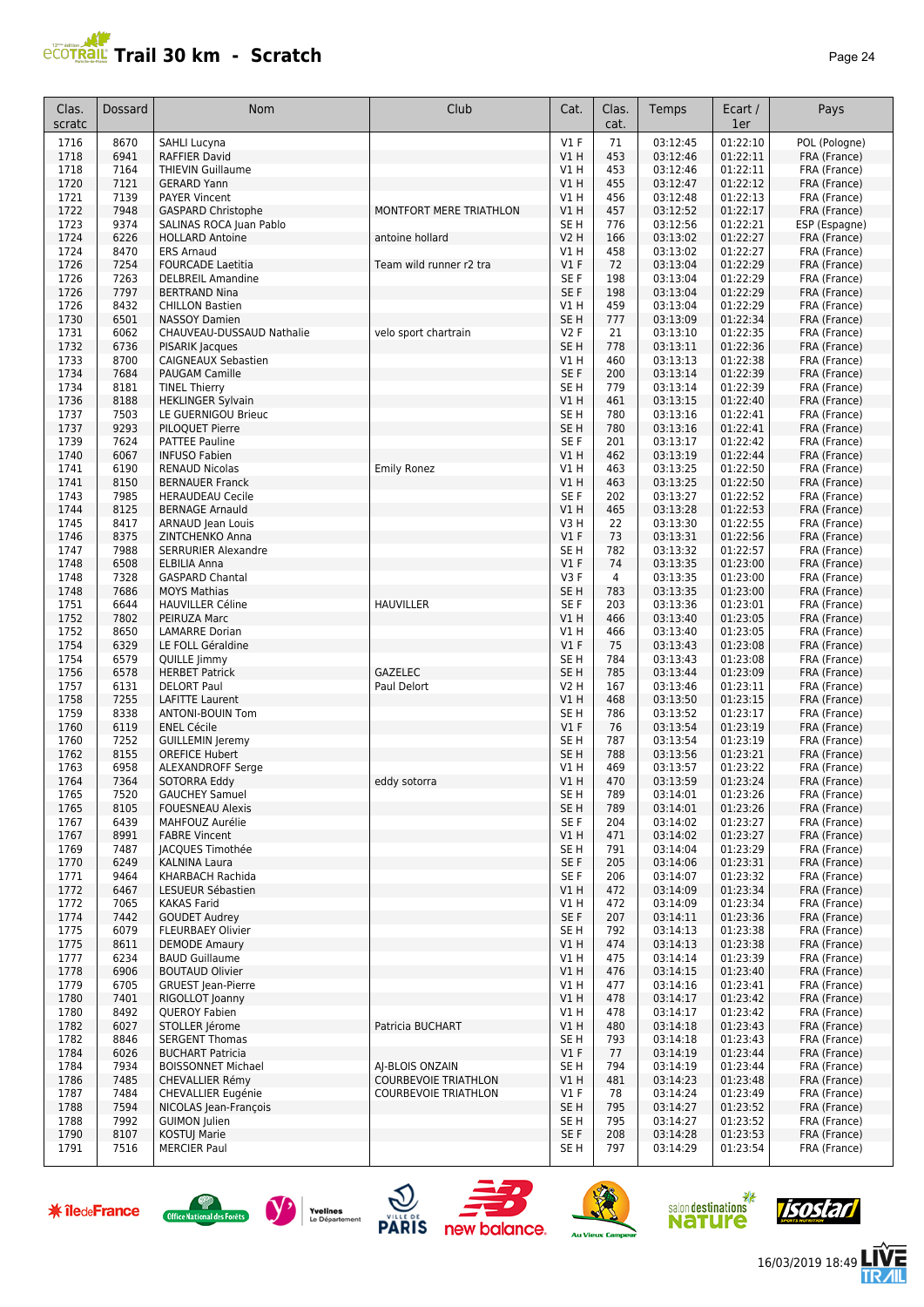

| Clas.<br>scratc | Dossard      | Nom                                                 | Club                        | Cat.                      | Clas.<br>cat. | Temps                | Ecart /<br>1er       | Pays                         |
|-----------------|--------------|-----------------------------------------------------|-----------------------------|---------------------------|---------------|----------------------|----------------------|------------------------------|
| 1792            | 7460         | <b>MEUNIER Nicolas</b>                              |                             | V1 H                      | 482           | 03:14:30             | 01:23:55             | FRA (France)                 |
| 1793            | 7077         | <b>CHUPIN Caroline</b>                              | SongyTriathlon              | SE F                      | 209           | 03:14:32             | 01:23:57             | FRA (France)                 |
| 1794            | 9088         | <b>BOUL Antoine</b>                                 |                             | SE <sub>H</sub>           | 798           | 03:14:35             | 01:24:00             | FRA (France)                 |
| 1795            | 7250         | <b>CLOCHEFERT Pauline</b>                           |                             | SE F                      | 210           | 03:14:36             | 01:24:01             | FRA (France)                 |
| 1795            | 7459         | <b>CHEVALIER Pierre</b>                             |                             | V1 H                      | 483           | 03:14:36             | 01:24:01             | FRA (France)                 |
| 1797<br>1798    | 7063<br>6328 | <b>RUFFIOT Meryl</b>                                |                             | SE F<br>V1 H              | 211<br>484    | 03:14:37<br>03:14:38 | 01:24:02<br>01:24:03 | FRA (France)                 |
| 1798            | 8710         | <b>FALCONNET Benoit</b><br><b>DESTHIEUX Carole</b>  | <b>SAM PARIS 12</b>         | SE F                      | 212           | 03:14:38             | 01:24:03             | FRA (France)<br>FRA (France) |
| 1800            | 6330         | <b>KAHN Sylvain</b>                                 |                             | V1 H                      | 485           | 03:14:42             | 01:24:07             | FRA (France)                 |
| 1801            | 8923         | <b>MILMAN Gemma</b>                                 |                             | SE F                      | 213           | 03:14:45             | 01:24:10             | GBR (Royaume-Uni)            |
| 1802            | 6413         | <b>BEMATOL Fabrice</b>                              |                             | V1 H                      | 486           | 03:14:51             | 01:24:16             | FRA (France)                 |
| 1802            | 8967         | LE STUNFF Cedric                                    |                             | <b>V1 H</b>               | 486           | 03:14:51             | 01:24:16             | FRA (France)                 |
| 1804            | 7034         | <b>LEMOINE Philippe</b>                             |                             | V3H                       | 23            | 03:14:56             | 01:24:21             | FRA (France)                 |
| 1805            | 7475         | <b>DEVILLE Thomas</b>                               |                             | SE <sub>H</sub>           | 799           | 03:14:58             | 01:24:23             | FRA (France)                 |
| 1805            | 7476         | <b>PEGAT Albane</b>                                 |                             | SE F                      | 214           | 03:14:58             | 01:24:23             | FRA (France)                 |
| 1805<br>1808    | 8542<br>6070 | <b>TOUPET Milene</b>                                |                             | V1F<br>$VI$ F             | 79<br>80      | 03:14:58<br>03:15:00 | 01:24:23<br>01:24:25 | FRA (France)                 |
| 1808            | 6510         | <b>GOUAZE Nina Ngoc</b><br><b>VERMERIE Benjamin</b> |                             | V1H                       | 488           | 03:15:00             | 01:24:25             | FRA (France)<br>FRA (France) |
| 1810            | 6285         | <b>COURTEMANCHE Herve</b>                           |                             | V2 H                      | 168           | 03:15:02             | 01:24:27             | FRA (France)                 |
| 1811            | 8659         | <b>LEMIERE Mélanie</b>                              | <b>SM MONTROUGE</b>         | V1F                       | 81            | 03:15:03             | 01:24:28             | FRA (France)                 |
| 1812            | 8297         | <b>GUILHEM Aurélie</b>                              | adidas Runners Paris        | $VI$ F                    | 82            | 03:15:05             | 01:24:30             | FRA (France)                 |
| 1813            | 8068         | <b>AUDAIRE Eric</b>                                 |                             | V1H                       | 489           | 03:15:06             | 01:24:31             | FRA (France)                 |
| 1814            | 7995         | RAGAZZON Lorenzo                                    |                             | V2 H                      | 169           | 03:15:07             | 01:24:32             | FRA (France)                 |
| 1815            | 9195         | <b>DEFFAYET Lila</b>                                |                             | SE <sub>F</sub>           | 215           | 03:15:11             | 01:24:36             | FRA (France)                 |
| 1815            | 9419         | <b>RESTOUT Guillaume</b>                            |                             | V1 H                      | 490           | 03:15:11             | 01:24:36             | FRA (France)                 |
| 1817            | 6595         | <b>ALBERTELLI Laurent</b>                           |                             | <b>V2 H</b>               | 170           | 03:15:12             | 01:24:37             | FRA (France)                 |
| 1818            | 6696         | <b>FONTENEAU Marc</b>                               |                             | V1 H                      | 491           | 03:15:13<br>03:15:13 | 01:24:38             | FRA (France)                 |
| 1818<br>1820    | 6697<br>6369 | <b>RAVILLY Guillaume</b><br><b>GERVAIS Nelly</b>    |                             | V1H<br>$VI$ F             | 491<br>83     | 03:15:15             | 01:24:38<br>01:24:40 | FRA (France)<br>FRA (France) |
| 1820            | 6559         | <b>BOUSSEAU Pierre</b>                              |                             | SE <sub>H</sub>           | 800           | 03:15:15             | 01:24:40             | FRA (France)                 |
| 1822            | 8357         | PELLIER-CUIT Olivier                                |                             | V1 H                      | 493           | 03:15:17             | 01:24:42             | FRA (France)                 |
| 1823            | 6720         | <b>CLAUDE Olivier</b>                               |                             | V1H                       | 494           | 03:15:18             | 01:24:43             | FRA (France)                 |
| 1823            | 7471         | DENEFLE Frédérique                                  |                             | $VI$ F                    | 84            | 03:15:18             | 01:24:43             | FRA (France)                 |
| 1825            | 6320         | <b>CHEVALIER Aude</b>                               |                             | SE F                      | 216           | 03:15:20             | 01:24:45             | FRA (France)                 |
| 1826            | 8031         | NESLANY Jean                                        |                             | V3H                       | 24            | 03:15:21             | 01:24:46             | <b>BEL</b> (Belgique)        |
| 1826            | 9357         | NAYROLLES Sébastien                                 |                             | V2 H                      | 171           | 03:15:21             | 01:24:46             | FRA (France)                 |
| 1828            | 8376         | <b>BONIS Coline</b>                                 | <b>COURBEVOIE TRIATHLON</b> | SE <sub>F</sub>           | 217           | 03:15:23             | 01:24:48             | FRA (France)                 |
| 1829            | 6204         | VIMEUX - HOCHBERG Benoît                            |                             | SE H                      | 801           | 03:15:24             | 01:24:49             | FRA (France)                 |
| 1829<br>1831    | 9136<br>7406 | <b>COLLOMBET Hervé</b><br><b>AUBREE Florian</b>     | Union Sportive d'Ormess     | V2 H<br>SE <sub>H</sub>   | 172<br>802    | 03:15:24<br>03:15:27 | 01:24:49<br>01:24:52 | FRA (France)<br>FRA (France) |
| 1832            | 8272         | <b>THOMYRE Mathieu</b>                              | SAM PARIS 12                | SE <sub>H</sub>           | 803           | 03:15:31             | 01:24:56             | FRA (France)                 |
| 1833            | 6604         | <b>FONTAINE Clement</b>                             |                             | SE <sub>H</sub>           | 804           | 03:15:32             | 01:24:57             | FRA (France)                 |
| 1833            | 9375         | <b>BARTHES Pierrick</b>                             |                             | SE <sub>H</sub>           | 804           | 03:15:32             | 01:24:57             | FRA (France)                 |
| 1835            | 7449         | <b>CHAUVEAU Elisabet</b>                            | SURESNES PASSION ATHLE      | <b>V2F</b>                | 22            | 03:15:33             | 01:24:58             | FRA (France)                 |
| 1836            | 8965         | LEBRUN LAMAIRIA Sabrina                             | UNION NORD EST 95 A         | SE <sub>F</sub>           | 218           | 03:15:34             | 01:24:59             | FRA (France)                 |
| 1836            | 9186         | <b>DUCLOYER Remi</b>                                |                             | SE <sub>H</sub>           | 806           | 03:15:34             | 01:24:59             | FRA (France)                 |
| 1838            | 7707         | LETOURMY Sylvain                                    |                             | V1 H                      | 495           | 03:15:36             | 01:25:01             | FRA (France)                 |
| 1839            | 6483         | VERDIER-TOUREAU Pierre-Sebastien                    |                             | V1 H                      | 496           | 03:15:37             | 01:25:02             | FRA (France)                 |
| 1839<br>1841    | 7228<br>7374 | <b>MIHALA David</b><br><b>SYBORD Thierry</b>        |                             | V1 H<br><b>V2 H</b>       | 496<br>173    | 03:15:37<br>03:15:38 | 01:25:02<br>01:25:03 | FRA (France)<br>FRA (France) |
| 1841            | 7999         | <b>BOROVAC PECAREVIC Martina</b>                    | <b>ESCXV</b>                | $VI$ F                    | 85            | 03:15:38             | 01:25:03             | CRO (Croatie)                |
| 1841            | 8029         | <b>TREGUER Guy</b>                                  |                             | V2 H                      | 173           | 03:15:38             | 01:25:03             | FRA (France)                 |
| 1841            | 8116         | <b>NEBEKER Franck</b>                               |                             | V2 H                      | 173           | 03:15:38             | 01:25:03             | FRA (France)                 |
| 1845            | 7998         | SCHOONBAERT Jean-Louis                              |                             | SE <sub>H</sub>           | 807           | 03:15:39             | 01:25:04             | FRA (France)                 |
| 1845            | 8948         | <b>MOYNOT Yves</b>                                  |                             | V1 H                      | 498           | 03:15:39             | 01:25:04             | FRA (France)                 |
| 1845            | 9191         | LALA Guillaume                                      |                             | SE H                      | 807           | 03:15:39             | 01:25:04             | FRA (France)                 |
| 1848            | 7691         | <b>BRIS Philippe</b>                                |                             | V3H                       | 25            | 03:15:40             | 01:25:05             | FRA (France)                 |
| 1849            | 8016         | <b>THOMAS Jean Marc</b>                             |                             | <b>V2 H</b>               | 176           | 03:15:41             | 01:25:06             | FRA (France)                 |
| 1850<br>1851    | 7622<br>7205 | <b>CORBIER Laurent</b><br><b>COLAS Luc</b>          |                             | V1 H<br>V2 H              | 499<br>177    | 03:15:43<br>03:15:46 | 01:25:08<br>01:25:11 | FRA (France)<br>FRA (France) |
| 1852            | 8420         | <b>TORO-ENGEL Anais</b>                             |                             | SE F                      | 219           | 03:15:47             | 01:25:12             | FRA (France)                 |
| 1853            | 8851         | LESECO Xavier                                       |                             | V1 H                      | 500           | 03:15:49             | 01:25:14             | FRA (France)                 |
| 1854            | 7388         | <b>JAOUEN Marion</b>                                |                             | $VI$ F                    | 86            | 03:15:53             | 01:25:18             | FRA (France)                 |
| 1854            | 7694         | <b>HECTOR Pierre</b>                                | <b>HECTOR PIERRE</b>        | <b>V2 H</b>               | 178           | 03:15:53             | 01:25:18             | FRA (France)                 |
| 1856            | 8608         | DE BELLESCIZE Alix                                  |                             | $VI$ F                    | 87            | 03:15:57             | 01:25:22             | FRA (France)                 |
| 1857            | 7890         | <b>TAUDIERE Romuald</b>                             |                             | SE <sub>H</sub>           | 809           | 03:15:58             | 01:25:23             | FRA (France)                 |
| 1858            | 8691         | Carlos LOPES                                        |                             | V1H                       | 501           | 03:15:59             | 01:25:24             | FRA (France)                 |
| 1859            | 7421         | DE LA TAILLE Marc                                   |                             | V2 H                      | 179           | 03:16:00             | 01:25:25             | FRA (France)                 |
| 1860<br>1860    | 7184<br>7234 | <b>MARTIN Mathieu</b><br>JOUVION Virginie           |                             | SE <sub>H</sub><br>$VI$ F | 810<br>88     | 03:16:05<br>03:16:05 | 01:25:30<br>01:25:30 | FRA (France)<br>FRA (France) |
| 1862            | 6553         | SIBAUD Benoît                                       |                             | V1 H                      | 502           | 03:16:07             | 01:25:32             | FRA (France)                 |
| 1863            | 6137         | <b>JOHANSSON Lena</b>                               | Sagemcom                    | $VI$ F                    | 89            | 03:16:08             | 01:25:33             | SWE (Suède)                  |
| 1864            | 8988         | <b>BORG David</b>                                   |                             | V1 H                      | 503           | 03:16:10             | 01:25:35             | FRA (France)                 |
| 1865            | 8462         | LAHOUASSA Abdelhak                                  | Bezons                      | V2 H                      | 180           | 03:16:12             | 01:25:37             | FRA (France)                 |
| 1866            | 6103         | REPOUX Benoît                                       |                             | V1 H                      | 504           | 03:16:13             | 01:25:38             | FRA (France)                 |















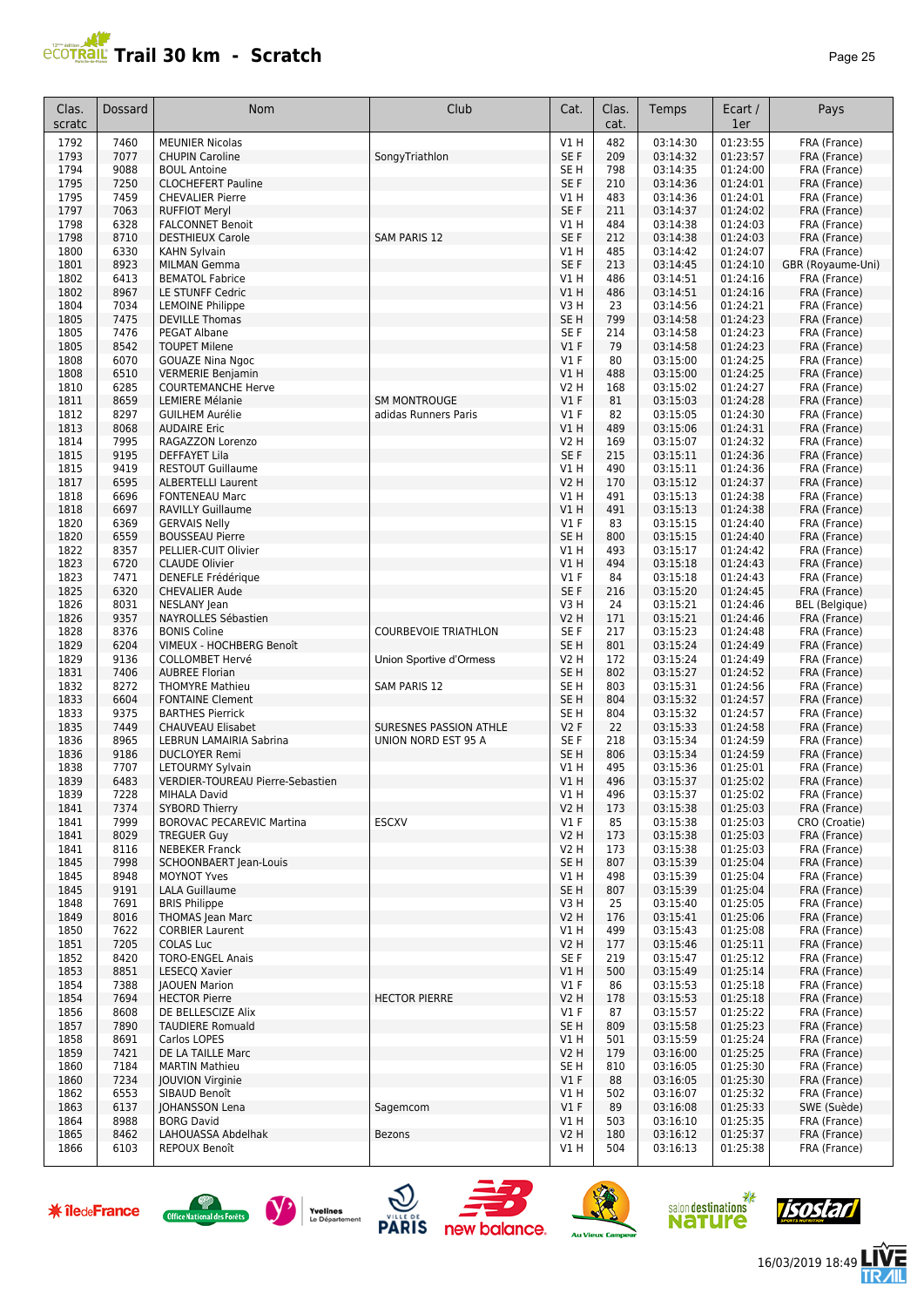#### **PCOTRAIL Trail 30 km - Scratch Page 26 Page 26 Page 26 Page 26**

| Clas.<br>scratc | <b>Dossard</b> | Nom                                                 | Club                       | Cat.                      | Clas.<br>cat. | Temps                | Ecart /<br>1er       | Pays                              |
|-----------------|----------------|-----------------------------------------------------|----------------------------|---------------------------|---------------|----------------------|----------------------|-----------------------------------|
| 1867            | 8200           | <b>DANG Marc-Antoine</b>                            |                            | SE <sub>H</sub>           | 811           | 03:16:16             | 01:25:41             | FRA (France)                      |
| 1868            | 7159           | <b>CORBINEAU Paul</b>                               |                            | SE <sub>H</sub>           | 812           | 03:16:18             | 01:25:43             | FRA (France)                      |
| 1869            | 7007           | ROTH François-Xavier                                |                            | V1 H                      | 505           | 03:16:21             | 01:25:46             | FRA (France)                      |
| 1870            | 8454           | <b>OLDANI Elisa</b>                                 |                            | $VI$ F                    | 90            | 03:16:33             | 01:25:58             | ITA (Italie)                      |
| 1871<br>1872    | 9454<br>8987   | <b>LUQUET Francois</b><br><b>WAREMBOURG Aurélie</b> |                            | SE <sub>H</sub><br>SE F   | 813<br>220    | 03:16:37<br>03:16:39 | 01:26:02<br>01:26:04 | FRA (France)<br>FRA (France)      |
| 1873            | 7628           | <b>BONAVARON Juliette</b>                           | Juliette Bonavaron         | SE F                      | 221           | 03:16:40             | 01:26:05             | FRA (France)                      |
| 1873            | 8313           | <b>DELAPLACE Emilie</b>                             |                            | SE F                      | 221           | 03:16:40             | 01:26:05             | FRA (France)                      |
| 1875            | 9102           | FOIREST Mari-Vorgan                                 |                            | SE F                      | 223           | 03:16:41             | 01:26:06             | FRA (France)                      |
| 1876            | 6262           | <b>GARRIOUX Colin</b>                               |                            | SE <sub>H</sub>           | 814           | 03:16:50             | 01:26:15             | FRA (France)                      |
| 1877            | 8749           | <b>COCHARD Christophe</b>                           | <b>ASMEUDON</b>            | <b>V2 H</b>               | 181           | 03:16:53             | 01:26:18             | FRA (France)                      |
| 1877            | 9041           | <b>CASTELIN Elisabeth</b>                           |                            | V2F                       | 23            | 03:16:53             | 01:26:18             | FRA (France)                      |
| 1879            | 9144           | <b>GERGAUD Jean-Marie</b>                           | Claude Gergaud             | V1H                       | 506           | 03:16:57             | 01:26:22             | FRA (France)                      |
| 1880            | 8413           | <b>MONET Cassandre</b>                              |                            | SE F                      | 224           | 03:17:04             | 01:26:29             | FRA (France)                      |
| 1881            | 8336           | PERRODIN Justine                                    |                            | SE <sub>F</sub>           | 225           | 03:17:05             | 01:26:30             | FRA (France)                      |
| 1882            | 6121           | <b>SAVARY Matthieu</b>                              | Team Céleste               | SE <sub>H</sub>           | 815           | 03:17:07             | 01:26:32             | FRA (France)                      |
| 1882<br>1884    | 8743<br>6524   | <b>BURGOS Mickael</b><br><b>FARMER</b> Jennie       | Fulham RC                  | SE <sub>H</sub><br>$VI$ F | 815<br>91     | 03:17:07<br>03:17:08 | 01:26:32<br>01:26:33 | FRA (France)<br>GBR (Royaume-Uni) |
| 1884            | 8110           | <b>DAUPTAIN Sarah</b>                               |                            | $VI$ F                    | 91            | 03:17:08             | 01:26:33             | USA (Etats-Unis)                  |
| 1886            | 6845           | <b>IUNGER Corentin</b>                              |                            | SE <sub>H</sub>           | 817           | 03:17:09             | 01:26:34             | FRA (France)                      |
| 1887            | 8619           | <b>CONSTANS Stephane</b>                            |                            | <b>V2 H</b>               | 182           | 03:17:10             | 01:26:35             | FRA (France)                      |
| 1888            | 8273           | <b>RANDANNE Regis</b>                               |                            | V1 H                      | 507           | 03:17:15             | 01:26:40             | FRA (France)                      |
| 1889            | 7315           | ROUQUIE Sylvain                                     |                            | SE H                      | 818           | 03:17:19             | 01:26:44             | FRA (France)                      |
| 1890            | 7703           | <b>VICAIRE Guillaume</b>                            |                            | V2 H                      | 183           | 03:17:22             | 01:26:47             | FRA (France)                      |
| 1891            | 7804           | <b>BENDJABALLAH Marion</b>                          |                            | SE F                      | 226           | 03:17:23             | 01:26:48             | FRA (France)                      |
| 1892            | 7235           | <b>BARON</b> Julien                                 |                            | SE <sub>H</sub>           | 819           | 03:17:26             | 01:26:51             | FRA (France)                      |
| 1892            | 7621           | LANDSBERG Romain                                    |                            | V1 H                      | 508           | 03:17:26             | 01:26:51             | FRA (France)                      |
| 1894            | 6860           | <b>FERKANE Kamel</b>                                | PARIS ATHLETIC             | V1H                       | 509           | 03:17:28             | 01:26:53             | FRA (France)                      |
| 1894<br>1896    | 7842<br>7329   | <b>OHREL Christophe</b><br><b>GASPARD Vanessa</b>   |                            | V1 H<br>SE F              | 509<br>227    | 03:17:28<br>03:17:35 | 01:26:53<br>01:27:00 | FRA (France)<br>FRA (France)      |
| 1897            | 7865           | COULAUD Jean-Yves                                   |                            | <b>V2 H</b>               | 184           | 03:17:37             | 01:27:02             | FRA (France)                      |
| 1898            | 7915           | ARBOGAST Angelique                                  | Hawai picon                | SE F                      | 228           | 03:17:39             | 01:27:04             | FRA (France)                      |
| 1899            | 8896           | <b>BANDRY Sandrine</b>                              |                            | SE F                      | 229           | 03:17:45             | 01:27:10             | FRA (France)                      |
| 1900            | 8524           | <b>LEONARD Alexis</b>                               |                            | SE <sub>H</sub>           | 820           | 03:17:47             | 01:27:12             | FRA (France)                      |
| 1901            | 7807           | <b>DESLANDES Paul</b>                               |                            | ES H                      | 10            | 03:17:53             | 01:27:18             | FRA (France)                      |
| 1902            | 8893           | <b>LEONARD Christine</b>                            |                            | V2F                       | 24            | 03:17:56             | 01:27:21             | FRA (France)                      |
| 1903            | 9077           | <b>GACHOT Gerald</b>                                |                            | SE <sub>H</sub>           | 821           | 03:17:57             | 01:27:22             | FRA (France)                      |
| 1904            | 6441           | <b>VETZEL Fabien</b>                                |                            | V1H                       | 511           | 03:17:58             | 01:27:23             | FRA (France)                      |
| 1905<br>1906    | 9255<br>9058   | ANNUNZIO Sophie<br><b>HILTZER Arnaud</b>            | Les mordus A2R             | SE F<br>SE <sub>H</sub>   | 230<br>822    | 03:17:59<br>03:18:02 | 01:27:24<br>01:27:27 | FRA (France)                      |
| 1907            | 7351           | <b>TRUCHE Sébastien</b>                             |                            | V1H                       | 512           | 03:18:04             | 01:27:29             | FRA (France)<br>FRA (France)      |
| 1907            | 9403           | <b>HONG Thanh-Tuan</b>                              |                            | SE <sub>H</sub>           | 823           | 03:18:04             | 01:27:29             | FRA (France)                      |
| 1909            | 7469           | <b>CHARRAS Fabrice</b>                              |                            | <b>V2 H</b>               | 185           | 03:18:08             | 01:27:33             | FRA (France)                      |
| 1910            | 7468           | PASSEBOIS Marion                                    |                            | $VI$ F                    | 93            | 03:18:09             | 01:27:34             | FRA (France)                      |
| 1910            | 8097           | <b>GUILLET Séverine</b>                             |                            | SE F                      | 231           | 03:18:09             | 01:27:34             | FRA (France)                      |
| 1910            | 8696           | ROBINOT Julien                                      |                            | VIH                       | 513           | 03:18:09             | 01:27:34             | FRA (France)                      |
| 1913            | 6124           | <b>BARDIN Eric</b>                                  |                            | V1 H                      | 514           | 03:18:10             | 01:27:35             | FRA (France)                      |
| 1914            | 7040           | <b>CHARACHON Remi</b>                               |                            | V <sub>2</sub> H          | 186           | 03:18:12             | 01:27:37             | FRA (France)                      |
| 1915            | 9524           | VITAL Vital                                         |                            | V1 F<br>V1H               | 94<br>515     | 03:18:15             | 01:27:40<br>01:27:41 | FRA (France)                      |
| 1916<br>1916    | 7714<br>7715   | <b>LEPERS Eric</b><br>GUILLEREZ Jean-Sébastien      |                            | <b>V2 H</b>               | 187           | 03:18:16<br>03:18:16 | 01:27:41             | FRA (France)<br>FRA (France)      |
| 1918            | 7963           | <b>MIRIC Thomas</b>                                 |                            | V1H                       | 516           | 03:18:17             | 01:27:42             | FRA (France)                      |
| 1918            | 8254           | <b>BATORI Etienne</b>                               |                            | SE H                      | 824           | 03:18:17             | 01:27:42             | SUI (Suisse)                      |
| 1920            | 7138           | <b>DORDONNAT Dalay</b>                              | ATHLETIC CLUB DE COLOMB    | V1F                       | 95            | 03:18:20             | 01:27:45             | FRA (France)                      |
| 1921            | 6881           | DOS SANTOS David                                    |                            | SE <sub>H</sub>           | 825           | 03:18:23             | 01:27:48             | FRA (France)                      |
| 1922            | 6911           | PAILLONCY Lionel                                    |                            | SE <sub>H</sub>           | 826           | 03:18:25             | 01:27:50             | FRA (France)                      |
| 1922            | 7028           | <b>CLIMAUD Didier</b>                               |                            | SE <sub>H</sub>           | 826           | 03:18:25             | 01:27:50             | FRA (France)                      |
| 1922            | 7380           | <b>GALISSIE Stefan</b>                              |                            | V1H                       | 517           | 03:18:25             | 01:27:50             | FRA (France)                      |
| 1925            | 6449           | <b>GIBAUX Thierry</b>                               |                            | V2 H                      | 188           | 03:18:28             | 01:27:53             | FRA (France)                      |
| 1926            | 7127           | PILLER Mickaël                                      |                            | SE <sub>H</sub>           | 828           | 03:18:29             | 01:27:54             | FRA (France)                      |
| 1927<br>1927    | 8556<br>8868   | NICOLEAU Vincent<br><b>MIKAILOFF Oleg</b>           |                            | SE H<br>V1H               | 829<br>518    | 03:18:30<br>03:18:30 | 01:27:55<br>01:27:55 | FRA (France)<br>GER (Allemagne)   |
| 1929            | 8671           | MIGNEREY Alexandra                                  |                            | SE F                      | 232           | 03:18:32             | 01:27:57             | FRA (France)                      |
| 1930            | 6531           | <b>SALHA Claire</b>                                 |                            | SE F                      | 233           | 03:18:35             | 01:28:00             | FRA (France)                      |
| 1931            | 9346           | <b>CHANZY Thomas</b>                                |                            | SE <sub>H</sub>           | 830           | 03:18:38             | 01:28:03             | FRA (France)                      |
| 1932            | 8192           | <b>LAVERGNE Bertrand</b>                            |                            | V1H                       | 519           | 03:18:40             | 01:28:05             | FRA (France)                      |
| 1933            | 7270           | <b>MEAR Mickael</b>                                 |                            | V1H                       | 520           | 03:18:41             | 01:28:06             | FRA (France)                      |
| 1934            | 6966           | SAVARIT Benjamin                                    |                            | SE <sub>H</sub>           | 831           | 03:18:43             | 01:28:08             | FRA (France)                      |
| 1935            | 8101           | <b>GROS Pierre-Antoine</b>                          |                            | SE H                      | 832           | 03:18:45             | 01:28:10             | FRA (France)                      |
| 1935            | 8963           | <b>GILLIUNG Sabrina</b>                             | <b>UNION NORD EST 95 A</b> | $VI$ F                    | 96            | 03:18:45             | 01:28:10             | FRA (France)                      |
| 1937            | 8961           | <b>CORNAC</b> Josette                               | UNION NORD EST 95 A        | V2F                       | 25            | 03:18:48             | 01:28:13             | FRA (France)                      |
| 1938<br>1938    | 6842<br>8496   | DE RICAUD François<br><b>GUESDON Nicolas</b>        |                            | V1H<br>$VI$ F             | 521<br>97     | 03:18:49<br>03:18:49 | 01:28:14<br>01:28:14 | FRA (France)<br>FRA (France)      |
| 1940            | 9261           | <b>DOREL Xavier</b>                                 |                            | V1H                       | 522           | 03:18:51             | 01:28:16             | FRA (France)                      |
| 1941            | 8617           | <b>BACMANN Eric</b>                                 |                            | V2 H                      | 189           | 03:18:52             | 01:28:17             | FRA (France)                      |
|                 |                |                                                     |                            |                           |               |                      |                      |                                   |















信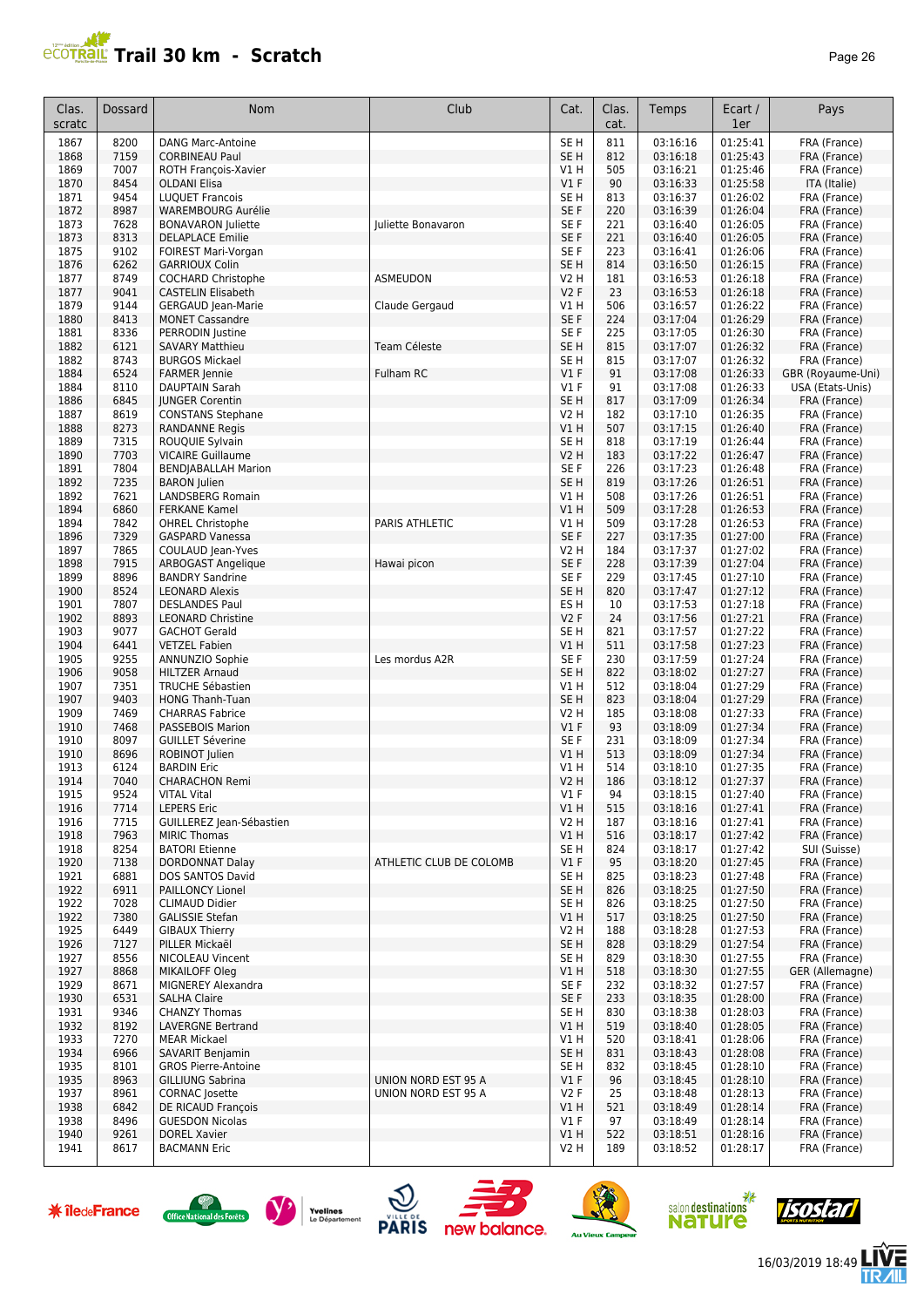

| Clas.<br>scratc | <b>Dossard</b> | <b>Nom</b>                                            | Club                    | Cat.                    | Clas.<br>cat. | Temps                | Ecart /<br>1er       | Pays                              |
|-----------------|----------------|-------------------------------------------------------|-------------------------|-------------------------|---------------|----------------------|----------------------|-----------------------------------|
| 1942            | 8721           | <b>BACMANN Celine</b>                                 |                         | $VI$ F                  | 98            | 03:18:53             | 01:28:18             | FRA (France)                      |
| 1943            | 6254           | <b>LELLOUCHE Celine</b>                               |                         | V1F                     | 99            | 03:18:54             | 01:28:19             | FRA (France)                      |
| 1943            | 7264           | CONTASSOT Jérôme                                      |                         | V1 H                    | 523           | 03:18:54             | 01:28:19             | FRA (France)                      |
| 1945<br>1946    | 8763<br>6560   | <b>PAI Nicolas</b><br>LEHARI Benjamin                 |                         | SE <sub>H</sub><br>V1 H | 833<br>524    | 03:18:55<br>03:19:05 | 01:28:20<br>01:28:30 | FRA (France)<br>FRA (France)      |
| 1947            | 8900           | <b>HANNECART Lisa</b>                                 |                         | SE F                    | 234           | 03:19:06             | 01:28:31             | FRA (France)                      |
| 1948            | 6459           | <b>SECKERT Nadia</b>                                  |                         | $VI$ F                  | 100           | 03:19:07             | 01:28:32             | FRA (France)                      |
| 1949            | 6390           | <b>DAKICHE Sebastien</b>                              |                         | SE <sub>H</sub>         | 834           | 03:19:08             | 01:28:33             | FRA (France)                      |
| 1950            | 6260           | <b>DUFOUR Celia</b>                                   |                         | $VI$ F                  | 101           | 03:19:13             | 01:28:38             | FRA (France)                      |
| 1950            | 8532           | <b>CHEPTOU Nathalie</b>                               | Les Pas Pressés         | V1F                     | 101           | 03:19:13             | 01:28:38             | FRA (France)                      |
| 1952<br>1952    | 7033<br>9164   | <b>CALLARD Edouard</b><br><b>SNOWDON Peter</b>        |                         | SE <sub>H</sub><br>V1H  | 835<br>525    | 03:19:14<br>03:19:14 | 01:28:39<br>01:28:39 | FRA (France)<br>GBR (Royaume-Uni) |
| 1954            | 8703           | <b>BARTHELEMY Anais</b>                               | anais barthelemy        | SE F                    | 235           | 03:19:15             | 01:28:40             | FRA (France)                      |
| 1955            | 8327           | <b>CUTINI Mario</b>                                   | asdif - dalkia          | V3H                     | 26            | 03:19:17             | 01:28:42             | FRA (France)                      |
| 1955            | 8421           | <b>HENRIOT Daniel</b>                                 |                         | V2 H                    | 190           | 03:19:17             | 01:28:42             | FRA (France)                      |
| 1957            | 6655           | <b>BASSINET Michel</b>                                |                         | V2 H                    | 191           | 03:19:18             | 01:28:43             | FRA (France)                      |
| 1958            | 9120           | <b>PAPOUIN Nicolas</b>                                |                         | V1H                     | 526           | 03:19:22             | 01:28:47             | FRA (France)                      |
| 1958            | 9198           | KOBYLKA Elodie                                        |                         | SE F                    | 236           | 03:19:22             | 01:28:47             | FRA (France)                      |
| 1960<br>1960    | 7853<br>8395   | THIELEMANS Olivier<br><b>JOUIN Kevin</b>              | ANDRESY ATHLETISME      | V1 H<br>SE <sub>H</sub> | 527<br>836    | 03:19:27<br>03:19:27 | 01:28:52<br>01:28:52 | FRA (France)<br>FRA (France)      |
| 1962            | 8371           | FUCHS Guillaume                                       |                         | SE <sub>H</sub>         | 837           | 03:19:32             | 01:28:57             | FRA (France)                      |
| 1963            | 6030           | <b>HOCHET Marion</b>                                  |                         | SE F                    | 237           | 03:19:35             | 01:29:00             | FRA (France)                      |
| 1964            | 8385           | <b>PALTRINIERI Daniele</b>                            | Atletica MDS Panariagro | V2 H                    | 192           | 03:19:39             | 01:29:04             | ITA (Italie)                      |
| 1965            | 6761           | <b>VALENCIAN Sonia</b>                                |                         | SE F                    | 238           | 03:19:40             | 01:29:05             | FRA (France)                      |
| 1966            | 8943           | HUYNH Jeremy                                          |                         | SE <sub>H</sub>         | 838           | 03:19:41             | 01:29:06             | FRA (France)                      |
| 1967            | 8926           | <b>GOLFIER Charles</b>                                |                         | SE <sub>H</sub>         | 839           | 03:19:42             | 01:29:07             | FRA (France)                      |
| 1968            | 6855           | <b>STIDLER Camille</b>                                |                         | SE <sub>F</sub>         | 239           | 03:19:43             | 01:29:08             | FRA (France)                      |
| 1968<br>1968    | 8493<br>9263   | <b>GREGOIRE Didier</b><br><b>ROY Anthony</b>          |                         | V2 H<br>SE <sub>H</sub> | 193<br>840    | 03:19:43<br>03:19:43 | 01:29:08<br>01:29:08 | FRA (France)<br>FRA (France)      |
| 1971            | 8652           | <b>Mateus CARLOS</b>                                  | 24 rue Armand Silvestre | V1H                     | 528           | 03:19:49             | 01:29:14             | FRA (France)                      |
| 1972            | 6040           | <b>MONCHY Victor</b>                                  |                         | SE <sub>H</sub>         | 841           | 03:19:51             | 01:29:16             | FRA (France)                      |
| 1973            | 8503           | QUILLET Caroline                                      |                         | V1F                     | 103           | 03:19:52             | 01:29:17             | FRA (France)                      |
| 1974            | 6789           | <b>THOMAS</b> Julien                                  |                         | SE <sub>H</sub>         | 842           | 03:19:53             | 01:29:18             | FRA (France)                      |
| 1974            | 7666           | VAN DEN BROEK D'OBRENAN Edouard                       |                         | SE <sub>H</sub>         | 842           | 03:19:53             | 01:29:18             | FRA (France)                      |
| 1976            | 8461           | <b>SACHOT Vincent</b>                                 |                         | SE <sub>H</sub>         | 844           | 03:19:54             | 01:29:19             | FRA (France)                      |
| 1977            | 7370           | <b>HURAND Hervé</b>                                   | championnet sports      | <b>V2 H</b>             | 194           | 03:19:56             | 01:29:21             | FRA (France)                      |
| 1978<br>1979    | 8251<br>8018   | FILLIOZAT Pierre                                      |                         | V1 H<br>SE <sub>H</sub> | 529<br>845    | 03:19:58<br>03:19:59 | 01:29:23<br>01:29:24 | FRA (France)                      |
| 1980            | 6404           | <b>ABOAB Baptiste</b><br>MONTANA Jaime                |                         | V2 H                    | 195           | 03:20:05             | 01:29:30             | FRA (France)<br>FRA (France)      |
| 1981            | 6094           | PICHOT Marc                                           |                         | SE <sub>H</sub>         | 846           | 03:20:07             | 01:29:32             | FRA (France)                      |
| 1981            | 6408           | SAVARY Jeanne                                         |                         | $VI$ F                  | 104           | 03:20:07             | 01:29:32             | FRA (France)                      |
| 1981            | 7295           | PEPIN Rudolph                                         |                         | V1 H                    | 530           | 03:20:07             | 01:29:32             | FRA (France)                      |
| 1984            | 6095           | <b>GOMES Alexandre</b>                                |                         | SE <sub>H</sub>         | 847           | 03:20:08             | 01:29:33             | FRA (France)                      |
| 1984            | 9312           | <b>ROUSSEAU Vincent</b>                               |                         | V1H                     | 531           | 03:20:08             | 01:29:33             | FRA (France)                      |
| 1986            | 7698<br>7877   | <b>MARTIN David</b>                                   |                         | V1 H<br>SE F            | 532           | 03:20:11<br>03:20:11 | 01:29:36<br>01:29:36 | FRA (France)                      |
| 1986<br>1986    | 8166           | <b>DIEUDONNE Delphine</b><br><b>BLOQUET Christine</b> | <b>USDEM</b>            | V3F                     | 240<br>5      | 03:20:11             | 01:29:36             | FRA (France)<br>FRA (France)      |
| 1989            | 9212           | <b>TETARD Mehdi</b>                                   |                         | SE <sub>H</sub>         | 848           | 03:20:14             | 01:29:39             | FRA (France)                      |
| 1990            | 9211           | <b>JAVELIER Christelle</b>                            |                         | SE F                    | 241           | 03:20:15             | 01:29:40             | FRA (France)                      |
| 1991            | 9460           | <b>PELTIER Benoit</b>                                 |                         | SE H                    | 849           | 03:20:21             | 01:29:46             | FRA (France)                      |
| 1992            | 8090           | LENAIL CHOUTEAU Arnaud                                |                         | V1 H                    | 533           | 03:20:22             | 01:29:47             | FRA (France)                      |
| 1992            | 8949           | <b>LAURENT Elodie</b>                                 |                         | SE F                    | 242           | 03:20:22             | 01:29:47             | FRA (France)                      |
| 1992            | 9365           | VALLON Johnny<br><b>MERCEY Franck</b>                 |                         | V2 H                    | 196           | 03:20:22             | 01:29:47             | FRA (France)<br>FRA (France)      |
| 1995<br>1996    | 9055<br>8781   | ABARNOU Audrey                                        |                         | V1 H<br>SE F            | 534<br>243    | 03:20:24<br>03:20:25 | 01:29:49<br>01:29:50 | FRA (France)                      |
| 1996            | 8817           | <b>MAIGNE Gilles</b>                                  |                         | V2 H                    | 197           | 03:20:25             | 01:29:50             | FRA (France)                      |
| 1998            | 8816           | <b>MAGRI Moncef</b>                                   |                         | VIH                     | 535           | 03:20:26             | 01:29:51             | FRA (France)                      |
| 1999            | 8939           | <b>SERRE Frederic</b>                                 | Nogent solidarité triat | <b>V2 H</b>             | 198           | 03:20:28             | 01:29:53             | FRA (France)                      |
| 2000            | 6707           | <b>VERVEUR Pascal</b>                                 |                         | V2 H                    | 199           | 03:20:29             | 01:29:54             | FRA (France)                      |
| 2001            | 9463           | MOINE Jean Luc                                        |                         | <b>V2 H</b>             | 200           | 03:20:30             | 01:29:55             | FRA (France)                      |
| 2002            | 8932           | <b>FRICOTTE Céline</b>                                |                         | SE F                    | 244           | 03:20:32             | 01:29:57             | FRA (France)                      |
| 2003<br>2003    | 6810<br>7156   | <b>LAUDEREAU Denis</b><br>LIEGEY Clément              |                         | <b>V2 H</b><br>ES H     | 201<br>11     | 03:20:33<br>03:20:33 | 01:29:58<br>01:29:58 | FRA (France)<br>FRA (France)      |
| 2005            | 9030           | MURESAN Mihaela                                       | Orteil en Pointes       | $VI$ F                  | 105           | 03:20:36             | 01:30:01             | ROU (Roumanie)                    |
| 2006            | 6864           | <b>SABLE Serge</b>                                    |                         | V2 H                    | 202           | 03:20:37             | 01:30:02             | FRA (France)                      |
| 2007            | 7632           | LE BOT Claire                                         |                         | SE F                    | 245           | 03:20:45             | 01:30:10             | FRA (France)                      |
| 2007            | 7633           | LE BOT Vincent                                        | VGA SAINT MAUR          | V2 H                    | 203           | 03:20:45             | 01:30:10             | FRA (France)                      |
| 2009            | 7668           | <b>BOURLARD Laurent</b>                               |                         | <b>V2 H</b>             | 204           | 03:20:46             | 01:30:11             | FRA (France)                      |
| 2010            | 7930           | <b>DUREUIL Maurice</b>                                | ATHLETIC BELAIR CLUB    | V3 H                    | 27            | 03:20:47             | 01:30:12             | FRA (France)                      |
| 2010            | 9379           | ROI Germain                                           |                         | SE H                    | 850           | 03:20:47             | 01:30:12             | FRA (France)                      |
| 2012<br>2013    | 9376<br>8676   | PONT Lionel<br>VASYLYK Vitalii                        |                         | VIH<br>SE H             | 536<br>851    | 03:20:48<br>03:20:51 | 01:30:13<br>01:30:16 | FRA (France)<br>UKR (Ukraine)     |
| 2014            | 7238           | <b>ARS Fabrice</b>                                    |                         | V1 H                    | 537           | 03:21:01             | 01:30:26             | FRA (France)                      |
| 2015            | 6259           | FIGUEIREDO Samy                                       |                         | VIH                     | 538           | 03:21:02             | 01:30:27             | FRA (France)                      |
| 2016            | 6592           | <b>GAIDOT Aline</b>                                   |                         | SE F                    | 246           | 03:21:08             | 01:30:33             | FRA (France)                      |













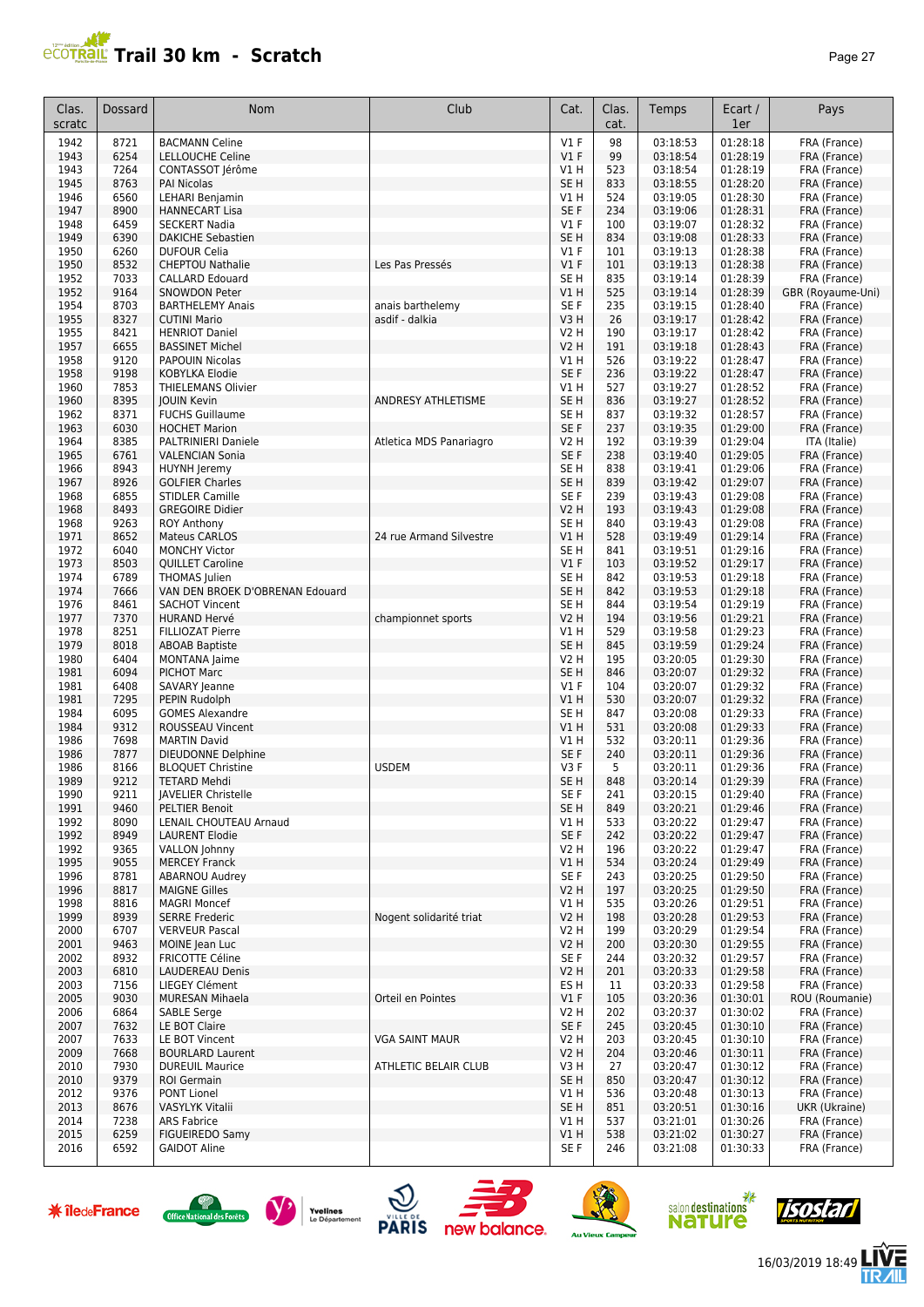

| Clas.<br>scratc | <b>Dossard</b> | Nom                                                         | Club                              | Cat.                    | Clas.<br>cat. | Temps                | Ecart /<br>1er       | Pays                          |
|-----------------|----------------|-------------------------------------------------------------|-----------------------------------|-------------------------|---------------|----------------------|----------------------|-------------------------------|
| 2017            | 6722           | <b>POIRIER Thibaut</b>                                      |                                   | SE <sub>H</sub>         | 852           | 03:21:09             | 01:30:34             | FRA (France)                  |
| 2018            | 6800           | <b>MENARD Christopher</b>                                   |                                   | SE <sub>H</sub>         | 853           | 03:21:13             | 01:30:38             | FRA (France)                  |
| 2018            | 8153           | <b>FERRIERE Elsa</b>                                        | Ferriere                          | SE F                    | 247           | 03:21:13             | 01:30:38             | FRA (France)                  |
| 2020            | 6590           | LE MOIGNE Clément                                           |                                   | SE <sub>H</sub>         | 854           | 03:21:15             | 01:30:40             | FRA (France)                  |
| 2020            | 7324           | DEHECQ Bertrand                                             | <b>Issy Triathlon</b>             | V1 H                    | 539           | 03:21:15             | 01:30:40             | FRA (France)                  |
| 2020<br>2023    | 8563<br>9147   | <b>PLAUD Alexis</b><br><b>FLAO Eric</b>                     |                                   | SE <sub>H</sub><br>V1H  | 854<br>540    | 03:21:15<br>03:21:16 | 01:30:40<br>01:30:41 | FRA (France)                  |
| 2024            | 8154           | <b>FERRIERE KRETZ Axelle</b>                                |                                   | SE <sub>F</sub>         | 248           | 03:21:17             | 01:30:42             | FRA (France)<br>FRA (France)  |
| 2025            | 8567           | MOUTINHO Frédérique                                         |                                   | <b>V2F</b>              | 26            | 03:21:20             | 01:30:45             | FRA (France)                  |
| 2026            | 7755           | <b>DUCLOS Matthis</b>                                       |                                   | SE <sub>H</sub>         | 856           | 03:21:21             | 01:30:46             | FRA (France)                  |
| 2027            | 7593           | PESTIEAU Anne-Pascale                                       |                                   | $VI$ F                  | 106           | 03:21:23             | 01:30:48             | FRA (France)                  |
| 2027            | 7949           | <b>DELACROIX Benjamin</b>                                   | LE CLAN                           | SE <sub>H</sub>         | 857           | 03:21:23             | 01:30:48             | FRA (France)                  |
| 2029            | 7140           | <b>BENEYTO Enrique</b>                                      |                                   | <b>V2 H</b>             | 205           | 03:21:25             | 01:30:50             | FRA (France)                  |
| 2029            | 9115           | <b>FERHI Omar</b>                                           | <b>SAM PARIS 12</b>               | SE <sub>H</sub>         | 858           | 03:21:25             | 01:30:50             | FRA (France)                  |
| 2031            | 8157           | <b>PATERNI Romain</b>                                       |                                   | SE H                    | 859           | 03:21:26             | 01:30:51             | FRA (France)                  |
| 2032            | 6841           | <b>RODRIGUEZ Benoit</b>                                     |                                   | V1 H                    | 541           | 03:21:27             | 01:30:52             | FRA (France)                  |
| 2033<br>2034    | 7611<br>8257   | NOS Benoît                                                  | Nos                               | V1 H<br>V1 H            | 542<br>543    | 03:21:29<br>03:21:31 | 01:30:54<br>01:30:56 | FRA (France)<br>FRA (France)  |
| 2034            | 9125           | <b>FERREIRA Manuel</b><br>LANGLOIS Sylvie                   |                                   | <b>V2F</b>              | 27            | 03:21:31             | 01:30:56             | FRA (France)                  |
| 2036            | 6102           | <b>BRAULT- Marion</b>                                       | <b>PARIS UC</b>                   | SE F                    | 249           | 03:21:32             | 01:30:57             | FRA (France)                  |
| 2037            | 6597           | <b>PARIS Pierre</b>                                         | <b>PIERRE PARIS</b>               | V2 H                    | 206           | 03:21:33             | 01:30:58             | FRA (France)                  |
| 2037            | 9138           | REDINI Jean-Pierre                                          |                                   | V2 H                    | 206           | 03:21:33             | 01:30:58             | FRA (France)                  |
| 2039            | 9478           | <b>GASMANN Kent</b>                                         |                                   | SE <sub>H</sub>         | 860           | 03:21:39             | 01:31:04             | NOR (Norvège)                 |
| 2040            | 6288           | <b>MAGNANI Nicolas</b>                                      |                                   | SE <sub>H</sub>         | 861           | 03:21:41             | 01:31:06             | FRA (France)                  |
| 2041            | 6241           | <b>RIVIER Cyril</b>                                         |                                   | SE H                    | 862           | 03:21:42             | 01:31:07             | FRA (France)                  |
| 2042            | 7652           | <b>MARTINETTI Isabelle</b>                                  |                                   | V1F                     | 107           | 03:21:44             | 01:31:09             | FRA (France)                  |
| 2043            | 7472           | ROUSSEY Evelyne                                             | 3A Elancourt                      | <b>V2F</b>              | 28            | 03:21:46             | 01:31:11             | FRA (France)                  |
| 2043            | 9218           | <b>BADIER Romain</b>                                        |                                   | SE <sub>H</sub>         | 863           | 03:21:46             | 01:31:11             | FRA (France)                  |
| 2045<br>2045    | 6220<br>9219   | <b>ANNAHEID Afra</b><br><b>BADIER Raphaël</b>               | Annaheid<br><b>TUVB TRIATHLON</b> | SE <sub>F</sub><br>V1 H | 250<br>544    | 03:21:48<br>03:21:48 | 01:31:13<br>01:31:13 | FRA (France)<br>FRA (France)  |
| 2047            | 6086           | <b>BENEDETTI Stephanie</b>                                  |                                   | SE <sub>F</sub>         | 251           | 03:21:49             | 01:31:14             | FRA (France)                  |
| 2047            | 6184           | <b>MOUSTARD Sophie</b>                                      |                                   | SE F                    | 251           | 03:21:49             | 01:31:14             | FRA (France)                  |
| 2049            | 6170           | <b>ALGARON Philippe</b>                                     | route 109                         | V3H                     | 28            | 03:21:51             | 01:31:16             | FRA (France)                  |
| 2049            | 8195           | <b>BURY Nathalie</b>                                        | acab                              | <b>V2F</b>              | 29            | 03:21:51             | 01:31:16             | FRA (France)                  |
| 2051            | 8206           | <b>DUPINET</b> Jean-Pierre                                  |                                   | <b>V2 H</b>             | 208           | 03:21:53             | 01:31:18             | FRA (France)                  |
| 2052            | 8488           | <b>ROYER Nicolas</b>                                        |                                   | V1 H                    | 545           | 03:21:55             | 01:31:20             | FRA (France)                  |
| 2053            | 8859           | FERNANDEZ-DURIS Natacha                                     |                                   | SE <sub>F</sub>         | 253           | 03:21:56             | 01:31:21             | FRA (France)                  |
| 2054            | 8227           | <b>LESME Pierre</b>                                         |                                   | SE <sub>H</sub>         | 864           | 03:21:59             | 01:31:24             | FRA (France)                  |
| 2055<br>2056    | 6679<br>6450   | <b>BOEUF André</b><br><b>SOCIE Bertrand</b>                 | LA TORTUE DES YVELINES            | <b>V2 H</b><br>V2 H     | 209<br>210    | 03:22:01<br>03:22:02 | 01:31:26<br>01:31:27 | FRA (France)<br>FRA (France)  |
| 2057            | 7697           | <b>MOREL Marie</b>                                          |                                   | SE F                    | 254           | 03:22:04             | 01:31:29             | FRA (France)                  |
| 2057            | 7699           | <b>PELLET Fabien</b>                                        |                                   | SE <sub>H</sub>         | 865           | 03:22:04             | 01:31:29             | FRA (France)                  |
| 2059            | 7027           | <b>ALBAREZ Mathieu</b>                                      |                                   | SE <sub>H</sub>         | 866           | 03:22:05             | 01:31:30             | FRA (France)                  |
| 2059            | 8592           | <b>DUPERET Alain</b>                                        | Nogent Solidarité Triat           | <b>V2 H</b>             | 211           | 03:22:05             | 01:31:30             | FRA (France)                  |
| 2061            | 9079           | <b>BRUNETTON Sylvain</b>                                    |                                   | V1 H                    | 546           | 03:22:08             | 01:31:33             | FRA (France)                  |
| 2062            | 6621           | <b>ERCEAU-PERIER Stephanie</b>                              |                                   | $VI$ F                  | 108           | 03:22:09             | 01:31:34             | FRA (France)                  |
| 2063            | 9249           | <b>WIGNIOLLE Antoine</b>                                    |                                   | V2 H                    | 212           | 03:22:19             | 01:31:44             | FRA (France)                  |
| 2064            | 7732           | <b>BOCQUET Muriel</b>                                       |                                   | $VI$ F                  | 109           | 03:22:21             | 01:31:46             | FRA (France)                  |
| 2065<br>2066    | 6818<br>7365   | GUIOT Sébastien<br>SOUBEYRE Sandrine                        | SANDRINE SOUBEYRE                 | SE H<br>V1F             | 867<br>110    | 03:22:26<br>03:22:27 | 01:31:51<br>01:31:52 | FRA (France)<br>FRA (France)  |
| 2067            | 7440           | <b>DURANTE Laurent</b>                                      |                                   | V1H                     | 547           | 03:22:30             | 01:31:55             | FRA (France)                  |
| 2068            | 7220           | SOULIE Virginie                                             |                                   | V1F                     | 111           | 03:22:31             | 01:31:56             | FRA (France)                  |
| 2068            | 7221           | <b>SATTONNET Pierre</b>                                     |                                   | <b>V2 H</b>             | 213           | 03:22:31             | 01:31:56             | FRA (France)                  |
| 2068            | 8756           | <b>CHAZELAS Karine</b>                                      |                                   | V1F                     | 111           | 03:22:31             | 01:31:56             | FRA (France)                  |
| 2071            | 7779           | <b>DAMMAN Maureen</b>                                       |                                   | SE F                    | 255           | 03:22:32             | 01:31:57             | FRA (France)                  |
| 2072            | 7068           | <b>VERVOITTE Alexandre</b>                                  |                                   | SE H                    | 868           | 03:22:41             | 01:32:06             | FRA (France)                  |
| 2072            | 8797           | LAURENT François-Jerôme                                     |                                   | SE H                    | 868           | 03:22:41             | 01:32:06             | FRA (France)                  |
| 2074            | 7290           | <b>ALALOU Maria</b>                                         |                                   | SE F                    | 256           | 03:22:42             | 01:32:07             | FRA (France)                  |
| 2074            | 8798           | <b>LAURENT Pierre-Philippe</b><br><b>BOYLE Eamonn</b>       |                                   | SE H<br>V1 H            | 870           | 03:22:42             | 01:32:07             | FRA (France)                  |
| 2076<br>2076    | 7736<br>9113   | POMA Alessandra Silvia                                      |                                   | SE F                    | 548<br>257    | 03:22:44<br>03:22:44 | 01:32:09<br>01:32:09 | IRL (Irlande)<br>ITA (Italie) |
| 2078            | 7735           | <b>BOYLE Stephanie</b>                                      |                                   | V1F                     | 113           | 03:22:45             | 01:32:10             | FRA (France)                  |
| 2079            | 7289           | LECOMTE Hélène                                              |                                   | SE F                    | 258           | 03:22:46             | 01:32:11             | FRA (France)                  |
| 2080            | 7886           | LE QUINIO Anne                                              |                                   | V2F                     | 30            | 03:22:49             | 01:32:14             | FRA (France)                  |
| 2080            | 8653           | <b>BRUNET Thomas</b>                                        |                                   | SE H                    | 871           | 03:22:49             | 01:32:14             | FRA (France)                  |
| 2080            | 9022           | <b>CHABRIER Thomas</b>                                      |                                   | SE H                    | 871           | 03:22:49             | 01:32:14             | FRA (France)                  |
| 2083            | 6896           | ROUDIER Jean-Christophe                                     |                                   | V1 H                    | 549           | 03:22:50             | 01:32:15             | FRA (France)                  |
| 2084            | 8314           | DA COSTA SOUSA David                                        |                                   | SE <sub>H</sub>         | 873           | 03:22:53             | 01:32:18             | FRA (France)                  |
| 2085            | 6291           | OLIVIER-SAKHAROFF Martine                                   |                                   | V2F                     | 31            | 03:22:57             | 01:32:22             | FRA (France)                  |
| 2085<br>2087    | 7819<br>6140   | <b>HURSTEL Marie Charlotte</b><br><b>ZENTAR Pierre-Yves</b> | <b>EPPG Triathlon</b>             | $VI$ F<br>VIH           | 114<br>550    | 03:22:57<br>03:22:59 | 01:32:22<br>01:32:24 | FRA (France)<br>FRA (France)  |
| 2088            | 6854           | <b>SANSON Nicolas</b>                                       |                                   | V1 H                    | 551           | 03:23:01             | 01:32:26             | FRA (France)                  |
| 2088            | 7591           | <b>STAN Daniela</b>                                         |                                   | SE F                    | 259           | 03:23:01             | 01:32:26             | ROU (Roumanie)                |
| 2088            | 7592           | REIG Jérôme                                                 |                                   | V1H                     | 551           | 03:23:01             | 01:32:26             | FRA (France)                  |
| 2091            | 6222           | <b>SAURAT Michel</b>                                        |                                   | V3H                     | 29            | 03:23:02             | 01:32:27             | FRA (France)                  |















信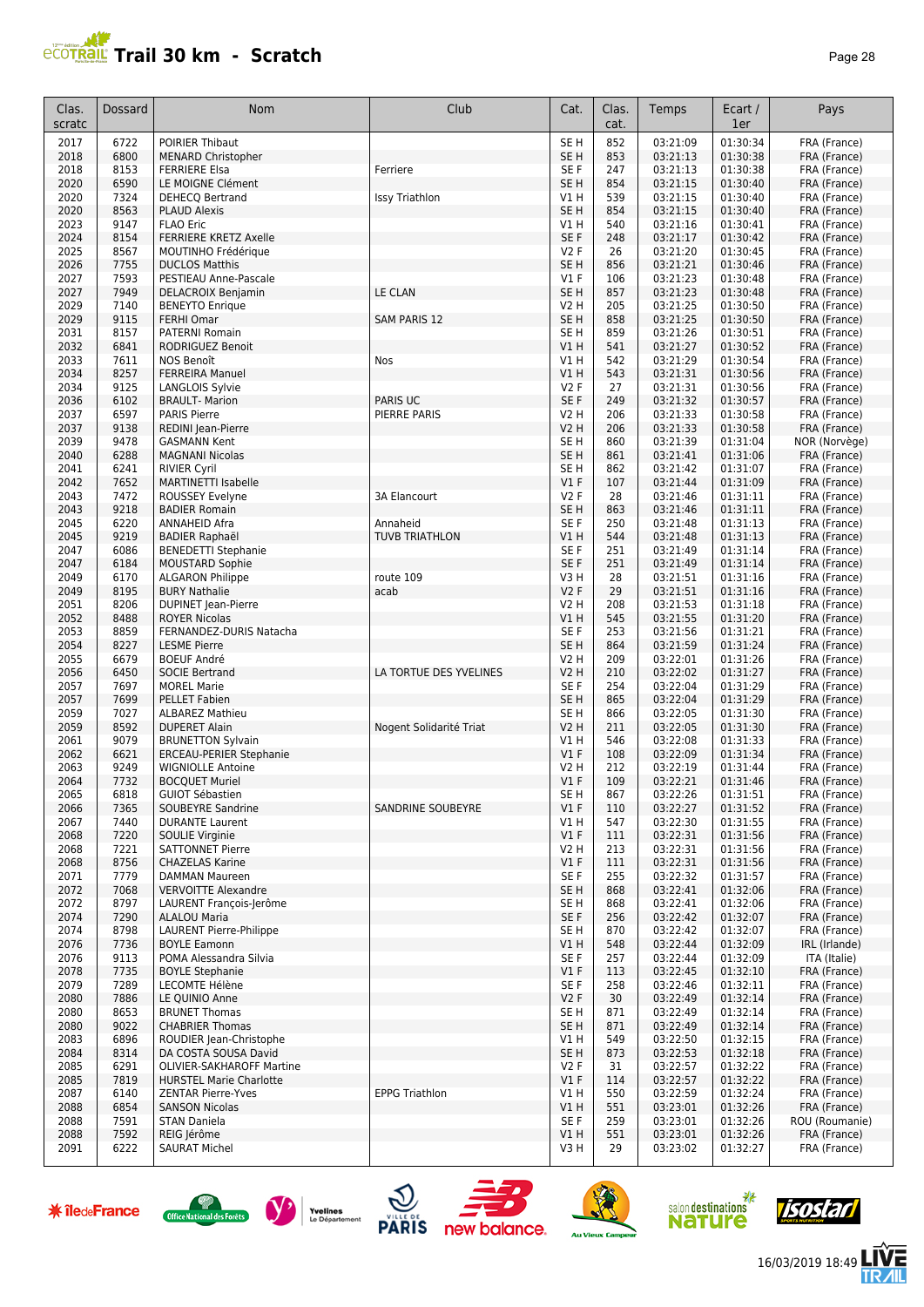| ≃י<br>O |  |
|---------|--|
|---------|--|

| Clas.<br>scratc      | <b>Dossard</b> | <b>Nom</b>                                                      | Club                         | Cat.                           | Clas.<br>cat.          | Temps                        | Ecart /<br>1er       | Pays                            |
|----------------------|----------------|-----------------------------------------------------------------|------------------------------|--------------------------------|------------------------|------------------------------|----------------------|---------------------------------|
| 2092                 | 8165           | <b>GHARNOUS M</b>                                               | <b>EALOUVIERS</b>            | <b>V2 H</b>                    | 214                    | 03:23:04                     | 01:32:29             | FRA (France)                    |
| 2093                 | 8183           | <b>GROH Matthieu</b>                                            |                              | SE <sub>H</sub>                | 874                    | 03:23:15                     | 01:32:40             | FRA (France)                    |
| 2093                 | 8970           | <b>BERANGER Benoit</b>                                          | UA SOCIETE GENERALE          | V1 H                           | 553                    | 03:23:15                     | 01:32:40             | FRA (France)                    |
| 2095                 | 7384           | <b>LEMERCIER Mathieu</b>                                        |                              | V1H                            | 554                    | 03:23:19                     | 01:32:44             | FRA (France)                    |
| 2095                 | 7385           | <b>LEMERCIER Eve</b>                                            |                              | SE F                           | 260                    | 03:23:19                     | 01:32:44             | FRA (France)                    |
| 2095                 | 7773<br>6469   | <b>LOEVENBRUCK Baptiste</b><br><b>ALTORFER Esther</b>           |                              | ES H<br>SE F                   | 12<br>261              | 03:23:19                     | 01:32:44             | FRA (France)                    |
| 2098<br>2098         | 6471           | WEHKAMP Johanna                                                 |                              | SE F                           | 261                    | 03:23:20<br>03:23:20         | 01:32:45<br>01:32:45 | FRA (France)<br>GER (Allemagne) |
| 2100                 | 6988           | <b>JOST Sarah</b>                                               | <b>VTCA FALCK</b>            | $VI$ F                         | 115                    | 03:23:22                     | 01:32:47             | FRA (France)                    |
| 2101                 | 8236           | <b>CALLOC'H Brieuc</b>                                          |                              | SE <sub>H</sub>                | 875                    | 03:23:24                     | 01:32:49             | FRA (France)                    |
| 2102                 | 6631           | <b>DUDOUET Arnaud</b>                                           |                              | SE H                           | 876                    | 03:23:25                     | 01:32:50             | FRA (France)                    |
| 2103                 | 7602           | <b>TILHET-COARTET Pierre</b>                                    |                              | <b>V2 H</b>                    | 215                    | 03:23:26                     | 01:32:51             | FRA (France)                    |
| 2104                 | 8962           | <b>SAUTRON Corinne</b>                                          | UNION NORD EST 95 A          | $VI$ F                         | 116                    | 03:23:29                     | 01:32:54             | FRA (France)                    |
| 2105                 | 6509           | <b>DEMANGEON Anne</b>                                           |                              | $VI$ F                         | 117                    | 03:23:33                     | 01:32:58             | FRA (France)                    |
| 2106<br>2106         | 7767<br>7774   | <b>MICHEL Nicolas</b>                                           | <b>Team Trail Paris</b>      | SE <sub>H</sub><br>SE F        | 877<br>263             | 03:23:40<br>03:23:40         | 01:33:05<br>01:33:05 | FRA (France)                    |
| 2108                 | 8600           | VIGOUROUX Sophie<br>DI BLASIO Cristian Donato                   |                              | V2 H                           | 216                    | 03:23:41                     | 01:33:06             | FRA (France)<br>ITA (Italie)    |
| 2109                 | 8282           | LE CORRE Corinne                                                |                              | $VI$ F                         | 118                    | 03:23:51                     | 01:33:16             | FRA (France)                    |
| 2110                 | 6576           | SOUTIF Gaël                                                     | S.C Gourdon Atlhétisme       | SE <sub>H</sub>                | 878                    | 03:23:52                     | 01:33:17             | FRA (France)                    |
| 2110                 | 7058           | <b>LAUMOND Yoan</b>                                             |                              | SE <sub>H</sub>                | 878                    | 03:23:52                     | 01:33:17             | FRA (France)                    |
| 2110                 | 8408           | <b>BELLEGY Magali</b>                                           | <b>COSMA Arcueil</b>         | SE F                           | 264                    | 03:23:52                     | 01:33:17             | FRA (France)                    |
| 2113                 | 8658           | <b>IPUY Martin</b>                                              |                              | SE <sub>H</sub>                | 880                    | 03:23:55                     | 01:33:20             | FRA (France)                    |
| 2113                 | 8714           | <b>SILVESTRE Marie</b>                                          |                              | SE <sub>F</sub>                | 265                    | 03:23:55                     | 01:33:20             | FRA (France)                    |
| 2113                 | 8793           | <b>POMMAREL Aurelie</b>                                         |                              | SE F                           | 265                    | 03:23:55                     | 01:33:20             | FRA (France)                    |
| 2113<br>2117         | 8840<br>9039   | <b>HUGON Clément</b>                                            |                              | SE <sub>H</sub><br>$VI$ F      | 880<br>119             | 03:23:55<br>03:23:56         | 01:33:20<br>01:33:21 | FRA (France)<br>FRA (France)    |
| 2117                 | 9394           | <b>HAZARD Marie-Audrey</b><br><b>CHARPENTIER Morgan</b>         |                              | V1 H                           | 555                    | 03:23:56                     | 01:33:21             | FRA (France)                    |
| 2119                 | 8009           | <b>BOSSARD</b> Jim                                              |                              | SE <sub>H</sub>                | 882                    | 03:23:57                     | 01:33:22             | FRA (France)                    |
| 2120                 | 7910           | <b>BITOR Joseph</b>                                             |                              | <b>V2 H</b>                    | 217                    | 03:24:01                     | 01:33:26             | FRA (France)                    |
| 2120                 | 8242           | <b>TIBERGHIEN Augustin</b>                                      |                              | SE H                           | 883                    | 03:24:01                     | 01:33:26             | FRA (France)                    |
| 2122                 | 6388           | <b>COLAS Francoise</b>                                          |                              | V2F                            | 32                     | 03:24:13                     | 01:33:38             | FRA (France)                    |
| 2123                 | 6438           | <b>COLL Philippe</b>                                            | H.C                          | V <sub>2</sub> H               | 218                    | 03:24:14                     | 01:33:39             | FRA (France)                    |
| 2123                 | 6669           | <b>DELTEIL Romain</b>                                           |                              | SE <sub>H</sub>                | 884                    | 03:24:14                     | 01:33:39             | FRA (France)                    |
| 2125                 | 9276           | <b>HUNAULT Olivier</b>                                          |                              | SE <sub>H</sub>                | 885                    | 03:24:15                     | 01:33:40             | FRA (France)                    |
| 2126<br>2127         | 6897<br>9302   | <b>GARNIER Frédéric</b>                                         |                              | V2 H<br>SE F                   | 219<br>267             | 03:24:18<br>03:24:19         | 01:33:43<br>01:33:44 | FRA (France)<br>FRA (France)    |
| 2128                 | 7656           | <b>TROADEC Sophie</b><br><b>GARCIA Gilles</b>                   |                              | V1H                            | 556                    | 03:24:20                     | 01:33:45             | FRA (France)                    |
| 2129                 | 7197           | <b>REVELLIN Pierre</b>                                          |                              | V1H                            | 557                    | 03:24:22                     | 01:33:47             | FRA (France)                    |
| 2130                 | 6656           | <b>SUKRIEH Alexis</b>                                           |                              | V1H                            | 558                    | 03:24:24                     | 01:33:49             | FRA (France)                    |
| 2131                 | 9184           | <b>MILTON Eric</b>                                              | Triath'Club Andrésy (FF      | <b>V2 H</b>                    | 220                    | 03:24:25                     | 01:33:50             | FRA (France)                    |
| 2132                 | 9201           | <b>HODDE Mathilde</b>                                           |                              | SE F                           | 268                    | 03:24:29                     | 01:33:54             | FRA (France)                    |
| 2133                 | 8857           | <b>LESAFFRE Rachel</b>                                          |                              | $VI$ F                         | 120                    | 03:24:31                     | 01:33:56             | FRA (France)                    |
| 2134                 | 7247           | CASENAVE DIT MILHET Lucile                                      |                              | $VI$ F                         | 121                    | 03:24:34                     | 01:33:59             | FRA (France)                    |
| 2135                 | 7584<br>7856   | <b>GAUTHIER Vincent</b>                                         |                              | SE <sub>H</sub><br><b>V2 H</b> | 886                    | 03:24:35<br>03:24:36         | 01:34:00<br>01:34:01 | FRA (France)                    |
| 2136<br>2137         | 9439           | <b>HERVY Bruno</b><br><b>GAILLARD Thomas</b>                    |                              | VIH                            | 221<br>559             | 03:24:37                     | 01:34:02             | FRA (France)<br>FRA (France)    |
| 2138                 | 6558           | <b>POURCELET Françoise</b>                                      | Françoise POURCELET          | $VI$ F                         | 122                    | 03:24:42                     | 01:34:07             | FRA (France)                    |
| 2139                 | 8794           | SENGMANIVANH Laurent                                            |                              | VIH                            | 560                    | 03:24:46                     | 01:34:11             | FRA (France)                    |
| 2140                 | 6815           | LAUJAC GELDHOF Ludivine                                         |                              | SE F                           | 269                    | 03:24:49                     | 01:34:14             | FRA (France)                    |
| 2140                 | 6819           | <b>VERITA Severine</b>                                          |                              | $VI$ F                         | 123                    | 03:24:49                     | 01:34:14             | FRA (France)                    |
| 2140                 | 7565           | <b>BEGAUD Francoise</b>                                         | <b>UFCPH</b>                 | V2F                            | 33                     | 03:24:49                     | 01:34:14             | FRA (France)                    |
| 2140                 | 8049           | <b>CHEDEVILLE Remi</b>                                          |                              | SE H                           | 887                    | 03:24:49                     | 01:34:14             | FRA (France)                    |
| 2144                 | 6296           | WU Jiajia                                                       |                              | SE F                           | 270                    | 03:24:52                     | 01:34:17             | CHN (Chine)                     |
| 2144<br>2144         | 6502<br>6698   | ARRASTIO Sébastien<br><b>GUEGUEN Sophie</b>                     |                              | V1 H<br>$VI$ F                 | 561<br>124             | 03:24:52<br>03:24:52         | 01:34:17<br>01:34:17 | FRA (France)<br>FRA (France)    |
| 2144                 | 7563           | <b>MACE Eric</b>                                                | <b>UFCPH</b>                 | V2 H                           | 222                    | 03:24:52                     | 01:34:17             | FRA (France)                    |
| 2144                 | 7765           | <b>BARDTY Frédéric</b>                                          | Frédéric BARDY               | V1 H                           | 561                    | 03:24:52                     | 01:34:17             | FRA (France)                    |
| 2144                 | 8053           | <b>CHEDEVILLE Olivier</b>                                       | usm olivet                   | VIH                            | 561                    | 03:24:52                     | 01:34:17             | FRA (France)                    |
| 2150                 | 7204           | <b>CASTELLI Romain</b>                                          |                              | SE H                           | 888                    | 03:24:53                     | 01:34:18             | FRA (France)                    |
| 2151                 | 6479           | <b>GHESTEM Virginie</b>                                         | <b>COURIR A COMINES</b>      | $VI$ F                         | 125                    | 03:24:55                     | 01:34:20             | FRA (France)                    |
| 2152                 | 6481           | <b>DEBURCK Julie</b>                                            | Courir à Comines             | V1F                            | 126                    | 03:24:56                     | 01:34:21             | FRA (France)                    |
| 2153<br>2153         | 6480<br>8108   | <b>LAMPE Florence</b><br><b>DAVIET Stephane</b>                 |                              | SE F<br>V1H                    | 271<br>564             | 03:24:57<br>03:24:57         | 01:34:22<br>01:34:22 | GER (Allemagne)<br>FRA (France) |
| 2155                 | 6933           | <b>KRAUS Sebastian</b>                                          |                              | SE <sub>H</sub>                | 889                    | 03:24:58                     | 01:34:23             | GER (Allemagne)                 |
| 2156                 | 8811           | <b>HARTOG Christophe</b>                                        |                              | SE <sub>H</sub>                | 890                    | 03:25:03                     | 01:34:28             | FRA (France)                    |
| 2157                 | 7144           | ALAGOZ Salih                                                    |                              | V1 H                           | 565                    | 03:25:04                     | 01:34:29             | TUR (Turquie)                   |
| 2157                 | 7145           | CETIN Barış                                                     |                              | V1 H                           | 565                    | 03:25:04                     | 01:34:29             | TUR (Turquie)                   |
| 2159                 | 9202           | <b>MARGUERIE Sebastien</b>                                      |                              | SE <sub>H</sub>                | 891                    | 03:25:05                     | 01:34:30             | FRA (France)                    |
| 2159                 | 9517           | ROUX Andrea                                                     |                              | SE F                           | 272                    | 03:25:05                     | 01:34:30             | FRA (France)                    |
| 2161                 | 8680           | <b>LLANAS Anne Sophie</b>                                       |                              | SE F                           | 273                    | 03:25:06                     | 01:34:31             | FRA (France)                    |
| 2162                 | 9518           | <b>DEHALLE Fanny</b>                                            |                              | SE F                           | 274                    | 03:25:07                     | 01:34:32             | FRA (France)                    |
| 2163<br>2164         | 9220<br>6587   | <b>DELAUNAY Antoine</b><br><b>DAVRIL Sandrine</b>               |                              | SE <sub>H</sub><br>$VI$ F      | 892<br>127             | 03:25:10<br>03:25:14         | 01:34:35<br>01:34:39 | FRA (France)<br>FRA (France)    |
| 2164                 | 7130           | <b>HERNANDEZ Lena</b>                                           | $\mathbf{1}$                 | SE F                           | 275                    | 03:25:14                     | 01:34:39             | FRA (France)                    |
| 2166                 | 8455           | <b>HACHANI Andalib</b>                                          | NANTERRE Atletique club      | $VI$ F                         | 128                    | 03:25:23                     | 01:34:48             | FRA (France)                    |
|                      |                |                                                                 |                              |                                |                        |                              |                      |                                 |
| <b>* îledeFrance</b> |                | Yvelines<br><b>Office National des Forêts</b><br>Le Département | <b>PARIS</b><br>new balance. |                                | <b>Au Vieux Campeu</b> | salon destinations<br>nature |                      | Isostar                         |















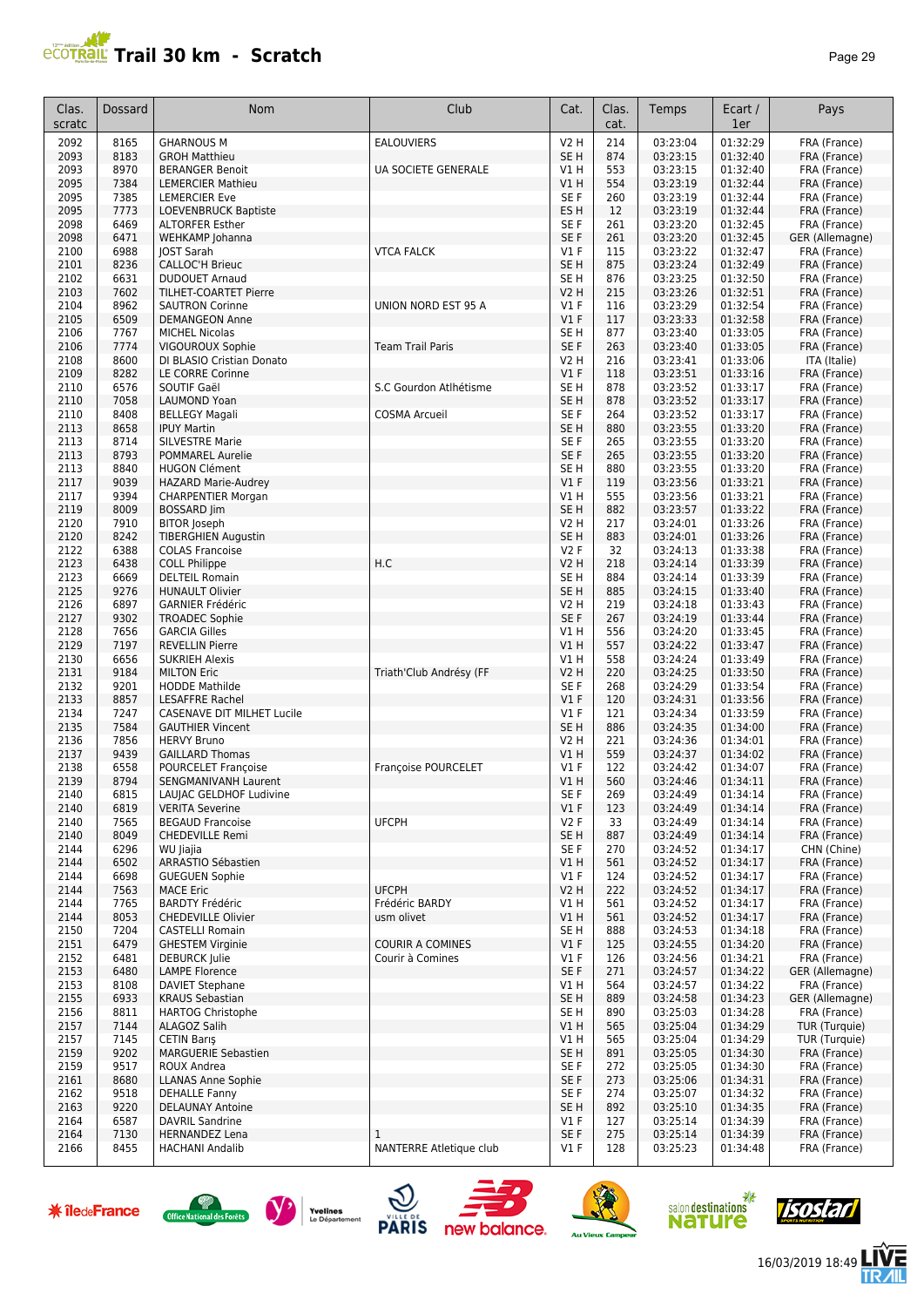| Page 30 |  |
|---------|--|
|---------|--|

| Clas.<br>scratc      | Dossard      | Nom                                                      | Club                         | Cat.                               | Clas.<br>cat.           | Temps                        | Ecart /<br>1er       | Pays                         |
|----------------------|--------------|----------------------------------------------------------|------------------------------|------------------------------------|-------------------------|------------------------------|----------------------|------------------------------|
| 2167                 | 6075         | <b>ALLART</b> Jessica                                    | <b>STADE DE VANVES</b>       | SE F                               | 276                     | 03:25:24                     | 01:34:49             | FRA (France)                 |
| 2168                 | 6007         | <b>HENOT Rodolphe</b>                                    |                              | V1H                                | 567                     | 03:25:26                     | 01:34:51             | FRA (France)                 |
| 2169                 | 6964         | <b>BOUCHER Céline</b>                                    | COURIR AU CHU D'AMIENS       | $VI$ F                             | 129                     | 03:25:29                     | 01:34:54             | FRA (France)                 |
| 2169                 | 7571<br>7003 | DUPUIS Jean-Michel                                       | E.S. Saint Martin d'Her      | <b>V2 H</b><br>$VI$ F              | 223<br>130              | 03:25:29<br>03:25:30         | 01:34:54<br>01:34:55 | FRA (France)                 |
| 2171<br>2172         | 6158         | <b>GONZALEZ Sandra</b><br><b>MORENO Sonia</b>            | AC Boulogne Billancourt      | SE <sub>F</sub>                    | 277                     | 03:25:31                     | 01:34:56             | FRA (France)<br>FRA (France) |
| 2172                 | 8511         | CHESNEAU Manon                                           | Manon CHESNEAU               | SE F                               | 277                     | 03:25:31                     | 01:34:56             | FRA (France)                 |
| 2174                 | 7006         | <b>DURU Christophe</b>                                   | <b>USM MALAKOFF</b>          | V1H                                | 568                     | 03:25:32                     | 01:34:57             | FRA (France)                 |
| 2175                 | 7754         | PAILHOUX Marc                                            |                              | V <sub>2</sub> H                   | 224                     | 03:25:37                     | 01:35:02             | FRA (France)                 |
| 2176                 | 8363         | <b>FOURES Claire</b>                                     |                              | SE F                               | 279                     | 03:25:47                     | 01:35:12             | FRA (France)                 |
| 2177                 | 7821         | DE SEREVILLE Nicolas                                     |                              | VIH                                | 569                     | 03:25:48                     | 01:35:13             | FRA (France)                 |
| 2177                 | 8364         | <b>FOURES Cyrielle</b>                                   |                              | SE F                               | 280                     | 03:25:48                     | 01:35:13             | FRA (France)                 |
| 2179<br>2180         | 8937<br>6494 | <b>CANNIE Maxime</b><br><b>ROBIN Laurence</b>            | <b>IAAC</b>                  | SE H<br>V1F                        | 893<br>131              | 03:25:53<br>03:25:54         | 01:35:18<br>01:35:19 | FRA (France)<br>FRA (France) |
| 2181                 | 6762         | <b>BONNEMAINS Gregory</b>                                |                              | V1H                                | 570                     | 03:25:57                     | 01:35:22             | FRA (France)                 |
| 2181                 | 6773         | <b>LENNE Valérie</b>                                     | <b>AMCF</b>                  | SE F                               | 281                     | 03:25:57                     | 01:35:22             | FRA (France)                 |
| 2183                 | 7585         | <b>PEYLET Francois</b>                                   |                              | V1H                                | 571                     | 03:25:59                     | 01:35:24             | FRA (France)                 |
| 2184                 | 7342         | <b>CAUSSE Olivier</b>                                    |                              | V1H                                | 572                     | 03:26:01                     | 01:35:26             | FRA (France)                 |
| 2185                 | 8815         | <b>COUTEAU Laurent</b>                                   |                              | <b>V2 H</b>                        | 225                     | 03:26:02                     | 01:35:27             | FRA (France)                 |
| 2186                 | 7716         | POLONIATO Edi                                            |                              | V2 H                               | 226                     | 03:26:13                     | 01:35:38             | FRA (France)                 |
| 2187<br>2188         | 7443<br>6726 | FAJOU Elsa<br>JUIN DE FAUCAL Nathan                      | Elsa Fajou                   | SE F<br>SE <sub>H</sub>            | 282<br>894              | 03:26:15<br>03:26:16         | 01:35:40<br>01:35:41 | FRA (France)                 |
| 2188                 | 9065         | <b>HUGUES Sebastien</b>                                  |                              | V1 H                               | 573                     | 03:26:16                     | 01:35:41             | FRA (France)<br>FRA (France) |
| 2188                 | 9226         | <b>BERLAND Amélie</b>                                    |                              | SE F                               | 283                     | 03:26:16                     | 01:35:41             | FRA (France)                 |
| 2191                 | 7600         | <b>SULTAN Alain</b>                                      | <b>ACBB Triathlon</b>        | V1 H                               | 574                     | 03:26:17                     | 01:35:42             | FRA (France)                 |
| 2192                 | 8339         | <b>TRIPHON Eric</b>                                      |                              | V2 H                               | 227                     | 03:26:18                     | 01:35:43             | FRA (France)                 |
| 2192                 | 9034         | <b>HUMBERT Michel</b>                                    |                              | V2 H                               | 227                     | 03:26:18                     | 01:35:43             | FRA (France)                 |
| 2194                 | 6135         | <b>ZENTAR Marie Sophie</b>                               |                              | SE F                               | 284                     | 03:26:21                     | 01:35:46             | FRA (France)                 |
| 2195                 | 7530         | <b>CANDELIER Pierre</b>                                  |                              | V1H                                | 575                     | 03:26:22                     | 01:35:47             | FRA (France)                 |
| 2196                 | 6316<br>7054 | <b>GHAYATI Mohamed</b>                                   |                              | SE <sub>H</sub><br>SE <sub>H</sub> | 895<br>896              | 03:26:23<br>03:26:24         | 01:35:48<br>01:35:49 | FRA (France)                 |
| 2197<br>2198         | 8899         | <b>JANOT Clement</b><br><b>MARION Alain</b>              | Issy Triathlon               | V3H                                | 30                      | 03:26:26                     | 01:35:51             | FRA (France)<br>FRA (France) |
| 2199                 | 8536         | <b>LEMAIRE Melissa</b>                                   |                              | SE <sub>F</sub>                    | 285                     | 03:26:31                     | 01:35:56             | FRA (France)                 |
| 2200                 | 8535         | PINAULT Clotilde                                         |                              | SE <sub>F</sub>                    | 286                     | 03:26:33                     | 01:35:58             | FRA (France)                 |
| 2201                 | 6792         | <b>NGUYEN GRAVIER Thuy</b>                               |                              | SE <sub>F</sub>                    | 287                     | 03:26:37                     | 01:36:02             | FRA (France)                 |
| 2202                 | 8657         | <b>MURDOCH Carrie</b>                                    | <b>Stade Francais</b>        | $VI$ F                             | 132                     | 03:26:38                     | 01:36:03             | NZL (Nouvelle-               |
|                      |              |                                                          |                              |                                    |                         |                              |                      | Zélande)                     |
| 2203                 | 8607         | JANDEAU Pascal                                           |                              | V2 H                               | 229                     | 03:26:40                     | 01:36:05             | FRA (France)                 |
| 2204                 | 7291<br>8718 | <b>LECOMTE Adrien</b>                                    | Lecomte                      | SE <sub>H</sub>                    | 897<br>230              | 03:26:43                     | 01:36:08<br>01:36:16 | FRA (France)                 |
| 2205<br>2206         | 6274         | <b>BOUREL Michel</b><br><b>VINET Dominique</b>           |                              | <b>V2 H</b><br><b>V2F</b>          | 34                      | 03:26:51<br>03:26:53         | 01:36:18             | FRA (France)<br>FRA (France) |
| 2206                 | 8441         | <b>COUDURIER Celine</b>                                  |                              | $VI$ F                             | 133                     | 03:26:53                     | 01:36:18             | FRA (France)                 |
| 2208                 | 8138         | PHAN Huy Can                                             |                              | V1H                                | 576                     | 03:26:55                     | 01:36:20             | FRA (France)                 |
| 2209                 | 7013         | <b>Massimino PASCAL</b>                                  |                              | V1 H                               | 577                     | 03:26:59                     | 01:36:24             | FRA (France)                 |
| 2210                 | 6251         | PALLOT Alain                                             |                              | V3H                                | 31                      | 03:27:07                     | 01:36:32             | FRA (France)                 |
| 2211                 | 6744         | <b>GILLES Allan</b>                                      | <b>ASFI VILLEJUIF</b>        | V1 H                               | 578                     | 03:27:09                     | 01:36:34             | FRA (France)                 |
| 2211                 | 8916         | <b>TESSIER Thierry</b>                                   |                              | <b>V1 H</b>                        | 578                     | 03:27:09                     | 01:36:34             | FRA (France)                 |
| 2213<br>2214         | 7433<br>7929 | MENIVAL Ophélie<br><b>BIZET Laurent</b>                  | Ophélie Menival              | SE F<br>V1 H                       | 288<br>580              | 03:27:15<br>03:27:16         | 01:36:40<br>01:36:41 | FRA (France)<br>FRA (France) |
| 2215                 | 7862         | SUBRA Edouard                                            |                              | SE <sub>H</sub>                    | 898                     | 03:27:26                     | 01:36:51             | FRA (France)                 |
| 2216                 | 6126         | <b>CHAULET Alexandre</b>                                 |                              | SE <sub>H</sub>                    | 899                     | 03:27:29                     | 01:36:54             | FRA (France)                 |
| 2216                 | 9108         | <b>BROWNE Elinor</b>                                     |                              | SE F                               | 289                     | 03:27:29                     | 01:36:54             | GBR (Royaume-Uni)            |
| 2218                 | 6461         | <b>TURBAT Jean-Marie</b>                                 |                              | <b>V2 H</b>                        | 231                     | 03:27:34                     | 01:36:59             | FRA (France)                 |
| 2219                 | 6627         | SEGARD Agnès                                             | Suresnes passion athlé       | V2F                                | 35                      | 03:27:37                     | 01:37:02             | FRA (France)                 |
| 2220                 | 8778         | <b>TALEB Ariski</b>                                      |                              | V1 H                               | 581                     | 03:27:42                     | 01:37:07             | FRA (France)                 |
| 2220<br>2222         | 8902<br>7905 | <b>BROUSSIER Amaury</b><br>PETITEAU Patrick              |                              | SE <sub>H</sub><br><b>V2 H</b>     | 900<br>232              | 03:27:42<br>03:27:44         | 01:37:07<br>01:37:09 | FRA (France)<br>FRA (France) |
| 2222                 | 8768         | <b>ROIDOT Damien</b>                                     |                              | SE <sub>H</sub>                    | 901                     | 03:27:44                     | 01:37:09             | FRA (France)                 |
| 2222                 | 9327         | SABARDU Cyril                                            |                              | V1 H                               | 582                     | 03:27:44                     | 01:37:09             | FRA (France)                 |
| 2225                 | 6492         | <b>AUBINEAU Ingrid</b>                                   |                              | SE F                               | 290                     | 03:27:45                     | 01:37:10             | FRA (France)                 |
| 2225                 | 7346         | <b>JOLIVET</b> Joséphine                                 | Freerun                      | SE F                               | 290                     | 03:27:45                     | 01:37:10             | FRA (France)                 |
| 2227                 | 8667         | PATAUT Olivier                                           |                              | V2 H                               | 233                     | 03:27:47                     | 01:37:12             | FRA (France)                 |
| 2228                 | 6984         | <b>MASSOT Gaelle</b>                                     |                              | V <sub>2</sub> F                   | 36                      | 03:27:48                     | 01:37:13             | FRA (France)                 |
| 2229<br>2230         | 7740<br>8038 | PEDOTTI Antonin<br>FRITEAU Hervé                         | Friteau                      | SE <sub>H</sub><br>V1H             | 902<br>583              | 03:27:50<br>03:27:52         | 01:37:15<br>01:37:17 | FRA (France)<br>FRA (France) |
| 2231                 | 7288         | <b>CHAUDET Carine</b>                                    |                              | $VI$ F                             | 134                     | 03:27:56                     | 01:37:21             | FRA (France)                 |
| 2232                 | 7526         | <b>FLAJOLET Nicolas</b>                                  |                              | SE <sub>H</sub>                    | 903                     | 03:27:59                     | 01:37:24             | FRA (France)                 |
| 2233                 | 6209         | <b>DUJAY Alain</b>                                       | Espérance Trail Nogent       | V3 H                               | 32                      | 03:28:00                     | 01:37:25             | FRA (France)                 |
| 2234                 | 6322         | DOS REIS Daniel                                          |                              | SE <sub>H</sub>                    | 904                     | 03:28:01                     | 01:37:26             | FRA (France)                 |
| 2235                 | 7366         | <b>ROTTIER Catherine</b>                                 |                              | V2F                                | 37                      | 03:28:07                     | 01:37:32             | FRA (France)                 |
| 2236                 | 8235         | <b>GRAILHE Jerome</b>                                    |                              | V1H                                | 584                     | 03:28:09                     | 01:37:34             | FRA (France)                 |
| 2236<br>2238         | 9503<br>8063 | <b>SIMON Oriane</b><br>VOQUER Johann                     |                              | SE F<br>V1H                        | 292<br>585              | 03:28:09<br>03:28:11         | 01:37:34<br>01:37:36 | FRA (France)<br>FRA (France) |
| 2239                 | 7558         | <b>HALSANA Aphinanh</b>                                  |                              | V1 H                               | 586                     | 03:28:12                     | 01:37:37             | FRA (France)                 |
| 2239                 | 8855         | <b>ALARD Clément</b>                                     |                              | ES H                               | 13                      | 03:28:12                     | 01:37:37             | FRA (France)                 |
|                      |              |                                                          |                              |                                    |                         |                              |                      |                              |
| <b>* îledeFrance</b> |              | Yvelines<br>Office National des Forêts<br>Le Département | <b>PARIS</b><br>new balance. |                                    | <b>Au Vieux Campeur</b> | salon destinations<br>nature |                      | ISOSEI                       |













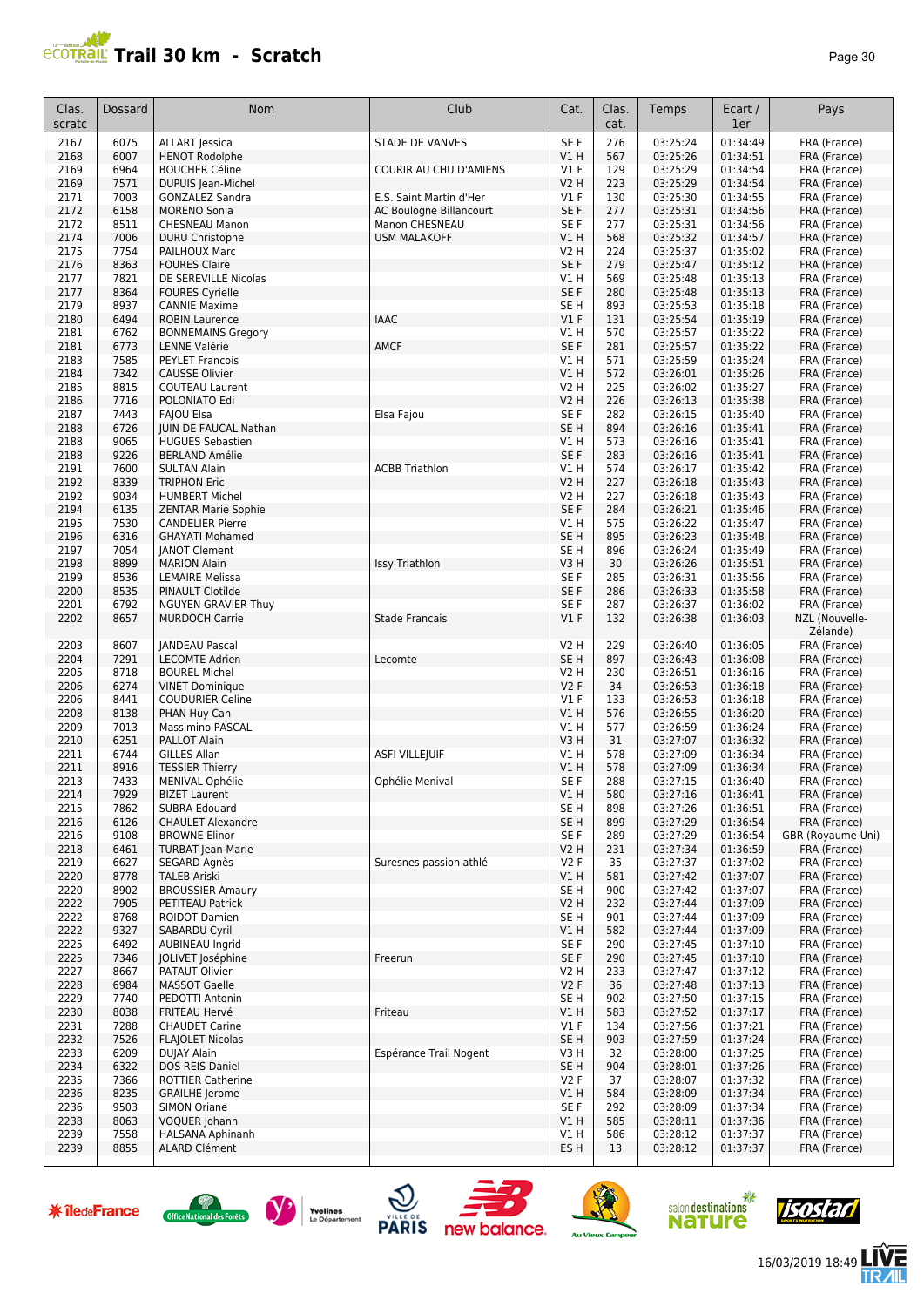

| Clas.<br>scratc | Dossard      | Nom                                                  | Club                     | Cat.                               | Clas.<br>cat. | Temps                | Ecart /<br>1er       | Pays                           |
|-----------------|--------------|------------------------------------------------------|--------------------------|------------------------------------|---------------|----------------------|----------------------|--------------------------------|
| 2241            | 8807         | <b>VIVIER Thibault</b>                               |                          | SE <sub>H</sub>                    | 905           | 03:28:14             | 01:37:39             | FRA (France)                   |
| 2241            | 8813         | VIVIER Jonathan                                      |                          | VIH                                | 587           | 03:28:14             | 01:37:39             | FRA (France)                   |
| 2243            | 7085         | <b>FAYON Emmanuel</b>                                |                          | V1 H                               | 588           | 03:28:15             | 01:37:40             | FRA (France)                   |
| 2243<br>2243    | 8292<br>8969 | <b>VILLETTE Gaetan</b><br>PAUGAM André               | PAC-MAC                  | VIH<br>V3H                         | 588<br>33     | 03:28:15<br>03:28:15 | 01:37:40<br>01:37:40 | FRA (France)<br>FRA (France)   |
| 2246            | 7079         | <b>MENETRIER Julien</b>                              |                          | V1H                                | 590           | 03:28:16             | 01:37:41             | FRA (France)                   |
| 2246            | 8300         | <b>BOUAS Pierre</b>                                  |                          | V1 H                               | 590           | 03:28:16             | 01:37:41             | FRA (France)                   |
| 2248            | 8284         | SUISSE-DELIS Jerome                                  | <b>ACBB</b>              | V1H                                | 592           | 03:28:18             | 01:37:43             | FRA (France)                   |
| 2249            | 6242         | <b>NORONHA Anderson</b>                              |                          | SE <sub>H</sub>                    | 906           | 03:28:19             | 01:37:44             | FRA (France)                   |
| 2249            | 7548         | LEURETTE Marc-Antoine                                |                          | <b>V2 H</b>                        | 234           | 03:28:19             | 01:37:44             | FRA (France)                   |
| 2251<br>2251    | 8723<br>8738 | KOUADRI Allan                                        |                          | SE <sub>H</sub><br>SE <sub>H</sub> | 907<br>907    | 03:28:20<br>03:28:20 | 01:37:45<br>01:37:45 | FRA (France)                   |
| 2253            | 9498         | PETIOT Sylvain<br><b>AFONSO Carlos</b>               |                          | V1H                                | 593           | 03:28:21             | 01:37:46             | FRA (France)<br>POR (Portugal) |
| 2254            | 6514         | PANHALEUX STAATH Julie                               |                          | SE <sub>F</sub>                    | 293           | 03:28:22             | 01:37:47             | FRA (France)                   |
| 2254            | 9499         | <b>AFONSO Charlotte</b>                              |                          | SE F                               | 293           | 03:28:22             | 01:37:47             | FRA (France)                   |
| 2256            | 6231         | <b>COLAS Louis</b>                                   | <b>LMA72</b>             | V3H                                | 34            | 03:28:25             | 01:37:50             | FRA (France)                   |
| 2256            | 8799         | GOUTEUX Jerome                                       |                          | V1 H                               | 594           | 03:28:25             | 01:37:50             | FRA (France)                   |
| 2258            | 8039         | <b>BEREAU Sylvain</b>                                |                          | V1H                                | 595           | 03:28:26             | 01:37:51             | FRA (France)                   |
| 2258<br>2260    | 9490<br>6350 | <b>RAABERG Camille</b>                               | <b>CS TERNES</b>         | SE <sub>F</sub><br>V2F             | 295<br>38     | 03:28:26<br>03:28:27 | 01:37:51<br>01:37:52 | FRA (France)                   |
| 2261            | 6757         | SEMERARO Anne Myriam<br><b>MESNIL Daphné</b>         |                          | SE F                               | 296           | 03:28:35             | 01:38:00             | FRA (France)<br>FRA (France)   |
| 2261            | 7098         | <b>COLLIGNON Patrick</b>                             |                          | SE <sub>H</sub>                    | 909           | 03:28:35             | 01:38:00             | FRA (France)                   |
| 2263            | 7021         | <b>AMER Saida</b>                                    |                          | $VI$ F                             | 135           | 03:28:37             | 01:38:02             | FRA (France)                   |
| 2264            | 8571         | <b>BAUGHAN Matthias</b>                              |                          | SE <sub>H</sub>                    | 910           | 03:28:38             | 01:38:03             | FRA (France)                   |
| 2265            | 6371         | <b>GALODE Myriam</b>                                 |                          | $VI$ F                             | 136           | 03:28:39             | 01:38:04             | FRA (France)                   |
| 2266            | 7042         | <b>RENAUD Florian</b>                                |                          | SE <sub>H</sub>                    | 911           | 03:28:43             | 01:38:08             | FRA (France)                   |
| 2267            | 6826         | <b>MAUGUIL Line</b>                                  |                          | SE F                               | 297           | 03:28:44             | 01:38:09             | FRA (France)                   |
| 2268<br>2269    | 9350<br>8725 | <b>MAILLOCHON Emmanuel</b>                           |                          | SE H<br>SE <sub>H</sub>            | 912<br>913    | 03:28:45<br>03:28:47 | 01:38:10<br>01:38:12 | FRA (France)                   |
| 2270            | 6434         | <b>BISSESSUR Harry</b><br>DELEPLANQUE Mathilde       |                          | SE <sub>F</sub>                    | 298           | 03:28:48             | 01:38:13             | FRA (France)<br>FRA (France)   |
| 2271            | 6423         | DELEPLANQUE Antoine                                  |                          | V3H                                | 35            | 03:28:49             | 01:38:14             | FRA (France)                   |
| 2272            | 6999         | <b>OSSOLA Thomas</b>                                 |                          | SE <sub>H</sub>                    | 914           | 03:28:50             | 01:38:15             | FRA (France)                   |
| 2273            | 6344         | <b>RIOU Marie</b>                                    |                          | <b>V2F</b>                         | 39            | 03:28:52             | 01:38:17             | FRA (France)                   |
| 2274            | 7053         | <b>CORVELER Ivan</b>                                 |                          | V1H                                | 596           | 03:29:00             | 01:38:25             | FRA (France)                   |
| 2274            | 9182         | <b>GALEA Thierry</b>                                 |                          | <b>V2 H</b>                        | 235           | 03:29:00             | 01:38:25             | FRA (France)                   |
| 2276<br>2277    | 6796<br>8758 | <b>QUERNET Bruno</b><br><b>CHOICHILLON Sylvain</b>   |                          | <b>V2 H</b><br>SE <sub>H</sub>     | 236<br>915    | 03:29:03<br>03:29:05 | 01:38:28<br>01:38:30 | FRA (France)<br>FRA (France)   |
| 2278            | 8285         | <b>DUFOSSE Nathalie</b>                              |                          | V2F                                | 40            | 03:29:08             | 01:38:33             | FRA (France)                   |
| 2278            | 8290         | <b>MARTIN Gwendolyne</b>                             |                          | V2F                                | 40            | 03:29:08             | 01:38:33             | FRA (France)                   |
| 2278            | 8514         | <b>BEAURAIN Célestia</b>                             |                          | SE F                               | 299           | 03:29:08             | 01:38:33             | FRA (France)                   |
| 2281            | 6623         | <b>MATON Christophe</b>                              | <b>COURIR A COMINES</b>  | <b>V2 H</b>                        | 237           | 03:29:09             | 01:38:34             | FRA (France)                   |
| 2282            | 6177         | <b>MANTELET Mathieu</b>                              |                          | SE <sub>H</sub>                    | 916           | 03:29:13             | 01:38:38             | FRA (France)                   |
| 2283            | 7240         | <b>VINOLAS Romain</b>                                |                          | V1 H                               | 597           | 03:29:17<br>03:29:25 | 01:38:42             | FRA (France)                   |
| 2284<br>2285    | 9310<br>6676 | <b>CRENN Vincent</b><br><b>ALEXANDRE Fabien</b>      |                          | SE <sub>H</sub><br>V1 H            | 917<br>598    | 03:29:27             | 01:38:50<br>01:38:52 | FRA (France)<br>FRA (France)   |
| 2286            | 8956         | SAUTEL Aurélie                                       |                          | V1F                                | 137           | 03:29:28             | 01:38:53             | FRA (France)                   |
| 2286            | 9190         | <b>PELLE Evelin</b>                                  |                          | SE F                               | 300           | 03:29:28             | 01:38:53             | FRA (France)                   |
| 2288            | 9099         | <b>MIGNON Anne</b>                                   |                          | V2F                                | 42            | 03:29:29             | 01:38:54             | FRA (France)                   |
| 2289            | 7036         | ROSSO Prisca                                         |                          | SE F                               | 301           | 03:29:35             | 01:39:00             | FRA (France)                   |
| 2290            | 7035         | MOCQUARD Geoffrey                                    |                          | SE H                               | 918           | 03:29:36             | 01:39:01             | FRA (France)                   |
| 2291            | 8208         | <b>COLARD Marie</b><br>DAVOST Ghislain               | AS UPMC                  | SE F                               | 302           | 03:29:38             | 01:39:03<br>01:39:03 | FRA (France)                   |
| 2291<br>2293    | 8463<br>8701 | <b>TRAYSSAC François</b>                             |                          | SE H<br>V <sub>2</sub> H           | 919<br>238    | 03:29:38<br>03:29:39 | 01:39:04             | FRA (France)<br>FRA (France)   |
| 2293            | 8708         | <b>BONTE Philippe</b>                                |                          | <b>V2 H</b>                        | 238           | 03:29:39             | 01:39:04             | FRA (France)                   |
| 2295            | 6295         | <b>THOMAS-LATTES Ambre</b>                           |                          | SE F                               | 303           | 03:29:40             | 01:39:05             | FRA (France)                   |
| 2296            | 8205         | <b>GUIBERT Camille</b>                               |                          | SE F                               | 304           | 03:29:41             | 01:39:06             | FRA (France)                   |
| 2297            | 8912         | SILLE Sandrine                                       |                          | $VI$ F                             | 138           | 03:29:43             | 01:39:08             | FRA (France)                   |
| 2297            | 9129         | <b>RATEAU Pauline</b>                                |                          | SE F                               | 305           | 03:29:43             | 01:39:08             | FRA (France)                   |
| 2299<br>2300    | 8533<br>6169 | <b>CORRIGOU Maryvonne</b><br><b>TARIZZO Violaine</b> | <b>GA Noisy Le Grand</b> | $VI$ F<br>SE F                     | 139<br>306    | 03:29:48<br>03:29:54 | 01:39:13<br>01:39:19 | FRA (France)<br>FRA (France)   |
| 2301            | 6160         | RIGAUDIERE Jérôme                                    |                          | SE <sub>H</sub>                    | 920           | 03:29:59             | 01:39:24             | FRA (France)                   |
| 2301            | 8508         | <b>VERBAUWEN Katel</b>                               | <b>LMA 72</b>            | $VI$ F                             | 140           | 03:29:59             | 01:39:24             | FRA (France)                   |
| 2303            | 6166         | <b>DUVAL Christelle</b>                              | <b>LMA 72</b>            | $VI$ F                             | 141           | 03:30:00             | 01:39:25             | FRA (France)                   |
| 2304            | 9176         | <b>ABELLO Valerie</b>                                |                          | $VI$ F                             | 142           | 03:30:04             | 01:39:29             | FRA (France)                   |
| 2305            | 6782         | <b>LEROUGE Michael</b>                               |                          | VIH                                | 599           | 03:30:05             | 01:39:30             | FRA (France)                   |
| 2306            | 6985         | HAVARD Josiane                                       |                          | $VI$ F                             | 143           | 03:30:06             | 01:39:31             | FRA (France)                   |
| 2307<br>2308    | 6785<br>8761 | LEROUGE Nelly<br>DEFORGE Jerome                      |                          | $VI$ F<br>V1H                      | 144<br>600    | 03:30:09<br>03:30:12 | 01:39:34<br>01:39:37 | FRA (France)<br>FRA (France)   |
| 2309            | 7751         | <b>MARCOMBE Melanie</b>                              |                          | SE F                               | 307           | 03:30:13             | 01:39:38             | FRA (France)                   |
| 2310            | 6326         | <b>LAVARET Cyril</b>                                 | Running sanofi maisons   | V1H                                | 601           | 03:30:14             | 01:39:39             | FRA (France)                   |
| 2310            | 7764         | <b>MENDES Franck</b>                                 |                          | V1 H                               | 601           | 03:30:14             | 01:39:39             | GUA (Guatemala)                |
| 2312            | 6824         | DECHELLE-MARQUET Paul-Alexandre                      |                          | ES <sub>H</sub>                    | 14            | 03:30:19             | 01:39:44             | FRA (France)                   |
| 2312            | 9173         | LOIZEAU Jean-Baptiste                                |                          | SE <sub>H</sub>                    | 921           | 03:30:19             | 01:39:44             | FRA (France)                   |
| 2314<br>2314    | 7253<br>8803 | <b>CLOCHEFERT Nicolas</b><br><b>BOULARD Mathilde</b> |                          | ES H<br>SE F                       | 15<br>308     | 03:30:26<br>03:30:26 | 01:39:51<br>01:39:51 | FRA (France)<br>FRA (France)   |
|                 |              |                                                      |                          |                                    |               |                      |                      |                                |

**米 îledeFrance** 









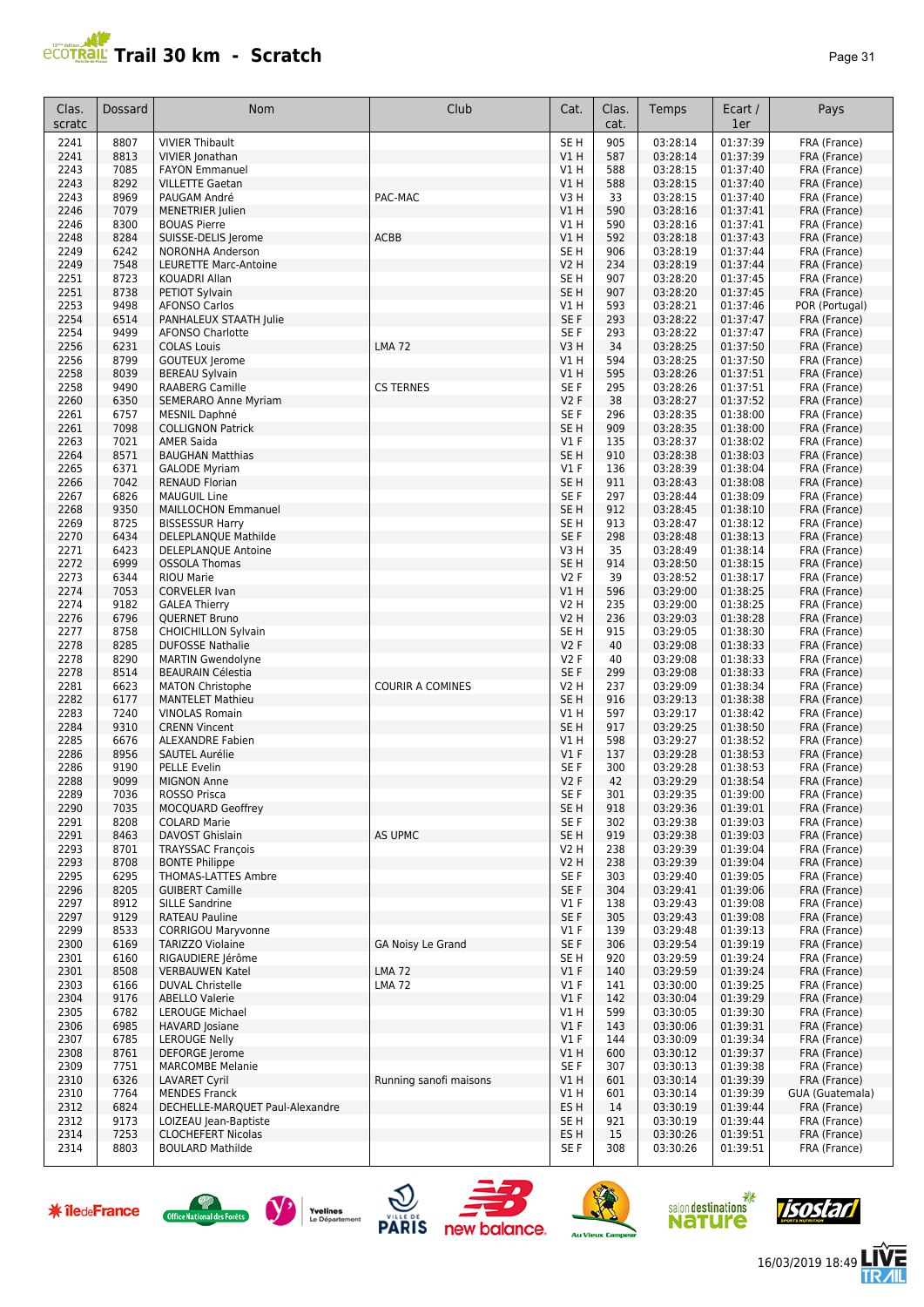

| Clas.<br>scratc | Dossard      | Nom                                               | Club                           | Cat.                    | Clas.<br>cat. | Temps                | Ecart /<br>1er       | Pays                         |
|-----------------|--------------|---------------------------------------------------|--------------------------------|-------------------------|---------------|----------------------|----------------------|------------------------------|
| 2316            | 7528         | <b>PINAULT Antoine</b>                            |                                | SE <sub>H</sub>         | 922           | 03:30:28             | 01:39:53             | FRA (France)                 |
| 2317            | 7791         | <b>SEK Sovanna</b>                                |                                | SE H                    | 923           | 03:30:29             | 01:39:54             | FRA (France)                 |
| 2318            | 7149         | <b>JOUSSET Sarah</b>                              |                                | SE F                    | 309           | 03:30:32             | 01:39:57             | FRA (France)                 |
| 2318<br>2320    | 7540<br>6640 | <b>BEN HAMZA Khalid</b><br><b>FLAESCH Arnaud</b>  |                                | SE <sub>H</sub><br>SE H | 924<br>925    | 03:30:32<br>03:30:33 | 01:39:57<br>01:39:58 | FRA (France)<br>FRA (France) |
| 2321            | 7580         | <b>GREMONT A Marie</b>                            | CAC                            | <b>V2F</b>              | 43            | 03:30:38             | 01:40:03             | FRA (France)                 |
| 2321            | 8212         | <b>JULIE Poupard</b>                              |                                | $VI$ F                  | 145           | 03:30:38             | 01:40:03             | FRA (France)                 |
| 2323            | 7123         | <b>PERRIN François</b>                            |                                | V2 H                    | 240           | 03:30:39             | 01:40:04             | FRA (France)                 |
| 2323            | 9000         | HOSTIOU Jérémy                                    |                                | SE H                    | 926           | 03:30:39             | 01:40:04             | FRA (France)                 |
| 2325<br>2326    | 9392<br>6998 | <b>BENIGHIL Azzdine</b><br>ZAMMIT Christian       |                                | SE <sub>H</sub><br>V3H  | 927<br>36     | 03:30:40<br>03:30:42 | 01:40:05<br>01:40:07 | FRA (France)<br>FRA (France) |
| 2327            | 7888         | <b>GRATADOUR Marine</b>                           |                                | SE F                    | 310           | 03:30:53             | 01:40:18             | FRA (France)                 |
| 2327            | 7889         | <b>MAGES Florian</b>                              |                                | SE <sub>H</sub>         | 928           | 03:30:53             | 01:40:18             | FRA (France)                 |
| 2329            | 7830         | <b>ETASSE Kevin</b>                               | <b>Kevin ETASSE</b>            | SE <sub>H</sub>         | 929           | 03:30:55             | 01:40:20             | FRA (France)                 |
| 2330            | 6715         | <b>BOURGOIN Sandy</b>                             | CA ORSAY TRIATHLON             | $VI$ F                  | 146           | 03:30:59             | 01:40:24             | FRA (France)                 |
| 2331            | 8118<br>7832 | <b>FRANCE Sylvain</b>                             | <b>USCA</b>                    | V1 H<br>V3H             | 603<br>37     | 03:31:03             | 01:40:28<br>01:40:32 | FRA (France)                 |
| 2332<br>2333    | 8585         | <b>PASQUIER Pascal</b><br><b>HERMANT Matthieu</b> |                                | SE <sub>H</sub>         | 930           | 03:31:07<br>03:31:08 | 01:40:33             | FRA (France)<br>FRA (France) |
| 2334            | 6127         | SANCHEZ Karla                                     |                                | SE <sub>F</sub>         | 311           | 03:31:17             | 01:40:42             | FRA (France)                 |
| 2334            | 6301         | <b>VAVASSEUR Alexandre</b>                        |                                | V1H                     | 604           | 03:31:17             | 01:40:42             | FRA (France)                 |
| 2334            | 6302         | POUPEAU Katia                                     |                                | $VI$ F                  | 147           | 03:31:17             | 01:40:42             | FRA (France)                 |
| 2337            | 6869         | <b>DUCOULOMBIER Sophie</b>                        |                                | V1F                     | 148           | 03:31:25             | 01:40:50             | FRA (France)                 |
| 2337<br>2339    | 9197<br>7076 | <b>LASSOUT Carine</b><br><b>BESOLI Christelle</b> |                                | SE <sub>F</sub><br>V1F  | 312<br>149    | 03:31:25<br>03:31:27 | 01:40:50<br>01:40:52 | FRA (France)<br>FRA (France) |
| 2339            | 7110         | <b>GARDET Carole</b>                              |                                | $VI$ F                  | 149           | 03:31:27             | 01:40:52             | FRA (France)                 |
| 2339            | 7535         | ROUSSELLE Juliette                                |                                | SE <sub>F</sub>         | 313           | 03:31:27             | 01:40:52             | FRA (France)                 |
| 2342            | 6934         | MORISSEAU Séverine                                |                                | $VI$ F                  | 151           | 03:31:28             | 01:40:53             | FRA (France)                 |
| 2343            | 8562         | <b>HUGHES Andrew</b>                              | Malvern Buzzards               | V1 H                    | 605           | 03:31:32             | 01:40:57             | GBR (Royaume-Uni)            |
| 2344            | 8271         | <b>VIDOT Loïck</b>                                |                                | SE <sub>H</sub>         | 931           | 03:31:46             | 01:41:11             | FRA (France)                 |
| 2345<br>2346    | 6614<br>7445 | <b>CADET Sebastien</b><br><b>DUJARDIN Xavier</b>  | <b>Association Sport Passi</b> | SE <sub>H</sub><br>V1 H | 932<br>606    | 03:31:52<br>03:31:53 | 01:41:17<br>01:41:18 | FRA (France)<br>FRA (France) |
| 2347            | 6463         | <b>BLAIN Laurent</b>                              | ultrarunner33                  | <b>V2 H</b>             | 241           | 03:31:56             | 01:41:21             | FRA (France)                 |
| 2347            | 8082         | <b>CORVISIER Gabriel</b>                          | US MERY AC                     | V2 H                    | 241           | 03:31:56             | 01:41:21             | FRA (France)                 |
| 2349            | 7372         | <b>ANGIBAUD Marielle</b>                          | <b>UFCP Saint-Herblain</b>     | SE F                    | 314           | 03:31:57             | 01:41:22             | FRA (France)                 |
| 2350            | 6787         | NEUILLIE Jean-Raoul                               | Jean-Raoul Neuillié            | SE <sub>H</sub>         | 933           | 03:31:58             | 01:41:23             | FRA (France)                 |
| 2351<br>2352    | 9159<br>6786 | <b>HE Yimin</b><br><b>VITARD Antoine</b>          |                                | SE F<br>SE <sub>H</sub> | 315<br>934    | 03:31:59<br>03:32:00 | 01:41:24<br>01:41:25 | CHN (Chine)<br>FRA (France)  |
| 2353            | 9305         | <b>SCHOENAUER Margaux</b>                         |                                | SE F                    | 316           | 03:32:04             | 01:41:29             | FRA (France)                 |
| 2354            | 8720         | <b>KERICHARD Pascal</b>                           |                                | V2 H                    | 243           | 03:32:05             | 01:41:30             | FRA (France)                 |
| 2355            | 6011         | <b>GEORGES DES AULNOIS Emilia</b>                 |                                | SE <sub>F</sub>         | 317           | 03:32:12             | 01:41:37             | FRA (France)                 |
| 2355            | 6012         | <b>BOISGARD Alexandre</b>                         |                                | V1 H                    | 607           | 03:32:12             | 01:41:37             | FRA (France)                 |
| 2357<br>2357    | 8135<br>9326 | PERRIQUET Stephane<br><b>BINIGA Nadine</b>        |                                | <b>V2 H</b><br>SE F     | 244<br>318    | 03:32:14<br>03:32:14 | 01:41:39<br>01:41:39 | FRA (France)<br>FRA (France) |
| 2359            | 6400         | <b>LEROY Jacques</b>                              |                                | <b>V2 H</b>             | 245           | 03:32:17             | 01:41:42             | FRA (France)                 |
| 2359            | 7815         | CAGLIOTI PILLER Audrey                            | Athlétic club Boulogne         | SE F                    | 319           | 03:32:17             | 01:41:42             | FRA (France)                 |
| 2361            | 6987         | <b>BRAISE Florence</b>                            |                                | <b>V2F</b>              | 44            | 03:32:19             | 01:41:44             | FRA (France)                 |
| 2362            | 6513         | <b>CHABAY Corinne</b>                             |                                | $VI$ F                  | 152           | 03:32:25             | 01:41:50             | FRA (France)                 |
| 2362<br>2364    | 9521<br>8731 | LEMARIE Jérémy<br><b>COLLINET Axelle</b>          |                                | SE <sub>H</sub><br>SE F | 935<br>320    | 03:32:25<br>03:32:38 | 01:41:50<br>01:42:03 | FRA (France)<br>FRA (France) |
| 2365            | 6691         | <b>TANON Caroline</b>                             |                                | SE F                    | 321           | 03:32:40             | 01:42:05             | FRA (France)                 |
| 2366            | 6195         | <b>BUREAU Cecile</b>                              |                                | $VI$ F                  | 153           | 03:32:43             | 01:42:08             | FRA (France)                 |
| 2366            | 6788         | <b>LAMALLE-THOMAS Claire</b>                      |                                | SE F                    | 322           | 03:32:43             | 01:42:08             | FRA (France)                 |
| 2366            | 8283         | PADOIS Sandrine                                   |                                | V2F                     | 45            | 03:32:43             | 01:42:08             | FRA (France)                 |
| 2369<br>2369    | 6633<br>6634 | <b>THAY David</b><br><b>LABRIERE Sophie</b>       |                                | V1 H<br>SE F            | 608<br>323    | 03:32:45<br>03:32:45 | 01:42:10<br>01:42:10 | FRA (France)<br>FRA (France) |
| 2371            | 7973         | BOGROS LE CLEZIO Laurent                          |                                | V2 H                    | 246           | 03:32:48             | 01:42:13             | FRA (France)                 |
| 2372            | 8531         | <b>LERAT Sylvie</b>                               |                                | V2F                     | 46            | 03:32:50             | 01:42:15             | FRA (France)                 |
| 2373            | 6142         | <b>WALDSCHMIDT Jean Marc</b>                      | <b>CLAMART COURSES SUR ROU</b> | V3 H                    | 38            | 03:32:52             | 01:42:17             | FRA (France)                 |
| 2373            | 7545         | <b>BILLIET Benjamin</b>                           |                                | V1 H                    | 609           | 03:32:52             | 01:42:17             | FRA (France)                 |
| 2373<br>2373    | 7620<br>7808 | <b>LENFANT Steven</b><br>LORTHOIS Isabelle        |                                | V1 H<br>SE F            | 609<br>324    | 03:32:52<br>03:32:52 | 01:42:17<br>01:42:17 | FRA (France)<br>FRA (France) |
| 2377            | 7543         | <b>DEHANT Amandine</b>                            |                                | SE F                    | 325           | 03:32:54             | 01:42:19             | FRA (France)                 |
| 2378            | 8006         | <b>TRENTLAGE Christopher</b>                      |                                | SE H                    | 936           | 03:32:55             | 01:42:20             | GER (Allemagne)              |
| 2378            | 8007         | TRENTLAGE Jennifer                                |                                | SE F                    | 326           | 03:32:55             | 01:42:20             | GER (Allemagne)              |
| 2380            | 7982         | <b>BLOINO Yannis</b>                              |                                | V1 H                    | 611           | 03:32:56             | 01:42:21             | FRA (France)                 |
| 2381<br>2381    | 6817<br>8836 | FIGARD Maude<br><b>DUMENIL Jean-Baptiste</b>      |                                | SE F<br>SE H            | 327<br>937    | 03:32:58<br>03:32:58 | 01:42:23<br>01:42:23 | FRA (France)<br>FRA (France) |
| 2383            | 8601         | <b>TRUCHON Morgan</b>                             |                                | $VI$ F                  | 154           | 03:33:02             | 01:42:27             | FRA (France)                 |
| 2384            | 6632         | <b>FOUDRAIN Florence</b>                          |                                | SE F                    | 328           | 03:33:06             | 01:42:31             | FRA (France)                 |
| 2384            | 8302         | DE CASTRO Mickaël                                 |                                | SE H                    | 938           | 03:33:06             | 01:42:31             | FRA (France)                 |
| 2386            | 6853         | <b>GOLDSCHMIDT Isabelle</b>                       |                                | V2F                     | 47            | 03:33:07             | 01:42:32             | FRA (France)                 |
| 2386<br>2386    | 7014<br>7304 | <b>TOUZE Pauline</b><br><b>GOMMET Céline</b>      |                                | SE F<br>SE F            | 329<br>329    | 03:33:07<br>03:33:07 | 01:42:32<br>01:42:32 | FRA (France)<br>FRA (France) |
| 2389            | 6852         | <b>GOLDSCHMIDT Louis</b>                          |                                | V2 H                    | 247           | 03:33:08             | 01:42:33             | FRA (France)                 |
| 2389            | 8695         | DE PUGET Géraud                                   |                                | SE H                    | 939           | 03:33:08             | 01:42:33             | FRA (France)                 |

**米 îledeFrance** 













信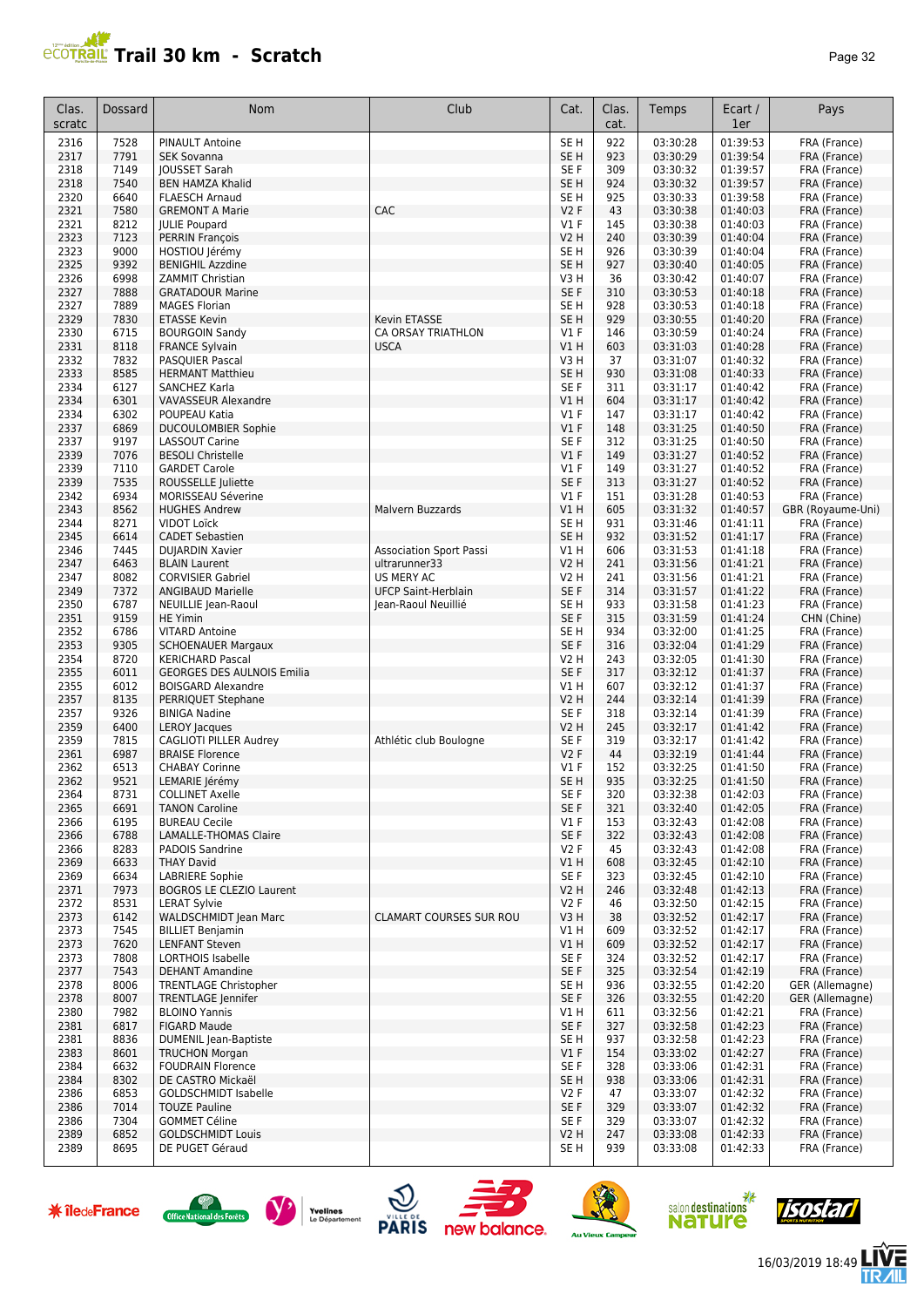

| Clas.<br>scratc | Dossard      | Nom                                                | Club                           | Cat.                      | Clas.<br>cat. | Temps                | Ecart /<br>1er       | Pays                         |
|-----------------|--------------|----------------------------------------------------|--------------------------------|---------------------------|---------------|----------------------|----------------------|------------------------------|
| 2391            | 6831         | <b>AUMIS Michel-Christophe</b>                     |                                | SE <sub>H</sub>           | 940           | 03:33:13             | 01:42:38             | FRA (France)                 |
| 2391            | 8971         | <b>DAVILA Rafael</b>                               |                                | <b>V2 H</b>               | 248           | 03:33:13             | 01:42:38             | FRA (France)                 |
| 2393            | 9272         | <b>HUREZ Amandine</b>                              |                                | SE F                      | 331           | 03:33:26             | 01:42:51             | BEL (Belgique)               |
| 2394            | 7899         | <b>RICHARD Olivia</b>                              |                                | SE F                      | 332           | 03:33:27             | 01:42:52             | FRA (France)                 |
| 2395            | 6276         | <b>CAPRON Claude</b>                               |                                | $VI$ F                    | 155           | 03:33:37             | 01:43:02             | FRA (France)                 |
| 2395            | 8699         | <b>TANGUY Anne</b>                                 |                                | <b>V2F</b>                | 48            | 03:33:37             | 01:43:02             | FRA (France)                 |
| 2397            | 6188         | <b>RONEZ Emily</b>                                 |                                | $VI$ F                    | 156           | 03:33:38             | 01:43:03             | FRA (France)                 |
| 2398            | 6972         | <b>BEAUGRAND Dimitri</b>                           | Dimitri BEAUGRAND              | SE <sub>H</sub>           | 941           | 03:33:42             | 01:43:07             | FRA (France)                 |
| 2399            | 6504         | <b>LANCELOT Adrien</b>                             |                                | SE <sub>H</sub>           | 942           | 03:33:44             | 01:43:09             | FRA (France)                 |
| 2399            | 6613         | <b>LANCELOT Quentin</b>                            |                                | SE <sub>H</sub>           | 942           | 03:33:44             | 01:43:09             | FRA (France)                 |
| 2401            | 9453         | <b>PAUL Bertrand</b>                               |                                | V1 H                      | 612           | 03:33:49             | 01:43:14             | FRA (France)                 |
| 2402            | 8573         | LAJOIE Fabienne                                    | Fabienne LAJOIE                | $VI$ F                    | 157           | 03:33:57             | 01:43:22             | FRA (France)                 |
| 2403            | 8805         | <b>KLEES Patric</b>                                |                                | V1 H                      | 613           | 03:33:58             | 01:43:23             | SUI (Suisse)                 |
| 2404            | 6153         | <b>LENFANT Magali</b>                              | <b>ADAPS</b>                   | V1F                       | 158           | 03:34:05             | 01:43:30             | FRA (France)                 |
| 2405            | 6152         | <b>PLATON Patricia</b>                             |                                | <b>V2F</b>                | 49            | 03:34:06             | 01:43:31             | FRA (France)                 |
| 2405            | 6210         | <b>JAFFRE Britta</b>                               | COSMA                          | V1F                       | 159           | 03:34:06             | 01:43:31             | FRA (France)                 |
| 2405            | 6211         | <b>QUENOT Arnaud</b>                               |                                | V1 H                      | 614           | 03:34:06             | 01:43:31<br>01:43:31 | FRA (France)                 |
| 2405<br>2405    | 7020<br>8742 | <b>CAVARD Bertrand</b>                             |                                | V1 H<br><b>V2F</b>        | 614<br>49     | 03:34:06             |                      | FRA (France)                 |
| 2410            | 8147         | ZEPPENFELD Chris<br><b>CHERAMY Anne-Laure</b>      |                                | SE F                      | 333           | 03:34:06<br>03:34:10 | 01:43:31<br>01:43:35 | FRA (France)<br>FRA (France) |
| 2410            | 8928         | <b>LANIEL Caroline</b>                             |                                | $VI$ F                    | 160           | 03:34:10             | 01:43:35             | FRA (France)                 |
| 2412            | 7024         | <b>HEBERT Grégory</b>                              |                                | V1F                       | 161           | 03:34:12             | 01:43:37             | FRA (France)                 |
| 2413            | 7089         | <b>BOTTE François</b>                              | orsay triathlon                | V2 H                      | 249           | 03:34:13             | 01:43:38             | FRA (France)                 |
| 2414            | 8330         | <b>SERVE Valerie</b>                               | asdif dalkia                   | SE F                      | 334           | 03:34:14             | 01:43:39             | FRA (France)                 |
| 2415            | 7193         | <b>FROTIER Antoine</b>                             |                                | SE <sub>H</sub>           | 944           | 03:34:15             | 01:43:40             | FRA (France)                 |
| 2416            | 6702         | <b>JOUAN Charles</b>                               | <b>Stade Francais</b>          | SE <sub>H</sub>           | 945           | 03:34:17             | 01:43:42             | FRA (France)                 |
| 2417            | 6297         | <b>LATAPIE Pauline</b>                             |                                | SE F                      | 335           | 03:34:24             | 01:43:49             | FRA (France)                 |
| 2418            | 6101         | <b>TARLET Georges</b>                              | <b>USM Malakoff</b>            | V1 H                      | 616           | 03:34:25             | 01:43:50             | FRA (France)                 |
| 2419            | 7168         | <b>MAGNY Sandra</b>                                |                                | $VI$ F                    | 162           | 03:34:26             | 01:43:51             | FRA (France)                 |
| 2420            | 7102         | <b>DUPEYRAT Paul</b>                               |                                | V1 H                      | 617           | 03:34:27             | 01:43:52             | FRA (France)                 |
| 2421            | 7280         | <b>ARGENTY Damien</b>                              |                                | SE <sub>H</sub>           | 946           | 03:34:30             | 01:43:55             | FRA (France)                 |
| 2422            | 6928         | <b>MILLE Quentin</b>                               |                                | SE <sub>H</sub>           | 947           | 03:34:35             | 01:44:00             | FRA (France)                 |
| 2423            | 7223         | <b>MONNIER Philippe</b>                            |                                | V2 H                      | 250           | 03:34:39             | 01:44:04             | FRA (France)                 |
| 2424            | 7210         | <b>DUJARDIN Clement</b>                            |                                | SE <sub>H</sub>           | 948           | 03:34:40             | 01:44:05             | FRA (France)                 |
| 2425            | 7577         | <b>GUILLAUME Puttraporn</b>                        | Dassault Sports Suresne        | $VI$ F                    | 163           | 03:34:42             | 01:44:07             | FRA (France)                 |
| 2426            | 9455         | <b>GARREC Clemence</b>                             |                                | SE F                      | 336           | 03:34:46             | 01:44:11             | FRA (France)                 |
| 2427            | 8060         | <b>AKTAS Cem</b>                                   |                                | V1 H                      | 618           | 03:34:47             | 01:44:12             | TUR (Turquie)                |
| 2428            | 6628         | PANAGET Ivanoé                                     | <b>3A CAP ELANCOURT</b>        | V1H                       | 619           | 03:34:54             | 01:44:19             | FRA (France)                 |
| 2429            | 7647         | <b>BOLLECKER Jean-René</b>                         |                                | SE <sub>H</sub>           | 949           | 03:34:59             | 01:44:24             | FRA (France)                 |
| 2430            | 7892         | PHAN Cathy                                         | <b>ASCE FRANCE2</b>            | V1F                       | 164           | 03:35:03             | 01:44:28             | FRA (France)                 |
| 2431            | 9331         | <b>REGNAUD Sylvie</b>                              |                                | <b>V2F</b>                | 51            | 03:35:06             | 01:44:31             | FRA (France)                 |
| 2432            | 6104         | <b>LELLOUCHE Sophie</b>                            |                                | $VI$ F                    | 165           | 03:35:08             | 01:44:33             | FRA (France)                 |
| 2433            | 6565         | LERIGOLEUR Philippe                                |                                | V3 H                      | 39            | 03:35:13             | 01:44:38             | FRA (France)                 |
| 2434            | 8713         | PHAN Nguyet Chau                                   |                                | <b>V2F</b>                | 52            | 03:35:14             | 01:44:39             | FRA (France)                 |
| 2435            | 7608         | <b>CHARBONNIER Pierre Emmanuel</b>                 |                                | SE H                      | 950           | 03:35:15             | 01:44:40             | FRA (France)                 |
| 2435            | 8985         | SIAUDEAU JOURDAIN Caroline                         |                                | V1F                       | 166           | 03:35:15             | 01:44:40             | FRA (France)                 |
| 2437            | 7547         | <b>THIERRY Delphine</b>                            | Sylvie THIERRY                 | SE F                      | 337           | 03:35:16             | 01:44:41             | FRA (France)                 |
| 2437            | 7549         | <b>THIERRY Olivier</b>                             |                                | V1 H                      | 620           | 03:35:16             | 01:44:41             | FRA (France)                 |
| 2439            | 7587         | <b>TOURRES Mathieu</b>                             |                                | SE H                      | 951           | 03:35:17             | 01:44:42             | FRA (France)                 |
| 2439            | 9329         | <b>MEDER Véronique</b>                             |                                | $VI$ F                    | 167           | 03:35:17             | 01:44:42             | FRA (France)                 |
| 2441            | 7564         | LE NINIVEN Rodolphe                                | <b>UFCPH</b>                   | <b>V2 H</b>               | 251           | 03:35:18             | 01:44:43             | FRA (France)                 |
| 2442<br>2443    | 7108<br>7446 | <b>BONIFAY Raja</b><br><b>DUJARDIN Anne-Sophie</b> | <b>Association Sport Passi</b> | SE <sub>F</sub><br>$VI$ F | 338<br>168    | 03:35:20<br>03:35:21 | 01:44:45<br>01:44:46 | FRA (France)<br>FRA (France) |
| 2444            | 8173         | <b>BONNAUD Mylène</b>                              | <b>SM Montrouge</b>            | SE F                      | 339           | 03:35:22             | 01:44:47             | FRA (France)                 |
| 2445            | 9232         | <b>DUCHIER Benoit</b>                              |                                | V1 H                      | 621           | 03:35:29             | 01:44:54             | FRA (France)                 |
| 2446            | 6293         | <b>DANGUY DES DESERTS Eric</b>                     | Eric DANGUY DES DESERTS        | V1H                       | 622           | 03:35:30             | 01:44:55             | FRA (France)                 |
| 2446            | 6799         | <b>GOURBESVILLE Emmanuel</b>                       | TRIATHLETE ATTITUDE VIN        | SE H                      | 952           | 03:35:30             | 01:44:55             | FRA (France)                 |
| 2448            | 9400         | <b>ESCOUTE Camille</b>                             |                                | SE F                      | 340           | 03:35:31             | 01:44:56             | FRA (France)                 |
| 2449            | 7568         | <b>CHARRIER Guillaume</b>                          |                                | SE <sub>H</sub>           | 953           | 03:35:34             | 01:44:59             | FRA (France)                 |
| 2450            | 7541         | <b>PROUST Maxime</b>                               |                                | SE <sub>H</sub>           | 954           | 03:35:35             | 01:45:00             | FRA (France)                 |
| 2450            | 9497         | <b>BONAFY Nicolas</b>                              | Dijon Single Track             | SE <sub>H</sub>           | 954           | 03:35:35             | 01:45:00             | FRA (France)                 |
| 2452            | 7122         | <b>DUCROCO Denis</b>                               |                                | SE <sub>H</sub>           | 956           | 03:35:36             | 01:45:01             | FRA (France)                 |
| 2452            | 7544         | SCHOULEVITZ Remy                                   |                                | SE H                      | 956           | 03:35:36             | 01:45:01             | FRA (France)                 |
| 2452            | 8390         | <b>DEBENS Charleyne</b>                            | charleyne debens               | SE F                      | 341           | 03:35:36             | 01:45:01             | <b>BEL</b> (Belgique)        |
| 2455            | 6176         | LOUSTAU Flavien                                    |                                | SE H                      | 958           | 03:35:37             | 01:45:02             | FRA (France)                 |
| 2456            | 6858         | <b>KEMPF Loïc</b>                                  |                                | SE H                      | 959           | 03:35:41             | 01:45:06             | FRA (France)                 |
| 2457            | 6816         | <b>ARDILLER Pierre</b>                             |                                | SE H                      | 960           | 03:35:43             | 01:45:08             | FRA (France)                 |
| 2457            | 8304         | <b>OSBACH Romain</b>                               |                                | SE H                      | 960           | 03:35:43             | 01:45:08             | FRA (France)                 |
| 2459            | 7855         | <b>HENRY Jean-Charles</b>                          |                                | V1 H                      | 623           | 03:35:45             | 01:45:10             | FRA (France)                 |
| 2460            | 6426         | <b>SABATIER Frederic</b>                           | RCF ISSY AVIA                  | V3 H                      | 40            | 03:35:50             | 01:45:15             | FRA (France)                 |
| 2460            | 7037         | <b>HAUTEMONT Olivier</b>                           | Le souffle d Orgerus           | VIH                       | 624           | 03:35:50             | 01:45:15             | FRA (France)                 |
| 2460            | 7041         | <b>GUERNON Fabrice</b>                             | LE SOUFFLE D'ORGERUS           | V2 H                      | 252           | 03:35:50             | 01:45:15             | FRA (France)                 |
| 2463            | 7829         | <b>TAMARELLE Vanna</b>                             |                                | SE F                      | 342           | 03:35:56             | 01:45:21             | FRA (France)                 |
| 2464            | 8323         | <b>VALLET Nicolas</b>                              |                                | ES H                      | 16            | 03:35:57             | 01:45:22             | FRA (France)                 |
| 2465            | 6068         | <b>NOLEAU Guillaume</b>                            |                                | SE H                      | 962           | 03:35:58             | 01:45:23             | FRA (France)                 |













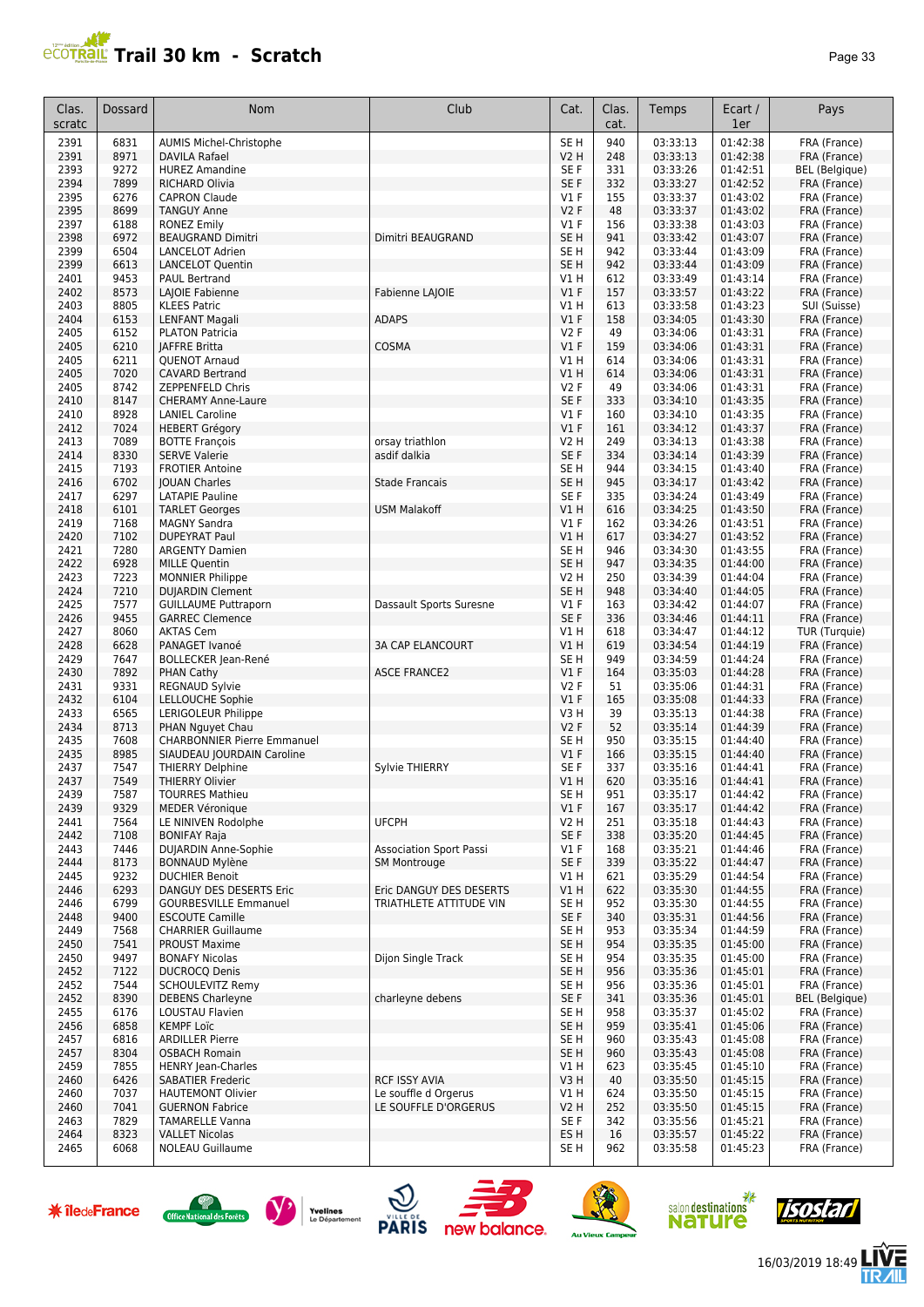#### **Trail 30 km - Scratch Page 34** Page 34

| Clas.<br>scratc | Dossard      | <b>Nom</b>                                          | Club                         | Cat.                           | Clas.<br>cat.       | Temps                | Ecart /<br>1er       | Pays                             |
|-----------------|--------------|-----------------------------------------------------|------------------------------|--------------------------------|---------------------|----------------------|----------------------|----------------------------------|
| 2466            | 7880         | <b>RABACHE Fabrice</b>                              |                              | V1H                            | 625                 | 03:36:02             | 01:45:27             | FRA (France)                     |
| 2466            | 7881         | PERERA Leonard                                      |                              | V1H                            | 625                 | 03:36:02             | 01:45:27             | FRA (France)                     |
| 2468            | 6661         | <b>DORADOUX Béatrice</b>                            |                              | SE F                           | 343                 | 03:36:03             | 01:45:28             | FRA (France)                     |
| 2469            | 8367         | <b>GERARD Nicolas</b>                               |                              | SE <sub>H</sub>                | 963                 | 03:36:04             | 01:45:29             | FRA (France)                     |
| 2470            | 6144         | D'HERBEMONT Sophie                                  |                              | V2F                            | 53                  | 03:36:05             | 01:45:30             | FRA (France)                     |
| 2470            | 8635         | <b>BARRILLON Cécile</b>                             | USME US DEUIL                | SE F                           | 344                 | 03:36:05             | 01:45:30             | FRA (France)                     |
| 2472<br>2473    | 6063<br>8017 | <b>GUILLOUT Clément</b><br><b>DAGUILLON Patrick</b> |                              | SE <sub>H</sub><br>V1H         | 964<br>627          | 03:36:07<br>03:36:08 | 01:45:32<br>01:45:33 | FRA (France)<br>FRA (France)     |
| 2474            | 6380         | <b>BERTELI Pierre Hubert</b>                        |                              | <b>V2 H</b>                    | 253                 | 03:36:12             | 01:45:37             | FRA (France)                     |
| 2475            | 8891         | PRUD'HOMME Aubin                                    |                              | SE <sub>H</sub>                | 965                 | 03:36:13             | 01:45:38             | FRA (France)                     |
| 2476            | 8890         | <b>BAOUCHE Lina</b>                                 | Baouche                      | SE F                           | 345                 | 03:36:14             | 01:45:39             | FRA (France)                     |
| 2477            | 6596         | <b>OSTYN Gregory</b>                                | planete running and wal      | SE <sub>H</sub>                | 966                 | 03:36:18             | 01:45:43             | FRA (France)                     |
| 2477            | 6607         | <b>OSTYN Pauline</b>                                |                              | SE F                           | 346                 | 03:36:18             | 01:45:43             | FRA (France)                     |
| 2479            | 8321         | <b>VALLET Laurent</b>                               |                              | V1H                            | 628                 | 03:36:19             | 01:45:44             | FRA (France)                     |
| 2480            | 6143         | <b>JAHARD Yolene</b>                                |                              | $VI$ F                         | 169                 | 03:36:24             | 01:45:49             | FRA (France)                     |
| 2481            | 6974         | LE PENSEC Alice                                     |                              | SE F                           | 347                 | 03:36:30             | 01:45:55             | FRA (France)                     |
| 2482<br>2483    | 6907<br>8076 | ADENOT Aurélien<br>WESSELS John                     |                              | SE <sub>H</sub><br><b>V2 H</b> | 967<br>254          | 03:36:32<br>03:36:40 | 01:45:57<br>01:46:05 | FRA (France)<br>USA (Etats-Unis) |
| 2483            | 9432         | <b>TOUMAR Alexandra</b>                             |                              | SE F                           | 348                 | 03:36:40             | 01:46:05             | NZL (Nouvelle-<br>Zélande)       |
| 2485            | 6141         | <b>BUARD Elodie</b>                                 |                              | SE F                           | 349                 | 03:36:42             | 01:46:07             | FRA (France)                     |
| 2485            | 8940         | YAHUACA Alejandro                                   |                              | SE <sub>H</sub>                | 968                 | 03:36:42             | 01:46:07             | MEX (Mexique)                    |
| 2487            | 7576         | <b>LEGRAIN Thibaut</b>                              |                              | VIH                            | 629                 | 03:36:43             | 01:46:08             | FRA (France)                     |
| 2487            | 9178         | <b>KENNEDY Sarah Jane</b>                           | Athena St Albans             | V2F                            | 54                  | 03:36:43             | 01:46:08             | GBR (Royaume-Uni)                |
| 2487            | 9181         | <b>KENNEDY Stephen</b>                              | <b>St Albans Striders</b>    | V2 H                           | 255                 | 03:36:43             | 01:46:08             | GBR (Royaume-Uni)                |
| 2490<br>2491    | 9106<br>8476 | <b>REGIS Christian</b><br><b>BURGAUDEAU Patrice</b> |                              | <b>V2 H</b><br><b>V2 H</b>     | 256<br>257          | 03:36:48<br>03:36:49 | 01:46:13<br>01:46:14 | FRA (France)                     |
| 2492            | 7146         | <b>CALVI GAREAU Patricia</b>                        | patricia calvi gareau        | V2F                            | 55                  | 03:36:52             | 01:46:17             | FRA (France)<br>FRA (France)     |
| 2493            | 8867         | PHILBERT Philippe                                   |                              | V2 H                           | 258                 | 03:37:00             | 01:46:25             | FRA (France)                     |
| 2494            | 7318         | CANS Christophe                                     | <b>Championnet Sports</b>    | V1 H                           | 630                 | 03:37:06             | 01:46:31             | FRA (France)                     |
| 2495            | 7481         | <b>ROBINO Paulette</b>                              | CAP 3A ELANCOURT             | V3F                            | 6                   | 03:37:09             | 01:46:34             | FRA (France)                     |
| 2496            | 6727         | <b>QUILLIER Charlotte</b>                           |                              | SE F                           | 350                 | 03:37:11             | 01:46:36             | FRA (France)                     |
| 2496            | 7951         | <b>MOHAMED Sylvie</b>                               | Athlétic Bel Air Club        | V2F                            | 56                  | 03:37:11             | 01:46:36             | FRA (France)                     |
| 2498            | 6512         | <b>TOSCANELLI Jerom</b>                             |                              | V1 H                           | 631                 | 03:37:24             | 01:46:49             | FRA (France)                     |
| 2499            | 6535         | <b>ALTORFER Camille</b>                             |                              | SE F                           | 351                 | 03:37:27             | 01:46:52             | FRA (France)                     |
| 2500<br>2501    | 6528<br>8100 | <b>GIRODET Louise</b><br>VILLAIN-SOLER Nathalie     | es jouy saint prest          | SE F<br>V2F                    | 352<br>57           | 03:37:28<br>03:37:34 | 01:46:53<br>01:46:59 | FRA (France)<br>FRA (France)     |
| 2502            | 7209         | <b>HATON Regis</b>                                  | es jouy st prest athlet      | SE H                           | 969                 | 03:37:35             | 01:47:00             | FRA (France)                     |
| 2503            | 6960         | <b>LAMY Sabine</b>                                  | Courir à abbeville           | SE F                           | 353                 | 03:37:39             | 01:47:04             | FRA (France)                     |
| 2503            | 9406         | <b>RICHARD Marie-Christine</b>                      |                              | $VI$ F                         | 170                 | 03:37:39             | 01:47:04             | FRA (France)                     |
| 2505            | 9405         | <b>DUTERTRE Stephane</b>                            |                              | V1 H                           | 632                 | 03:37:40             | 01:47:05             | FRA (France)                     |
| 2506            | 7480         | <b>MOUGENOT Patricia</b>                            | asm marcoussis               | V2F                            | 58                  | 03:37:44             | 01:47:09             | FRA (France)                     |
| 2507            | 6128         | <b>BRUNNER Olivier</b>                              | <b>ASC BNP PARIBAS PARIS</b> | SE <sub>H</sub>                | 970                 | 03:37:46             | 01:47:11             | FRA (France)                     |
| 2508            | 7806         | <b>DELPORTE Florence</b>                            |                              | $VI$ F                         | 171                 | 03:37:49             | 01:47:14             | FRA (France)                     |
| 2509<br>2510    | 6498<br>7637 | <b>MARQUANT Cedric</b><br><b>FANTINO Serge</b>      |                              | SE <sub>H</sub><br>V1 H        | 971<br>633          | 03:37:50<br>03:37:51 | 01:47:15<br>01:47:16 | FRA (France)<br>FRA (France)     |
| 2511            | 9407         | <b>GIRARDO Tony</b>                                 |                              | VIH                            | 634                 | 03:37:56             | 01:47:21             | FRA (France)                     |
| 2512            | 7502         | GOOSSENS Jeremy                                     | Goossens                     | V1 H                           | 635                 | 03:37:58             | 01:47:23             | FRA (France)                     |
| 2513            | 8751         | COUGARD Adrien                                      | <b>SAM PARIS 12</b>          | SE H                           | 972                 | 03:37:59             | 01:47:24             | FRA (France)                     |
| 2514            | 9500         | <b>DESLANDRES Elsa</b>                              |                              | SE F                           | 354                 | 03:38:00             | 01:47:25             | FRA (France)                     |
| 2515            | 9408         | <b>BOUAKED Samir</b>                                |                              | SE <sub>H</sub>                | 973                 | 03:38:01             | 01:47:26             | FRA (France)                     |
| 2515            | 9519         | MENARD Jérôme                                       |                              | V1 H                           | 636                 | 03:38:01             | 01:47:26             | FRA (France)                     |
| 2517            | 8481         | DEMIZIEUX Noémie<br><b>VITEL-LEPINAY Laurent</b>    | S/L ESME US DEUIL            | SE F                           | 355                 | 03:38:06<br>03:38:11 | 01:47:31<br>01:47:36 | FRA (France)                     |
| 2518<br>2519    | 6665<br>6664 | VITEL-LEPINAY Stephanie                             |                              | SE H<br>SE F                   | 974<br>356          | 03:38:12             | 01:47:37             | FRA (France)<br>FRA (France)     |
| 2520            | 7352         | <b>GAYMARD Marie-Caroline</b>                       |                              | SE F                           | 357                 | 03:38:21             | 01:47:46             | FRA (France)                     |
| 2521            | 8061         | PILLOTTI Laure                                      |                              | $VI$ F                         | 172                 | 03:38:23             | 01:47:48             | FRA (France)                     |
| 2522            | 8485         | <b>OLLIVIER Magalie</b>                             |                              | SE F                           | 358                 | 03:38:25             | 01:47:50             | FRA (France)                     |
| 2523            | 6318         | <b>BLANC Sophie</b>                                 |                              | SE F                           | 359                 | 03:38:28             | 01:47:53             | FRA (France)                     |
| 2523            | 8177         | <b>KATLAMA Nathalie</b>                             |                              | $VI$ F                         | 173                 | 03:38:28             | 01:47:53             | FRA (France)                     |
| 2525            | 6808         | <b>DEPOND Boris</b>                                 |                              | V1 H                           | 637                 | 03:38:29             | 01:47:54             | FRA (France)                     |
| 2526            | 6157         | <b>RAMEAU Benoit</b>                                | <b>ASCE FRANCE 2</b>         | V1 H                           | 638                 | 03:38:30             | 01:47:55             | FRA (France)                     |
| 2527<br>2528    | 6932         | <b>BRICOUT Daniel</b>                               | les foulées sainghuinoi      | V4 H<br>SE H                   | $\mathbf{1}$<br>975 | 03:38:31             | 01:47:56<br>01:48:00 | FRA (France)                     |
| 2529            | 6916<br>8270 | MICHEL Hugo<br><b>WAYMEL Louise</b>                 |                              | ES <sub>F</sub>                | 5                   | 03:38:35<br>03:38:40 | 01:48:05             | FRA (France)<br>FRA (France)     |
| 2530            | 7227         | VITALINO Alexandro                                  |                              | V2 H                           | 259                 | 03:38:42             | 01:48:07             | FRA (France)                     |
| 2531            | 7092         | <b>MARCHAND Blandine</b>                            |                              | V2F                            | 59                  | 03:38:46             | 01:48:11             | FRA (France)                     |
| 2531            | 7733         | DEFFONTAINES Danielle                               |                              | V2F                            | 59                  | 03:38:46             | 01:48:11             | FRA (France)                     |
| 2533            | 6704         | DHUICQUE-FILLOUX Rafaële                            |                              | V1F                            | 174                 | 03:38:48             | 01:48:13             | FRA (France)                     |
| 2534            | 8715         | <b>GROSS Marc</b>                                   |                              | V3H                            | 41                  | 03:38:56             | 01:48:21             | FRA (France)                     |
| 2535            | 6054         | <b>GAMIETTE Alex</b>                                |                              | VIH                            | 639                 | 03:38:59             | 01:48:24             | FRA (France)                     |
| 2536<br>2537    | 9385<br>8930 | DELANO Gaël<br><b>BEFFY Juliette</b>                |                              | SE H<br>SE F                   | 976<br>360          | 03:39:01<br>03:39:03 | 01:48:26<br>01:48:28 | FRA (France)<br>FRA (France)     |
| 2538            | 6728         | <b>TELLIER Charlotte</b>                            |                              | SE F                           | 361                 | 03:39:09             | 01:48:34             | FRA (France)                     |
| 2539            | 7174         | <b>ERTZINGER Jean-Pierre</b>                        |                              | V3H                            | 42                  | 03:39:12             | 01:48:37             | BEL (Belgique)                   |















信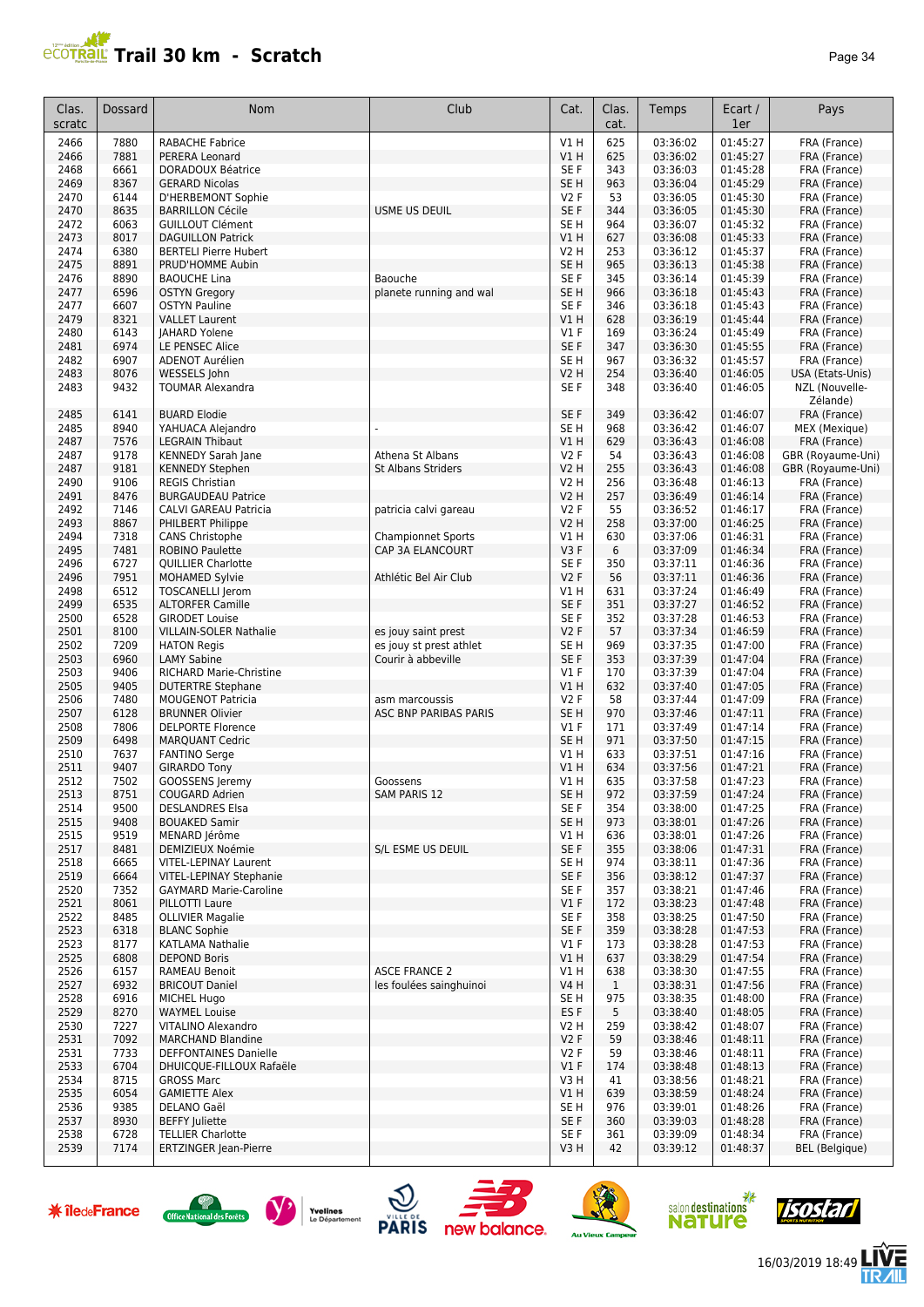

| Clas.<br>scratc | Dossard      | <b>Nom</b>                                       | Club                   | Cat.                          | Clas.<br>cat.  | Temps                | Ecart /<br>1er       | Pays                         |
|-----------------|--------------|--------------------------------------------------|------------------------|-------------------------------|----------------|----------------------|----------------------|------------------------------|
| 2539            | 7650         | <b>IGNAT Razvan</b>                              |                        | SE <sub>H</sub>               | 977            | 03:39:12             | 01:48:37             | ROU (Roumanie)               |
| 2541            | 6937         | <b>NEUVILLE Guy</b>                              | Courir à Comines       | <b>V2 H</b>                   | 260            | 03:39:16             | 01:48:41             | FRA (France)                 |
| 2542            | 7425         | <b>SURMON Mathieu</b>                            |                        | V1 H                          | 640            | 03:39:18             | 01:48:43             | FRA (France)                 |
| 2543            | 8353         | <b>JOSSA Nathalie</b>                            |                        | SE F                          | 362            | 03:39:22             | 01:48:47             | FRA (France)                 |
| 2544            | 6979         | <b>DHALLENNE Giovanni</b>                        |                        | SE <sub>H</sub>               | 978            | 03:39:24             | 01:48:49             | FRA (France)                 |
| 2545            | 8795         | <b>ROTTER Nina</b>                               |                        | SE F                          | 363            | 03:39:27             | 01:48:52             | AUT (Autriche)               |
| 2545            | 8950         | Cariou PIERRE                                    |                        | SE <sub>H</sub>               | 979            | 03:39:27             | 01:48:52             | FRA (France)                 |
| 2545            | 9189         | <b>BOUVET Cedric</b>                             |                        | V1 H                          | 641            | 03:39:27             | 01:48:52             | FRA (France)                 |
| 2548            | 6420         | <b>BINDER François</b>                           |                        | V1H                           | 642            | 03:39:28             | 01:48:53             | FRA (France)                 |
| 2549            | 8381         | <b>BOCHER Florent</b>                            |                        | SE <sub>H</sub>               | 980            | 03:39:29             | 01:48:54             | FRA (France)                 |
| 2550            | 7861         | <b>SEDRAN Morgane</b>                            |                        | SE F                          | 364            | 03:39:30             | 01:48:55             | FRA (France)                 |
| 2551            | 7768         | <b>JEONG Carole</b>                              | <b>RUNNING DOZ'</b>    | $VI$ F                        | 175            | 03:39:32             | 01:48:57             | FRA (France)                 |
| 2552<br>2553    | 6163<br>8602 | <b>BENETEAU Adeline</b><br><b>SEBBAH Valerie</b> |                        | SE <sub>F</sub><br><b>V2F</b> | 365<br>61      | 03:39:44<br>03:39:45 | 01:49:09<br>01:49:10 | FRA (France)                 |
| 2554            | 6205         | POINSSOT Céline                                  |                        | <b>V1 F</b>                   | 176            | 03:39:48             | 01:49:13             | FRA (France)<br>FRA (France) |
| 2555            | 7987         | <b>KESTELYN Carole</b>                           |                        | V1F                           | 177            | 03:39:53             | 01:49:18             | FRA (France)                 |
| 2556            | 9243         | <b>GALLI Aurore</b>                              |                        | <b>V2F</b>                    | 62             | 03:39:55             | 01:49:20             | FRA (France)                 |
| 2557            | 7927         | <b>DESFORGES Cécile</b>                          |                        | SE F                          | 366            | 03:39:59             | 01:49:24             | FRA (France)                 |
| 2558            | 6653         | <b>CAGNA Remi</b>                                |                        | V1 H                          | 643            | 03:40:15             | 01:49:40             | FRA (France)                 |
| 2558            | 8466         | <b>SIMON Laure</b>                               |                        | SE <sub>F</sub>               | 367            | 03:40:15             | 01:49:40             | FRA (France)                 |
| 2560            | 7823         | PAKULA Wiolleta                                  |                        | SE <sub>F</sub>               | 368            | 03:40:19             | 01:49:44             | POL (Pologne)                |
| 2560            | 8319         | <b>SEMCZUK Ela</b>                               |                        | SE <sub>F</sub>               | 368            | 03:40:19             | 01:49:44             | FRA (France)                 |
| 2562            | 7822         | DONNARY Katarzyna                                |                        | V1F                           | 178            | 03:40:22             | 01:49:47             | FRA (France)                 |
| 2563            | 6703         | PHENE Joris                                      |                        | SE <sub>H</sub>               | 981            | 03:40:23             | 01:49:48             | FRA (France)                 |
| 2564            | 6491         | <b>MANCHON Marylene</b>                          | marylene manchon       | V1F                           | 179            | 03:40:25             | 01:49:50             | FRA (France)                 |
| 2565            | 8298         | <b>ARNAUD Guillaume</b>                          |                        | $VI$ H                        | 644            | 03:40:31             | 01:49:56             | FRA (France)                 |
| 2566            | 9074         | <b>DIOULOUFET Nathalie</b>                       | <b>US IVRY</b>         | $VI$ F                        | 180            | 03:40:32             | 01:49:57             | FRA (France)                 |
| 2567            | 9066         | <b>MARTINEZ Matias</b>                           |                        | V2 H                          | 261            | 03:40:33             | 01:49:58             | FRA (France)                 |
| 2568            | 7498         | <b>ESNAULT Sophie</b>                            | CAP 3A Elancourt       | <b>V2F</b>                    | 63             | 03:40:36             | 01:50:01             | FRA (France)                 |
| 2569            | 6261         | DORGE-OLIVIER Blandine                           |                        | $VI$ F                        | 181            | 03:40:39             | 01:50:04             | FRA (France)                 |
| 2570<br>2571    | 8507<br>6980 | <b>RODIER Matthieu</b>                           | Matthieu Rodier        | SE <sub>H</sub><br>SE F       | 982<br>370     | 03:40:40             | 01:50:05<br>01:50:13 | FRA (France)                 |
| 2571            | 8131         | ZORBIC Milena<br><b>CARVILLE Reynald</b>         | Courir à Abbeville     | V1 H                          | 645            | 03:40:48<br>03:40:48 | 01:50:13             | FRA (France)<br>FRA (France) |
| 2573            | 7486         | <b>MASSON Guillaume</b>                          | <b>ACVV</b>            | V1H                           | 646            | 03:40:51             | 01:50:16             | FRA (France)                 |
| 2573            | 8145         | <b>VAISSIERE Mathieu</b>                         |                        | V1 H                          | 646            | 03:40:51             | 01:50:16             | FRA (France)                 |
| 2575            | 6189         | <b>BERTHELOT Loic</b>                            |                        | V1H                           | 648            | 03:40:53             | 01:50:18             | FRA (France)                 |
| 2575            | 7664         | <b>MORIN Laëtitia</b>                            |                        | V1F                           | 182            | 03:40:53             | 01:50:18             | FRA (France)                 |
| 2577            | 7687         | VANQUICKENBORNE Charles                          |                        | $VI$ H                        | 649            | 03:40:58             | 01:50:23             | <b>BEL</b> (Belgique)        |
| 2578            | 7688         | <b>DEGOUY Caroline</b>                           |                        | V1F                           | 183            | 03:40:59             | 01:50:24             | FRA (France)                 |
| 2578            | 9163         | <b>TOUAOUON Ella</b>                             |                        | SE F                          | 371            | 03:40:59             | 01:50:24             | CIV (Côte d'Ivoire)          |
| 2580            | 7373         | <b>VITRY Florent</b>                             |                        | SE H                          | 983            | 03:41:04             | 01:50:29             | FRA (France)                 |
| 2581            | 8581         | <b>BERG Olivier</b>                              |                        | V1 H                          | 650            | 03:41:06             | 01:50:31             | FRA (France)                 |
| 2582            | 9229         | <b>COZIC Michel</b>                              | les traileurs de paris | V3 H                          | 43             | 03:41:11             | 01:50:36             | FRA (France)                 |
| 2583            | 6976         | <b>BELTRAMI Giorgio</b>                          | La Piave 2000          | V3F                           | $\overline{7}$ | 03:41:13             | 01:50:38             | ITA (Italie)                 |
| 2584            | 9283         | <b>GUEDON</b> Jean-Philippe                      |                        | V1 H                          | 651            | 03:41:22             | 01:50:47             | FRA (France)                 |
| 2585            | 8280         | <b>MANN Mathieu</b>                              |                        | $VI$ H                        | 652            | 03:41:25             | 01:50:50             | FRA (France)                 |
| 2586            | 9056         | SORRENTINO Thomas                                |                        | V1 H                          | 653            | 03:41:26             | 01:50:51             | FRA (France)                 |
| 2587<br>2588    | 6688<br>9227 | <b>DEMARET Xavier</b>                            | Sports Loisirs Trèmery | V2 H<br>SE F                  | 262<br>372     | 03:41:28<br>03:41:29 | 01:50:53<br>01:50:54 | FRA (France)                 |
| 2589            | 7368         | <b>DELENTE Sabrina</b><br>JOUVION Frédéric       |                        | V1 H                          | 654            | 03:41:30             | 01:50:55             | FRA (France)<br>FRA (France) |
| 2590            | 7043         | JEGOU Jean-Marc                                  |                        | V <sub>2</sub> H              | 263            | 03:41:35             | 01:51:00             | FRA (France)                 |
| 2591            | 9339         | <b>DESFOSSES Christian</b>                       | None                   | V2 H                          | 264            | 03:41:41             | 01:51:06             | FRA (France)                 |
| 2592            | 6529         | CATTEAU Olivier                                  | CA MANTES-LA-VILLE     | V2 H                          | 265            | 03:41:43             | 01:51:08             | FRA (France)                 |
| 2593            | 6447         | DE JAEGER Joseph                                 |                        | V2 H                          | 266            | 03:41:44             | 01:51:09             | FRA (France)                 |
| 2594            | 6557         | <b>FOURGS Simone</b>                             |                        | V2F                           | 64             | 03:41:51             | 01:51:16             | FRA (France)                 |
| 2595            | 8510         | PERRACHIONE Nahima                               | Les pas presses        | SE F                          | 373            | 03:41:52             | 01:51:17             | FRA (France)                 |
| 2596            | 6923         | <b>TONON Olivier</b>                             |                        | V1H                           | 655            | 03:41:53             | 01:51:18             | FRA (France)                 |
| 2597            | 6563         | RUBIN-DELANCHY Emmanuel                          |                        | V1 H                          | 656            | 03:41:56             | 01:51:21             | FRA (France)                 |
| 2598            | 8564         | <b>CHARPENTIER Adrien</b>                        | Rumba                  | SE H                          | 984            | 03:41:58             | 01:51:23             | FRA (France)                 |
| 2599            | 7032         | <b>HUGGET Patrick</b>                            |                        | V2 H                          | 267            | 03:42:04             | 01:51:29             | FRA (France)                 |
| 2600            | 6798         | SETTEGRANA Catherine                             | GPSO                   | <b>V1 F</b>                   | 184            | 03:42:09             | 01:51:34             | FRA (France)                 |
| 2601            | 8223         | LE DOUARON Guillaume                             |                        | SE <sub>H</sub>               | 985            | 03:42:18             | 01:51:43             | FRA (France)                 |
| 2602            | 8883         | JACQUES Julien                                   |                        | SE H                          | 986            | 03:42:21             | 01:51:46             | FRA (France)                 |
| 2603<br>2604    | 6269<br>8557 | <b>NIVARD Matthieu</b><br><b>LEBARBE Yannick</b> |                        | SE H<br>V1 H                  | 987<br>657     | 03:42:22<br>03:42:27 | 01:51:47<br>01:51:52 | FRA (France)<br>FRA (France) |
| 2605            | 8555         | DENIS Angélique                                  |                        | $VI$ F                        | 185            | 03:42:28             | 01:51:53             | FRA (France)                 |
| 2606            | 8645         | <b>LACROIX Marguerite</b>                        |                        | SE F                          | 374            | 03:42:29             | 01:51:54             | FRA (France)                 |
| 2607            | 9353         | <b>MOREAU Francois</b>                           |                        | V2 H                          | 268            | 03:42:44             | 01:52:09             | FRA (France)                 |
| 2607            | 9354         | <b>ESSER Gilliane</b>                            |                        | V2F                           | 65             | 03:42:44             | 01:52:09             | FRA (France)                 |
| 2609            | 7093         | <b>LARUELLE Olivier</b>                          |                        | V2 H                          | 269            | 03:42:45             | 01:52:10             | FRA (France)                 |
| 2610            | 9021         | <b>LEBLANC Pierre-Etienne</b>                    |                        | V2 H                          | 270            | 03:42:46             | 01:52:11             | FRA (France)                 |
| 2611            | 7225         | CASTRONOVO Cindy                                 |                        | V1F                           | 186            | 03:42:55             | 01:52:20             | FRA (France)                 |
| 2612            | 8217         | ARAUJO Claudio                                   |                        | V2 H                          | 271            | 03:42:56             | 01:52:21             | FRA (France)                 |
| 2613            | 6175         | PEAU Lorianne                                    | <b>LMA 72</b>          | V3F                           | 8              | 03:42:57             | 01:52:22             | FRA (France)                 |
| 2613            | 6183         | <b>HOUDBINE Frederic</b>                         | LMA72                  | V2 H                          | 272            | 03:42:57             | 01:52:22             | FRA (France)                 |















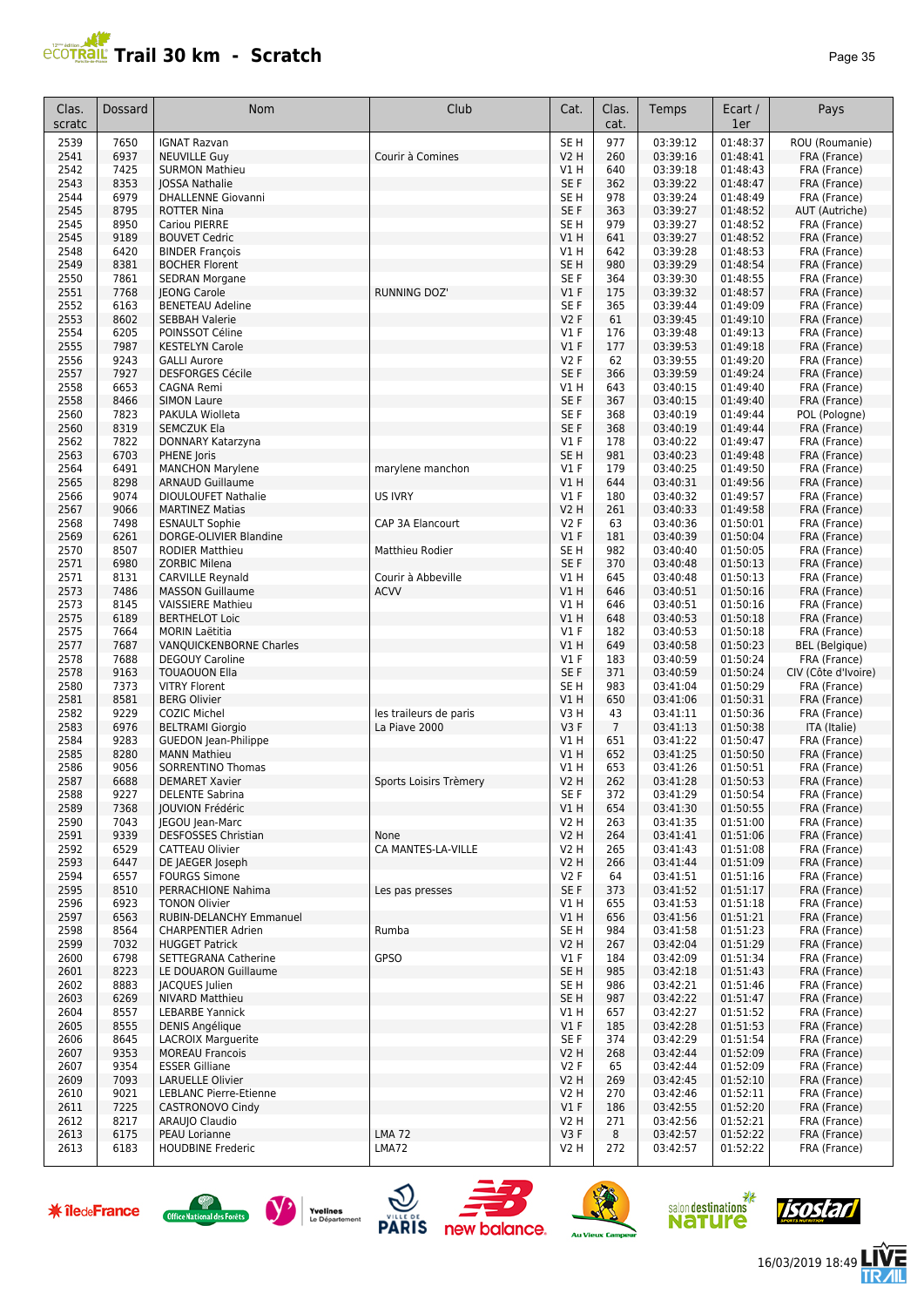#### **Trail 30 km - Scratch Page 36** Page 36

| Clas.<br>scratc | Dossard      | Nom                                                    | Club                                 | Cat.                                | Clas.<br>cat. | Temps                | Ecart /<br>1er       | Pays                         |
|-----------------|--------------|--------------------------------------------------------|--------------------------------------|-------------------------------------|---------------|----------------------|----------------------|------------------------------|
| 2613            | 6550         | OLIVER Isa                                             |                                      | V2F                                 | 66            | 03:42:57             | 01:52:22             | FRA (France)                 |
| 2613            | 7226         | PUJOL Jaume                                            | Cindy CASTRONOVO                     | V1H                                 | 658           | 03:42:57             | 01:52:22             | ESP (Espagne)                |
| 2617            | 7827         | <b>WANNEROY Guillaume</b>                              |                                      | V1 H                                | 659           | 03:43:01             | 01:52:26             | FRA (France)                 |
| 2618            | 7958         | <b>CORBIN Emeline</b>                                  | AO Charenton                         | SE F                                | 375           | 03:43:03             | 01:52:28             | FRA (France)                 |
| 2619<br>2620    | 9231<br>7039 | LE BERRE Pierre-Emmanuel                               |                                      | SE <sub>H</sub><br>V1F              | 988<br>187    | 03:43:04<br>03:43:05 | 01:52:29<br>01:52:30 | FRA (France)<br>FRA (France) |
| 2620            | 9230         | <b>LANGLOIS Karine</b><br>LE BERRE Alexandre           |                                      | SE <sub>H</sub>                     | 989           | 03:43:05             | 01:52:30             | FRA (France)                 |
| 2622            | 6619         | <b>TCHILIAN Nathalie</b>                               |                                      | V1F                                 | 188           | 03:43:07             | 01:52:32             | FRA (France)                 |
| 2623            | 7641         | <b>STOKMANE Laura</b>                                  |                                      | $VI$ F                              | 189           | 03:43:09             | 01:52:34             | LAT (Lettonie)               |
| 2623            | 8326         | <b>IEKABSONE Anita</b>                                 |                                      | SE F                                | 376           | 03:43:09             | 01:52:34             | LAT (Lettonie)               |
| 2625            | 6319         | <b>UZAN Clara</b>                                      |                                      | SE F                                | 377           | 03:43:11             | 01:52:36             | FRA (France)                 |
| 2625            | 9398         | MILLION-ROUSSEAU Thibaud                               |                                      | SE <sub>H</sub>                     | 990           | 03:43:11             | 01:52:36             | FRA (France)                 |
| 2627            | 9005         | <b>MORIN Benoit</b>                                    |                                      | SE <sub>H</sub>                     | 991           | 03:43:13             | 01:52:38             | FRA (France)                 |
| 2628            | 8993         | <b>MIRAT Bertrand</b>                                  |                                      | <b>V2 H</b>                         | 273           | 03:43:15             | 01:52:40             | FRA (France)                 |
| 2629            | 7051<br>9391 | <b>GUILET Jihane</b>                                   |                                      | SE F<br>SE F                        | 378           | 03:43:16             | 01:52:41             | FRA (France)                 |
| 2629<br>2631    | 9395         | PASINA Roxane<br><b>ESTIVALET-GUILLON Laura</b>        |                                      | SE F                                | 378<br>380    | 03:43:16<br>03:43:17 | 01:52:41<br>01:52:42 | FRA (France)<br>FRA (France) |
| 2632            | 9393         | <b>SCHRICKE Catherine</b>                              |                                      | V1F                                 | 190           | 03:43:18             | 01:52:43             | FRA (France)                 |
| 2633            | 7008         | PEREIRA Paolo                                          |                                      | V1H                                 | 660           | 03:43:21             | 01:52:46             | FRA (France)                 |
| 2634            | 8634         | <b>BOUDERLIQUE Laurent</b>                             |                                      | V1H                                 | 661           | 03:43:23             | 01:52:48             | FRA (France)                 |
| 2635            | 9251         | <b>ATALLAH Dany</b>                                    |                                      | V2 H                                | 274           | 03:43:39             | 01:53:04             | FRA (France)                 |
| 2636            | 9137         | <b>ETIENBLED Claire Lise</b>                           |                                      | V1F                                 | 191           | 03:43:40             | 01:53:05             | FRA (France)                 |
| 2637            | 8875         | <b>BERNARD Bruno</b>                                   | Orteil en pointes                    | V3 H                                | 44            | 03:43:48             | 01:53:13             | FRA (France)                 |
| 2638            | 8073         | <b>PERIN Caroline</b>                                  |                                      | SE F                                | 381           | 03:43:55             | 01:53:20             | FRA (France)                 |
| 2639            | 8979<br>6581 | <b>RIVAL Patrick</b>                                   |                                      | V <sub>2</sub> H<br>SE <sub>H</sub> | 275<br>992    | 03:44:00<br>03:44:04 | 01:53:25<br>01:53:29 | FRA (France)<br>FRA (France) |
| 2640<br>2641    | 8151         | <b>MOREL Guillaume</b><br>LE DISEZ Bruno               | <b>US MERY AC</b>                    | V1 H                                | 662           | 03:44:12             | 01:53:37             | FRA (France)                 |
| 2642            | 8776         | <b>BERTRAND Nathalie</b>                               |                                      | SE F                                | 382           | 03:44:14             | 01:53:39             | FRA (France)                 |
| 2642            | 9094         | <b>BERTRAND Bénédicte</b>                              |                                      | SE F                                | 382           | 03:44:14             | 01:53:39             | FRA (France)                 |
| 2644            | 6303         | <b>RAFIK Siham</b>                                     |                                      | SE F                                | 384           | 03:44:26             | 01:53:51             | FRA (France)                 |
| 2645            | 6951         | <b>CHEYNIER Jean-Marc</b>                              |                                      | SE <sub>H</sub>                     | 993           | 03:44:30             | 01:53:55             | FRA (France)                 |
| 2646            | 8431         | <b>CHASTAGNER Bastien</b>                              |                                      | SE <sub>H</sub>                     | 994           | 03:44:39             | 01:54:04             | FRA (France)                 |
| 2646            | 8764         | <b>ESCARAVAGE David</b>                                |                                      | V2 H                                | 276           | 03:44:39             | 01:54:04             | FRA (France)                 |
| 2648            | 7196         | LE GOURRIEREC Mickaël                                  | <b>US THOUARS</b>                    | SE <sub>H</sub>                     | 995           | 03:44:45             | 01:54:10             | FRA (France)                 |
| 2649            | 8826<br>9171 | <b>MARGUIER Guillaume</b>                              |                                      | SE H<br><b>V2 H</b>                 | 996<br>277    | 03:44:51             | 01:54:16<br>01:54:17 | FRA (France)                 |
| 2650<br>2651    | 9148         | <b>GRADEL Christophe Jean</b><br>Francois BONNECARRERE | Christophe,jean, Marcel              | SE <sub>H</sub>                     | 997           | 03:44:52<br>03:44:54 | 01:54:19             | FRA (France)<br>FRA (France) |
| 2652            | 9514         | FISSEAU Jeanne                                         |                                      | SE F                                | 385           | 03:45:04             | 01:54:29             | FRA (France)                 |
| 2653            | 7574         | ALIBAR Benjamin                                        |                                      | <b>V2 H</b>                         | 278           | 03:45:07             | 01:54:32             | FRA (France)                 |
| 2654            | 8406         | <b>GIRARD Agathe</b>                                   |                                      | SE F                                | 386           | 03:45:09             | 01:54:34             | FRA (France)                 |
| 2655            | 7186         | <b>BOULNOIS Johan</b>                                  |                                      | SE <sub>H</sub>                     | 998           | 03:45:12             | 01:54:37             | FRA (France)                 |
| 2656            | 7465         | <b>THIERY Mickael</b>                                  | ES JOUY St Prest athlét              | VIH                                 | 663           | 03:45:13             | 01:54:38             | FRA (France)                 |
| 2657            | 6712         | <b>EMEBE Mélanie</b>                                   |                                      | SE F                                | 387           | 03:45:18             | 01:54:43             | FRA (France)                 |
| 2658<br>2659    | 7981<br>7983 | <b>GAY Delphine</b><br><b>DUCROCQ Isabelle</b>         | sam paris 12<br>SA MONTROUGE PARIS12 | V1F<br>$VI$ F                       | 192<br>193    | 03:45:20<br>03:45:23 | 01:54:45<br>01:54:48 | FRA (France)                 |
| 2660            | 6830         | <b>GRONDIN Frédéric</b>                                |                                      | V1 H                                | 664           | 03:45:26             | 01:54:51             | FRA (France)<br>FRA (France) |
| 2660            | 8929         | <b>GAUBERT Frederique</b>                              |                                      | $VI$ F                              | 194           | 03:45:26             | 01:54:51             | FRA (France)                 |
| 2662            | 8938         | PETRIGNANI Sophie                                      |                                      | V2F                                 | 67            | 03:45:27             | 01:54:52             | FRA (France)                 |
| 2663            | 6033         | DERRIEN Yann                                           |                                      | SE H                                | 999           | 03:45:39             | 01:55:04             | FRA (France)                 |
| 2664            | 8080         | <b>BUZON Aurelien</b>                                  |                                      | SE <sub>H</sub>                     | 1000          | 03:45:41             | 01:55:06             | FRA (France)                 |
| 2665            | 6515         | <b>VINCENT Alexis</b>                                  |                                      | SE <sub>H</sub>                     | 1001          | 03:45:45             | 01:55:10             | FRA (France)                 |
| 2666            | 8202         | LARIGAUDRIE Dorian                                     |                                      | ES H                                | 17            | 03:45:48             | 01:55:13             | FRA (France)                 |
| 2667            | 7201<br>7901 | <b>BAGLIONE Marie</b><br><b>TIXIER Romain</b>          |                                      | SE F<br>SE <sub>H</sub>             | 388           | 03:45:50             | 01:55:15<br>01:55:17 | FRA (France)                 |
| 2668<br>2669    | 8109         | DAVIET Céline                                          |                                      | V1F                                 | 1002<br>195   | 03:45:52<br>03:45:53 | 01:55:18             | FRA (France)<br>FRA (France) |
| 2669            | 8224         | <b>STEMMER Virginie</b>                                |                                      | $VI$ F                              | 195           | 03:45:53             | 01:55:18             | FRA (France)                 |
| 2671            | 6700         | <b>CORRE Flora</b>                                     |                                      | SE F                                | 389           | 03:45:57             | 01:55:22             | FRA (France)                 |
| 2672            | 7243         | MIHAILESCU Claudiu                                     | <b>UA Versailles</b>                 | V1H                                 | 665           | 03:46:12             | 01:55:37             | FRA (France)                 |
| 2673            | 8775         | ROTHENFLUG Stephane                                    |                                      | V1 H                                | 666           | 03:46:17             | 01:55:42             | FRA (France)                 |
| 2674            | 6954         | <b>BEAUCLE Audrey</b>                                  |                                      | SE F                                | 390           | 03:46:24             | 01:55:49             | FRA (France)                 |
| 2675            | 7928         | <b>MAUDET Suzanne</b>                                  |                                      | V2F                                 | 68            | 03:46:27             | 01:55:52             | FRA (France)                 |
| 2676            | 6004         | <b>XEMARD Clara</b>                                    |                                      | V1F<br><b>V2 H</b>                  | 197           | 03:46:31             | 01:55:56<br>01:55:57 | FRA (France)                 |
| 2677<br>2677    | 6003<br>8841 | <b>XEMARD Xavier</b><br><b>VALTAT Paul-Vincent</b>     | <b>JAM</b>                           | <b>V2 H</b>                         | 279<br>279    | 03:46:32<br>03:46:32 | 01:55:57             | FRA (France)<br>FRA (France) |
| 2679            | 6801         | <b>HUYNH Vaizanne</b>                                  |                                      | SE F                                | 391           | 03:46:33             | 01:55:58             | FRA (France)                 |
| 2680            | 6071         | <b>CRISTIANI Antony</b>                                | FREE RUNNERS LE CLUB                 | V1 H                                | 667           | 03:46:34             | 01:55:59             | FRA (France)                 |
| 2680            | 8843         | VALTAT Jade-Sophie                                     |                                      | SE F                                | 392           | 03:46:34             | 01:55:59             | FRA (France)                 |
| 2682            | 6367         | <b>ALLARD Nicolas</b>                                  |                                      | SE <sub>H</sub>                     | 1003          | 03:46:40             | 01:56:05             | FRA (France)                 |
| 2682            | 8252         | MALLAMACI Jean-Patrick                                 |                                      | SE H                                | 1003          | 03:46:40             | 01:56:05             | FRA (France)                 |
| 2684            | 8528         | <b>MORONVAL Alex</b>                                   |                                      | V2 H                                | 281           | 03:46:53             | 01:56:18             | FRA (France)                 |
| 2685            | 6766         | <b>MANHES Geraud</b><br><b>BERNARD Delphine</b>        |                                      | SE H                                | 1005          | 03:46:54             | 01:56:19             | FRA (France)                 |
| 2685<br>2687    | 6770<br>6185 | MOLINA Julien                                          |                                      | SE F<br>SE H                        | 393<br>1006   | 03:46:54<br>03:46:55 | 01:56:19<br>01:56:20 | FRA (France)<br>FRA (France) |
| 2688            | 6290         | <b>BICHARD Yolande</b>                                 | Issy Triathlon                       | V3F                                 | 9             | 03:47:06             | 01:56:31             | FRA (France)                 |
| 2689            | 7511         | <b>BEN CHEIKH Sofiane</b>                              |                                      | ES H                                | 18            | 03:47:07             | 01:56:32             | FRA (France)                 |
|                 |              |                                                        |                                      |                                     |               |                      |                      |                              |

















信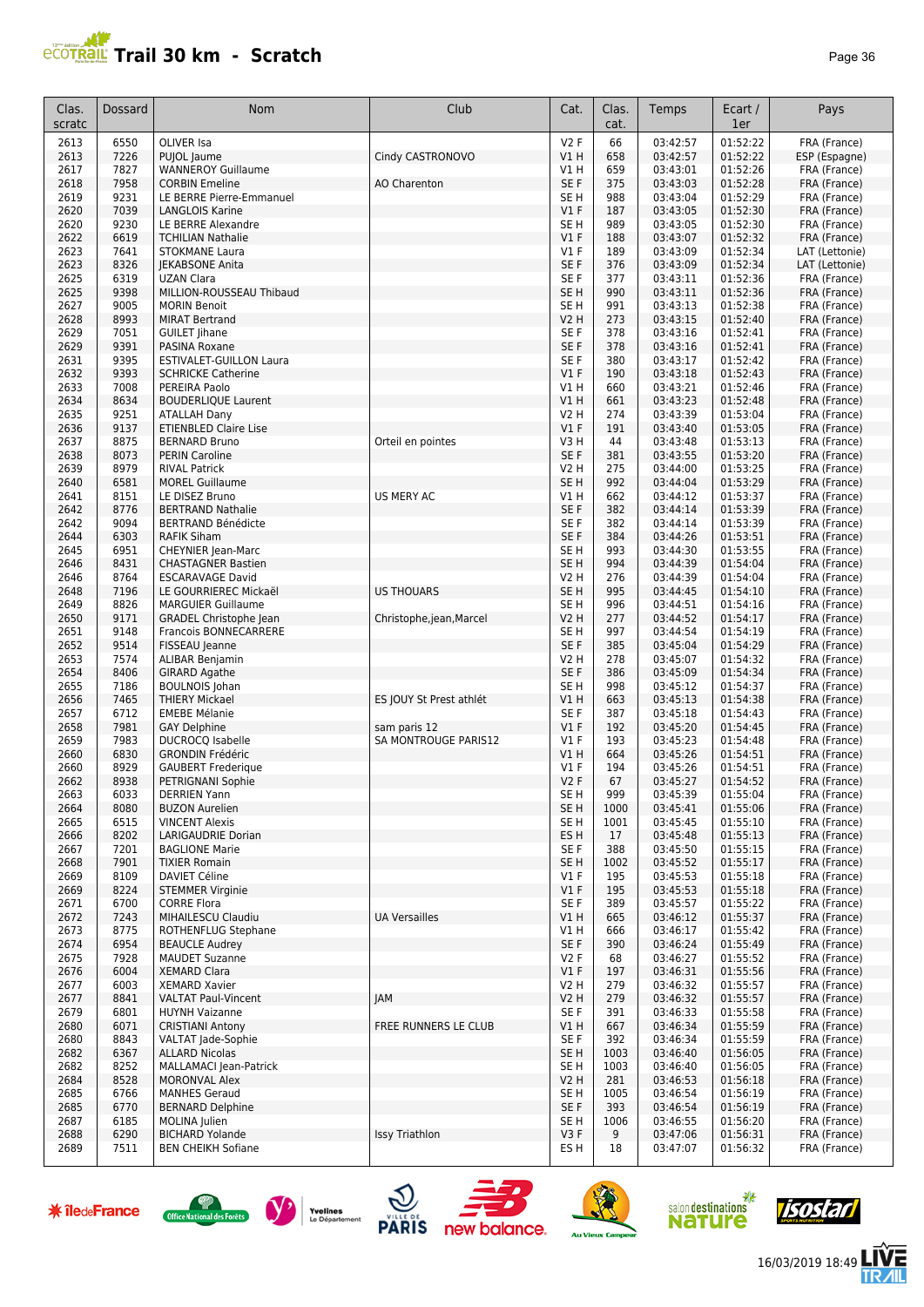

| Clas.<br>scratc | Dossard      | Nom                                               | Club                     | Cat.                    | Clas.<br>cat.        | Temps                | Ecart /<br>1er       | Pays                             |
|-----------------|--------------|---------------------------------------------------|--------------------------|-------------------------|----------------------|----------------------|----------------------|----------------------------------|
| 2690            | 7462         | <b>HERMOUET Francoise</b>                         |                          | <b>V2F</b>              | 69                   | 03:47:08             | 01:56:33             | FRA (France)                     |
| 2691            | 7463         | <b>HERMOUET Marion</b>                            |                          | SE F                    | 394                  | 03:47:09             | 01:56:34             | FRA (France)                     |
| 2692            | 7422         | DE CASTELLI Henri                                 |                          | V1 H                    | 668                  | 03:47:16             | 01:56:41             | FRA (France)                     |
| 2693            | 7402         | <b>DEVIRGILLE Damien</b>                          |                          | SE <sub>H</sub>         | 1007                 | 03:47:17             | 01:56:42             | FRA (France)                     |
| 2694<br>2694    | 8225<br>9292 | <b>STEMMER Marc</b><br><b>SOLER Damien</b>        |                          | V2 H<br>V1H             | 282<br>669           | 03:47:19<br>03:47:19 | 01:56:44<br>01:56:44 | FRA (France)<br>FRA (France)     |
| 2696            | 8113         | ROTROU Stéphanie                                  | Rotrou                   | SE <sub>F</sub>         | 395                  | 03:47:30             | 01:56:55             | FRA (France)                     |
| 2697            | 9525         | STADLER Tatjana                                   |                          | SE F                    | 396                  | 03:47:32             | 01:56:57             | GER (Allemagne)                  |
| 2698            | 8033         | LARAFA Mehdi                                      |                          | SE <sub>H</sub>         | 1008                 | 03:47:34             | 01:56:59             | FRA (France)                     |
| 2699            | 7895         | <b>THANEL Yannick</b>                             |                          | V2 H                    | 283                  | 03:47:42             | 01:57:07             | FRA (France)                     |
| 2700            | 7833         | <b>RENAUD Alizee</b>                              |                          | SE F                    | 397                  | 03:47:45             | 01:57:10             | FRA (France)                     |
| 2701            | 6868         | <b>MEURISSE Fabien</b>                            |                          | V2 H                    | 284                  | 03:47:46             | 01:57:11             | FRA (France)                     |
| 2702            | 8412         | <b>GUILMAIN Jo</b>                                |                          | <b>V2F</b>              | 70                   | 03:47:47             | 01:57:12             | FRA (France)                     |
| 2702            | 8745         | <b>GUILMAIN Pierre-Yves</b>                       |                          | <b>V2 H</b>             | 285                  | 03:47:47             | 01:57:12             | FRA (France)                     |
| 2704<br>2705    | 8414<br>8871 | <b>GUILMAIN Chantal</b><br><b>MEURISSE Magali</b> |                          | <b>V1 F</b><br>V1F      | 198<br>199           | 03:47:48<br>03:47:52 | 01:57:13<br>01:57:17 | FRA (France)<br>FRA (France)     |
| 2706            | 6454         | <b>BENICHOU Rémi</b>                              |                          | SE <sub>H</sub>         | 1009                 | 03:47:53             | 01:57:18             | FRA (France)                     |
| 2707            | 7126         | <b>GARCIA Sylvain</b>                             |                          | VIH                     | 670                  | 03:47:56             | 01:57:21             | FRA (France)                     |
| 2708            | 8698         | <b>TORRES Ghislaine</b>                           | samparis12               | V3F                     | 10                   | 03:47:57             | 01:57:22             | FRA (France)                     |
| 2709            | 6530         | SAVARIT-CORNALI Margaux                           |                          | SE F                    | 398                  | 03:48:29             | 01:57:54             | FRA (France)                     |
| 2709            | 6591         | <b>HELLO Sophie</b>                               |                          | SE F                    | 398                  | 03:48:29             | 01:57:54             | FRA (France)                     |
| 2711            | 8010         | <b>MORET Hugo</b>                                 |                          | SE <sub>H</sub>         | 1010                 | 03:48:31             | 01:57:56             | FRA (France)                     |
| 2712            | 6561         | <b>ARBELOT Fabienne</b>                           |                          | <b>V2F</b>              | 71                   | 03:48:36             | 01:58:01             | FRA (France)                     |
| 2713            | 6572         | JOUFFROY Chrystel                                 |                          | <b>V2F</b>              | 72                   | 03:48:37             | 01:58:02             | FRA (France)                     |
| 2714<br>2715    | 6567<br>7524 | <b>HIRSCHAUER Laurence</b><br>SOCHACKA Magdalena  | <b>ISSY TRIATHLON</b>    | <b>V2F</b><br>V1F       | 73<br>200            | 03:48:38<br>03:48:47 | 01:58:03<br>01:58:12 | FRA (France)<br>POL (Pologne)    |
| 2716            | 8144         | <b>LANDAIS Fabien</b>                             |                          | V1 H                    | 671                  | 03:48:49             | 01:58:14             | FRA (France)                     |
| 2716            | 8917         | <b>MARTINEZ Alexandra</b>                         |                          | V1F                     | 201                  | 03:48:49             | 01:58:14             | FRA (France)                     |
| 2718            | 7002         | PAPEGHIN Juliette                                 | <b>MAISON DU RUNNING</b> | SE <sub>F</sub>         | 400                  | 03:48:53             | 01:58:18             | FRA (France)                     |
| 2718            | 7490         | Claudine THUBE SAMSON                             | Maison du Running        | V1F                     | 202                  | 03:48:53             | 01:58:18             | FRA (France)                     |
| 2720            | 6187         | <b>LEGRAND Agnes</b>                              | <b>LMA 72</b>            | <b>V2F</b>              | 74                   | 03:48:59             | 01:58:24             | FRA (France)                     |
| 2721            | 6191         | <b>PRUNE Laurent</b>                              | LMA72                    | <b>V2 H</b>             | 286                  | 03:49:01             | 01:58:26             | FRA (France)                     |
| 2722            | 7655         | <b>WESSEUS Emelie</b>                             |                          | SE F                    | 401                  | 03:49:04             | 01:58:29             | SWE (Suède)                      |
| 2723            | 6151<br>6306 | <b>DROUARD Yannick</b>                            |                          | V1 H<br>SE <sub>H</sub> | 672                  | 03:49:05<br>03:49:06 | 01:58:30<br>01:58:31 | FRA (France)                     |
| 2724<br>2725    | 6635         | <b>JONSSON Anders</b><br><b>NEILDE Yohan</b>      |                          | SE <sub>H</sub>         | 1011<br>1012         | 03:49:13             | 01:58:38             | SWE (Suède)<br>FRA (France)      |
| 2726            | 6636         | QUENISSET Guenaelle                               |                          | SE F                    | 402                  | 03:49:15             | 01:58:40             | FRA (France)                     |
| 2726            | 7431         | <b>ARNOULD Marc-Antoine</b>                       |                          | VIH                     | 673                  | 03:49:15             | 01:58:40             | FRA (France)                     |
| 2726            | 7432         | <b>CLEMENCE Darrort</b>                           |                          | SE <sub>F</sub>         | 402                  | 03:49:15             | 01:58:40             | FRA (France)                     |
| 2729            | 9019         | <b>ADEOTI Sofia</b>                               |                          | <b>V2F</b>              | 75                   | 03:49:18             | 01:58:43             | FRA (France)                     |
| 2730            | 6642         | <b>SANCHES Maria Clara</b>                        | <b>GCD FOIOS</b>         | SE <sub>F</sub>         | 404                  | 03:49:20             | 01:58:45             | POR (Portugal)                   |
| 2731            | 6643         | <b>SANCHES Antonio</b>                            | <b>GCD FOIOS</b>         | V3H                     | 45                   | 03:49:21             | 01:58:46             | POR (Portugal)                   |
| 2732            | 6680<br>7355 | <b>BRIEMANT Pamela</b><br><b>BOUKHELOUA Naïla</b> |                          | SE F<br>V1F             | 405<br>203           | 03:49:23<br>03:49:25 | 01:58:48<br>01:58:50 | FRA (France)<br>FRA (France)     |
| 2733<br>2734    | 8221         | <b>MORATTO Helene</b>                             |                          | SE <sub>F</sub>         | 406                  | 03:49:26             | 01:58:51             | FRA (France)                     |
| 2735            | 8220         | MORATTO Mario - Giovanni                          |                          | V3H                     | 46                   | 03:49:27             | 01:58:52             | FRA (France)                     |
| 2735            | 8317         | <b>ROMAIN Sébastien</b>                           |                          | V1 H                    | 674                  | 03:49:27             | 01:58:52             | FRA (France)                     |
| 2735            | 8964         | <b>MANGOLD Celine</b>                             |                          | SE <sub>F</sub>         | 407                  | 03:49:27             | 01:58:52             | FRA (France)                     |
| 2738            | 8318         | <b>FONTENEAU Nicolas</b>                          |                          | V1 H                    | 675                  | 03:49:28             | 01:58:53             | FRA (France)                     |
| 2739            | 8924         | <b>SIBER Nicole</b>                               |                          | V2F                     | 76                   | 03:49:34             | 01:58:59             | FRA (France)                     |
| 2740            | 8925         | <b>CORTEY DUMONT Gérard</b>                       | Orteil en Pointes        | V3H                     | 47                   | 03:49:56             | 01:59:21             | FRA (France)                     |
| 2741<br>2742    | 7921<br>7922 | <b>LOPES Manuel</b><br>LOPES Herminia             |                          | V4 H<br>V2F             | $\overline{2}$<br>77 | 03:50:07<br>03:50:08 | 01:59:32<br>01:59:33 | POR (Portugal)<br>POR (Portugal) |
| 2743            | 8295         | <b>TCHIRBACHIAN Alexis</b>                        |                          | V1H                     | 676                  | 03:50:23             | 01:59:48             | FRA (France)                     |
| 2744            | 6834         | <b>FRANCILLETTE Dimitri</b>                       |                          | SE <sub>H</sub>         | 1013                 | 03:50:28             | 01:59:53             | FRA (France)                     |
| 2745            | 6474         | <b>POLGE Nicolas</b>                              | NICOLAS POLGE            | SE <sub>H</sub>         | 1014                 | 03:50:32             | 01:59:57             | FRA (France)                     |
| 2746            | 6989         | <b>BAUIAT Vincent</b>                             |                          | V3 H                    | 48                   | 03:50:49             | 02:00:14             | FRA (France)                     |
| 2747            | 6167         | NAGAMATSU Hisako                                  |                          | $VI$ F                  | 204                  | 03:50:53             | 02:00:18             | JPN (Japon)                      |
| 2748            | 9221         | DESMAZEAUD Dorian                                 |                          | SE H                    | 1015                 | 03:50:56             | 02:00:21             | FRA (France)                     |
| 2749            | 6263         | JEAN Stéphane                                     | US METRO TRANSPORT (PAR  | V1 H                    | 677                  | 03:50:59             | 02:00:24             | FRA (France)                     |
| 2750<br>2751    | 6505<br>6409 | <b>MANCA Gianni</b>                               |                          | V1 H<br>SE F            | 678<br>408           | 03:51:02             | 02:00:27<br>02:00:29 | FRA (France)                     |
| 2752            | 6272         | <b>TACONNET Violaine</b><br>RATA Ilze             |                          | <b>V2F</b>              | 78                   | 03:51:04<br>03:51:12 | 02:00:37             | FRA (France)<br>LAT (Lettonie)   |
| 2753            | 8641         | Kady BAMBA                                        | Bamba                    | SE F                    | 409                  | 03:51:27             | 02:00:52             | FRA (France)                     |
| 2754            | 7379         | DU MAS Irene                                      |                          | SE F                    | 410                  | 03:51:31             | 02:00:56             | FRA (France)                     |
| 2755            | 7739         | SAUTREAU Nathalie                                 |                          | $VI$ F                  | 205                  | 03:51:35             | 02:01:00             | FRA (France)                     |
| 2756            | 6245         | RUSNAC Michaela                                   | ASMAS                    | <b>V2F</b>              | 79                   | 03:51:56             | 02:01:21             | FRA (France)                     |
| 2757            | 6417         | FUENTES Jonathan                                  |                          | SE <sub>H</sub>         | 1016                 | 03:52:03             | 02:01:28             | FRA (France)                     |
| 2757            | 7269         | <b>PIOT Damien</b>                                |                          | SE H                    | 1016                 | 03:52:03             | 02:01:28             | FRA (France)                     |
| 2759<br>2760    | 7268<br>8992 | MOREAU Christophe<br><b>THIOURT Caroline</b>      |                          | V1 H<br>SE F            | 679<br>411           | 03:52:04<br>03:52:16 | 02:01:29<br>02:01:41 | FRA (France)<br>FRA (France)     |
| 2761            | 7177         | <b>MAURISSET Nicolas</b>                          |                          | V1 H                    | 680                  | 03:52:17             | 02:01:42             | FRA (France)                     |
| 2762            | 8425         | VANDERHEYDEN Aurélie                              |                          | <b>V1 F</b>             | 206                  | 03:52:20             | 02:01:45             | FRA (France)                     |
| 2763            | 6227         | <b>FORTIER Denis</b>                              |                          | V1 H                    | 681                  | 03:52:21             | 02:01:46             | FRA (France)                     |
| 2763            | 7113         | <b>LECOMTE Pierre</b>                             |                          | V2 H                    | 287                  | 03:52:21             | 02:01:46             | FRA (France)                     |













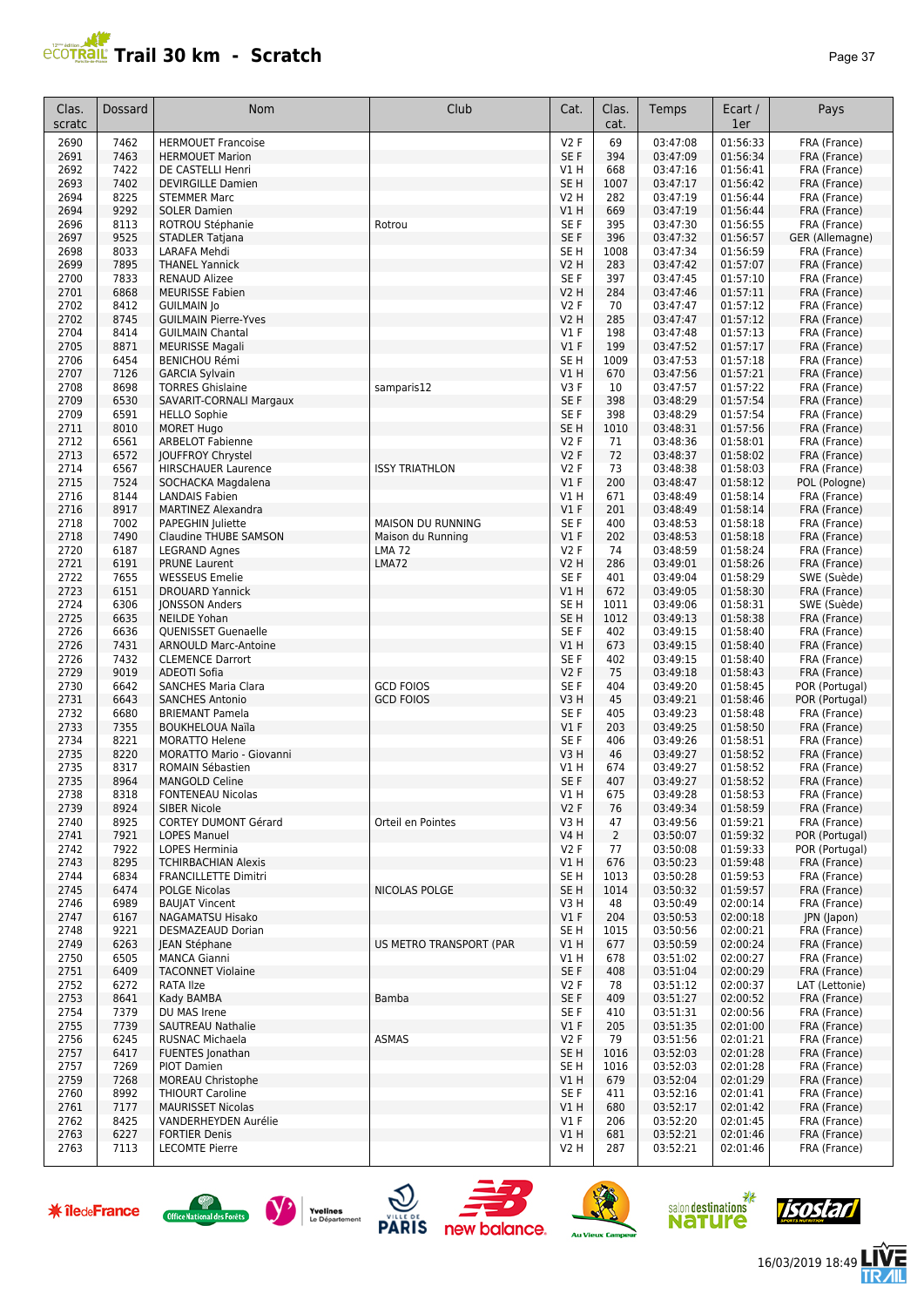

| Clas.<br>scratc | Dossard      | Nom                                               | Club                           | Cat.                    | Clas.<br>cat. | Temps                | Ecart /<br>1er       | Pays                         |
|-----------------|--------------|---------------------------------------------------|--------------------------------|-------------------------|---------------|----------------------|----------------------|------------------------------|
| 2765            | 6383         | <b>CAPIER Fabiola</b>                             |                                | $VI$ F                  | 207           | 03:52:35             | 02:02:00             | FRA (France)                 |
| 2766            | 7319         | <b>ALEXIS Laurence</b>                            |                                | SE <sub>F</sub>         | 412           | 03:52:48             | 02:02:13             | FRA (France)                 |
| 2767            | 7022         | <b>DELAUNAY Pierre</b>                            |                                | V1 H                    | 682           | 03:52:59             | 02:02:24             | FRA (France)                 |
| 2768            | 7097         | <b>HERVE Cédric</b>                               |                                | SE <sub>H</sub>         | 1018          | 03:53:07             | 02:02:32             | FRA (France)                 |
| 2768            | 7803         | COREE Julie                                       |                                | SE F                    | 413           | 03:53:07             | 02:02:32             | FRA (France)                 |
| 2770            | 6427         | DE GUERLANT Sylvaine                              | avia club issy                 | <b>V2F</b>              | 80            | 03:53:08             | 02:02:33             | FRA (France)                 |
| 2771            | 6588         | <b>CURILLON Cécile</b>                            |                                | $VI$ F                  | 208           | 03:53:10             | 02:02:35             | FRA (France)                 |
| 2771            | 7163         | LE BRETON Anne                                    |                                | V1F                     | 208           | 03:53:10             | 02:02:35             | FRA (France)                 |
| 2773            | 7100         | <b>BLANCHOT Sylvie</b>                            |                                | <b>V2F</b>              | 81            | 03:53:11             | 02:02:36             | FRA (France)                 |
| 2774            | 6840         | <b>DESSIRIER Laurent</b>                          |                                | <b>V2 H</b>             | 288           | 03:53:16             | 02:02:41             | FRA (France)                 |
| 2775<br>2775    | 7417<br>7536 | <b>LEMONTEY Claire</b><br><b>DELOR Pakize</b>     |                                | $VI$ F<br>$VI$ F        | 210<br>210    | 03:53:19<br>03:53:19 | 02:02:44<br>02:02:44 | FRA (France)<br>FRA (France) |
| 2775            | 8915         | DEMEURIE Jeremy                                   |                                | SE <sub>H</sub>         | 1019          | 03:53:19             | 02:02:44             | FRA (France)                 |
| 2778            | 8226         | <b>FAUCHART Corine</b>                            |                                | <b>V2F</b>              | 82            | 03:53:31             | 02:02:56             | FRA (France)                 |
| 2779            | 7160         | <b>GAUTHIER Nicolas</b>                           |                                | SE <sub>H</sub>         | 1020          | 03:53:33             | 02:02:58             | FRA (France)                 |
| 2780            | 7527         | PAPION Benjamin                                   |                                | SE <sub>H</sub>         | 1021          | 03:53:46             | 02:03:11             | FRA (France)                 |
| 2781            | 9294         | <b>NUSSBAUM Pierre</b>                            |                                | SE <sub>H</sub>         | 1022          | 03:53:47             | 02:03:12             | FRA (France)                 |
| 2782            | 7378         | LEBERT-PASQUIER Aurelia                           |                                | SE F                    | 414           | 03:53:49             | 02:03:14             | FRA (France)                 |
| 2783            | 9320         | <b>NUSSBAUM Alexandre</b>                         |                                | SE <sub>H</sub>         | 1023          | 03:53:50             | 02:03:15             | FRA (France)                 |
| 2784            | 9319         | <b>NUSSBAUM Laurene</b>                           |                                | SE F                    | 415           | 03:53:51             | 02:03:16             | FRA (France)                 |
| 2785            | 6147         | <b>RAMPON Christophe</b>                          | ENTENTE SPORTIVE RENAUL        | V2 H                    | 289           | 03:53:53             | 02:03:18             | FRA (France)                 |
| 2786            | 6580         | <b>JACOBS Daniel</b>                              |                                | <b>V2F</b>              | 83            | 03:53:54             | 02:03:19             | GBR (Royaume-Uni)            |
| 2786            | 6582         | <b>JEANNETTE Thierry</b>                          |                                | V2 H                    | 290           | 03:53:54             | 02:03:19             | FRA (France)                 |
| 2786            | 6662         | <b>BOUHIER Florence</b>                           |                                | SE F                    | 416           | 03:53:54             | 02:03:19             | FRA (France)                 |
| 2789<br>2790    | 8228<br>8243 | <b>COURIOL Denis</b><br><b>BOURDIN Clemence</b>   |                                | V1 H<br>SE <sub>F</sub> | 683<br>417    | 03:54:19<br>03:54:33 | 02:03:44<br>02:03:58 | FRA (France)<br>FRA (France) |
| 2791            | 7057         | <b>BOUN Ketsana</b>                               |                                | SE F                    | 418           | 03:54:40             | 02:04:05             | FRA (France)                 |
| 2792            | 7154         | POUPELIN Julie                                    |                                | SE F                    | 419           | 03:54:41             | 02:04:06             | FRA (France)                 |
| 2792            | 7179         | <b>BROUILLON Elyse</b>                            |                                | SE F                    | 419           | 03:54:41             | 02:04:06             | FRA (France)                 |
| 2794            | 7155         | <b>CANNELLE Alice</b>                             |                                | SE F                    | 421           | 03:54:42             | 02:04:07             | FRA (France)                 |
| 2794            | 8779         | <b>FALLOURD Mathieu</b>                           |                                | V1 H                    | 684           | 03:54:42             | 02:04:07             | FRA (France)                 |
| 2796            | 7834         | <b>HADDAR Nadia</b>                               |                                | V2 H                    | 291           | 03:54:52             | 02:04:17             | FRA (France)                 |
| 2797            | 7722         | SAFFAR Deborah                                    |                                | SE <sub>F</sub>         | 422           | 03:55:06             | 02:04:31             | FRA (France)                 |
| 2797            | 8759         | DE CASTRO Mélanie                                 |                                | SE F                    | 422           | 03:55:06             | 02:04:31             | FRA (France)                 |
| 2799            | 8910         | <b>STRACK Veronique</b>                           | veronique PAPILLON STRA        | $VI$ F                  | 212           | 03:55:14             | 02:04:39             | FRA (France)                 |
| 2800<br>2801    | 8306<br>8618 | <b>ALLORY Jean Philippe</b><br><b>MAY Olivier</b> | Allory                         | V1H<br>V2 H             | 685<br>292    | 03:55:41<br>03:55:45 | 02:05:06<br>02:05:10 | FRA (France)                 |
| 2801            | 8744         | DE GROMARD Adrien                                 |                                | <b>V1 H</b>             | 686           | 03:55:45             | 02:05:10             | FRA (France)<br>FRA (France) |
| 2803            | 8345         | <b>DUCHEMANN Stephane</b>                         | Cabrezolles                    | SE H                    | 1024          | 03:55:53             | 02:05:18             | FRA (France)                 |
| 2804            | 7167         | <b>CURALLUCCI DE PERETTI Mathilde</b>             |                                | SE F                    | 424           | 03:56:13             | 02:05:38             | FRA (France)                 |
| 2805            | 8362         | <b>CURALLUCCI DE PERETTI Alain</b>                |                                | V2 H                    | 293           | 03:56:14             | 02:05:39             | FRA (France)                 |
| 2806            | 6574         | <b>SALCEDO Yves</b>                               |                                | V <sub>3</sub> H        | 49            | 03:56:19             | 02:05:44             | FRA (France)                 |
| 2806            | 8263         | <b>HENRY Maxime</b>                               |                                | SE <sub>H</sub>         | 1025          | 03:56:19             | 02:05:44             | FRA (France)                 |
| 2808            | 7277         | MOHAMMEDI Yasmina                                 | Lma72                          | V1F                     | 213           | 03:56:21             | 02:05:46             | FRA (France)                 |
| 2809            | 9262         | <b>PUGIN Celine</b>                               |                                | SE <sub>F</sub>         | 425           | 03:56:32             | 02:05:57             | FRA (France)                 |
| 2810<br>2811    | 6552<br>7784 | <b>LABAN Denis</b><br><b>BONAMY Laurent</b>       |                                | V3H<br>V1 H             | 50<br>687     | 03:56:42<br>03:56:57 | 02:06:07<br>02:06:22 | FRA (France)<br>FRA (France) |
| 2812            | 6341         | <b>BRIANT Xavier</b>                              | Running Club Stephannai        | <b>V1 H</b>             | 688           | 03:56:59             | 02:06:24             | FRA (France)                 |
| 2813            | 7393         | <b>BRIDOUX Jeremy</b>                             |                                | SE H                    | 1026          | 03:57:06             | 02:06:31             | FRA (France)                 |
| 2814            | 7920         | <b>BILLET Claire</b>                              |                                | SE F                    | 426           | 03:57:15             | 02:06:40             | FRA (France)                 |
| 2815            | 6747         | <b>GARBACCIO Maud</b>                             |                                | $VI$ F                  | 214           | 03:57:25             | 02:06:50             | FRA (France)                 |
| 2816            | 9492         | <b>MAILLET Christine</b>                          |                                | V2F                     | 84            | 03:57:30             | 02:06:55             | FRA (France)                 |
| 2817            | 9491         | <b>MAILLET Francis</b>                            |                                | V2 H                    | 294           | 03:57:31             | 02:06:56             | FRA (France)                 |
| 2818            | 7392         | <b>THIEBAUT Samuel</b>                            |                                | V1 H                    | 689           | 03:57:37             | 02:07:02             | FRA (France)                 |
| 2819            | 8172         | RITTER ROCKLIN Elodie                             |                                | $VI$ F                  | 215           | 03:57:49             | 02:07:14             | FRA (France)                 |
| 2819            | 9175         | LEJEUNE Pascale                                   | CA MANTES LA VILLE             | V2F                     | 85            | 03:57:49             | 02:07:14             | FRA (France)                 |
| 2821            | 6084         | ROUSSEL Sophie                                    | Us camon                       | SE F                    | 427           | 03:58:02             | 02:07:27             | FRA (France)                 |
| 2822<br>2823    | 7661<br>7854 | <b>DUNGLER Elodie</b><br><b>NOGUES Maxime</b>     |                                | SE F<br>SE H            | 428<br>1027   | 03:58:11<br>03:58:18 | 02:07:36<br>02:07:43 | FRA (France)<br>FRA (France) |
| 2824            | 6445         | <b>HERRY PONS Zoe</b>                             |                                | SE F                    | 429           | 03:58:27             | 02:07:52             | FRA (France)                 |
| 2825            | 6268         | <b>THIBOT Sebastien</b>                           |                                | V1 H                    | 690           | 03:58:41             | 02:08:06             | FRA (France)                 |
| 2825            | 8887         | <b>DJEMILI Fayçal</b>                             | <b>Neuilly Plaisance Sport</b> | V1H                     | 690           | 03:58:41             | 02:08:06             | FRA (France)                 |
| 2827            | 6156         | <b>IULIA Estelle</b>                              | <b>ADAPS</b>                   | $VI$ F                  | 216           | 03:58:52             | 02:08:17             | FRA (France)                 |
| 2828            | 6839         | ROSSI Joëlle                                      |                                | V2F                     | 86            | 03:58:53             | 02:08:18             | FRA (France)                 |
| 2829            | 6539         | <b>GAUCHER Jean-Louis</b>                         | Nanterre Athletic club         | V3 H                    | 51            | 03:58:55             | 02:08:20             | FRA (France)                 |
| 2830            | 6536         | LOMBARD Magali                                    | Team salami                    | $VI$ F                  | 217           | 03:59:03             | 02:08:28             | FRA (France)                 |
| 2830            | 6537         | <b>HEYERT Dominique</b>                           | Team salami                    | V2 H                    | 295           | 03:59:03             | 02:08:28             | FRA (France)                 |
| 2832            | 6110         | <b>LEPILLER Christophe</b>                        |                                | V1 H                    | 692           | 03:59:11             | 02:08:36             | FRA (France)                 |
| 2833<br>2834    | 6356<br>9203 | <b>GADRAS Laetitia</b><br>PEZE Nelly              | <b>ESME US Deuil</b>           | $VI$ F<br>ES F          | 218<br>6      | 03:59:13<br>03:59:16 | 02:08:38<br>02:08:41 | FRA (France)                 |
| 2835            | 8561         | <b>BALCOU</b> Jean-Pierre                         |                                | V2 H                    | 296           | 03:59:18             | 02:08:43             | FRA (France)<br>FRA (France) |
| 2836            | 7271         | SABTI Benabdallah                                 |                                | V1 H                    | 693           | 03:59:26             | 02:08:51             | ALG (Algérie)                |
| 2837            | 7841         | <b>DELANNOY Patrice</b>                           | US EZANVILLE-ECOUEN            | V2 H                    | 297           | 03:59:28             | 02:08:53             | FRA (France)                 |
| 2838            | 6194         | <b>BUYWID Christian</b>                           | AS NANDY ATHLETISME            | V2 H                    | 298           | 03:59:58             | 02:09:23             | FRA (France)                 |
| 2839            | 6193         | <b>BERNARD Nathalie</b>                           |                                | V2 F                    | 87            | 04:00:00             | 02:09:25             | FRA (France)                 |













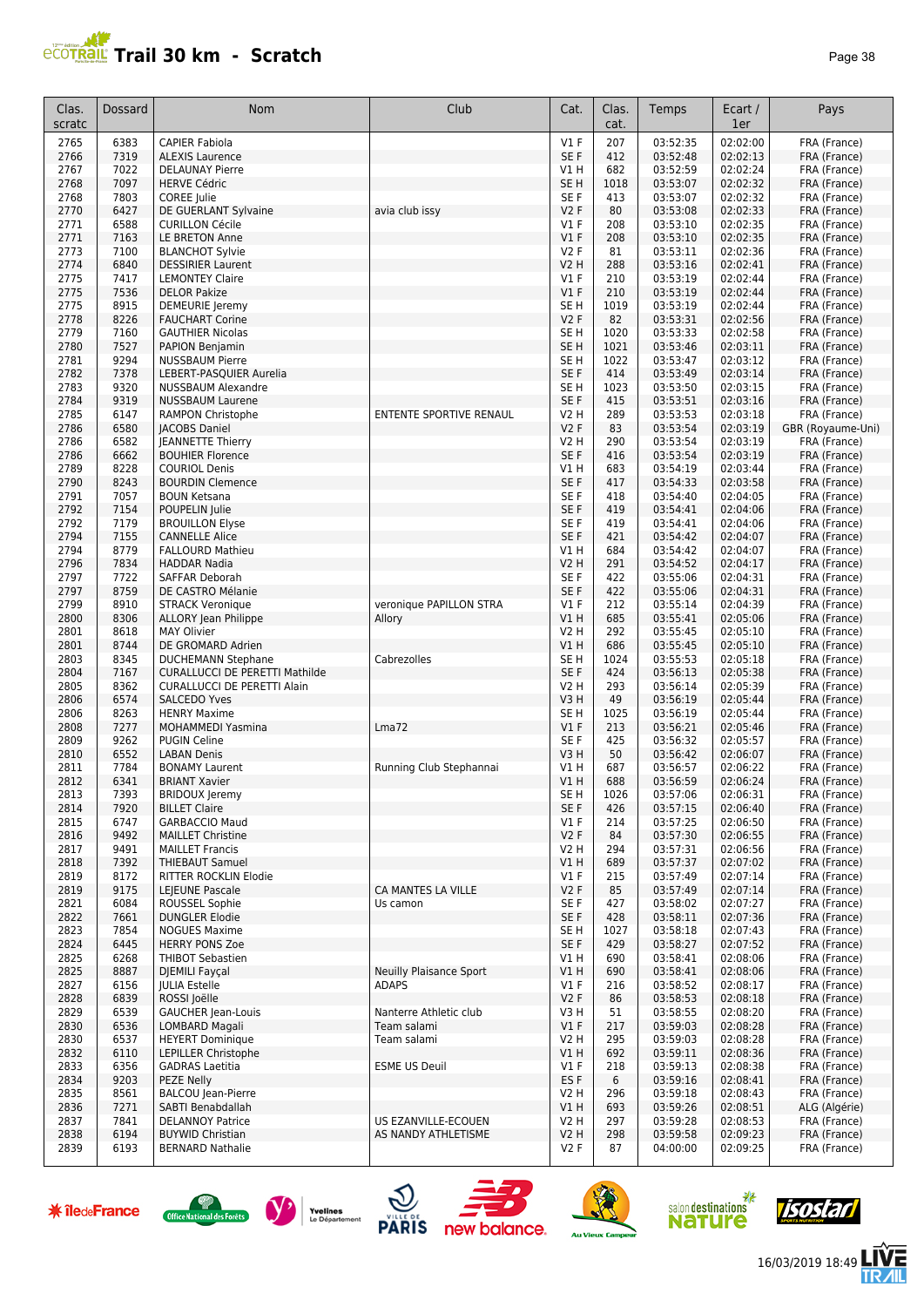

| Clas.<br>scratc | Dossard      | Nom                                                           | Club                    | Cat.                       | Clas.<br>cat. | Temps                | Ecart /<br>1er       | Pays                         |
|-----------------|--------------|---------------------------------------------------------------|-------------------------|----------------------------|---------------|----------------------|----------------------|------------------------------|
| 2840            | 7117         | <b>HABETS Pauline</b>                                         |                         | SE <sub>F</sub>            | 430           | 04:00:01             | 02:09:26             | BEL (Belgique)               |
| 2841            | 9017         | <b>BOURZAMA Rachid</b>                                        |                         | V1H                        | 694           | 04:00:16             | 02:09:41             | FRA (France)                 |
| 2842            | 6025         | <b>ALLASIO Nicolas</b>                                        |                         | SE <sub>H</sub>            | 1028          | 04:00:22             | 02:09:47             | FRA (France)                 |
| 2843<br>2844    | 8547<br>9210 | <b>BENKHEDIMI Corinne</b>                                     | LES AMIS DE MIKHY       | V1F<br><b>V2 H</b>         | 219<br>299    | 04:00:33<br>04:00:39 | 02:09:58<br>02:10:04 | FRA (France)                 |
| 2845            | 8171         | <b>CARPENTIER Thierry</b><br>VAISSIERE-BONNET Marie-Gabrielle |                         | V1F                        | 220           | 04:00:55             | 02:10:20             | FRA (France)<br>FRA (France) |
| 2846            | 8170         | <b>BIHR Beatrice</b>                                          |                         | $VI$ F                     | 221           | 04:00:57             | 02:10:22             | FRA (France)                 |
| 2847            | 9397         | PISTRE Hélène                                                 |                         | SE F                       | 431           | 04:00:58             | 02:10:23             | FRA (France)                 |
| 2848            | 7775         | <b>VESTUR Charles</b>                                         |                         | SE <sub>H</sub>            | 1029          | 04:01:00             | 02:10:25             | FRA (France)                 |
| 2849            | 8931         | <b>CHARPENTIER Cyprien</b>                                    |                         | SE <sub>H</sub>            | 1030          | 04:01:04             | 02:10:29             | FRA (France)                 |
| 2850            | 6120<br>9399 | <b>CHARPENTIER Apolline</b>                                   |                         | SE <sub>F</sub>            | 432<br>300    | 04:01:05             | 02:10:30<br>02:10:30 | FRA (France)                 |
| 2850<br>2852    | 6228         | <b>DETEE Gilles</b><br><b>CHAVRET Murielle</b>                |                         | <b>V2 H</b><br><b>V2F</b>  | 88            | 04:01:05<br>04:01:08 | 02:10:33             | FRA (France)<br>FRA (France) |
| 2852            | 8269         | <b>GUERREIRO Arlette</b>                                      |                         | V2F                        | 88            | 04:01:08             | 02:10:33             | FRA (France)                 |
| 2852            | 9095         | <b>MOSTENNE Emmanuel</b>                                      | oreal                   | VIH                        | 695           | 04:01:08             | 02:10:33             | FRA (France)                 |
| 2855            | 9396         | <b>POHER Matthieu</b>                                         |                         | SE <sub>H</sub>            | 1031          | 04:01:36             | 02:11:01             | FRA (France)                 |
| 2855            | 9437         | <b>GRANGIS Adrien</b>                                         |                         | SE <sub>H</sub>            | 1031          | 04:01:36             | 02:11:01             | FRA (France)                 |
| 2857            | 8651         | <b>WEBER Frédéric</b>                                         |                         | V1H                        | 696           | 04:01:41             | 02:11:06             | FRA (France)                 |
| 2858<br>2858    | 6475<br>6615 | <b>TANTOST Sophie</b><br>PAUL Séverine                        |                         | $VI$ F<br>V1F              | 222<br>222    | 04:01:43<br>04:01:43 | 02:11:08<br>02:11:08 | FRA (France)                 |
| 2860            | 9458         | <b>FRESNEL Elodie</b>                                         |                         | SE F                       | 433           | 04:01:47             | 02:11:12             | FRA (France)<br>FRA (France) |
| 2861            | 9435         | VELOSO Lydia                                                  |                         | SE <sub>F</sub>            | 434           | 04:01:48             | 02:11:13             | FRA (France)                 |
| 2861            | 9436         | <b>COURTIAL Jessica</b>                                       |                         | SE F                       | 434           | 04:01:48             | 02:11:13             | FRA (France)                 |
| 2863            | 6554         | <b>CASSAYRE Nicolas</b>                                       |                         | V1 H                       | 697           | 04:02:23             | 02:11:48             | FRA (France)                 |
| 2864            | 9504         | <b>VOLAY Marc</b>                                             |                         | V1 H                       | 698           | 04:02:29             | 02:11:54             | FRA (France)                 |
| 2865            | 9445         | <b>SANDEAU Damien</b>                                         |                         | V1H                        | 699           | 04:02:31             | 02:11:56             | FRA (France)                 |
| 2866            | 8329         | <b>MELLAS Rachid</b>                                          | asdif - dalkia          | <b>V2F</b>                 | 90            | 04:02:53             | 02:12:18             | FRA (France)                 |
| 2867            | 7118         | <b>MATHIEU Ophélie</b>                                        |                         | SE <sub>F</sub>            | 436           | 04:02:56             | 02:12:21             | <b>BEL</b> (Belgique)        |
| 2868<br>2869    | 6825<br>7222 | Konthea YONG<br><b>SALLIER Arnaud</b>                         |                         | $VI$ F<br>V1H              | 224<br>700    | 04:03:04<br>04:03:08 | 02:12:29<br>02:12:33 | FRA (France)<br>FRA (France) |
| 2870            | 9300         | <b>ZEROUATI Amel</b>                                          |                         | $VI$ F                     | 225           | 04:03:17             | 02:12:42             | FRA (France)                 |
| 2871            | 8628         | <b>NICOLAS Daniel</b>                                         |                         | V3H                        | 52            | 04:03:22             | 02:12:47             | FRA (France)                 |
| 2872            | 8984         | <b>PIEREN Laurent</b>                                         |                         | <b>V2 H</b>                | 301           | 04:03:48             | 02:13:13             | SUI (Suisse)                 |
| 2873            | 9047         | <b>TAVARD Arnaud</b>                                          |                         | VIH                        | 701           | 04:04:14             | 02:13:39             | FRA (France)                 |
| 2874            | 6983         | <b>THOISY Thomas</b>                                          |                         | V1 H                       | 702           | 04:04:25             | 02:13:50             | FRA (France)                 |
| 2875            | 8491         | <b>JOUANIN CIESLIK Sabine</b>                                 |                         | V2F                        | 91            | 04:04:27             | 02:13:52             | FRA (France)                 |
| 2876            | 8489         | DURU Lydie                                                    |                         | V1F                        | 226           | 04:04:29             | 02:13:54             | FRA (France)                 |
| 2877<br>2878    | 8222<br>6760 | <b>DRAYTON Irène</b><br>ZANGRILLI Camille                     |                         | V1F<br>SE <sub>F</sub>     | 227<br>437    | 04:04:36<br>04:04:42 | 02:14:01<br>02:14:07 | FRA (France)<br>FRA (France) |
| 2879            | 8747         | <b>LANGLOIS Flora</b>                                         |                         | V1F                        | 228           | 04:04:48             | 02:14:13             | FRA (France)                 |
| 2880            | 6497         | <b>GUESNIER Anthony</b>                                       |                         | V1 H                       | 703           | 04:04:57             | 02:14:22             | FRA (France)                 |
| 2881            | 9044         | XU Nuo                                                        | <b>RUNNING PANDA</b>    | SE <sub>H</sub>            | 1033          | 04:05:14             | 02:14:39             | FRA (France)                 |
| 2882            | 6821         | <b>DIANCOURT Marianne</b>                                     |                         | SE F                       | 438           | 04:05:20             | 02:14:45             | FRA (France)                 |
| 2883            | 6247         | DESCAMPS Marie José                                           | Foulees sainghinoises   | V2F                        | 92            | 04:05:48             | 02:15:13             | FRA (France)                 |
| 2883            | 9355         | <b>LOUVET Pierre-Emmanuel</b>                                 |                         | SE <sub>H</sub>            | 1034          | 04:05:48             | 02:15:13             | FRA (France)                 |
| 2885            | 6240         | VIVIEN-GAYOUT DE FALCO Jean-Reynald                           |                         | SE <sub>H</sub>            | 1035          | 04:05:54             | 02:15:19             | FRA (France)                 |
| 2886<br>2887    | 6246<br>6457 | <b>DESCAMPS Olivier</b><br><b>BARROIS Eric</b>                | Foulees sainghinoises   | <b>V2 H</b><br><b>V2 H</b> | 302<br>303    | 04:05:57<br>04:06:08 | 02:15:22<br>02:15:33 | FRA (France)<br>FRA (France) |
| 2887            | 8679         | <b>COSTIOU Muriel</b>                                         |                         | V1 F                       | 229           | 04:06:08             | 02:15:33             | FRA (France)                 |
| 2889            | 6311         | MAROUSSEM Jérôme                                              |                         | V2H                        | 304           | 04:06:22             | 02:15:47             | FRA (France)                 |
| 2890            | 7879         | <b>VAUVILLIER Audrey</b>                                      |                         | SE F                       | 439           | 04:06:23             | 02:15:48             | FRA (France)                 |
| 2891            | 8000         | <b>TREHUDIC Olivier</b>                                       | Presqu'île quérandaise  | <b>V2 H</b>                | 305           | 04:06:26             | 02:15:51             | FRA (France)                 |
| 2892            | 6287         | RADINA-LIEPKAULA Iveta                                        | <b>SK TERAUDS</b>       | $VI$ F                     | 230           | 04:06:57             | 02:16:22             | LAT (Lettonie)               |
| 2893            | 8422         | <b>TABORUEL Corinne</b>                                       | Passpartout Trailers du | $VI$ F                     | 231           | 04:07:22             | 02:16:47             | FRA (France)                 |
| 2894<br>2895    | 9502<br>7816 | <b>LEBARON Yvette</b><br><b>GARDAIRE Patrice</b>              |                         | V2F<br><b>V2 H</b>         | 93<br>306     | 04:07:23<br>04:07:48 | 02:16:48<br>02:17:13 | FRA (France)<br>FRA (France) |
| 2896            | 7206         | <b>HOFFMANN Marcel</b>                                        | ASC BNP PARIBAS PARIS   | V3H                        | 53            | 04:07:53             | 02:17:18             | FRA (France)                 |
| 2897            | 7251         | SAINCOTILLE Caroline                                          | ASC BNP PARIBAS PARIS   | SE F                       | 440           | 04:07:54             | 02:17:19             | FRA (France)                 |
| 2898            | 9238         | <b>FADEL Mustapha</b>                                         |                         | V3H                        | 54            | 04:07:59             | 02:17:24             | FRA (France)                 |
| 2899            | 9237         | <b>SARO Pascal</b>                                            |                         | V3H                        | 55            | 04:08:00             | 02:17:25             | FRA (France)                 |
| 2899            | 9275         | <b>FORTUNATO Bernard</b>                                      |                         | V3 H                       | 55            | 04:08:00             | 02:17:25             | FRA (France)                 |
| 2901            | 9242         | <b>BABO Celia</b>                                             |                         | SE F                       | 441           | 04:08:48             | 02:18:13             | FRA (France)                 |
| 2902            | 6520         | FEBVRE Sylvain                                                |                         | VIH                        | 704           | 04:09:35             | 02:19:00             | FRA (France)                 |
| 2903<br>2904    | 7152<br>9273 | MOHAMADI Amel<br><b>LAMBERT Samuel</b>                        |                         | SE F<br>V1 H               | 442<br>705    | 04:09:50<br>04:10:15 | 02:19:15<br>02:19:40 | FRA (France)<br>FRA (France) |
| 2905            | 6018         | <b>BORENSTEIN Benoit</b>                                      |                         | SE <sub>H</sub>            | 1036          | 04:10:27             | 02:19:52             | FRA (France)                 |
| 2906            | 8863         | <b>LANGER Siegfried</b>                                       |                         | V2 H                       | 307           | 04:10:51             | 02:20:16             | GER (Allemagne)              |
| 2907            | 6562         | <b>DENAUD Charlotte</b>                                       |                         | SE F                       | 443           | 04:11:09             | 02:20:34             | FRA (France)                 |
| 2908            | 8772         | <b>GIRARD Anthony</b>                                         |                         | SE <sub>H</sub>            | 1037          | 04:11:29             | 02:20:54             | FRA (France)                 |
| 2909            | 8341         | <b>BRUYERE Sébastien</b>                                      |                         | SE <sub>H</sub>            | 1038          | 04:11:30             | 02:20:55             | FRA (France)                 |
| 2910            | 7960         | <b>VANSTEENKISTE Bernard</b>                                  | <b>US CAMON</b>         | V2 H                       | 308           | 04:11:31             | 02:20:56             | FRA (France)                 |
| 2911            | 7452         | <b>RENART Stephan</b>                                         | <b>ACA Beauvais</b>     | V1H                        | 706<br>1039   | 04:11:32             | 02:20:57             | FRA (France)                 |
| 2911<br>2913    | 8998<br>6500 | MEUNIER Michaël<br>PATARIN Stephanie                          |                         | SE <sub>H</sub><br>V1F     | 232           | 04:11:32<br>04:11:37 | 02:20:57<br>02:21:02 | FRA (France)<br>FRA (France) |
| 2914            | 6453         | ARCINIEGAS Johanna                                            |                         | SE F                       | 444           | 04:12:38             | 02:22:03             | COL (Colombie)               |
|                 |              |                                                               |                         |                            |               |                      |                      |                              |